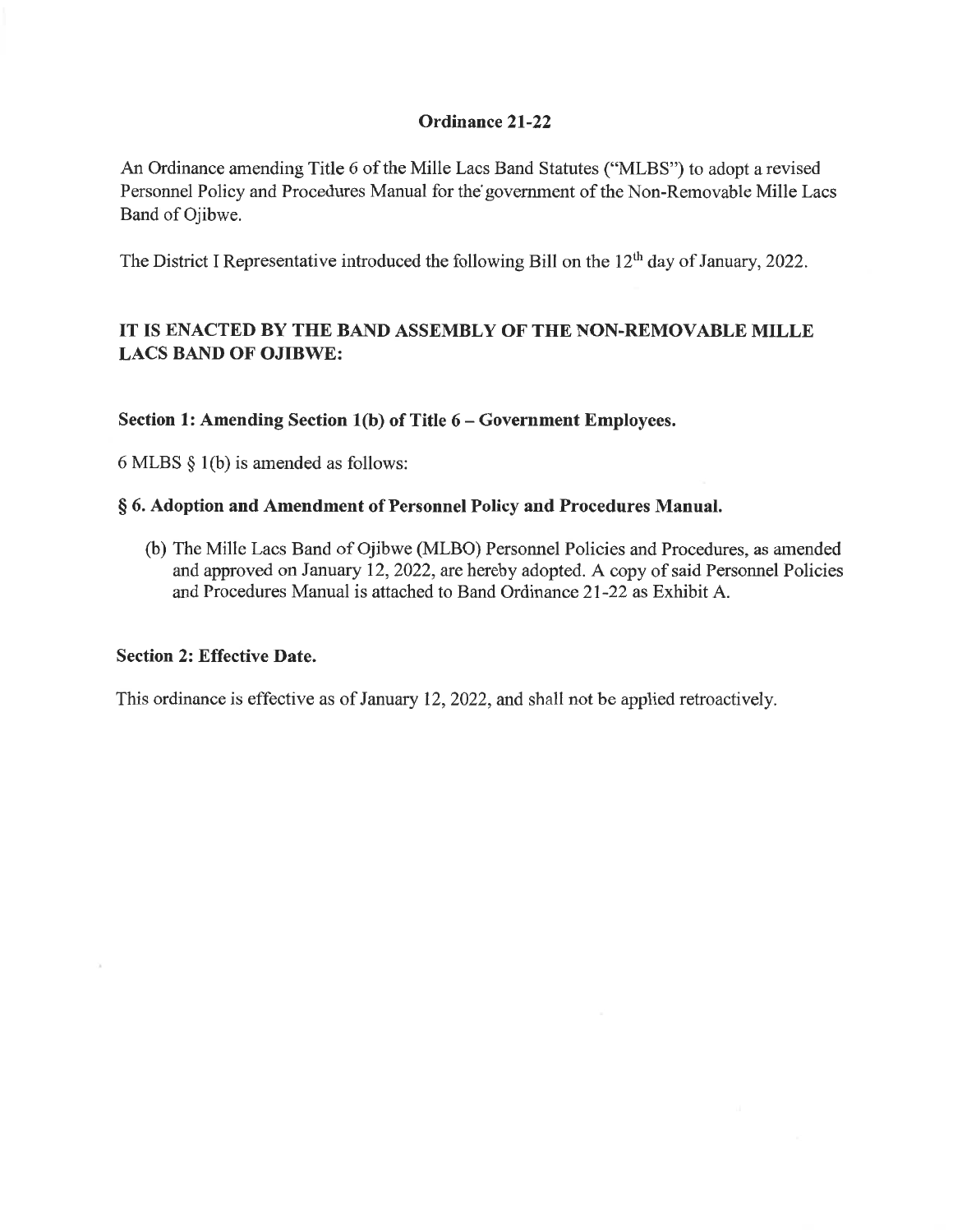#### Ordinance 21-22 (Band Assembly Bill 20-01-21-22)

Introduced to the Band Assembly on this Twelfth day of January in the year Two thousand twenty-two.

Passed by the Band Assembly on this Twelfth day of January in the year Two thousand twenty-two.

Sheldon Boyd, Speaker of the Assembly

**APPROVED** 

15,2022 Date:

Melanie Benjamin, Chief Executive

OFFICIAL SEAL OF THE BAND

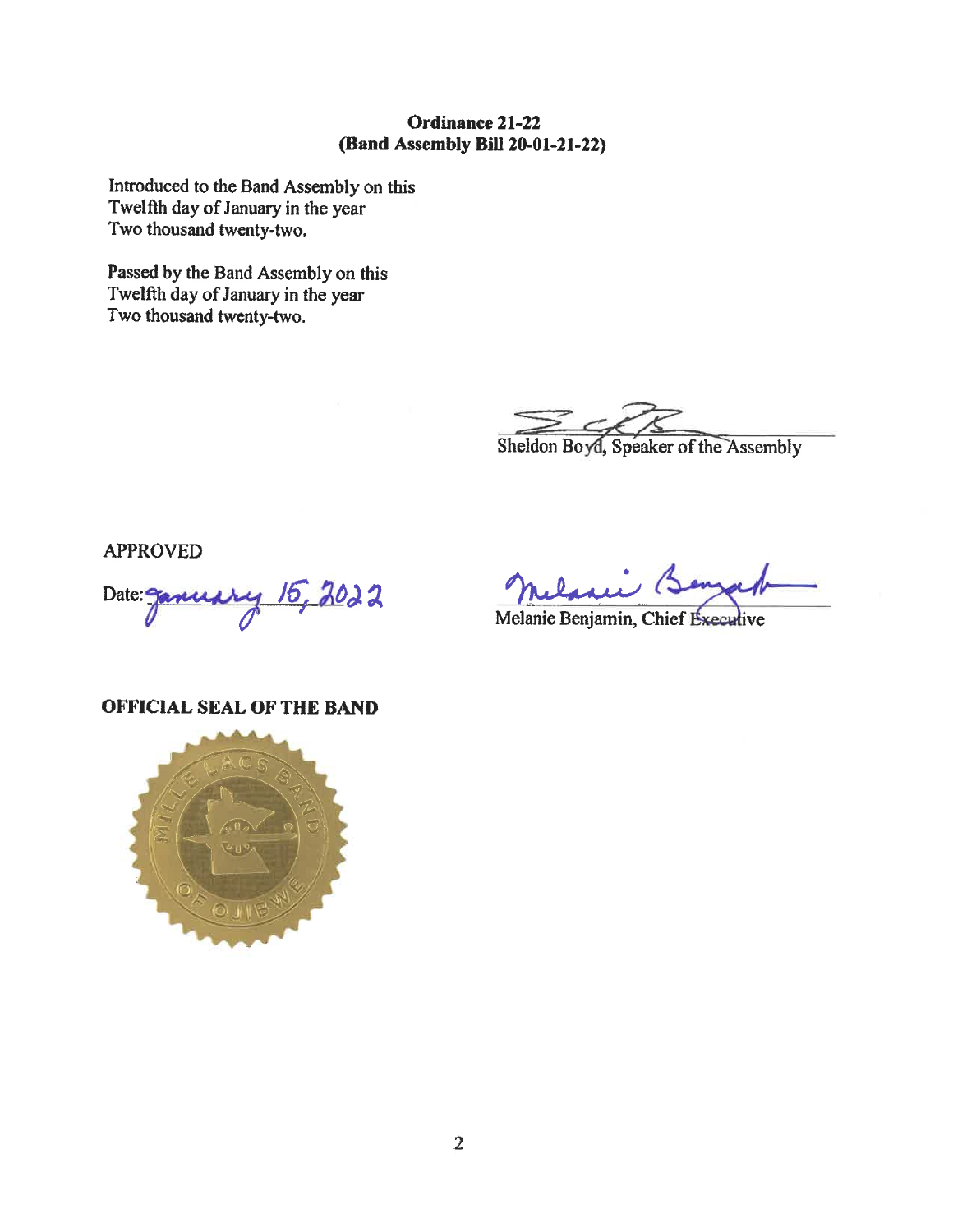

# **Mille Lacs Band of Ojibwe Personnel Policy and Procedures**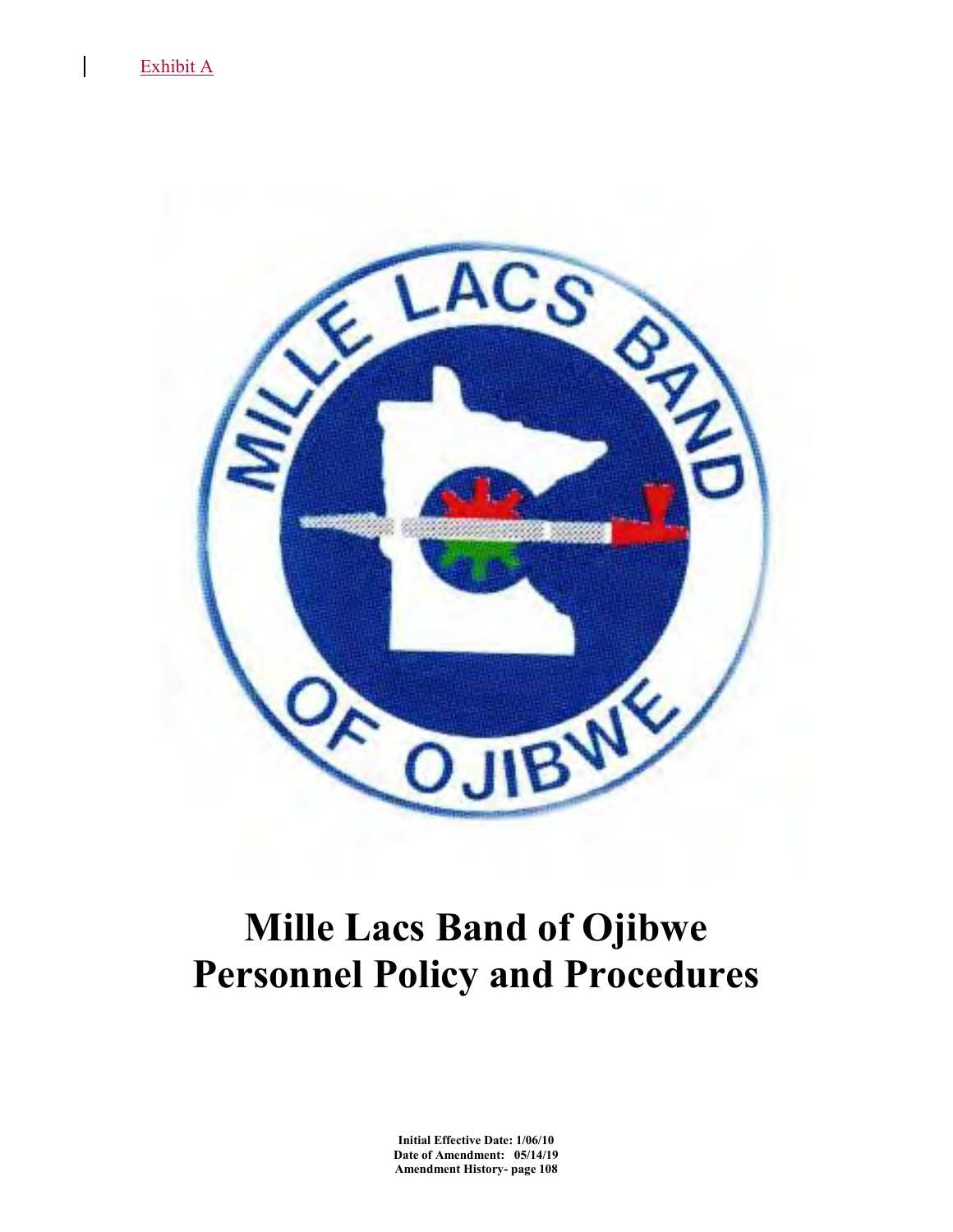**Initial Effective Date: 1/06/10 Date of Amendment: 05/14/19 Amendment History- page 108**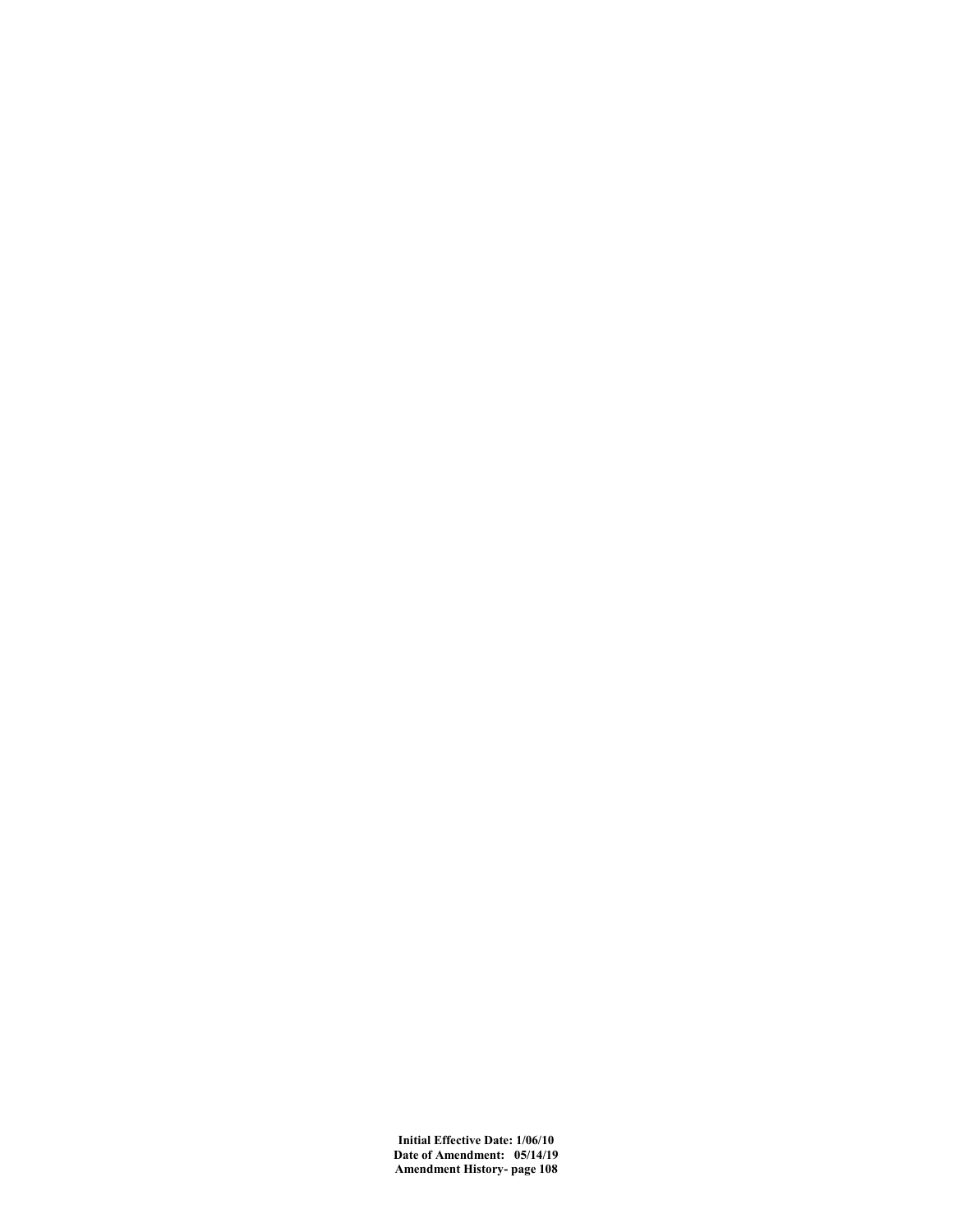# **TABLE OF CONTENTS**

| NONDISCLOSURE OF CONFIDENTIAL INFORMATION 32 |  |
|----------------------------------------------|--|
|                                              |  |
|                                              |  |
|                                              |  |
|                                              |  |

 $\overline{1}$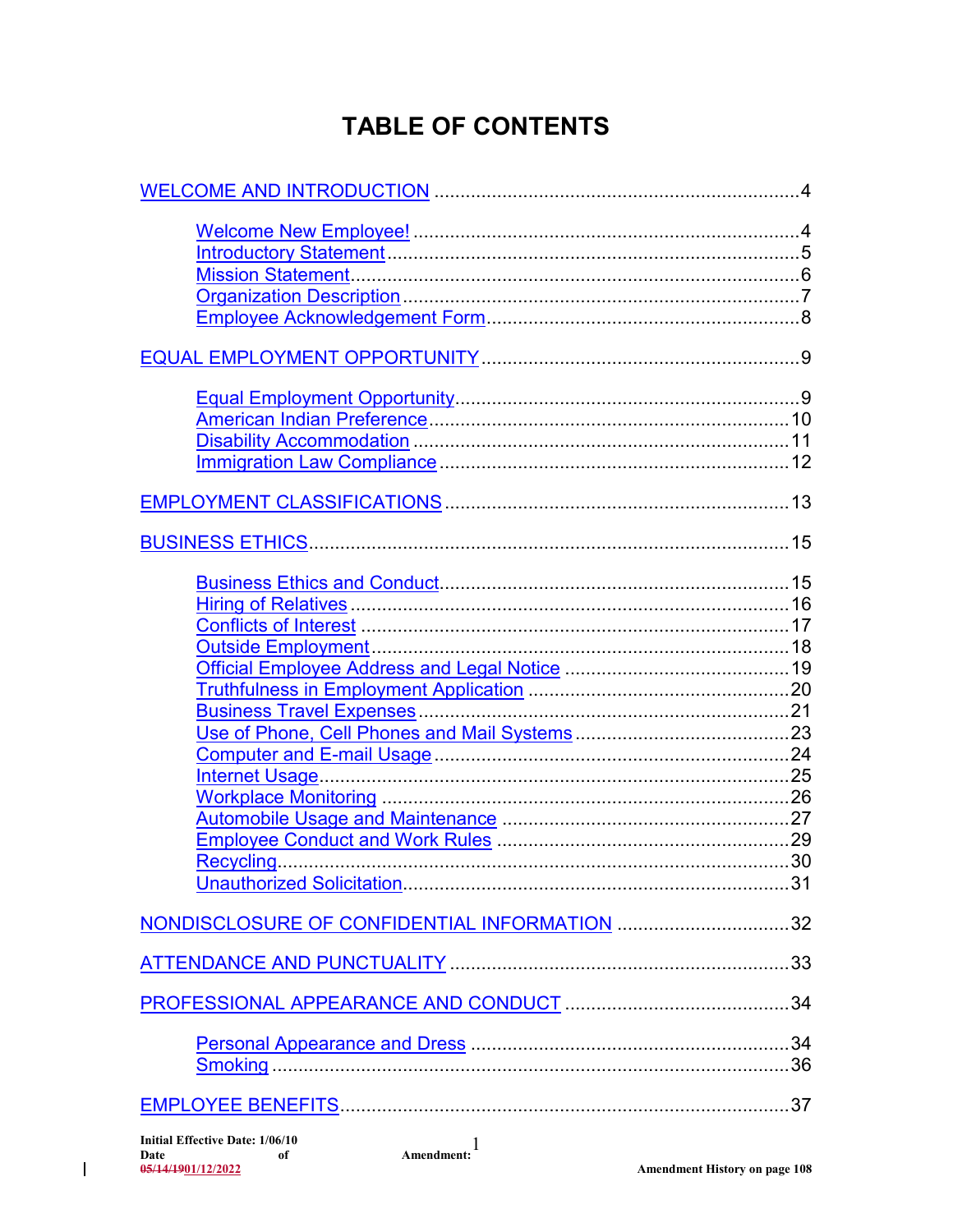| Progressive Discipline (Opportunity to Correct Job Performance) 71                   |  |
|--------------------------------------------------------------------------------------|--|
|                                                                                      |  |
|                                                                                      |  |
|                                                                                      |  |
| $\frac{1}{2}$                                                                        |  |
|                                                                                      |  |
|                                                                                      |  |
|                                                                                      |  |
|                                                                                      |  |
| <b>Initial Effective Date: 1/06/10</b><br>$\overline{2}$<br>Amendment:<br>of<br>Date |  |

 $\overline{1}$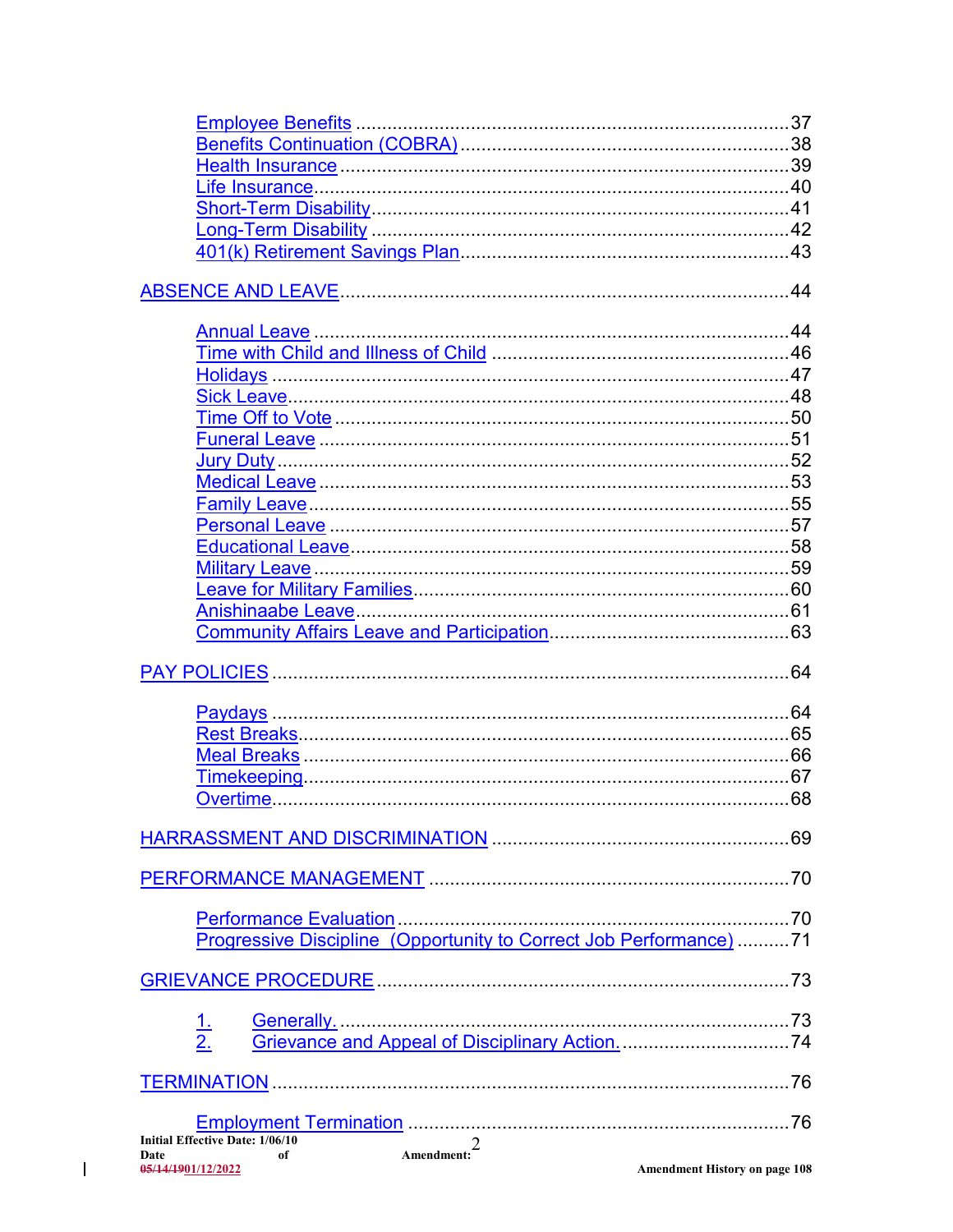<span id="page-6-0"></span> $\mathsf I$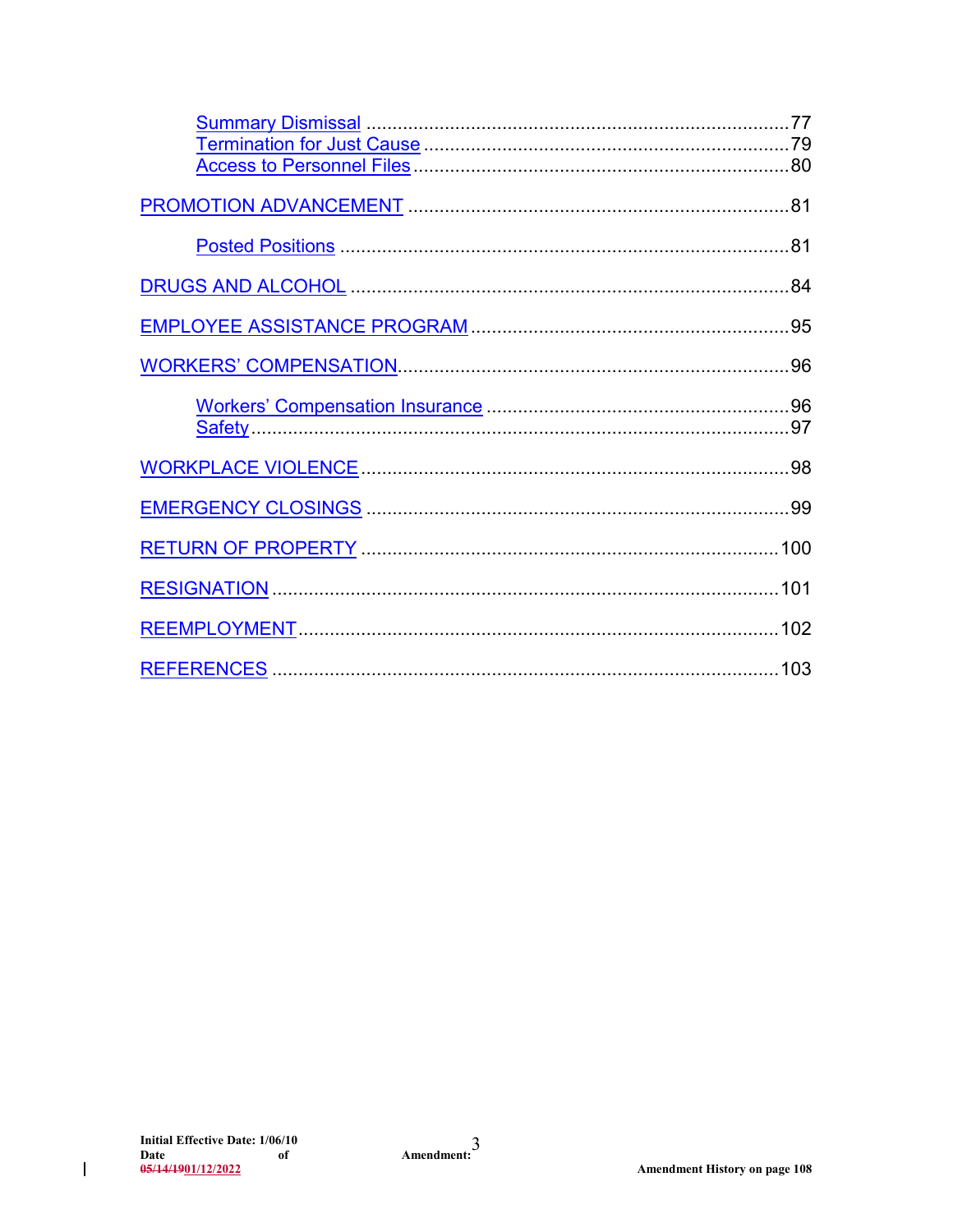# **WELCOME AND INTRODUCTION**

### <span id="page-7-0"></span>*Welcome New Employee!*

On behalf of the Mille Lacs Band of Ojibwe, I welcome you as a new employee and wish you every success during your employment with us. The Mille Lacs Band believes that each employee contributes directly to the Band's growth and success, and we hope you will take pride in being a member of our team.

This policy and procedures manual describes the expectations of a Mille Lacs Band employee and outlines the policies, programs and benefits available to eligible employees. Employees should familiarize themselves with the contents of the policy and procedures manual as soon as possible, for it will answer many questions about employment with the Mille Lacs Band of Ojibwe.

We hope that your experience here will be challenging, enjoyable and rewarding. Again, welcome!

Sincerely,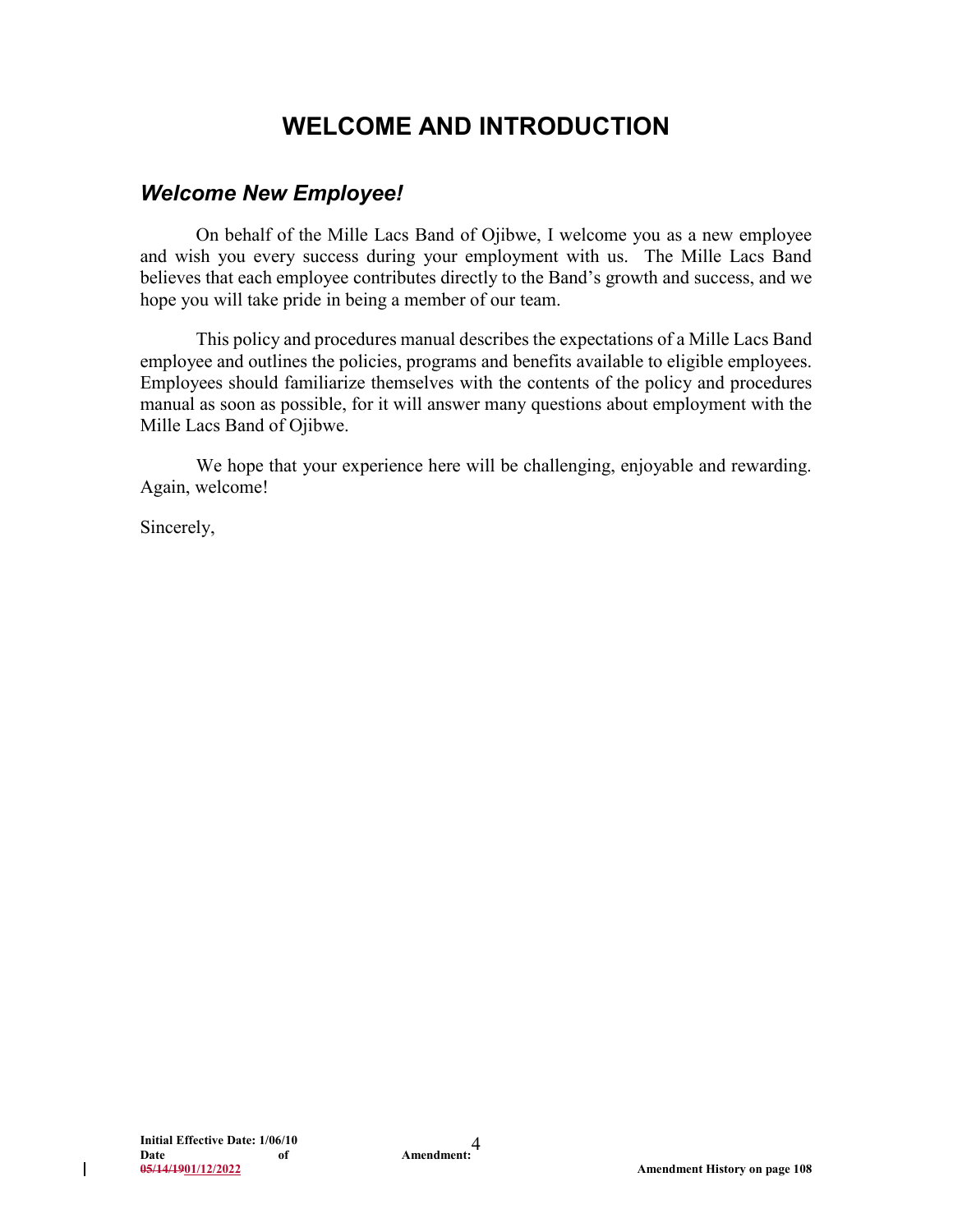### <span id="page-8-0"></span>*Introductory Statement*

**Section 1.** This policy and procedures manual or handbook is designed to acquaint you with the Mille Lacs Band of Ojibwe and provide you with information about working conditions, employee benefits and some of the policies affecting your employment. You should read, understand and comply with all provisions of the handbook. It describes many of your responsibilities as an employee or supervisor and outlines the programs developed by the Mille Lacs Band to benefit employees. One of our objectives is to provide a work environment that is conducive to both personal and professional growth. No policy and procedures handbook can anticipate every circumstance or question about policy. As the Mille Lacs Band continues to grow, the Mille Lacs Band of Ojibwe reserves the right to revise, supplement or rescind any policies or portion of this handbook as it deems appropriate, in compliance with 6 MLBSA  $\S$  1. Employees will be notified of such changes to the handbook as soon as it is feasible.

**Section 2.** The Mille Lacs Band of Ojibwe Personnel Policy and Procedures Manual applies to all Mille Lacs Band employees except the following are specifically exempt:

- (1) Chief Executive;
- (2) Secretary-Treasurer/Speaker of the Assembly;
- (3) District Representatives;
- (4) Elected members of the Nay Ah Shing School Board when acting in their official capacity;
- (5) Employees of the Corporate Commission and its subsidiaries;
- (6) Employees of the Gaming Regulatory Authority;
- (7) Employees of the MLBO Police Department, except the administrative staff working within this department are not exempt;
- (8) Department of Natural Resources (DNR) enforcement staff when he/she is assisting the MLBO Police Department; and
- (9) Employees hired under contract for a particular purpose.

**Section 3.** Appointed officials of the Band are subject to all provisions in the MLBO Personnel Policy and Procedures Manual except to the extent those provisions conflict with other applicable provisions of Band law.

**Section 4.** According to 9 MLBSA sec. 6, elected Nay Ah Shing School Board Members are subject to removal from office as determined by 3 MLBSA sec. 25.

**Effective date: March 6, 2014**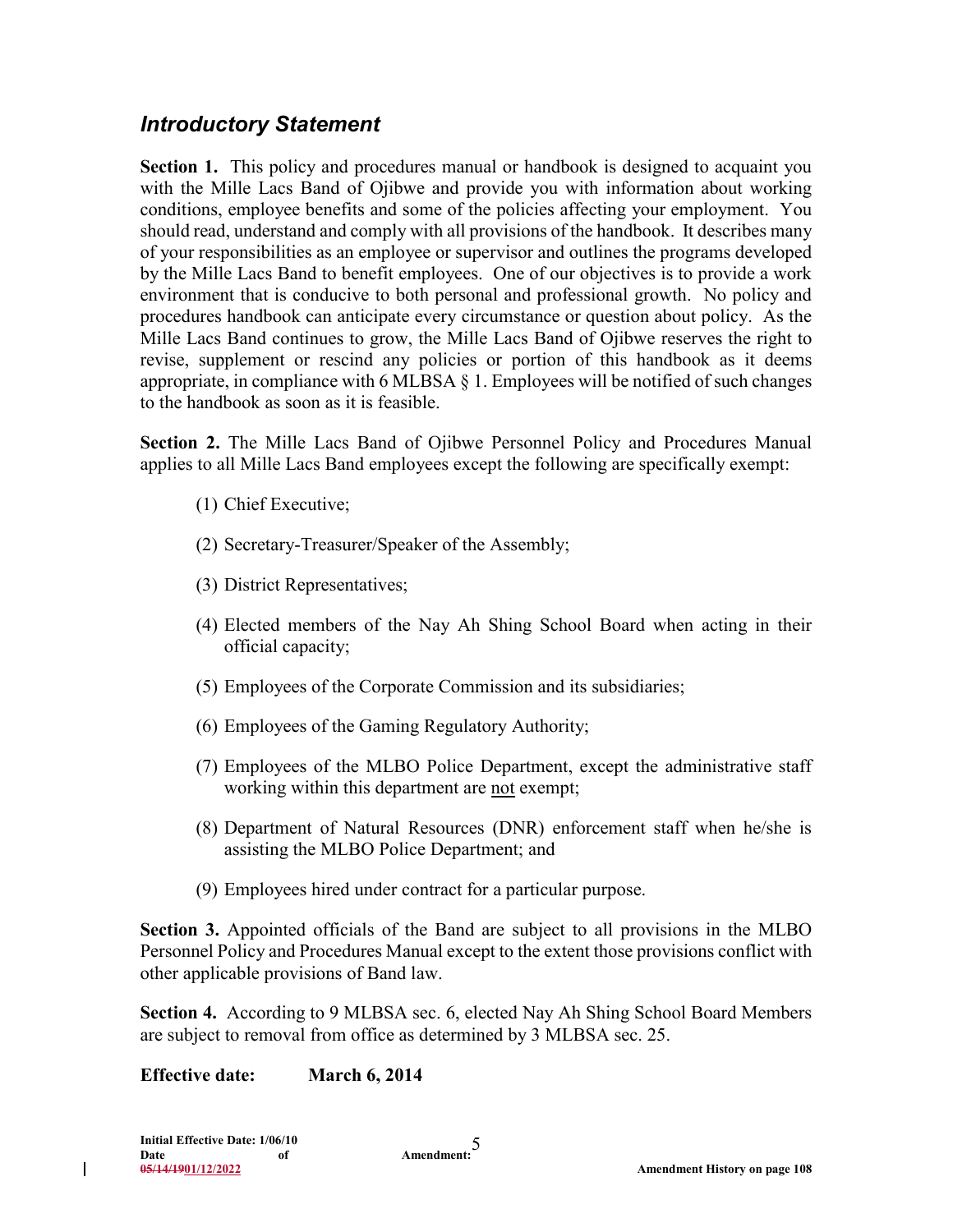### <span id="page-9-0"></span>*Mission Statement*

We, the Mille Lacs Band of Ojibwe, shall safe-guard the future and security of our children, respect the traditional teachings and cultural values of our elders, promote the spiritual, physical, social and mental well-being of our Communities, and protect, develop and enhance our natural resources and educational and economic opportunities by exercising and protecting our inherent sovereign and treaty-guaranteed rights as a unified, self-sufficient, self-governing nation.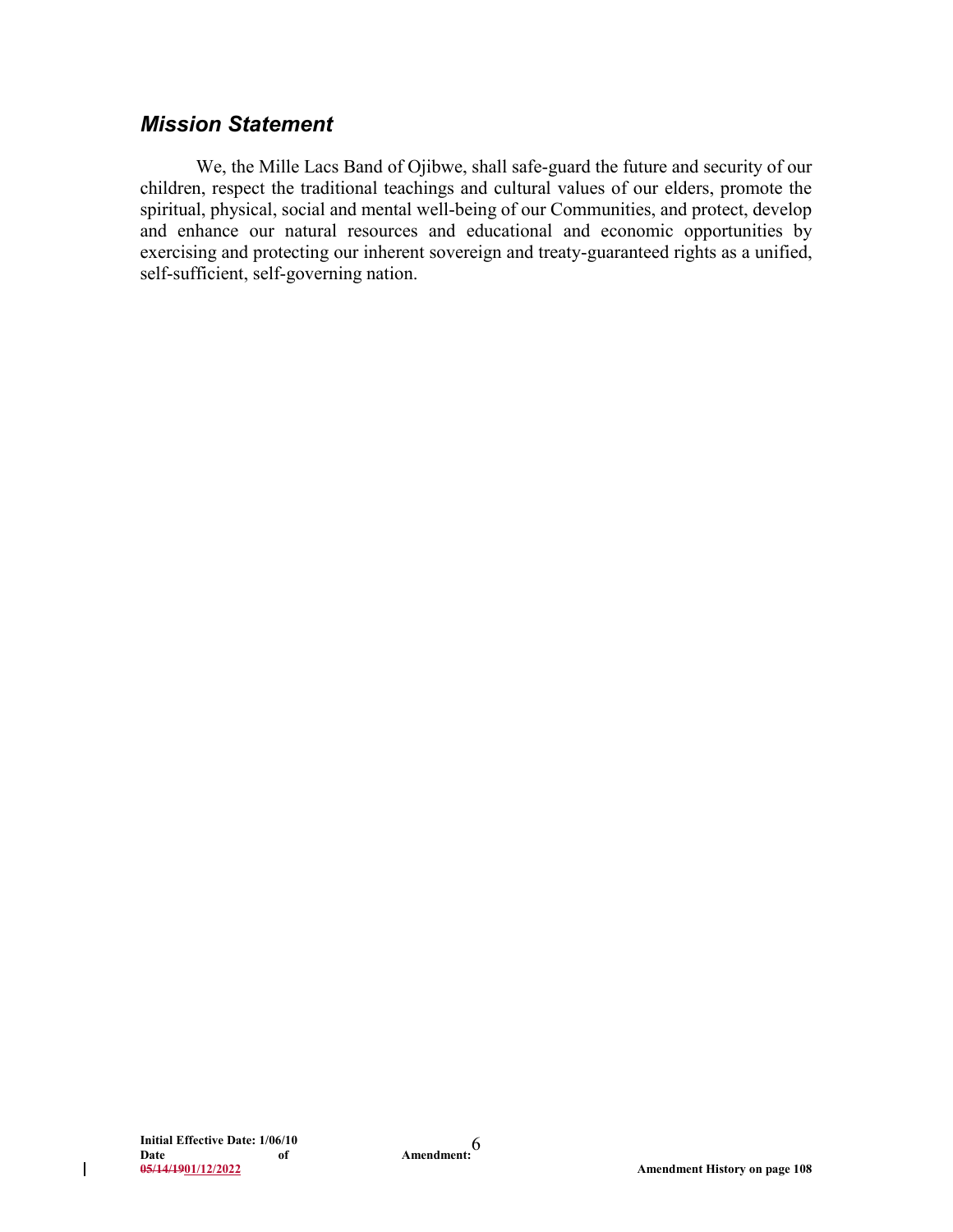### <span id="page-10-0"></span>*Organization Description*

Organizational Structure: As a sovereign nation, the Mille Lacs Band of Ojibwe has the authority and responsibility to govern its people and land. To ensure it makes the best possible decisions, the Mille Lacs Band of Ojibwe has developed a tribal government based on a separation of powers composed of the Executive, Legislative and Judicial Branches.

The *Executive Branch* is under the authority of the Chief Executive of the Band. The Chief Executive has the authority to exercise the executive powers of Band government. 3 MLBSA  $\S$  6. There are also executive officers who assist the Chief Executive who are delegated with certain authority in a specific subject area. The executive officers are the Commissioner of Administration, Assistant Commissioner of Administration, Commissioner of Natural Resources, Commissioner of Education, Commissioner of Corporate Affairs, the Commissioner of Health & Human Services, and the Commissioner of Community Development.

One of the most important duties of the Executive Branch of government is the running of the program services available to Mille Lacs Band of Ojibwe members. This branch of government is also responsible for executing the laws of the Band.

The Office of the Solicitor General, Tribal Police Department and Band Member Legal Aid are located within the Department of Justice ("DOJ"). The DOJ is located within the Executive Branch of government. 24 MLBSA § 1051.

The *Legislative Branch* is composed of the Secretary-Treasurer and three District Representatives. These four elected officials form the body known as the Band Assembly, with the Secretary-Treasurer serving as the Speaker of the Assembly. Besides the elected officials, the Legislative Branch includes a Parliamentarian who also acts as Clerk of the Band Assembly; a Legislative attorney and Legislative staff. This branch also includes the Office of Management and Budget, headed by the Commissioner of Finance. This branch of government is responsible for creating the laws and maintaining the financial integrity of the Band.

The *Judicial Branch* is composed of one District Court Judge who is nominated by the Chief Executive and confirmed by the Band Assembly. The Court of Appeals is composed of one Chief Justice and two Associate Justices; these three judges each represent one of the Band districts. All judges serve a term of six years. The justices are assisted by a Court Administrator, Court Clerk, Bailiff, staff attorney and other judicial staff.

### **The History of Mille Lacs Band of Ojibwe Indians**

The Mille Lacs Band of Ojibwe is a sovereign Indian nation and has been recognized as such by the United States in treaties, statutes, agreements and executive and judicial actions since at least 1825. The Mille Lacs Band of Ojibwe community remains strong in its culture, language and tribal traditions.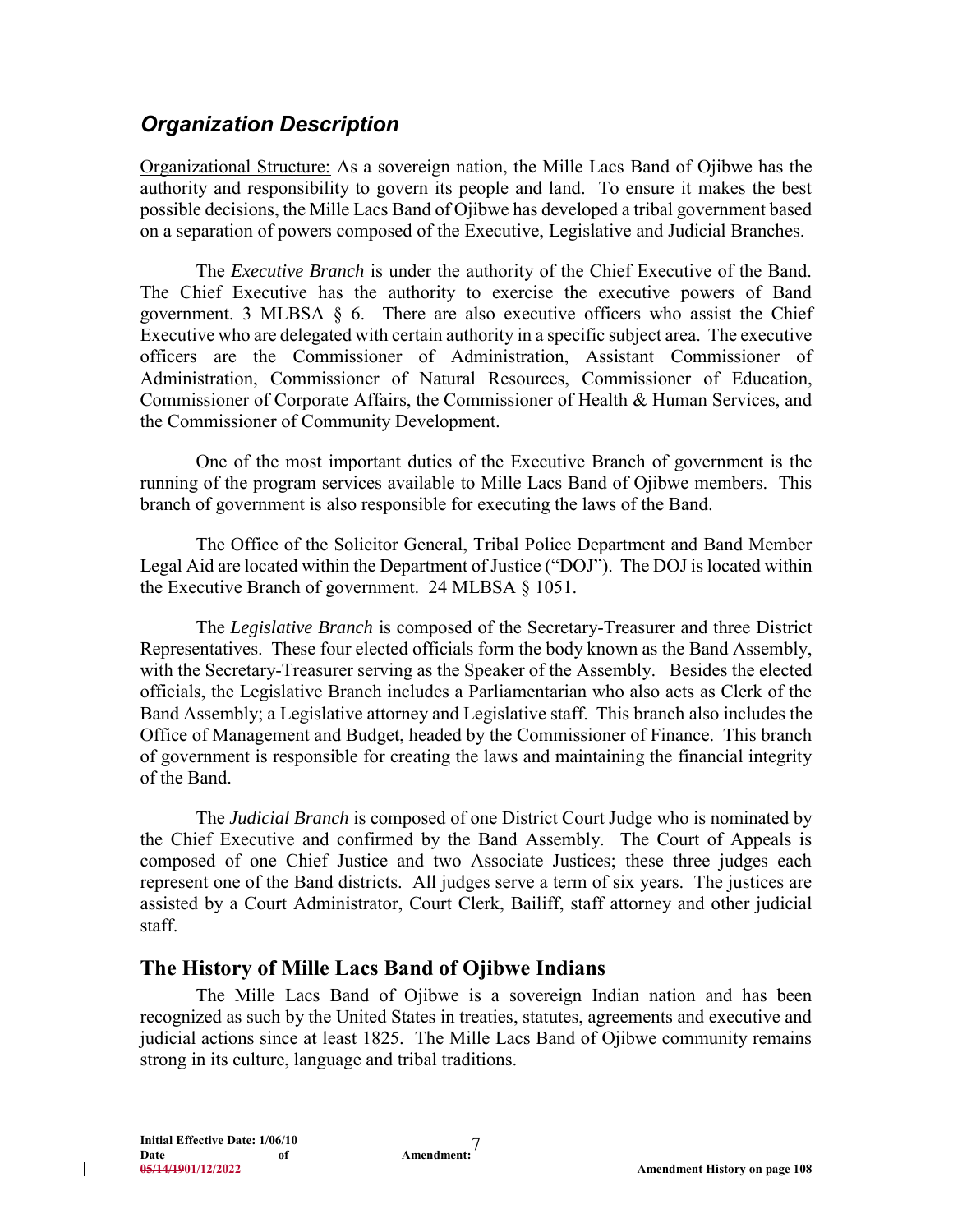### <span id="page-11-0"></span>*Employee Acknowledgement Form*

EMPLOYEE'S SIGNATURE:

The MLBO Personnel Policy and Procedures manual describes important information about employment with the Mille Lacs Band of Ojibwe. I understand that I should consult the Human Resources Department regarding any questions not answered in the manual. I have entered into my employment relationship with the Mille Lacs Band voluntarily and acknowledge that I have not been guaranteed or promised a specified length of employment.

Since the information, policies and benefits described herein are necessarily subject to change, I acknowledge that revisions to the manual may occur. I understand that revisions may supersede, modify or eliminate existing policies.

The Adoption and Amendment of the Mille Lacs Band Personnel Policy and Procedures Manual is codified in Mille Lacs Band Statutes Annotated (MLBSA) at Title 6 §1. The Mille Lacs Band of Ojibwe has the statutory duty to amend the policies in this manual as needed. Such amendments are approved upon enactment by Band Assembly prior to implementation. The enactment may specify an effective date of any or all such amendments.

Furthermore, I acknowledge that this manual is not a contract. I have received the manual, and I understand that it is my responsibility to read and comply with the policies contained in this manual and any revisions made to it. I understand that each manual is the property of the Mille Lacs Band of Ojibwe and I agree to return the manual upon the conclusion of my employment.

| EMPLOYEE'S NAME (printed): |  |
|----------------------------|--|
|                            |  |

DATE:

l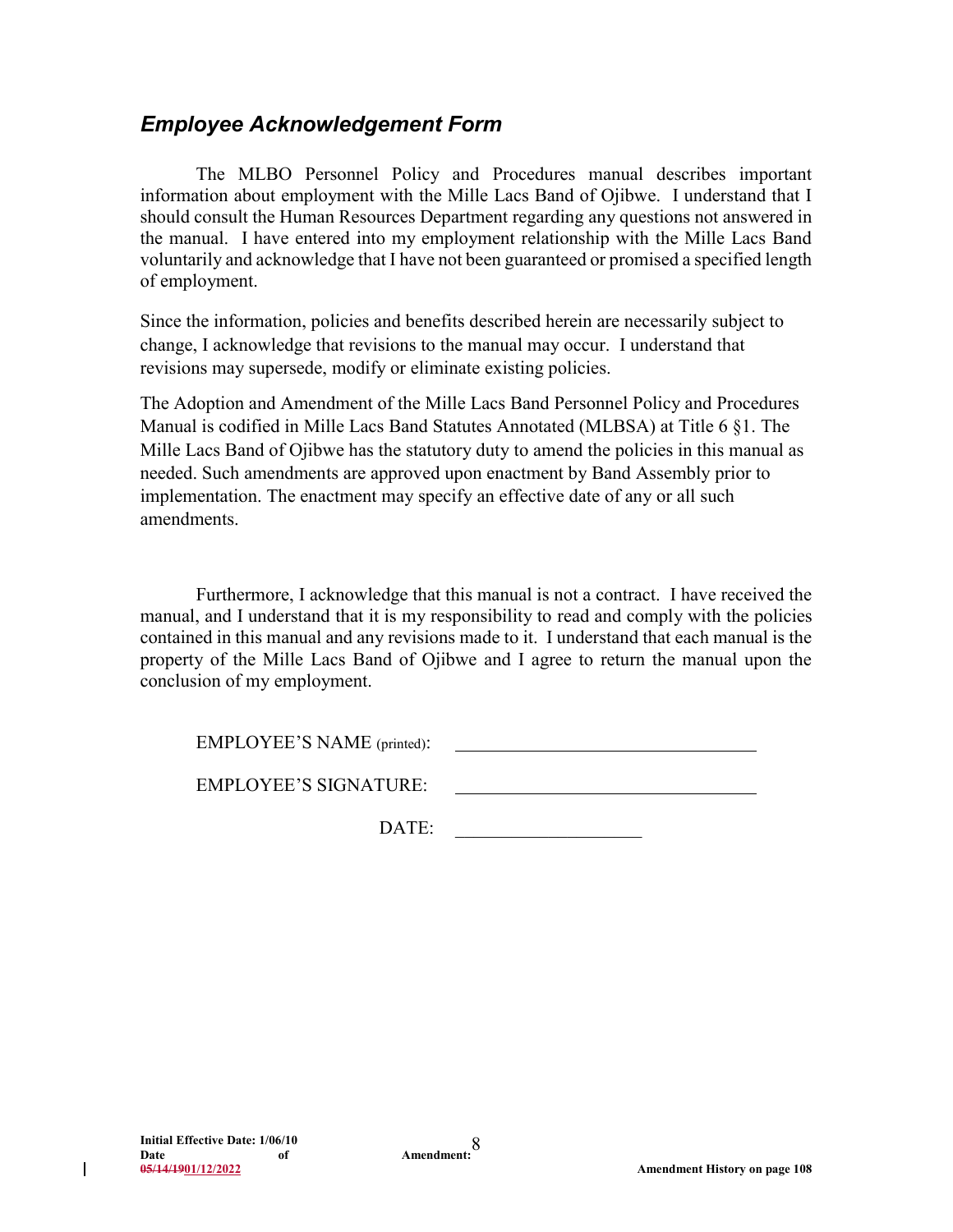# **EQUAL EMPLOYMENT OPPORTUNITY**

### <span id="page-12-1"></span><span id="page-12-0"></span>*Equal Employment Opportunity*

In order to provide equal employment and advancement opportunities to all individuals, employment decisions at the Mille Lacs Band of Ojibwe will be based on merit, qualifications and abilities. The Mille Lacs Band does not discriminate in employment opportunities or practices on the basis of race, color, religion, sex, national origin, age, disability, sexual orientation or any other characteristic protected by federal or state law, although the Band does provide American Indian preference, as described in the next section of this Manual. The Mille Lacs Band's non-discrimination policies govern all aspects of employment including: selection; job assignment; compensation; discipline; termination; and access to benefits and training.

Any employees with questions or concerns about any type of discrimination in the workplace should bring these issues to the attention of their immediate supervisor. If reporting discrimination to the immediate supervisor is not an option, the employee should bring the concern or complaint to the attention of the Human Resources Director immediately. Employees can raise concerns and make reports without fear of retaliation. Anyone found to be engaging in any type of unlawful discrimination or retaliation will be subject to disciplinary action, up to and including termination of employment.

l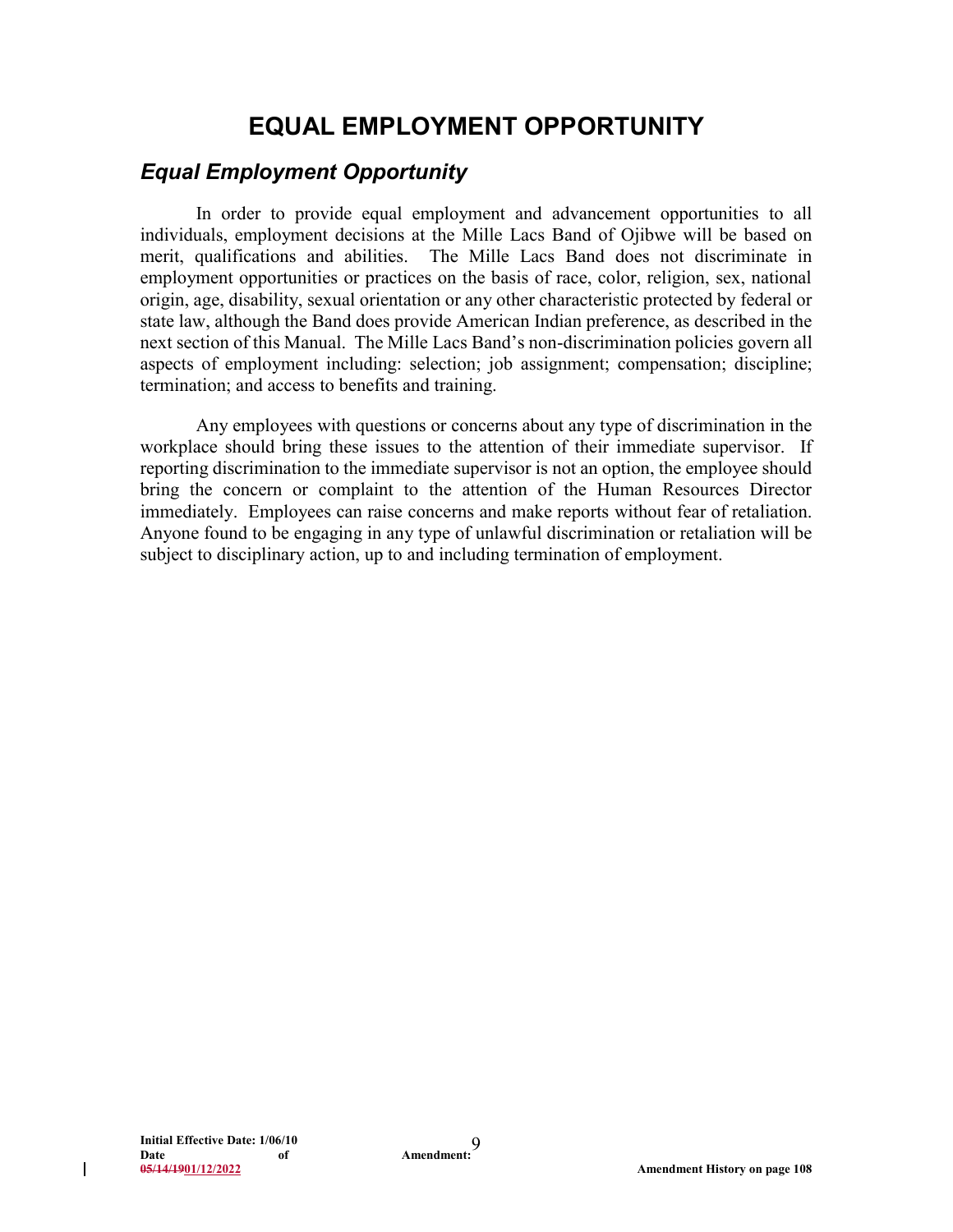### <span id="page-13-0"></span>*American Indian Preference*

The Mille Lac Band of Ojibwe recognizes American Indian preference, but gives its highest preference to Mille Lacs Band Members. This preference applies to employment recruitment, hiring, promotions, training and development.

Assuming that applicants meet the minimum job requirements, American Indian Preference will be given in the following order:

- (1) Band members, defined as enrolled members of the Mille Lacs Band of Ojibwe Indians;
- (2) Other Indians, defined as enrolled members of any other federally recognized tribe; and
- (3) All others.

 $\mathbf{I}$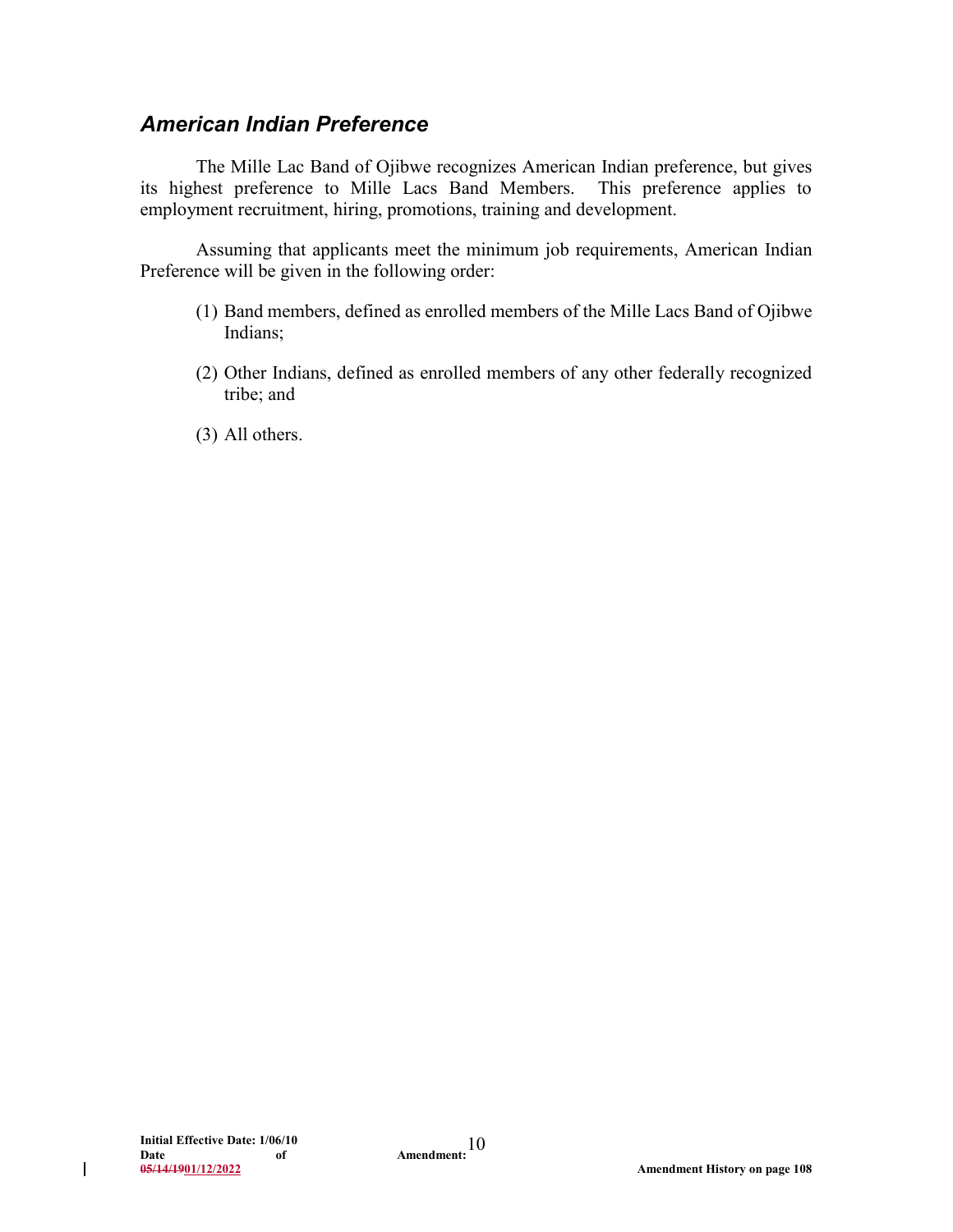### <span id="page-14-0"></span>*Disability Accommodation*

The Mille Lacs Band of Ojibwe is committed to complying fully with the Americans with Disabilities Act (ADA) and ensuring equal opportunity in employment for qualified persons with disabilities. Reasonable accommodation is available for all qualified disabled employees if such reasonable accommodation would enable the employee to perform the essential functions of the position and not create an undue hardship for the Mille Lacs Band.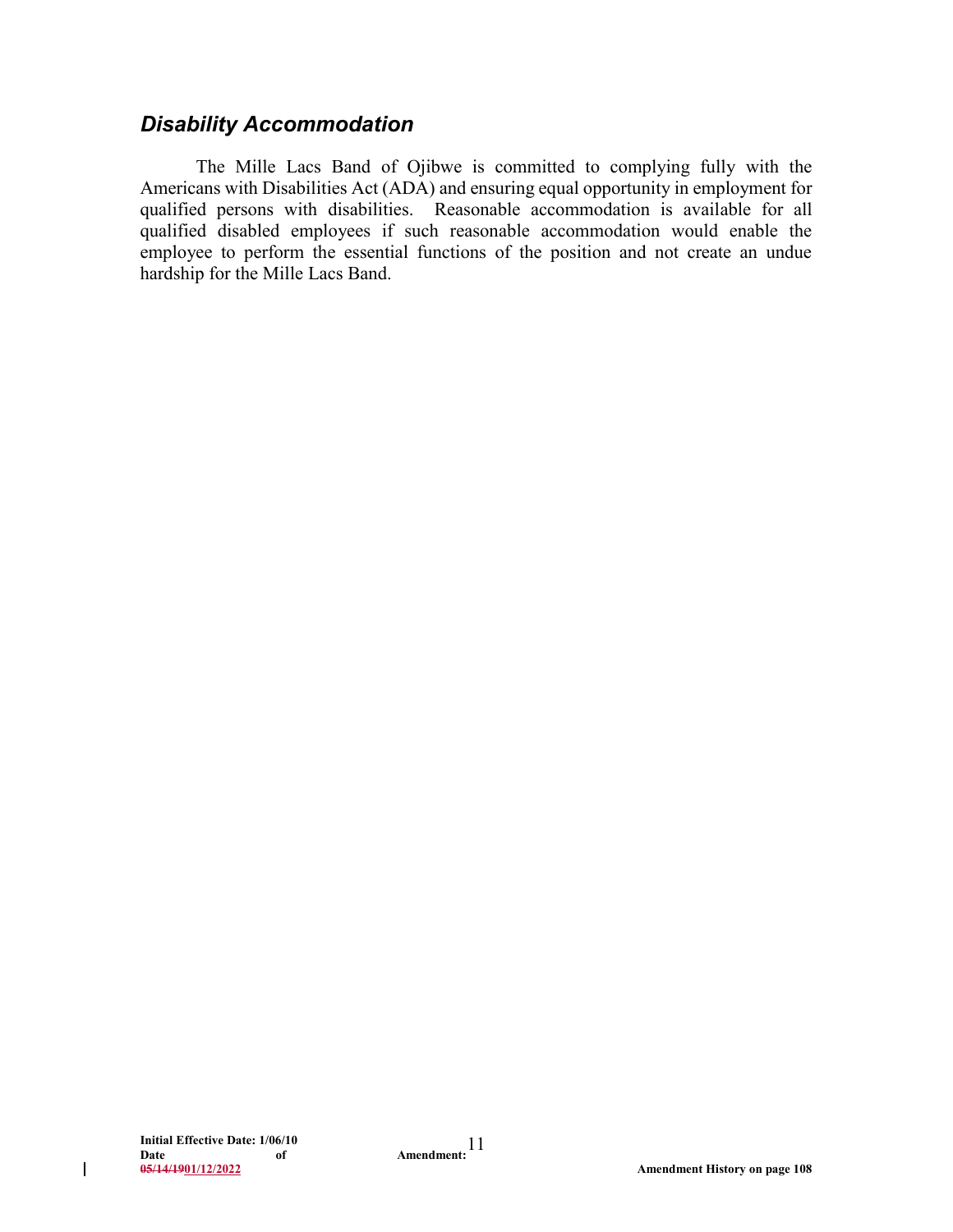### <span id="page-15-0"></span>*Immigration Law Compliance*

The Mille Lacs Band of Ojibwe is committed to the employment of United States citizens and aliens who are authorized to work in the United States. The Mille Lacs Band does not unlawfully discriminate on the basis of citizenship or national origin.

In compliance with the Federal Immigration law, each new employee, as a condition of employment, must complete the Employment Eligibility Verification Form (I-9) and present documentation establishing identity and employment eligibility. Former employees who are rehired must also complete the form if they have not completed an I-9 with the Mille Lacs Band within the past three (3) years or if their previous I-9 is no longer retained or valid.

 $\mathbf{I}$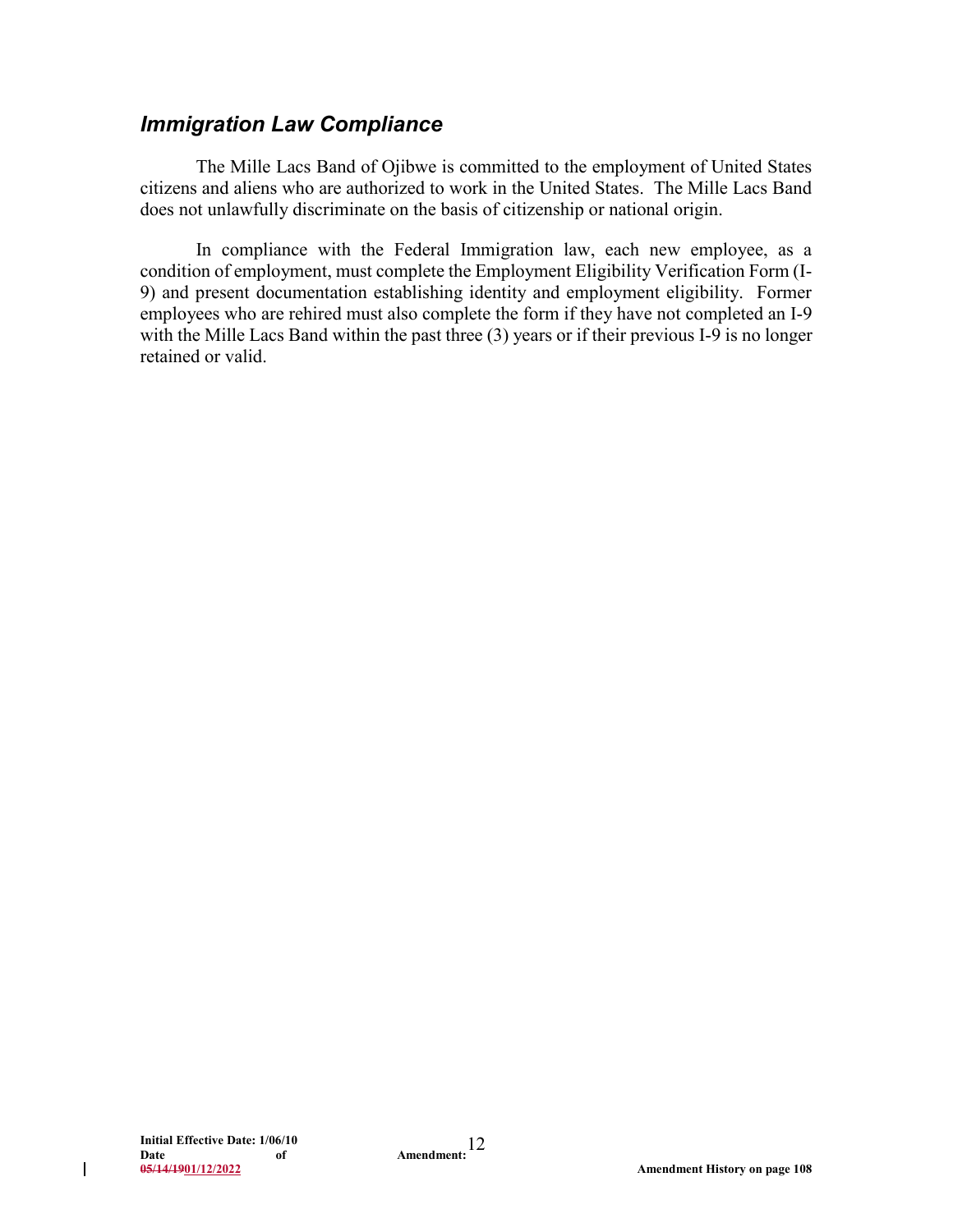# **EMPLOYMENT CLASSIFICATIONS**

<span id="page-16-0"></span>It is the intent of the Mille Lacs Band of Ojibwe (MLBO) to clarify the definitions of employment classifications so that employees understand their employment status and benefit eligibility. These classifications do not guarantee employment for any specified period of time.

Each employee is designated as either NONEXEMPT or EXEMPT from federal wage and hour laws. NONEXEMPT employees are entitled to overtime pay of one-andone-half the employee's regular rate of pay for all hours worked over forty (40) hours within the work week. EXEMPT employees are excluded from specific provisions of federal wage and hour laws, including overtime pay. Please see Human Resources if you have questions about your exempt or nonexempt status.

In addition to the above categories, each employee will belong to one other employment category as follows:

REGULAR FULL-TIME employees are those who are not in a temporary or introductory (probationary) status and who are regularly scheduled to work the MLBO fulltime schedule of forty (40) hours per week. However, employees working thirty-two (32) hours or more and having written consent by the department head are considered regular full-time employees and are eligible for the MLBO benefit package, subject to the terms, conditions and limitations of each benefit program.

PART-TIME employees are those who are not in a temporary or introductory (probationary) status and who are regularly scheduled to work less than thirty-two (32) hours per week. These employees receive all legally mandated benefits (e.g. Social Security, Workers' Compensation and Unemployment Insurance), but they are ineligible for all other MLBO benefit programs.

PROBATIONARY (or introductory) employees are those whose performance is being evaluated during the probationary period to determine whether further employment in a specific position or with the MLBO government is appropriate. The probationary period, during which time performance is being evaluated, is generally 90 calendar days. However, the probationary period can, at the Band's discretion and based on performance concerns, be extended up to one year. During the probationary period, either the probationary employee or the Mille Lacs Band may terminate the employment relationship at will, with or without cause and with or without advance notice. Accordingly, the sections in this Manual regarding just cause and termination procedures do not apply to a probationary employee. However, a regular full-time employee who accepts a transfer, promotion or non-disciplinary demotion cannot be terminated at-will during a subsequent probationary period associated with the new employment position.

TEMPORARY employees are those who are hired to temporarily supplement the work force or to assist in the completion of a specific project. Temporary employees retain said status until notified of a change. While temporary employees receive all legally mandated benefits (e.g. Social Security, Workers' Compensation and Unemployment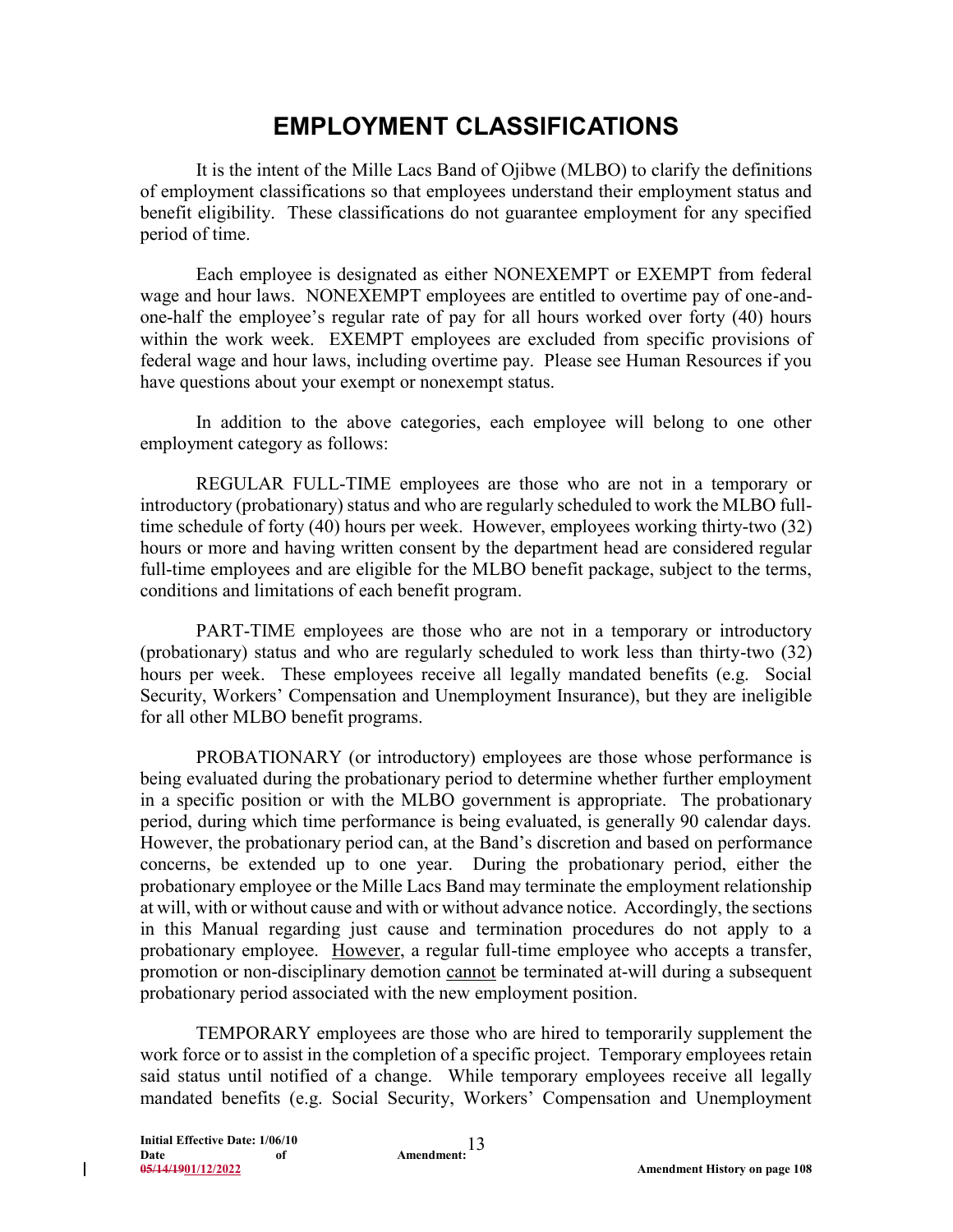Insurance), they are ineligible for all other MLBO benefit programs. It is not the intention of this policy to allow the temporary hire of an individual for more than four (4) months.

ON-CALL or LABOR POOL employees are those who have established an employment relationship with the MLBO, but who are assigned to work on an intermittent or irregular basis. While they are able to earn credit for Social Security, they are ineligible for Unemployment Insurance and other MLBO benefit programs.

Temporary/On-Call and Labor Pool employees are subject to the Mille Lacs Band of Ojibwe pre-employment Alcohol & Drug testing policy and background check requirements.

 $\mathbf{I}$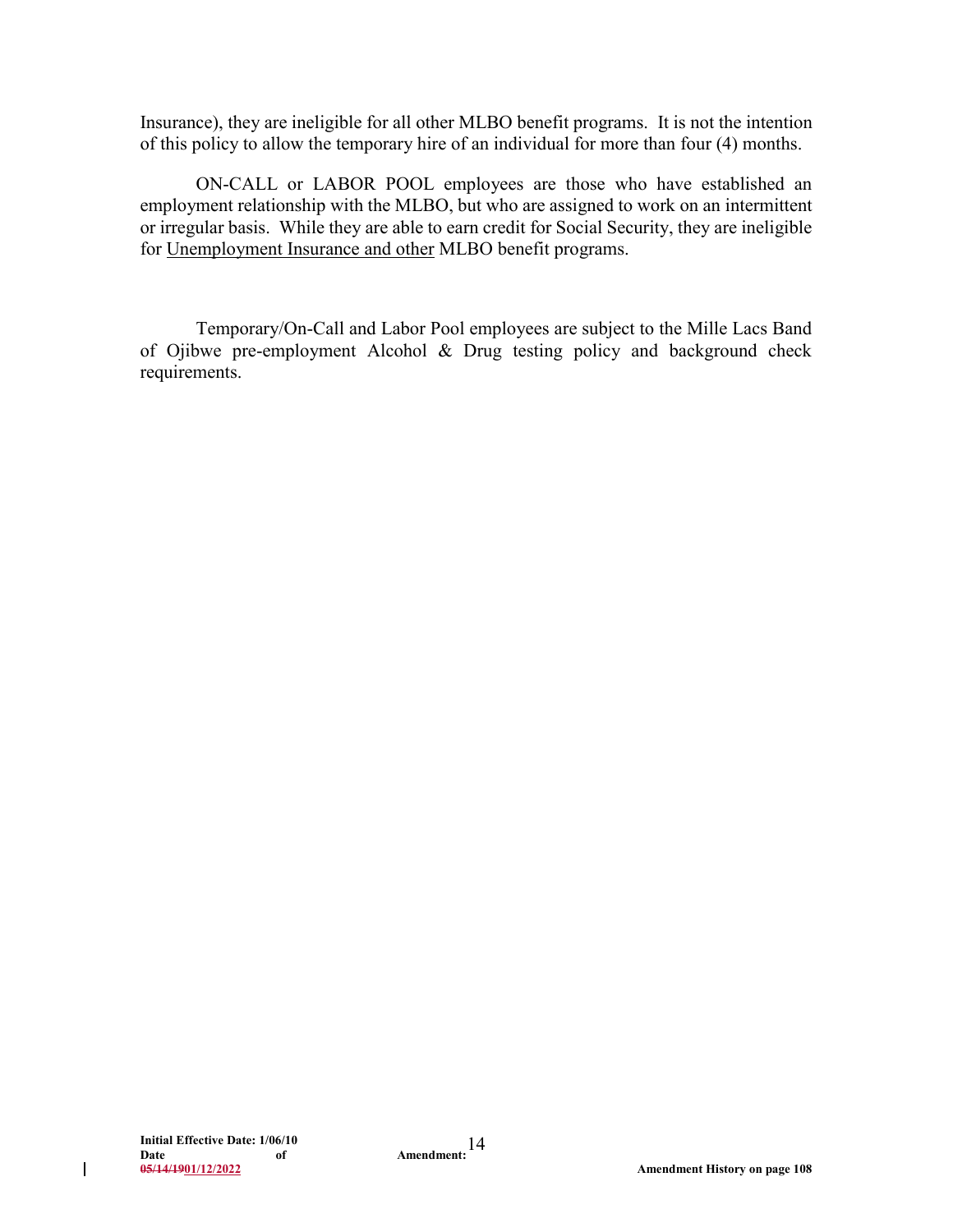# **BUSINESS ETHICS**

### <span id="page-18-1"></span><span id="page-18-0"></span>*Business Ethics and Conduct*

The Mille Lacs Band's reputation for integrity and excellence requires careful observance of the spirit and letter of all applicable laws and regulations, as well as a scrupulous regard for the highest standards of conduct and personal integrity.

All employees owe a duty to the Mille Lacs Band, Band members and other employees to act in a way that will merit the continued trust and confidence of the public.

The Mille Lacs Band will comply with all applicable laws and regulations and expects its Commissioners, Directors, Officers and employees to conduct business in accordance with the letter, spirit and intent of all relevant laws and to refrain from any illegal, dishonest or unethical conduct.

In general, use of good judgment, based on high ethical principles, will guide you in regard to lines of acceptable conduct. If a situation arises where it is difficult to determine the proper course of action, the matter should be discussed openly with your immediate supervisor and, if necessary, with Human Resources for advice, consultation and/or mediation.

Compliance with this policy of business ethics and conduct is the responsibility of every Mille Lacs Band employee. Disregarding or failing to comply with this standard of business ethics and conduct could lead to disciplinary action, up to and including termination of employment.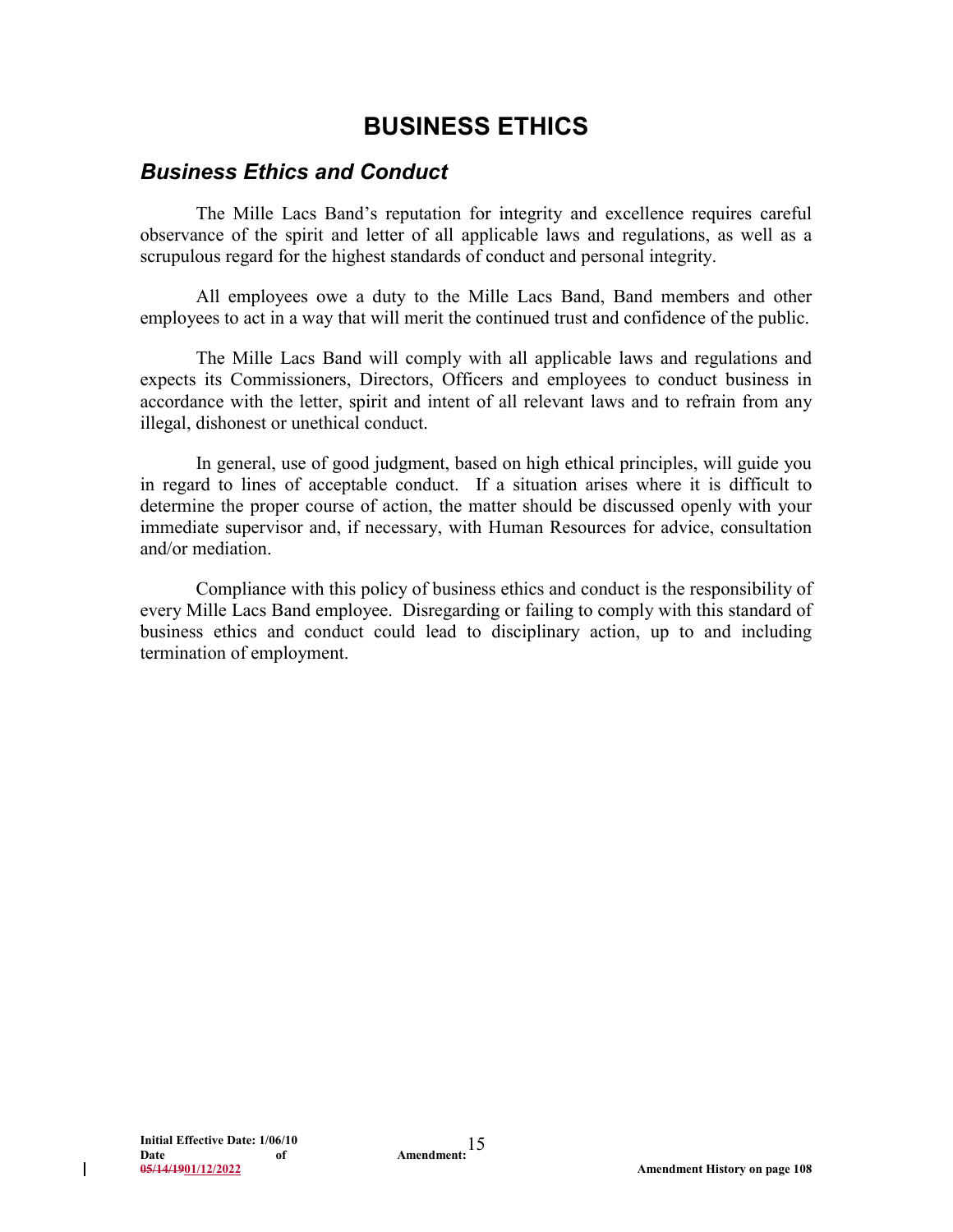### <span id="page-19-0"></span>*Hiring of Relatives*

Because the employment of family members in the same area of an organization could lead to conflicts in the workplace, family members of persons currently employed by the Mille Lacs Band may be hired only if:

#### *They will not be working directly for or supervising a family member; and*

#### *They will not be working directly above the family member's immediate superior or directly for the family member's immediate subordinate.*

Mille Lacs Band employees should not be transferred into a direct reporting relationship with family members absent special circumstances. If the family relationship between direct reports is established after employment, the individuals concerned will mutually recommend, subject to Band approval, which person is to be transferred. If the parties cannot agree upon the transfer, or the Band cannot accommodate the parties' decision for any reason, the Band will have the authority to make any personnel decisions to avoid the direct reporting relationship of family members. If it is not possible to transfer either party to an available position, the Band has the right to terminate one of the parties without following the progressive discipline policy in this Manual. For the purposes of this paragraph, "Band" shall be defined as the Commissioner or Elected Official responsible for oversight of the conflicted employees.

In other cases where a conflict or the potential for conflict arises, even if there is no supervisory relationship involved, either party may be separated by reassignment.

*See* 6 MLBSA § 1157(g).

For the purposes of this policy, family member means a spouse, biological or adopted child, members of the same household, or the mother, father, sister, or brother of the employee.

l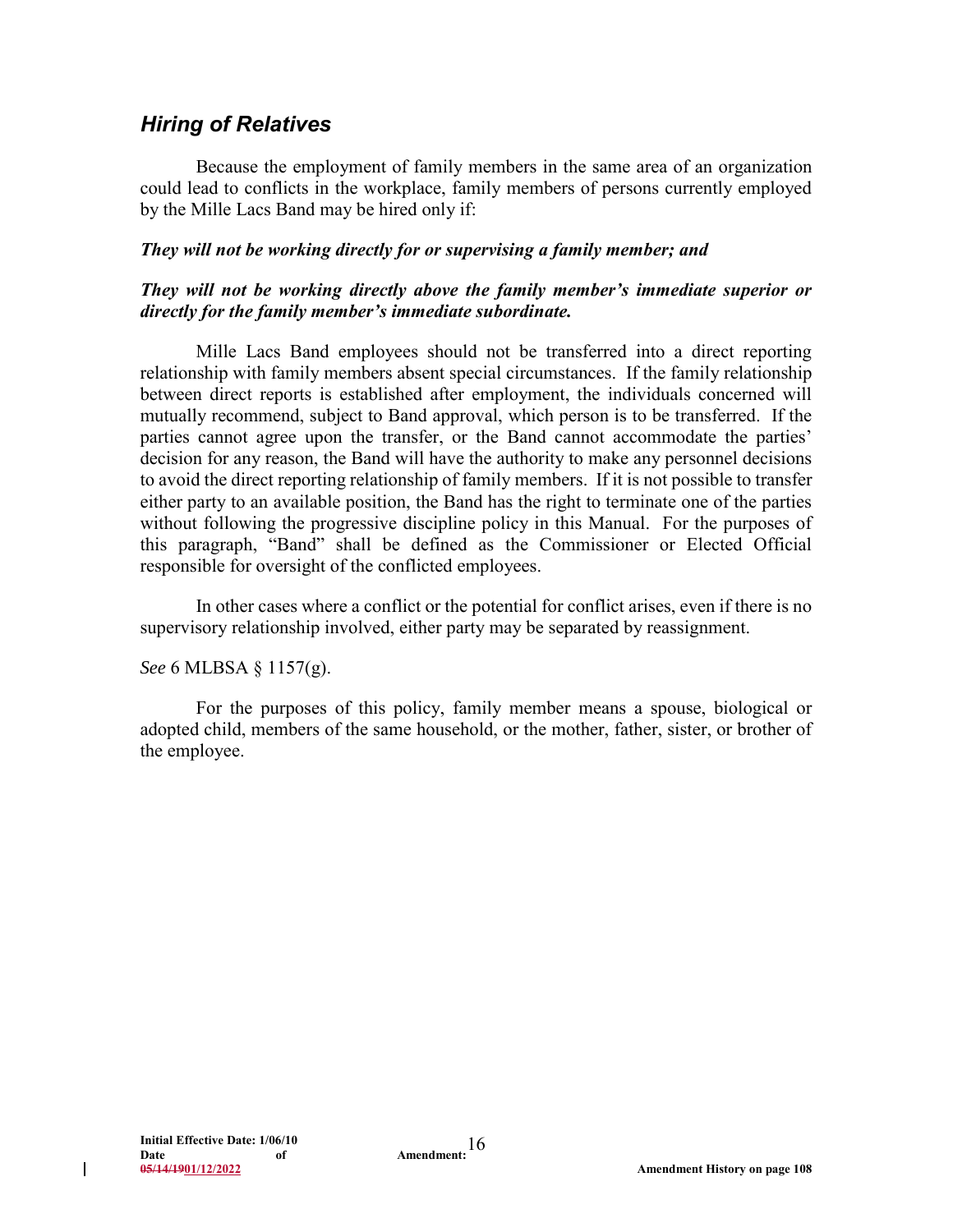### <span id="page-20-0"></span>*Conflicts of Interest*

Employees have an obligation to conduct business within guidelines that prohibit actual or potential conflicts of interest or the appearance of a conflict. An actual or potential conflict of interest occurs when an employee is in a position to influence a decision that may result in a personal gain for that employee or for a relative as a result of Mille Lacs Band's business dealings. For the purposes of this policy, a relative or family member is defined as the employee's spouse, biological or adopted child, members of the same household, or the mother, father, sister, or brother of the employee.

Transactions with outside firms must be conducted according to the Band's Procurement Law. See 7 MLBSA §§ 1-36. Personal gain may result not only in cases where an employee or relative has a significant ownership in a firm that the Mille Lacs Band does business with, but also when an employee or relative receives any kickback, bribe, gift or special consideration as a result of any transaction or business dealings involving the Mille Lacs Band.

Any questions about possible conflicts of interest should be immediately directed to Human Resources or to the Office of the Solicitor General.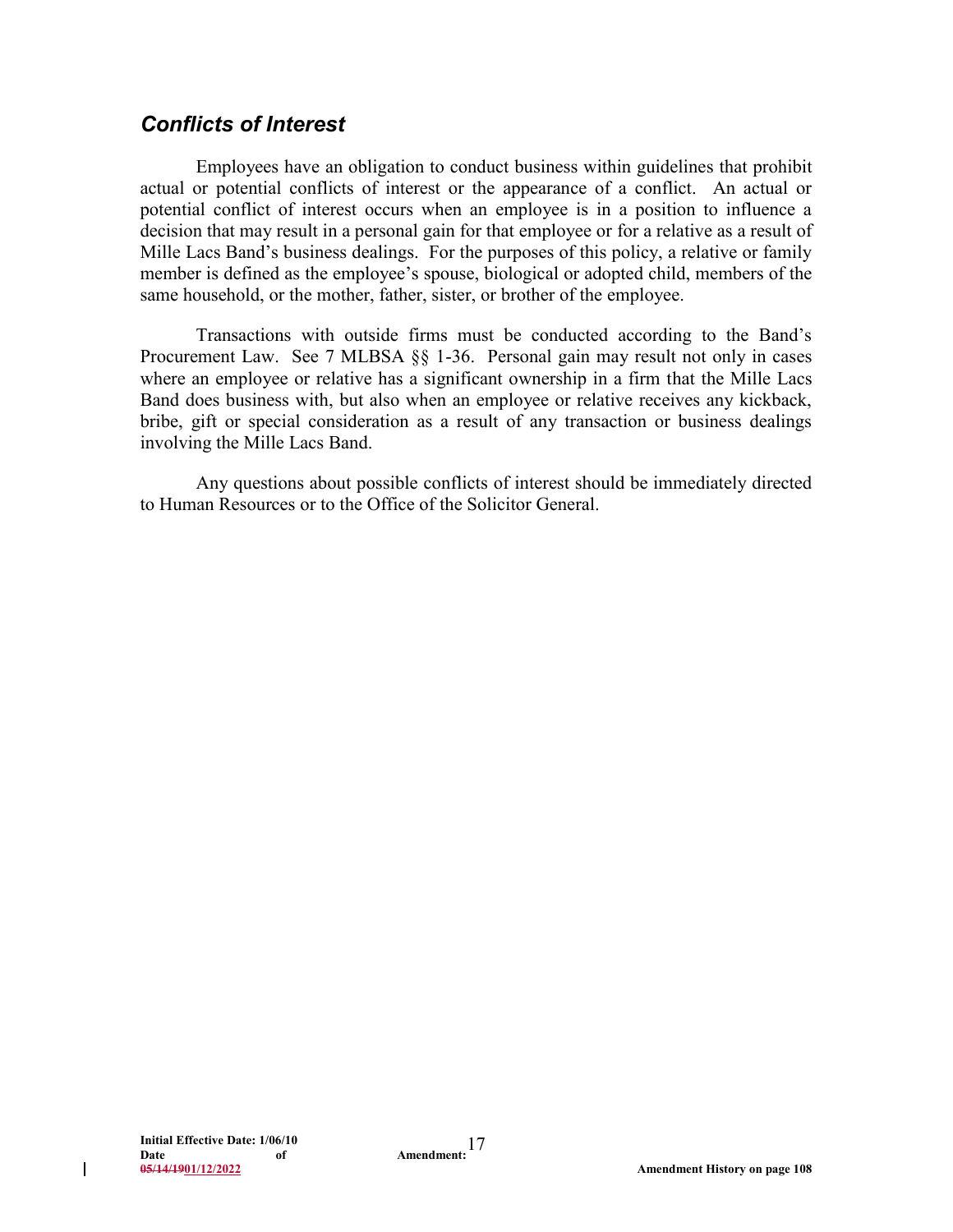### <span id="page-21-0"></span>*Outside Employment*

Employees may hold outside jobs as long as the employees meet the scheduling demands and performance standards of their job with the Mille Lacs Band and the outside employment does not create a potential or actual conflict of interest. However, an employee may not hold two (2) full-time jobs with the Mille Lacs Band, including any entity of the Mille Lacs Band. Part-time employment or service on a Board while employed full-time with the Mille Lacs Band government is permissible.

If the Mille Lacs Band determines that an employee's outside work interferes with the ability to meet the requirements of the position with the Mille Lacs Band, the employee may be asked to terminate the outside employment if he or she wishes to remain employed with the Mille Lacs Band.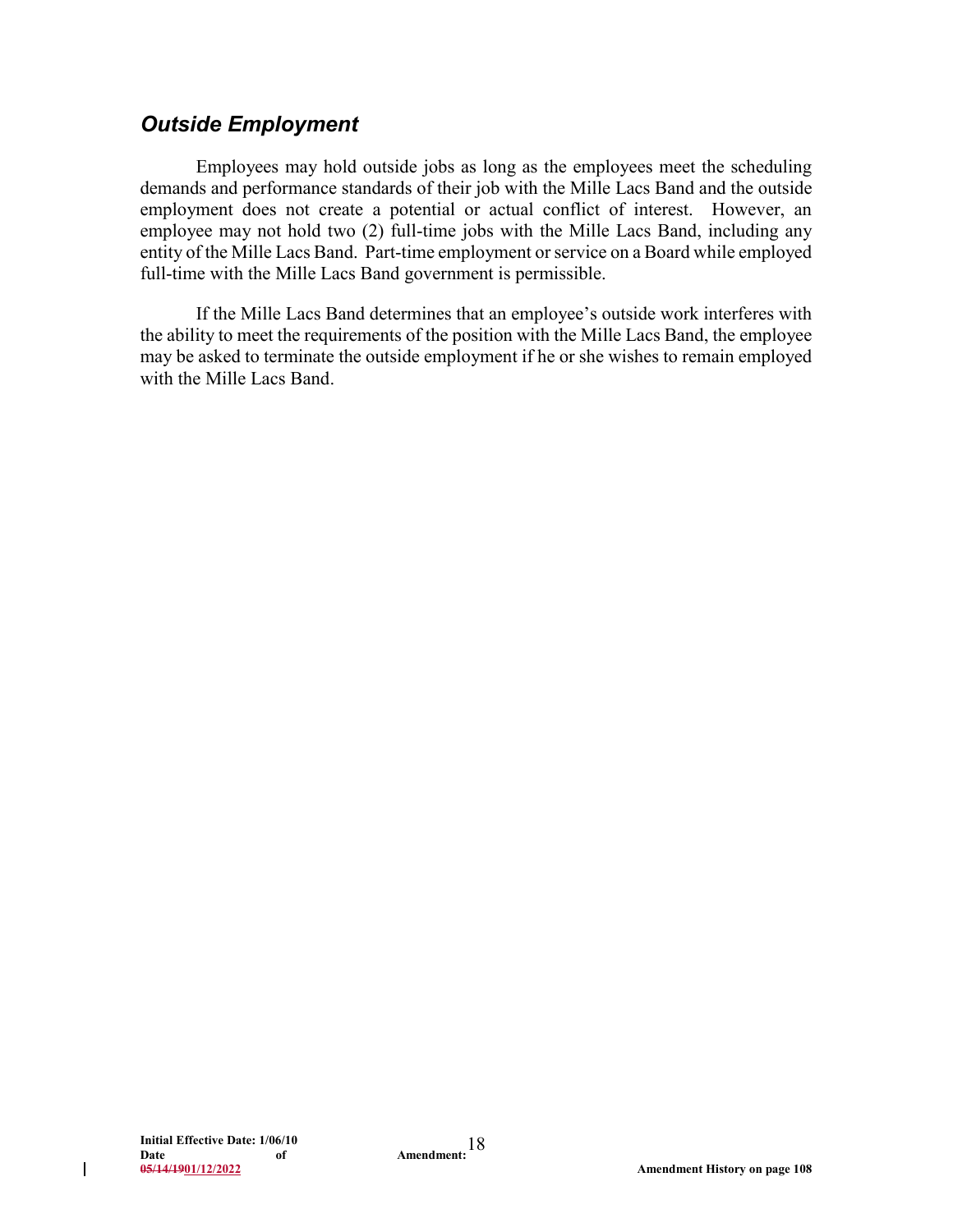### <span id="page-22-0"></span>*Official Employee Address and Legal Notice*

All employees are solely responsible for maintaining their current mailing address with Human Resources upon approved forms. An employee must update his or her mailing address within five (5) calendar days of any permanent change. The Band shall adopt a version of the traditional mailbox rule. The Band shall presume receipt of official documents sent by regular mail to an employee's recorded mailing address.

The calculation of all timeframes within this manual that permit the mailing of a written notice shall begin one (1) calendar day after mailing, which shall presumptively correspond with the date of the most recent signature appearing on the notice. An employee may only rebut this presumption by presenting the envelope that contained the actual notice, clearly bearing a different postmark. In the latter instance, the calculation of the timeframe shall begin one (1) calendar day after the date of the postmark.

If the employer provides written notice by personal delivery, then the calculation of the associated timeframe shall begin on the day of receipt of personal service.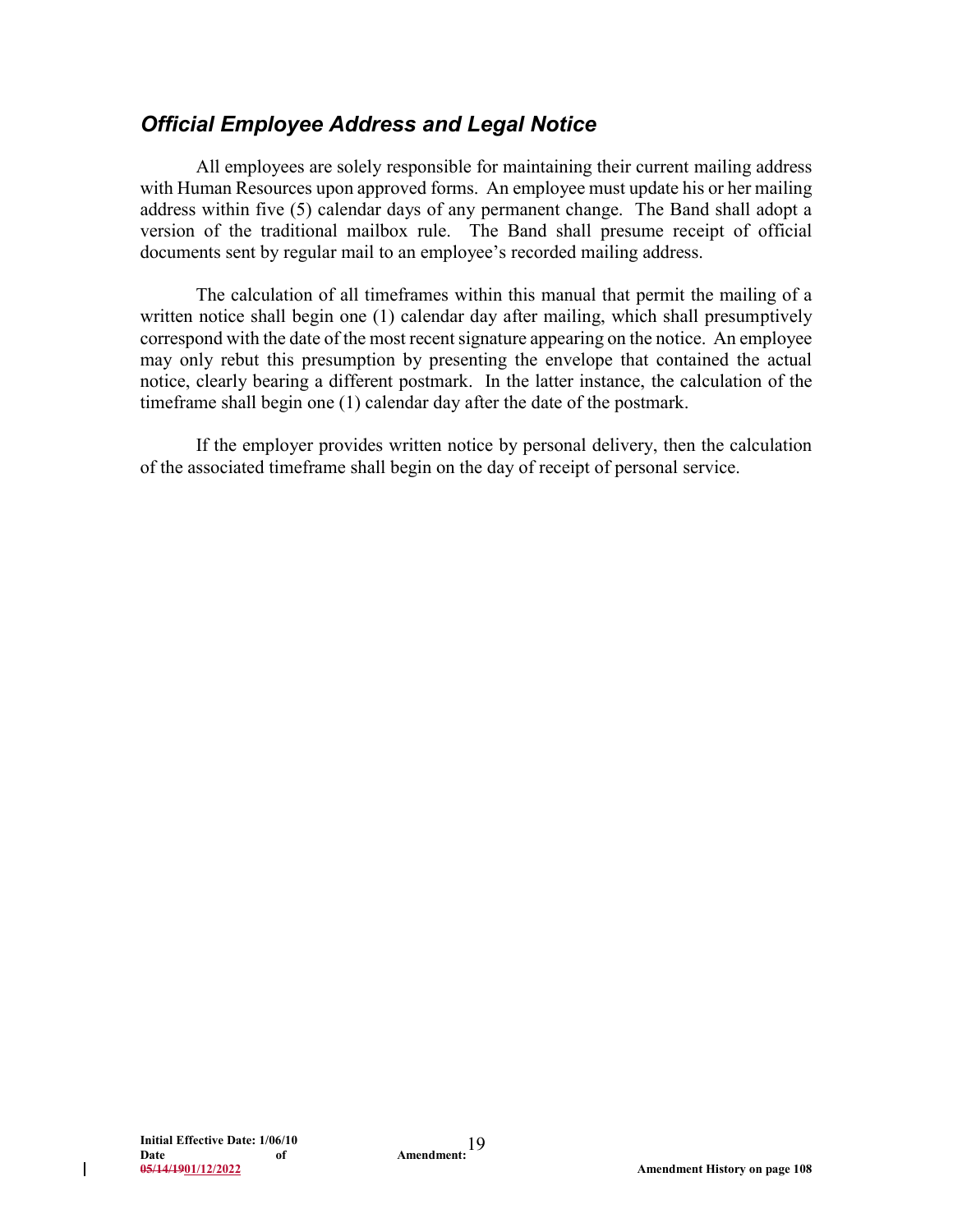### <span id="page-23-0"></span>*Truthfulness in Employment Application*

The Mille Lacs Band of Ojibwe relies upon the accuracy of information contained in the employment application, as well as the accuracy of other data presented throughout the hiring process and employment. Any misrepresentations, falsifications or material omissions in any of this information or data may result in the exclusion of the individual from further consideration for employment or if the person has been hired, termination of employment.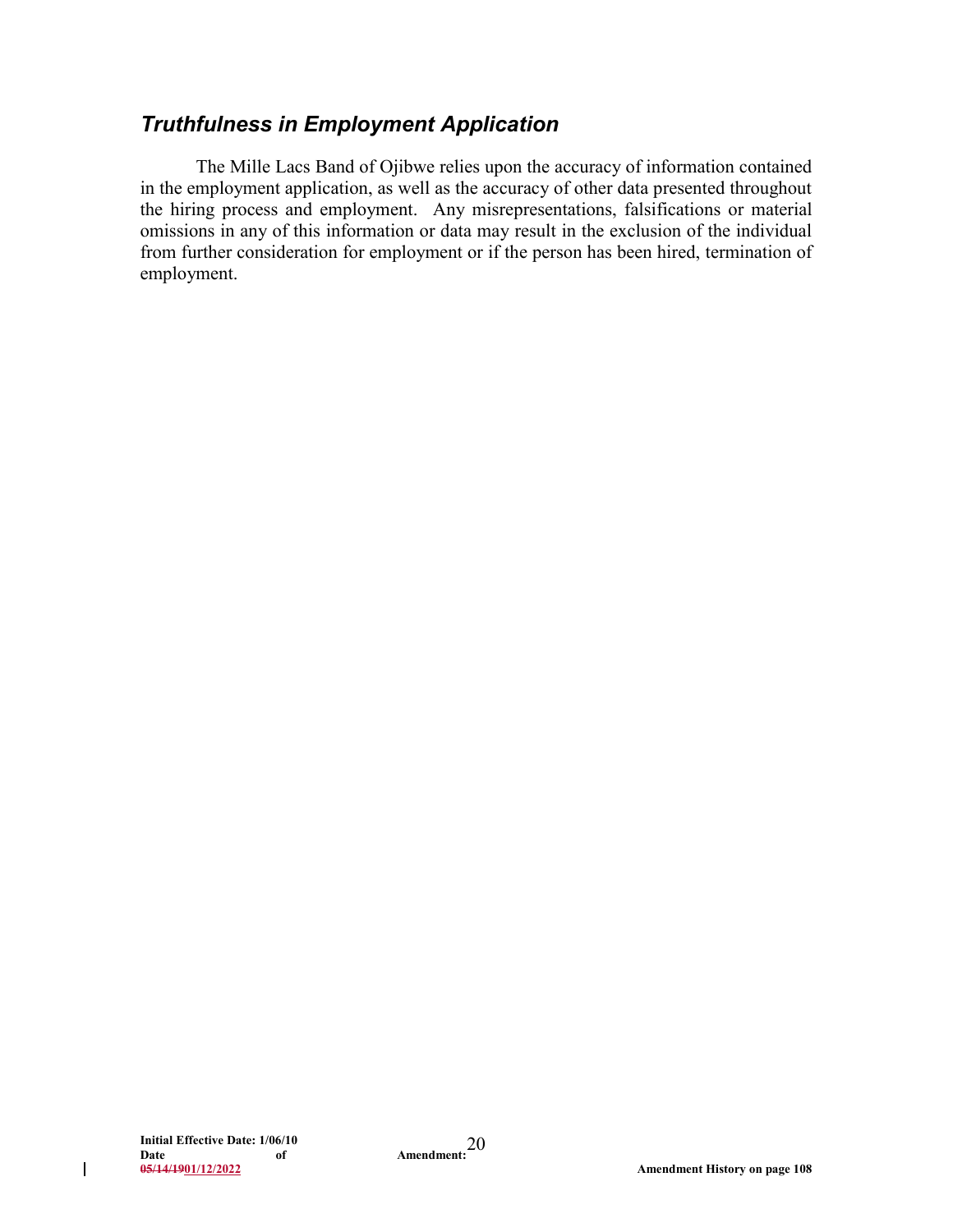### <span id="page-24-0"></span>*Business Travel Expenses*

The Mille Lacs Band will reimburse employees for reasonable business travel expenses incurred while on assignments away from the normal work location. All business travel must be approved in advance by the immediate supervisor and the department head.

Employees whose travel plans have been approved should make all travel arrangements through the Mille Lacs Band's Travel Clerk, or through the individual within their respective department designated to handle this responsibility.

When approved, the actual costs of travel, including non-discriminatory state taxes, meals, lodging and other expenses directly related to accomplishing business travel objectives will be reimbursed by the Mille Lacs Band according to the Federal regulations for reimbursement provided that the employee submits travel reports and accompanying receipts within seven (7) business days. Employees are expected to limit expenses to reasonable amounts.

Expenses that generally will be reimbursed include the following:

- Airfare or train fare for travel in coach or economy class or the lowest available fare, including the cost of one checked bag per flight weighing under 50 lbs.
- Car rental fees, only for compact or mid-sized cars when necessary.
- Fares for shuttle, airport bus service, taxi fares, where available; cost of public transportation for other ground travel.
- Mileage costs for use of personal cars, only when less expensive transportation is not available subject to pre-approval by Department Commissioner. All drivers must have a valid driver's license. Further, any driver whose license privilege is suspended or revoked is not eligible for reimbursement of mileage from the date of suspension or revocation.
- If employees are carpooling to the same training, only one employee may submit for mileage cost reimbursement.
- Cost of standard accommodations in low to mid-priced hotels, motels, or similar lodgings based on the federal per diem rate, unless otherwise approved.
- Cost of meals, according to the federal per diem rate.
- Tips not exceeding 18% of the total cost of a meal or 10% of a taxi fare.

Employees who are involved in an accident while traveling on business must promptly report the incident to their immediate supervisor. Vehicles owned, leased or rented by the Mille Lacs Band may not be used for personal use without prior approval.

Per diem advances are issued to cover reasonable anticipated expenses after travel has been approved and proper forms are completed.

With prior approval, employees on business travel may be accompanied by a family member or friend, when the presence of a companion will not interfere with successful completion of business objectives. The cost of travel and related expenses for a travel companion shall not be paid for by the Mille Lacs Band. Generally, employees are also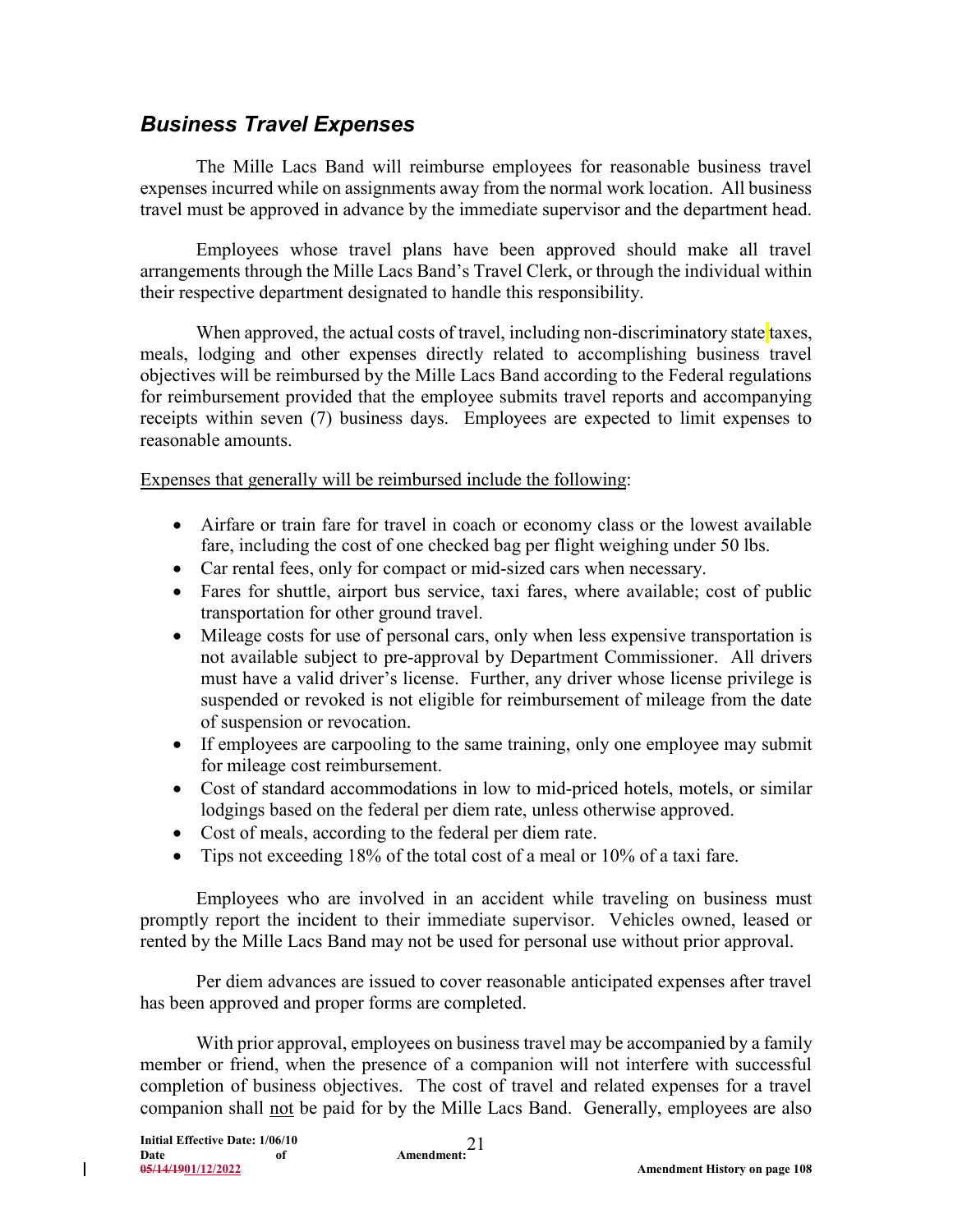permitted to combine personal travel with business travel, as long as time away from work is approved. Additional expenses arising from such non-business travel are the responsibility of the employee.

Abuse of this business travel expense policy, including falsifying expense reports to reflect costs not incurred by the employee or not proper for reimbursement, is grounds for disciplinary action, up to and including termination of employment. Expenses owed to the Band must be immediately repaid by the employee.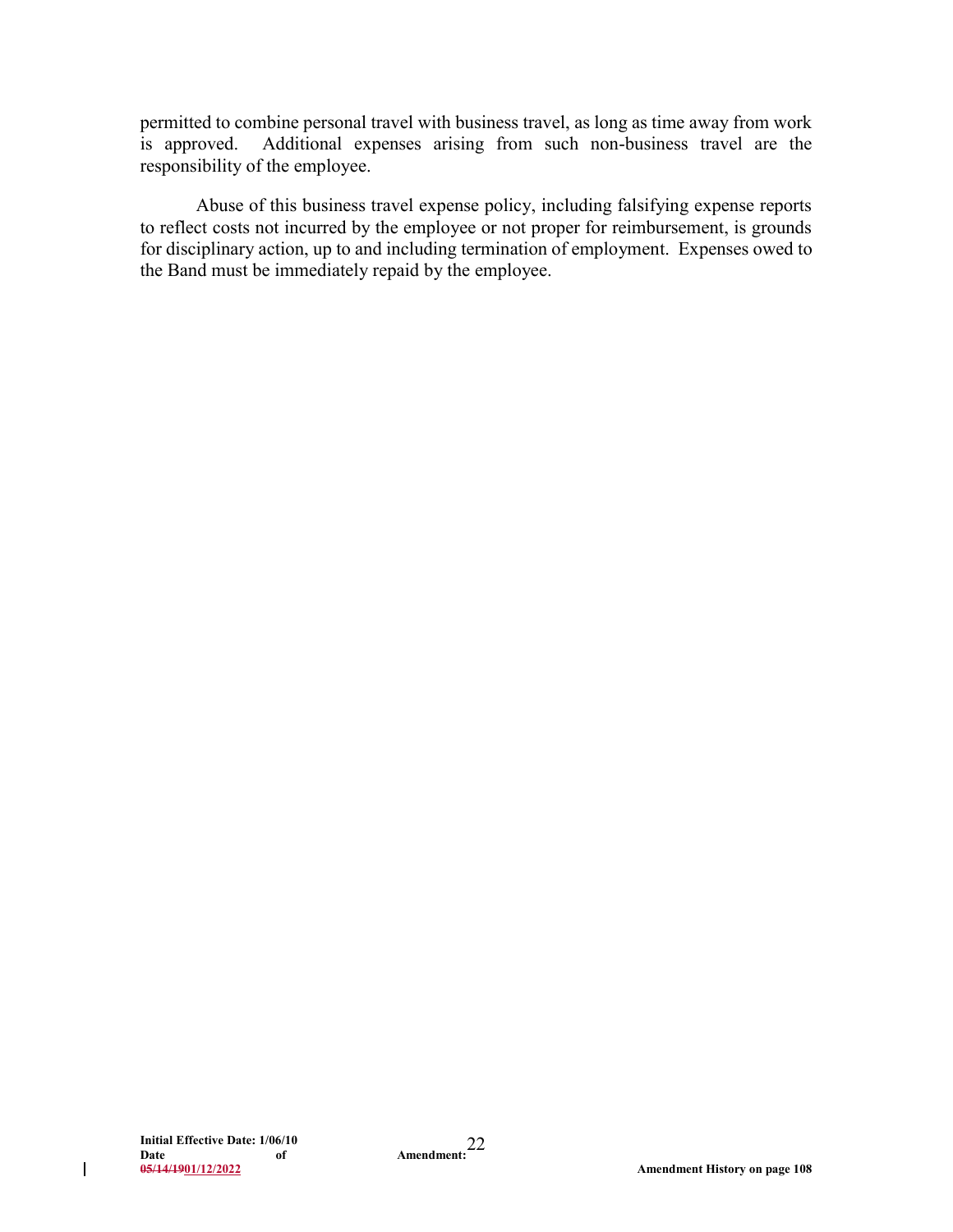### <span id="page-26-0"></span>*Use of Phone and Mail Systems*

Personal use of office telephones for outgoing long distance calls is not permitted except for emergency purposes. Employees may be required to reimburse the Mille Lacs Band for any charges resulting from their personal use of the office telephone.

The use of Mille Lacs Band stationery and paid postage for personal correspondence is not permitted.

#### *CELL PHONE SAFETY*

Cell phones may not be used for personal or business use while driving a Band owned vehicle. This ban on use while driving includes receiving or placing calls, text messaging, surfing the internet, receiving or responding to email, checking for receipt of messages or any other unsafe use of cell phones while driving.

If you are driving a Band owned vehicle on company business, you are required to stop in a safe location before proceeding to use any cell phone.

This ban on the unsafe use of cell phones includes any personal cell phone while driving a Band owned vehicle and any government supplied cell phone while on company business and driving your personal vehicle.

Employees who violate this policy against unsafe cell phone use will be subject to disciplinary action.

The Band's DNR Conservation Officers are exempt from this cell phone safety rule if they are using a cell phone for work related to his or her duties as a conservation officer.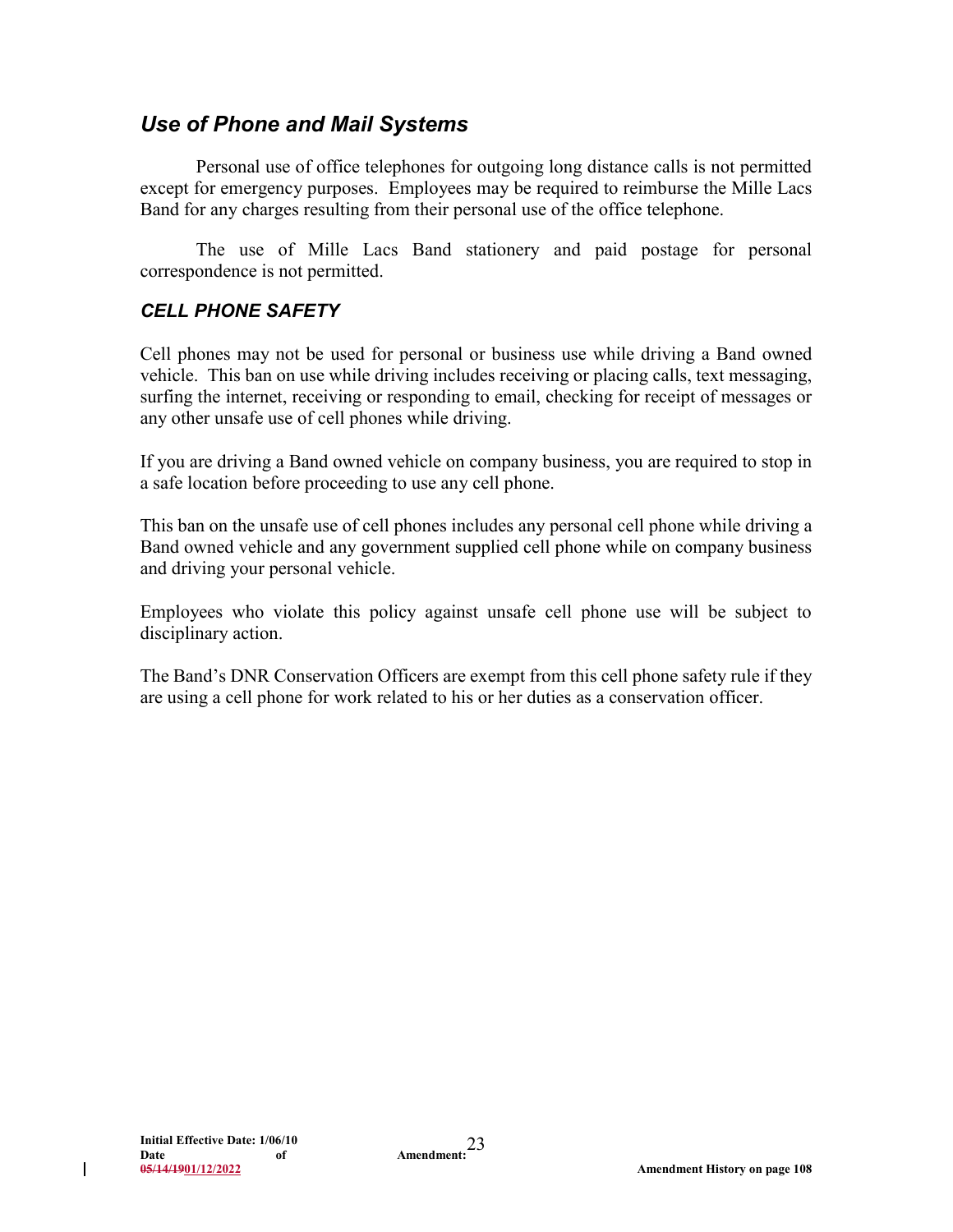### <span id="page-27-0"></span>*Computer and E-mail Usage*

Computers, computer files, the e-mail system, and software furnished to employees are Mille Lacs Band property intended for business use. Employees should not use a password, access a file or retrieve any stored communication without authorization. To ensure compliance with this policy, computer and e-mail usage may be monitored and employees should have no expectation of privacy.

The Mille Lacs Band strives to maintain a workplace free of harassment and one that is sensitive to the diversity of its employees. Therefore, the Mille Lacs Band prohibits the use of computers and the e-mail system in ways that are disruptive, offensive to others or harmful to morale. For example, the display or transmission of sexually explicit images, messages and cartoons is not allowed. Other such misuse includes, but is not limited to, ethnic slurs, racial comments, distasteful jokes or anything that could be construed as harassment or showing disrespect for others.

E-mail may not be used to solicit others for commercial ventures, chain letters, religious or political causes, outside organizations, terroristic threats or other non-business matters.

The Mille Lacs Band purchases and licenses the use of various computer software for business purposes and does not own the copyright to this software or its related documentation. Unless authorized by the software developer, the Mille Lacs Band does not have the right to reproduce such software for use on more than one computer. The Mille Lacs Band prohibits the duplication of software and its related documentation. The unauthorized installation of software on the computers and laptops owned by the Mille Lacs Band is also prohibited.

Employees should notify their immediate supervisor, Information Systems, Human Resources or any member of management of violations of this policy. Employees who violate this policy will be subject to disciplinary action, up to and including termination of employment.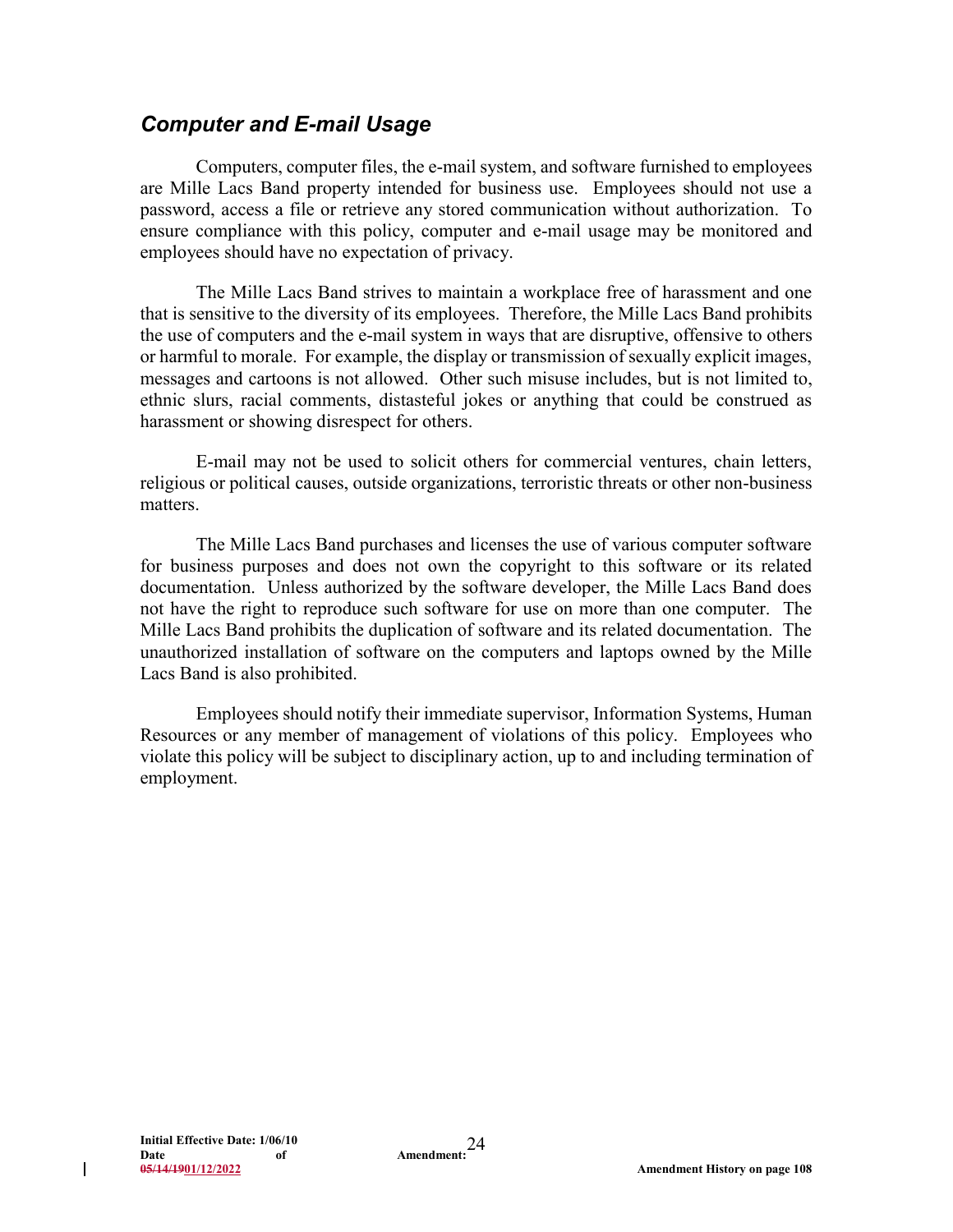### <span id="page-28-0"></span>*Internet Usage*

Internet access is provided by the Mille Lacs Band of Ojibwe to assist employees in obtaining work-related data and technology. The following guidelines have been established to help ensure responsible and productive internet usage. While internet usage is intended for job-related activities, limited personal use may be permitted with prior authorization.

All internet data that is composed, transmitted or received via our computer communications systems is considered to be part of the official records of the Mille Lacs Band and, as such, is subject to disclosure to law enforcement or other third parties. Consequently, employees should always ensure that the business information contained in internet e-mail messages and other transmissions is accurate, appropriate, ethical, lawful, and in the best interests of the Mille Lacs Band.

The equipment, services and technology provided to access the internet remain at all times the property of the Mille Lacs Band. As such, the Mille Lacs Band reserves the right to monitor internet traffic and retrieve and read any data composed, sent or received through the online connections and stored in computer systems.

Data that is composed, transmitted, accessed or received via the internet must not contain content that could be considered terroristic, discriminatory, offensive, obscene, threatening, harassing, intimidating or disruptive to any employee or other person. Examples of unacceptable content may include, but are not limited to, sexual comments or images, racial slurs, gender-specific comments or any other comments or images that could reasonably offend someone on the basis of race, age, sex, religious or political beliefs, national origin, disability, sexual orientation or any other characteristic protected by law.

The unauthorized use, installation, copying, or distribution of copyrighted, trademarked or patented material on the internet is expressly prohibited. As a general rule, if an employee did not create material, does not own the rights to it or has not gotten authorization for its use, it should not be put on the internet. Employees are also responsible for ensuring that the person sending any material over the internet has the appropriate distribution rights.

Internet users should take the necessary anti-virus precautions before downloading or copying any file from the internet. All downloaded files are to be checked for viruses; all compressed files are to be checked before and after decompression.

Abuse of the internet access provided by the Mille Lacs Band in violation of law or the Mille Lacs Band policies will result in disciplinary action, up to and including termination of employment.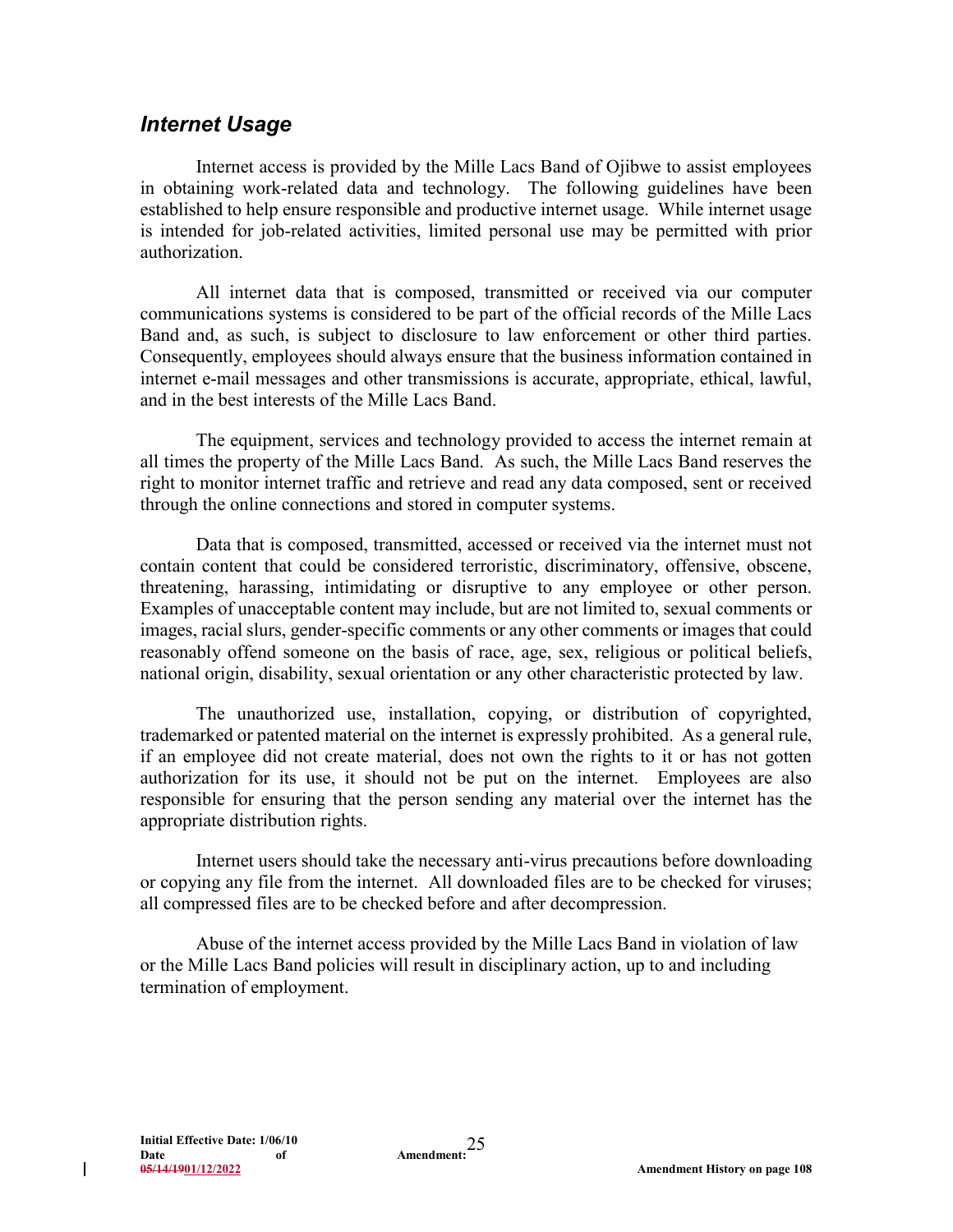### <span id="page-29-0"></span>*Workplace Monitoring*

Workplace monitoring, including video surveillance, may be conducted by the Mille Lacs Band to identify safety concerns, maintain quality control, detect theft and misconduct and discourage or prevent acts of harassment and workplace violence.

A supervisor can request access to information gathered through workplace monitoring only in situations where it is necessary to make a factual determination in an employment action and there is a dispute about the facts that might be resolved by reviewing the workplace monitoring. Access will be granted unless there is an ongoing investigation or another legitimate business reason to protect confidentiality.

Every effort will be made to guarantee that workplace monitoring is done in an ethical and respectful manner.

 $\mathbf{I}$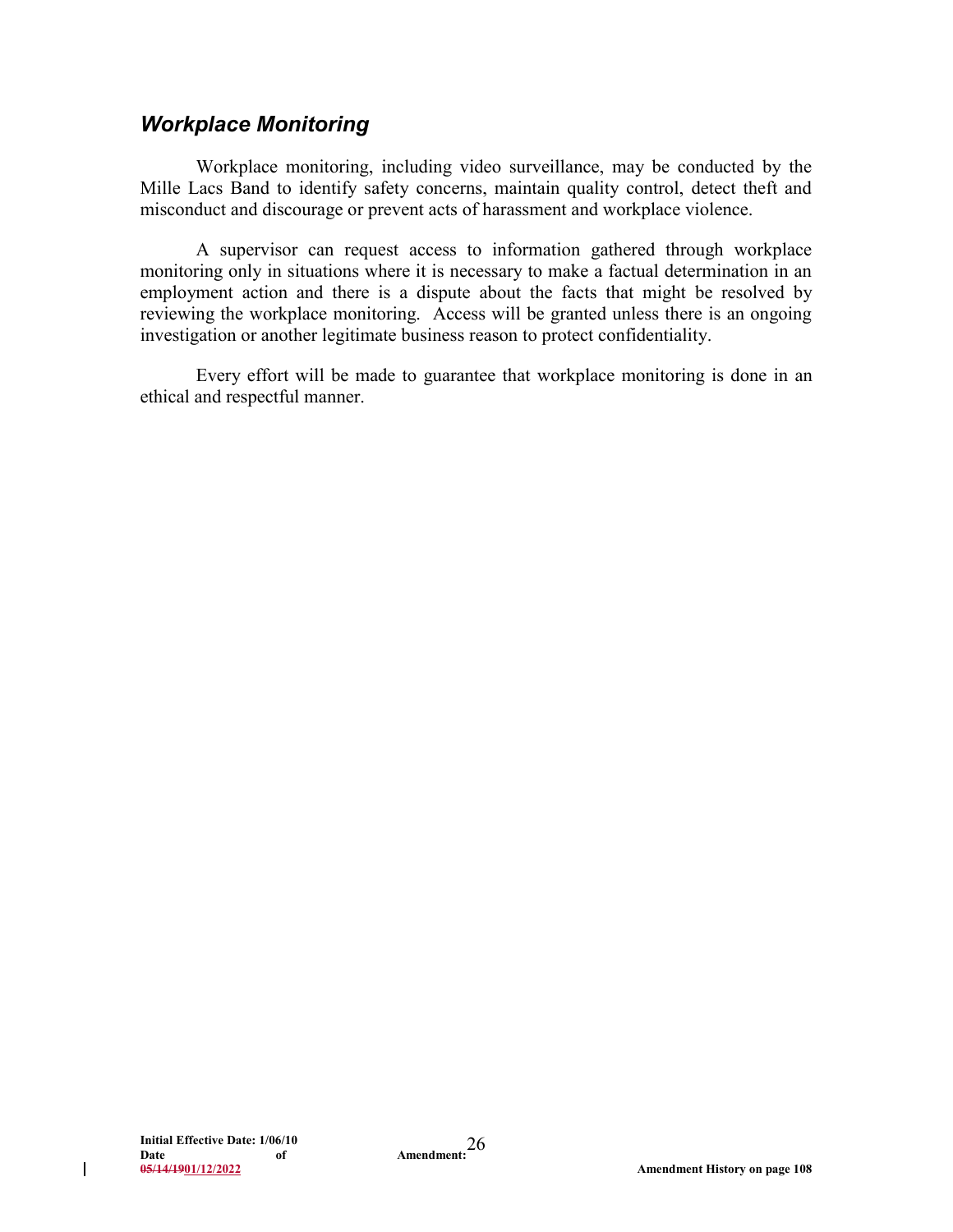### <span id="page-30-0"></span>*Automobile Usage and Maintenance*

Vehicles which are essential in accomplishing job duties are expensive and may be difficult to replace. When using Band vehicles, employees are expected to exercise care, and follow all operating instructions, safety standards and guidelines. In addition, employees will normally use their own car for Band business in accordance with the guidelines below.

Every employee who drives a personal or Band vehicle on Band business must possess a valid Minnesota driver's license and, where applicable, maintain the minimum amount of insurance required by law. Each employee is personally responsible for any fine incurred as a result of driving or parking violations. In addition, no employee is permitted under any circumstance to operate a Band vehicle or a personal vehicle for Band business when a physical or mental impairment causes the employee to be unable to drive safely. The prohibition includes, but is not limited to, circumstances in which the employee is temporarily unable to operate a vehicle safely or legally because of illness, medication or intoxication.

Employees are not permitted to use Band vehicles for non-business purposes.

Time spent by an employee in driving a Band or personal automobile on Band business during normal working hours is to be considered hours worked for pay purposes.

Employees who drive a vehicle while on Band business are required to use a seat belt and shoulder harness. This also applies to passengers riding in the same vehicles. It is the employee's responsibility to ensure that seat belts and shoulder harnesses are utilized.

Smoking is not permitted in any Band owned vehicle.

#### Personal Vehicle Use:

Employees who use their personal car for Band purposes will receive a mileage allowance, as prescribed in the Office of Management and Budget (OMB) travel policies, for such usage. This allowance covers the cost of gasoline, oil, depreciation and insurance.

Employees must receive prior approval from Department Supervisor to use their personal vehicle for Band Business. Damages occurring as a result of an accident are the responsibility of the employee and must be submitted to the owner's auto insurance.

Claims for mileage allowance and reimbursement must be approved by the employee's department head and submitted to the Office of Management and Budget for payment. Mileage reimbursement is subject to the policies of the Office of Management and Budget.

#### Maintenance:

Employees using Band vehicles are responsible for proper maintenance and must report any malfunctions or maintenance requirements to the supervisor.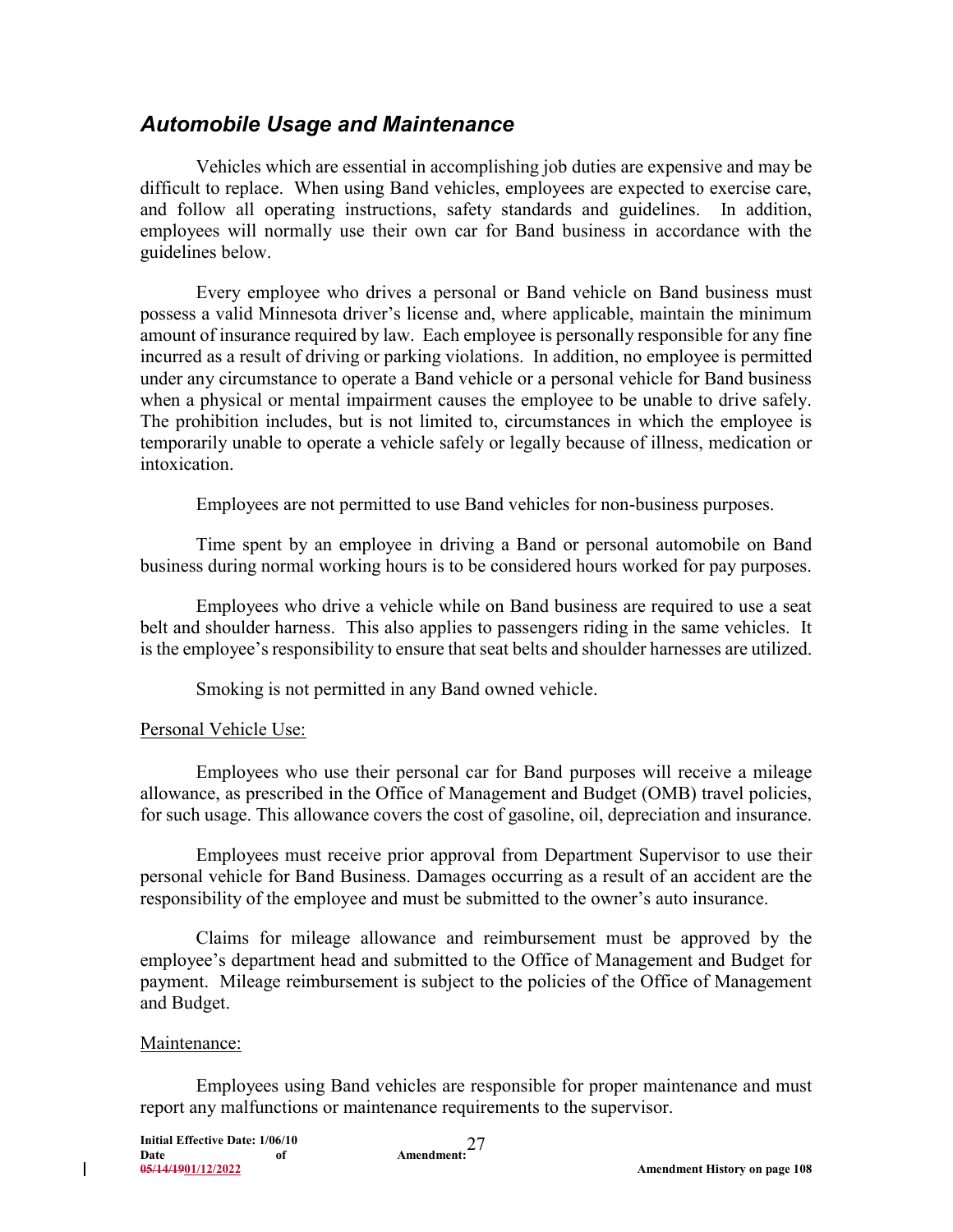#### Accident Reporting – General Rule:

Employees must report to their supervisor any accidents, regardless of the extent of damage or lack of injuries, involving Band vehicles or a personal vehicle used on Band business. Such reports must be made as soon as possible, but no later than the next business day after the accident. The employee's supervisor must report such incident on the next business day to Human Resources and to the Commissioner of Finance, if a Band vehicle is involved.

Accident reporting and investigating are key components to the safety and health of the Mille Lacs Band employees. Accidents or injuries must be reported to your supervisor as soon as possible, but no later than the next business day after the incident. Unreported accidents, injuries or leaving the scene of an accident will not be tolerated and may result in disciplinary action.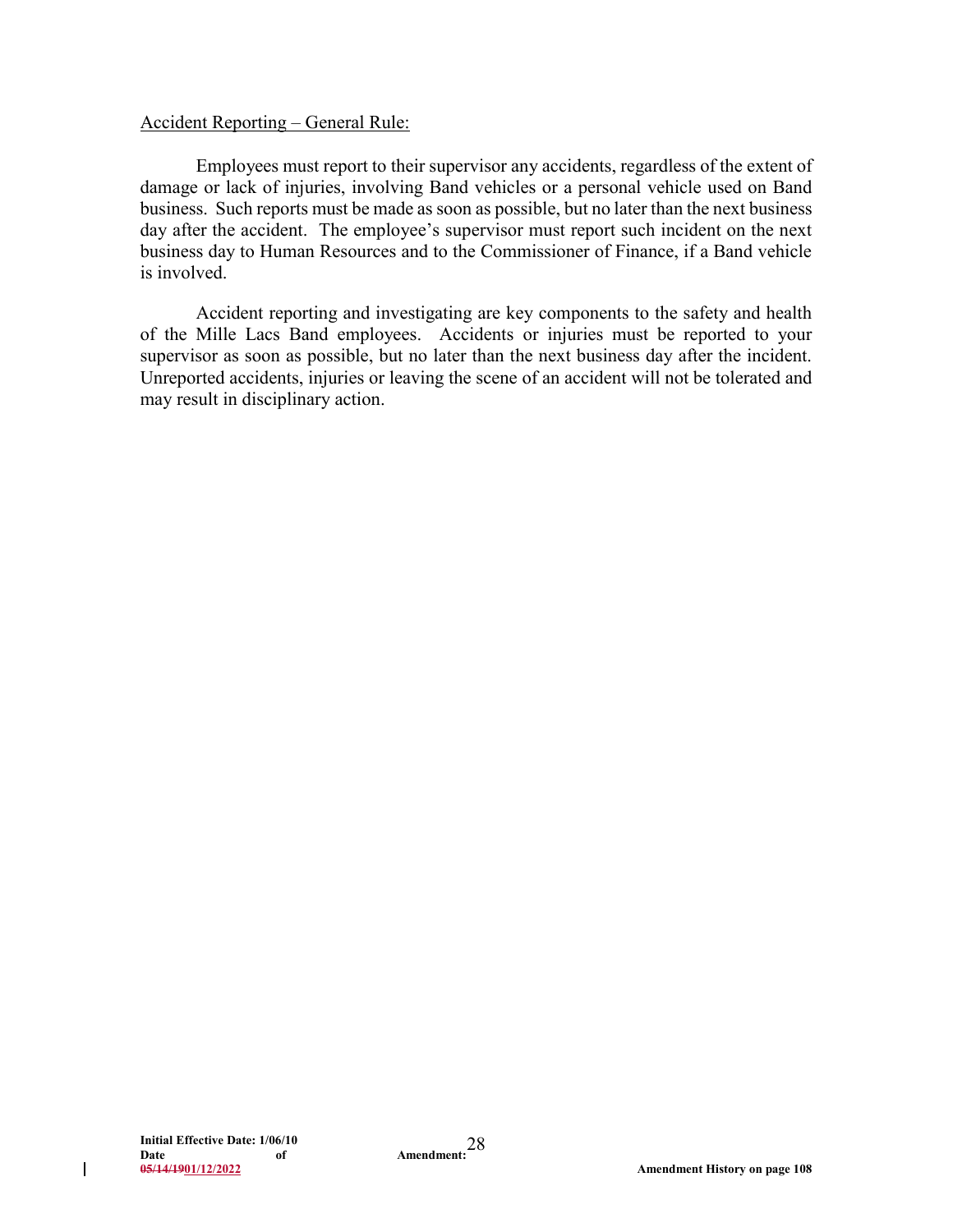### <span id="page-32-0"></span>*Employee Conduct and Work Rules*

To ensure orderly operations and provide the best possible work environment, the Mille Lacs Band expects employees to follow rules of conduct that will protect the interests and safety of all employees and the organization.

All employees are expected to conduct themselves and behave in a manner which is conducive to the efficient operation of the Band and to comply with all Band policies.

It is not possible to list all the forms of behavior that are considered unacceptable in the workplace. Examples of infractions of rules of conduct that may result in disciplinary action include, but are not limited to, the following:

- *\** Theft or inappropriate removal or possession of property;
- \* Falsification of timekeeping records;
- \* Working under the influence of alcohol or illegal drugs;
- \* Possession, distribution, sale, transfer or use of alcohol or illegal drugs in the work place, while on duty or while operating employer-owned vehicles or equipment;
- \* Fighting, intimidating or threatening violence in the workplace aimed at Band officials, supervisors, employees, clients or visitors;
- \* Boisterous or disruptive activity in the workplace;
- \* Negligence or improper conduct leading to damage of employer-owned or employeeowned property;
- \* Insubordination or other disrespectful conduct;
- \* Violation of safety or health rules;
- \* Smoking in prohibited areas;
- \* Sexual or other unlawful or unwelcome harassment;
- \* Possession of dangerous or unauthorized materials, such as explosives or firearms, in the workplace;
- \* Excessive absenteeism or any absence without notice;
- \* Unauthorized absence from work station during the workday;
- \* Unauthorized use of telephones, mail system, or other employer-owned equipment;
- \* Unauthorized disclosure of business "secrets" or confidential financial information;
- \* Violation of personnel policies; or
- \* Unsatisfactory performance or conduct.

The grounds for termination as well as the termination procedure and review process are set forth in these personnel policies.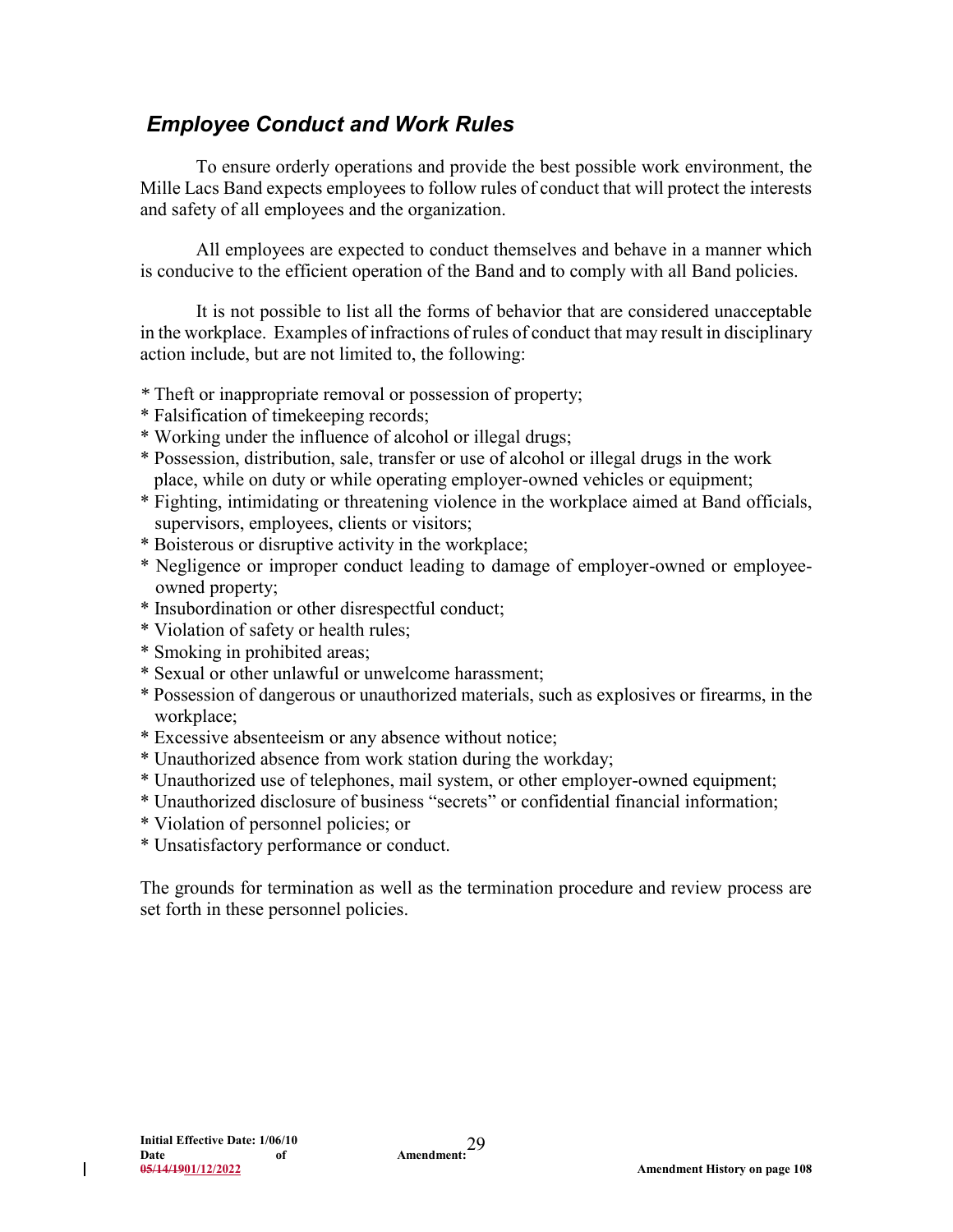### <span id="page-33-0"></span>*Recycling*

The Mille Lacs Band of Ojibwe supports environmental awareness by encouraging recycling and waste management in its business practices and operating procedures. This support includes a commitment to the purchase, use and disposal of products and materials in a manner that will best utilize natural resources and minimize any negative impact on the earth's environment.

Special recycling receptacles have been set up to promote the separation and collection of the following recyclable materials at the Mille Lacs Band offices:

- \* computer paper
- \* white high grade or bond paper
- \* ledger paper
- \* mixed or colored paper
- \* newspaper
- \* corrugated cardboard
- \* brown paper bags
- \* aluminum cans
- \* plastic bottles

Employees are encouraged to make a commitment to recycle and to be a part of this solution.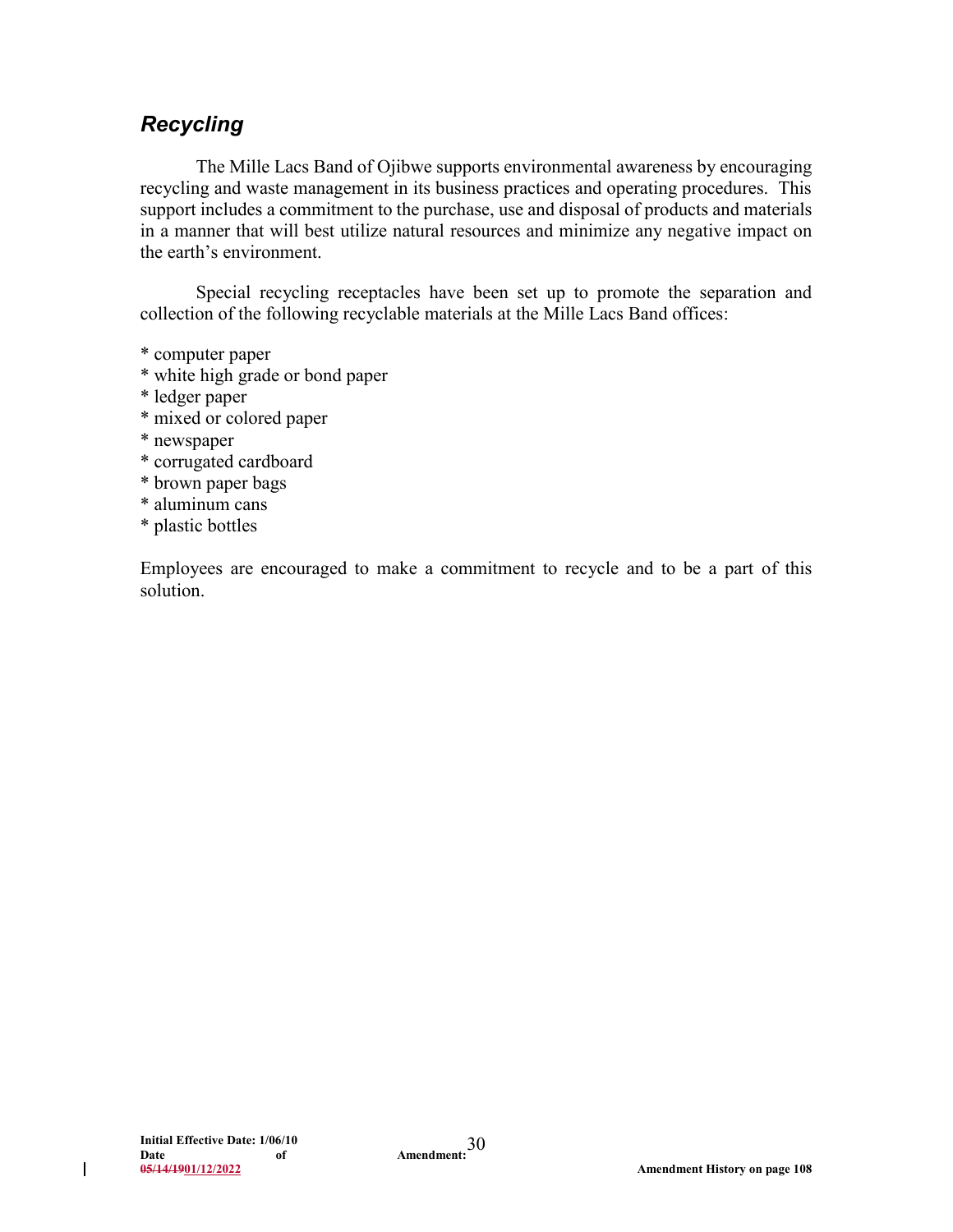### <span id="page-34-0"></span>*Unauthorized Solicitation*

In an effort to ensure a productive and harmonious work environment, persons not employed by the Mille Lacs Band may not solicit or distribute literature in the workplace at any time unless prior authorization from the Chief Executive and/or Commissioner of Administration is received.

In addition, employees may not use the internet or the Band's intranet to promote, solicit or distribute information without the express written consent of his or her supervisor or the Information System Director.

 $\mathbf{I}$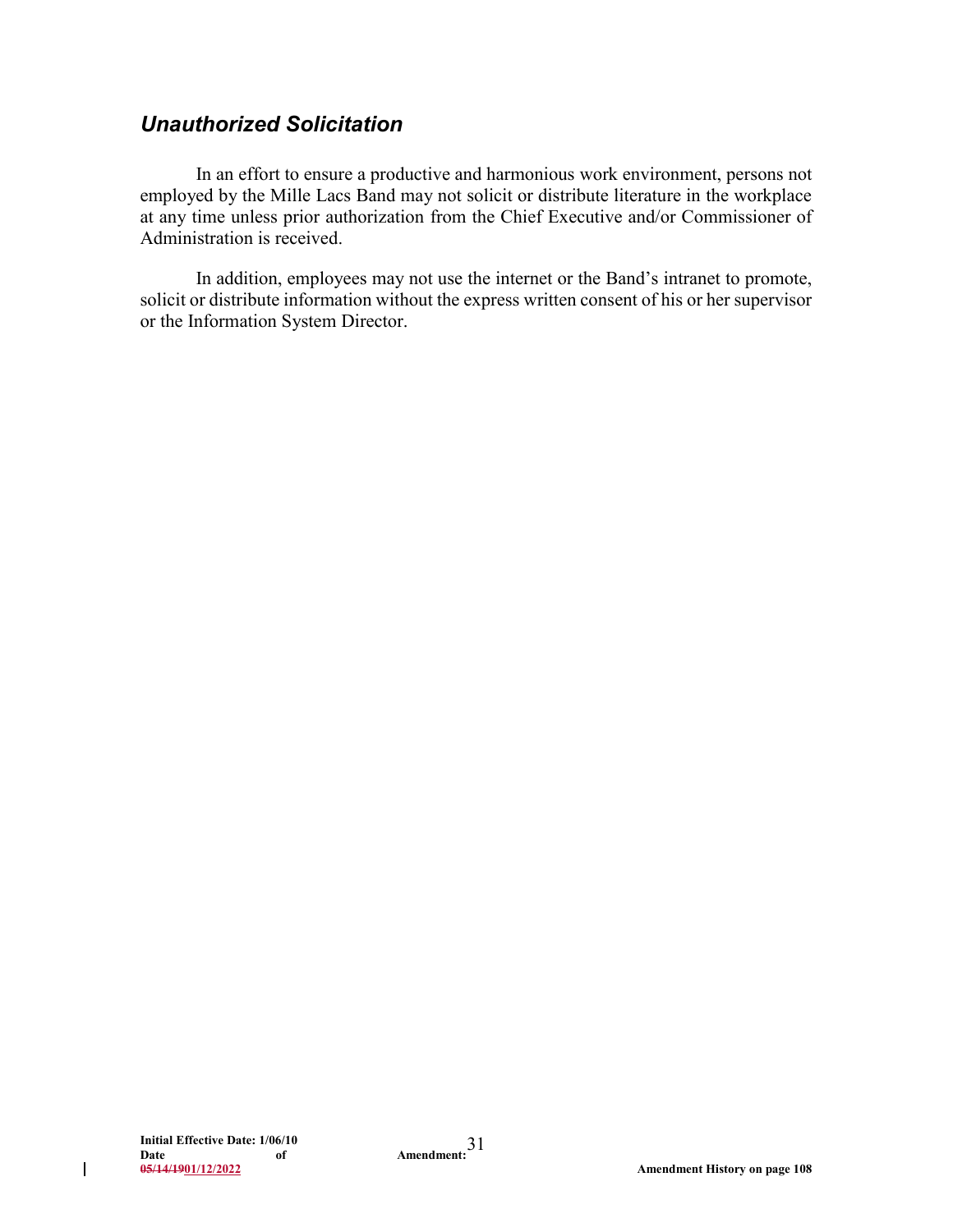# <span id="page-35-0"></span>**NONDISCLOSURE OF CONFIDENTIAL INFORMATION**

The protection of confidential business information and trade secrets is vital to the interests and the success of the Mille Lacs Band of Ojibwe. During your employment with the Mille Lacs Band, you may periodically learn sensitive information regarding the tribal government or regarding its employees. It is imperative that all non-public information be kept confidential not only for the health of the Mille Lacs Band, but also for the well-being of employees who depend on the Band for their livelihood. Such confidential information includes, but is not limited to, the following examples:

\* confidential Executive, Legislative and Judicial data and information, including but not limited to privileged attorney-client communications;

- \* personnel information and data;
- \* compensation data;
- \* computer processes;
- \* computer programs and codes;
- \* confidential financial information;
- \* labor relations strategies;
- \* marketing strategies;
- \* pending projects and proposals;
- \* research and development strategies;
- \* confidential scientific data;
- \* confidential technological data;
- \* enrollments and blood quantum information; and
- \* medical or patient data otherwise protected by HIPAA or other applicable data privacy laws.

All employees shall sign a confidentiality or non-disclosure agreement as a condition of employment. Employees who improperly use or disclose trade secrets or confidential government information will be subject to disciplinary action, up to and including termination of employment and possible legal action.

After you leave employment with the Mille Lacs Band, you are still legally prohibited from disclosing sensitive, proprietary, confidential, or trade secret information. If you disclose such information, the Mille Lacs Band of Ojibwe may seek legal remedies.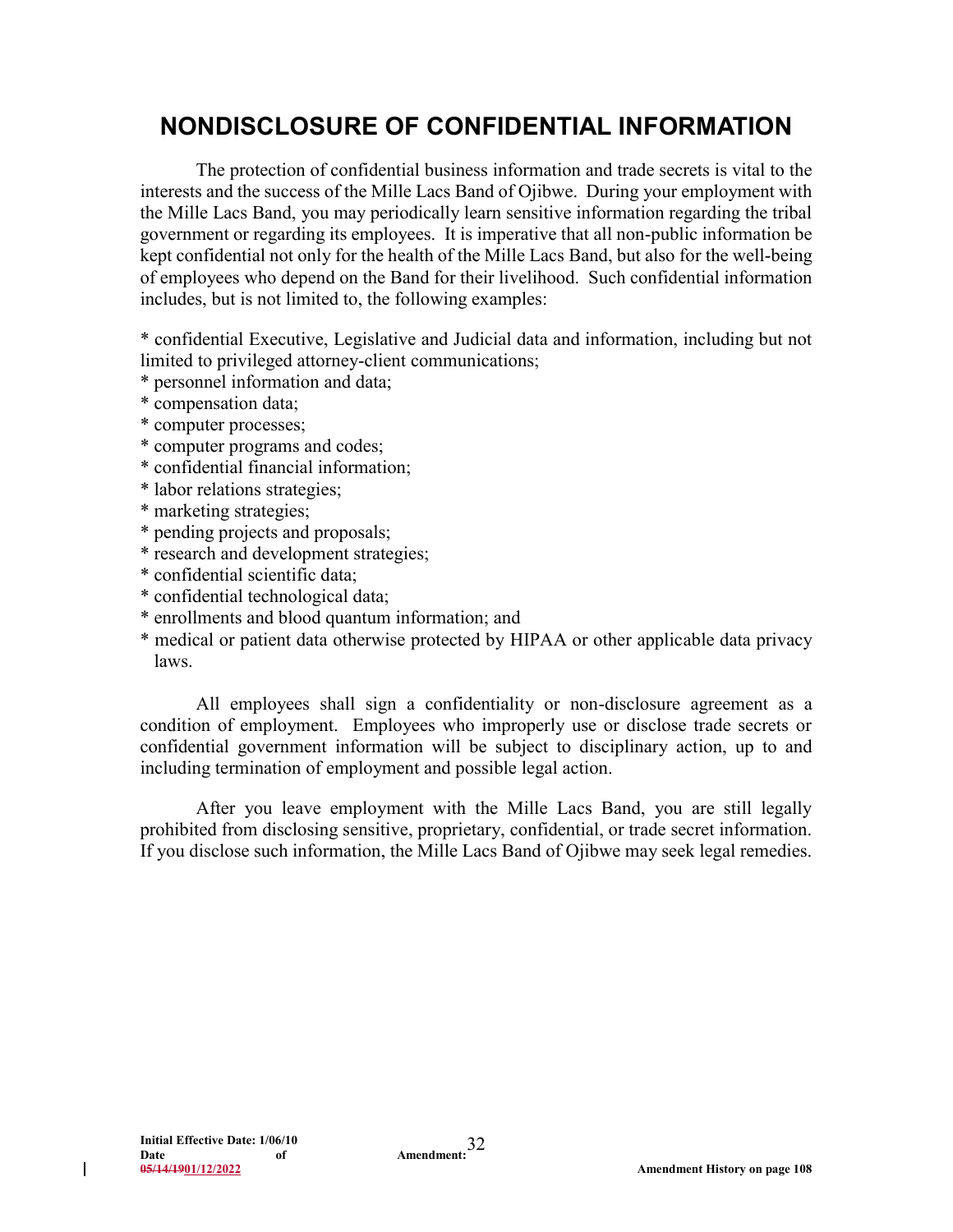# **ATTENDANCE AND PUNCTUALITY**

To maintain a safe and productive work environment, the Mille Lacs Band expects employees to be reliable and to be punctual in reporting for scheduled work. Absenteeism and tardiness place a burden on other employees and on the Mille Lacs Band.

In the rare instances when employees cannot avoid being late to work or are unable to work as scheduled, the employee must notify his/her supervisor as soon as possible and in advance of the anticipated tardiness or absence. If possible, such notification should include a reason for the absence or tardiness and an indication of when the employee can be expected to report for work. If the supervisor is unavailable, the employee should contact another supervisor and should also contact his/her supervisor's administrative assistant. Failure to notify the supervisor of any absence or delay may lead to disciplinary action.

Employees who are absent from work for three consecutive days without giving proper notice to their supervisor will be considered to have voluntarily resigned their position. The employer is not required to provide notice to an employee of an impending separation of employment due to his/her prolonged absence or to follow any other aspect of the progressive discipline policy. In such an instance, the employee shall be deemed to have forfeited any property interest in employment he or she may have had.

Poor attendance and excessive tardiness are disruptive and may lead to disciplinary action, up to and including termination of employment.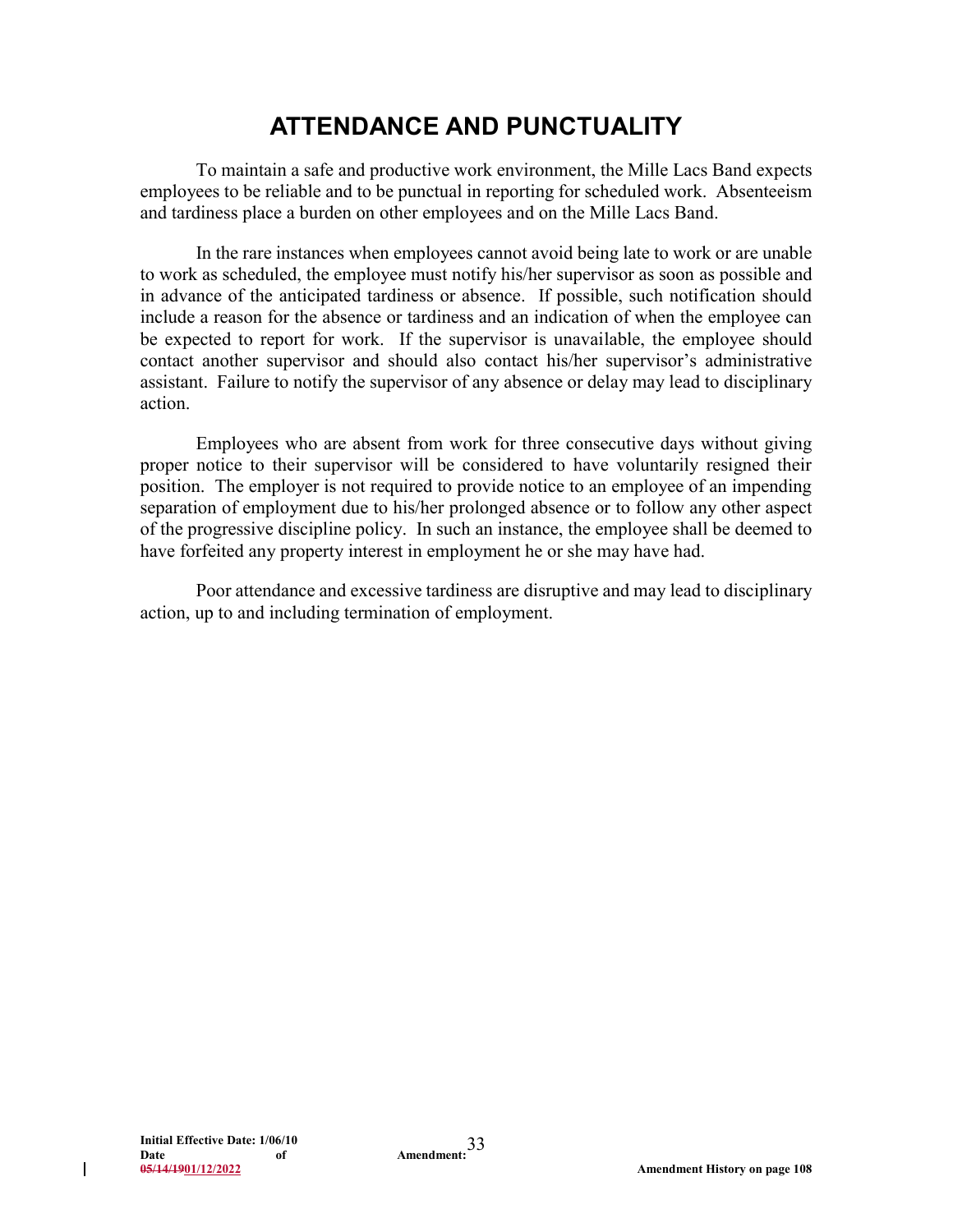# **PROFESSIONAL APPEARANCE AND CONDUCT**

# *Personal Appearance and Dress*

Dress, grooming and personal cleanliness standards contribute to the morale of all employees and affect the business image that the Mille Lacs Band presents to visitors.

During business hours, employees are expected to present a clean and neat appearance and to dress according to the status of their positions. Employees who appear for work inappropriately dressed will be sent home and directed to return to work in proper attire. Under such circumstances, employees will not be compensated for the time away from work.

Casual dress offers a welcome alternative to the formality of typical business attire. However, not all casual clothing is appropriate for the office. Casual business wear means clean, neat, and professional clothing. It is never appropriate to wear stained, wrinkled, frayed or revealing clothing to the workplace.

Some examples of appropriate casual business wear include the following:

slacks jeans dress shorts casual dresses and skirts casual shirts and blouses golf shirts turtlenecks sweaters sweatshirts loafers deck shoes boots athletic shoes flats dress sandals

Examples of inappropriate clothing items that should not be worn include, but are not limited to, the following:

jeans that are excessively worn or faded sweat pants or jogging suits and pants short shorts spandex or other form-fitting pants miniskirts spaghetti-strap dresses unless worn under a jacket or sweater T-shirts or sweatshirts with offensive messages or images halter tops or tank tops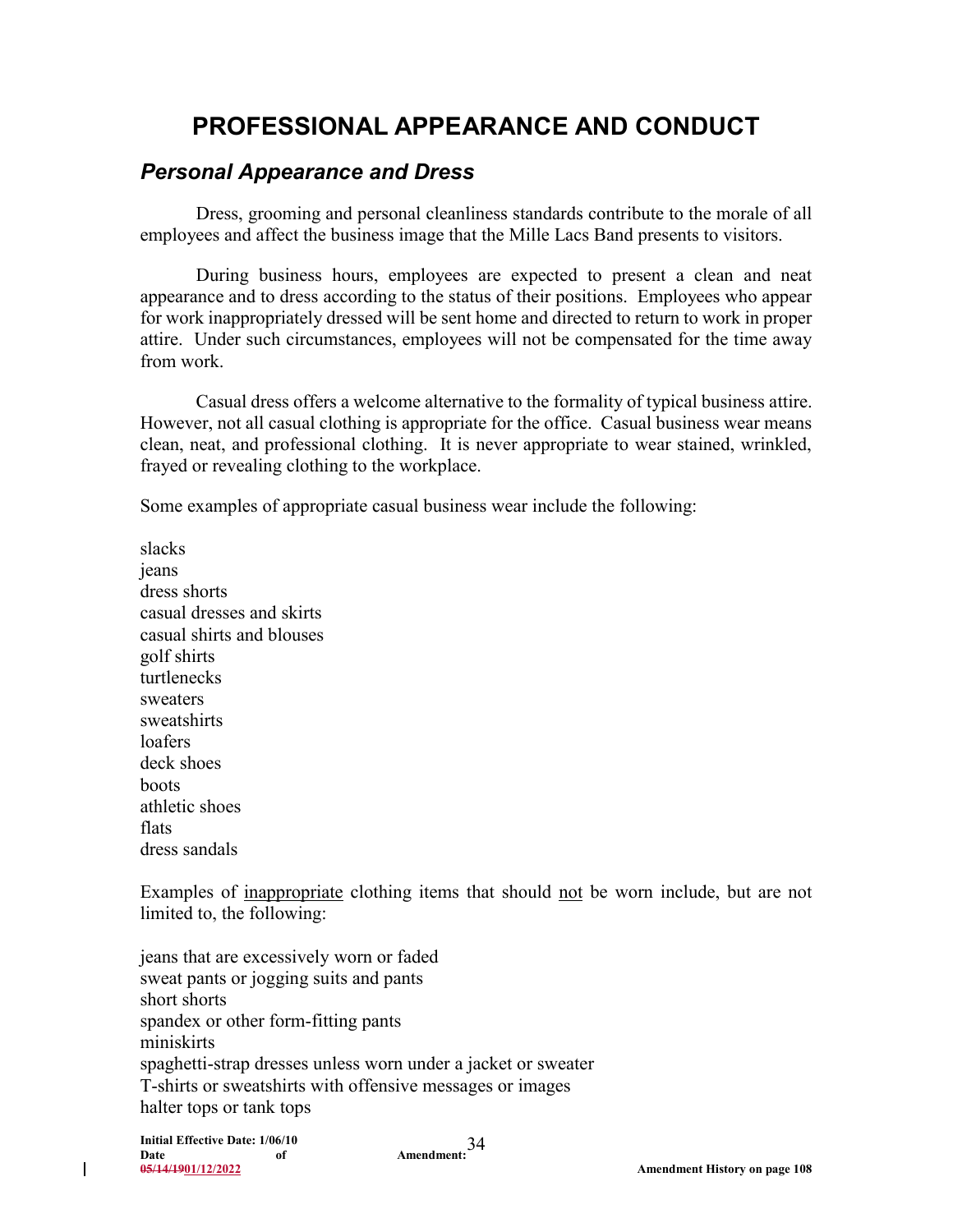tops with bare shoulders unless worn under a blouse or jacket visible undergarments slippers or flip-flops

For some, traditional business attire may simply remain a more favored option on casual days. The choice will be at the discretion of the supervisor.

 $\overline{\phantom{a}}$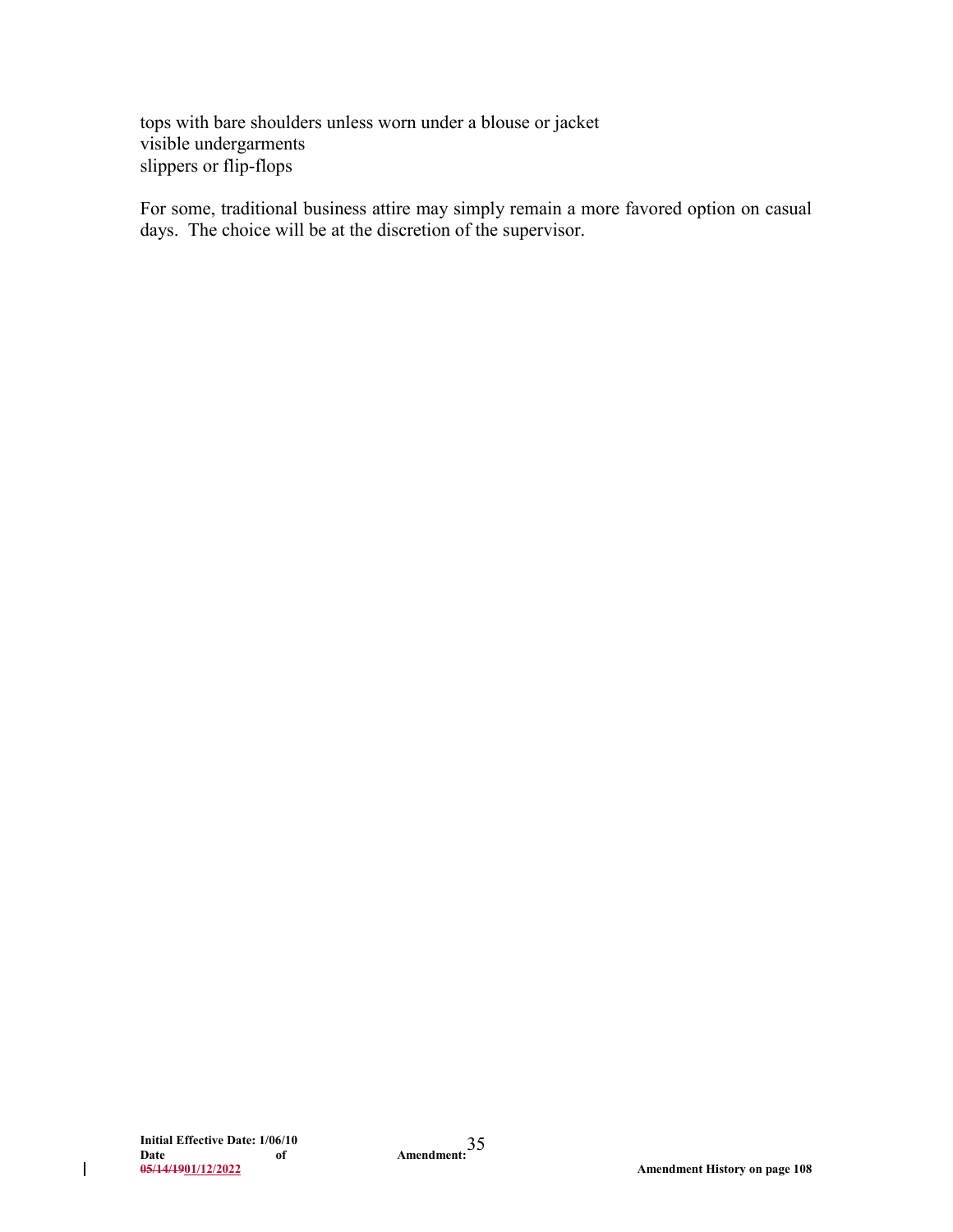# *Smoking*

In keeping with the Mille Lacs Band's intent to provide a safe and healthful work environment, smoking tobacco products or an electronic equivalent in the workplace is prohibited except in those locations that are specifically designated as smoking areas.

To portray a professional atmosphere, employees are prohibited from smoking at or near public entrances to all government buildings. Employees are allowed to smoke in designated smoking areas, or during designated culturally-appropriate events, and in other designated areas as assigned at other Band government buildings.

Smoking is not permitted in any Band owned vehicle. Failure to comply with this policy will result in disciplinary action.

 $\mathbf{I}$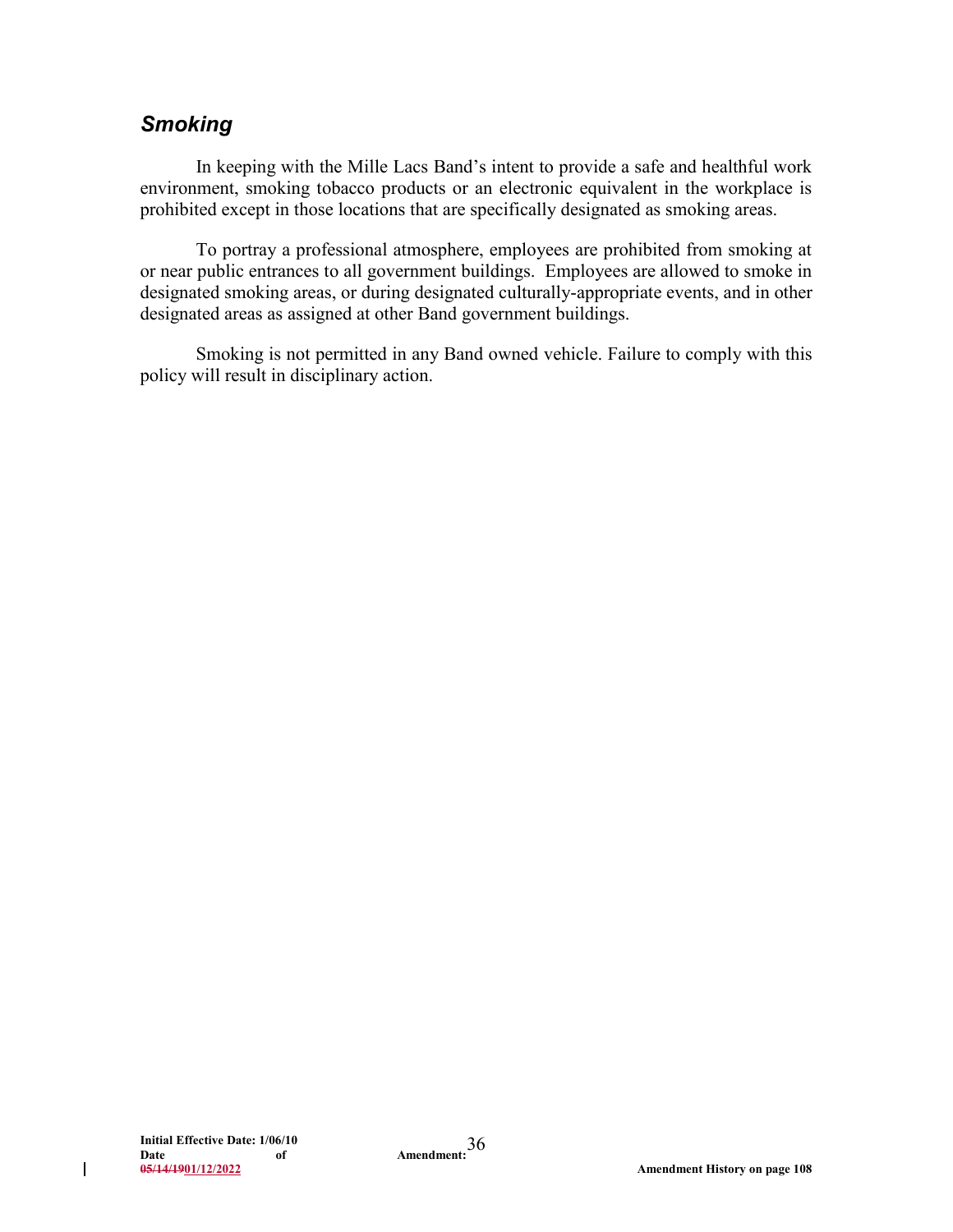# **EMPLOYEE BENEFITS**

# *Employee Benefits*

Eligible employees of the Mille Lacs Band of Ojibwe are provided a wide range of benefits. A number of the programs (e.g. Social Security, Worker's Compensation, and Unemployment Insurance) cover all employees in the manner prescribed by law.

Benefits eligibility is dependent upon a variety of factors, including employee status as a regular, full-time employee.

The following benefit programs (discussed more fully below), are available to eligible employees:

- \* Time With Child (3 hours per child per month);
- \* Community Service (40 hours per year with pay);
- \* 401(k) Savings Plan; (21 years of age or older including Part-Time Regular employees)
- \* Auto Mileage (according to federal guidelines);
- \* Bereavement Leave (3 days for the death of each family member as defined further in the Funeral Leave section, page 52);
- \* Anishinaabe Leave;
- \* Dental Insurance;
- \* Educational Leave (4 hours per week);
- \* Employee Assistance Program (EAP);
- \* Family Leave (FMLA);
- \* Health Insurance;
- \* Holidays;
- \* Jury Duty Leave;
- \* Life Insurance;
- \* Long-Term Disability;
- \* Medical Leave;
- \* Military Leave;
- \* Military Family Leave
- \* Personal Leave;
- \* Short-Term Disability;
- \* Sick Leave;
- \* Supplemental Life Insurance;
- \* Vacation Benefits;
- \* Voting Time Off;.
- \* Any other benefit or leave required by state or federal law.

Some benefit programs require contributions from the employee, but most are fully paid by the Mille Lacs Band. Questions regarding any employee benefit should be directed to Human Resources.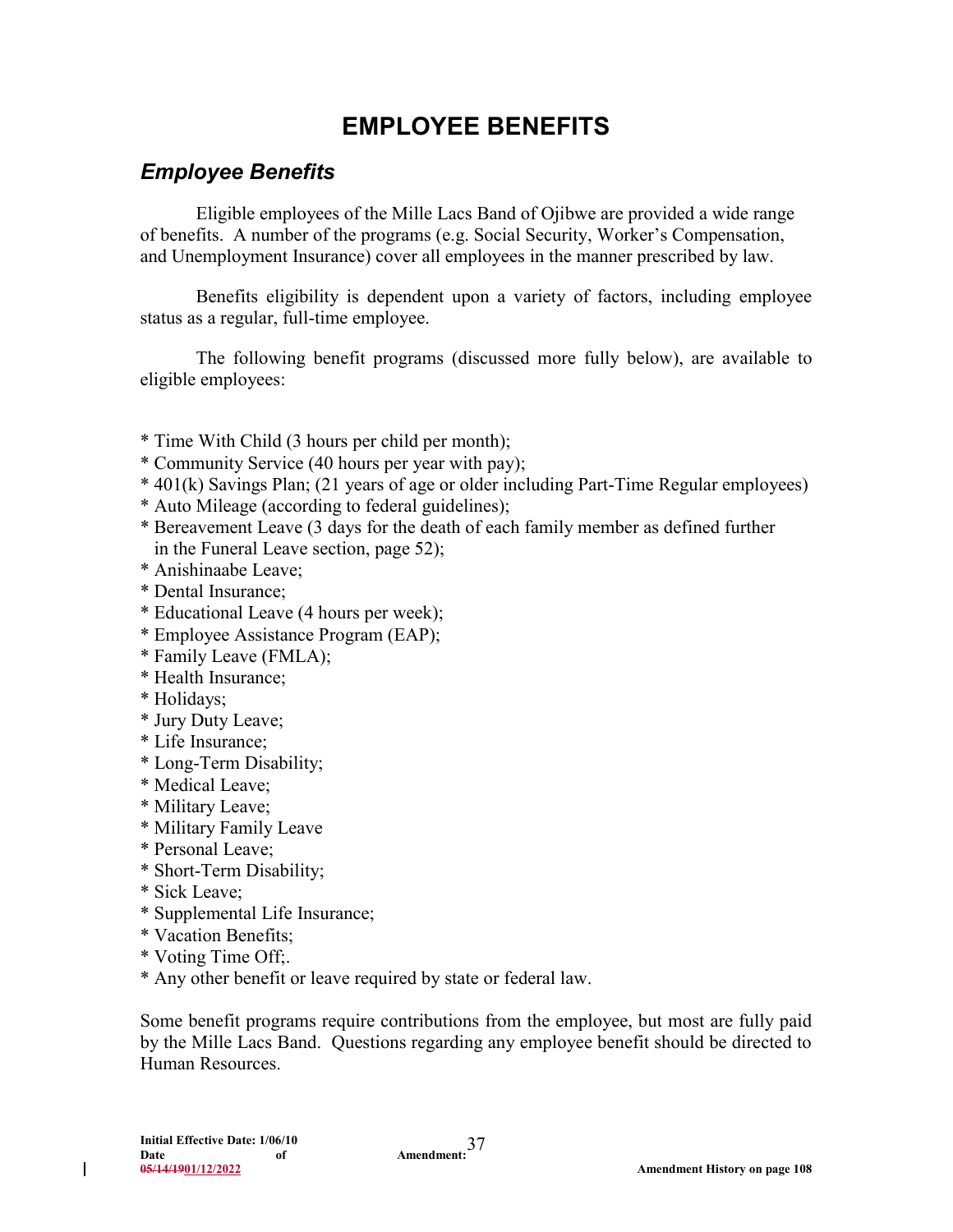# *Benefits Continuation (COBRA)*

The federal Consolidated Omnibus Budget Reconciliation Act (COBRA) gives employees and their qualified beneficiaries the opportunity to continue health and dental insurance coverage under the Mille Lacs Band's health plan when a "qualifying event" would normally result in the loss of eligibility. Some common qualifying events are resignation, termination of employment, or death of an employee; a reduction in an employee's hours or a leave of absence; an employee's divorce or legal separation; and a dependent child no longer meeting eligibility requirements.

Under COBRA, the employee or beneficiary pays the full cost of coverage at the Mille Lacs Band's group rates plus an administration fee. The Mille Lacs Band provides each eligible employee with a written notice describing rights granted under COBRA when the employee becomes eligible for coverage under the Mille Lacs Band's health and dental insurance plan. The notice contains important information about the employee's rights and obligations.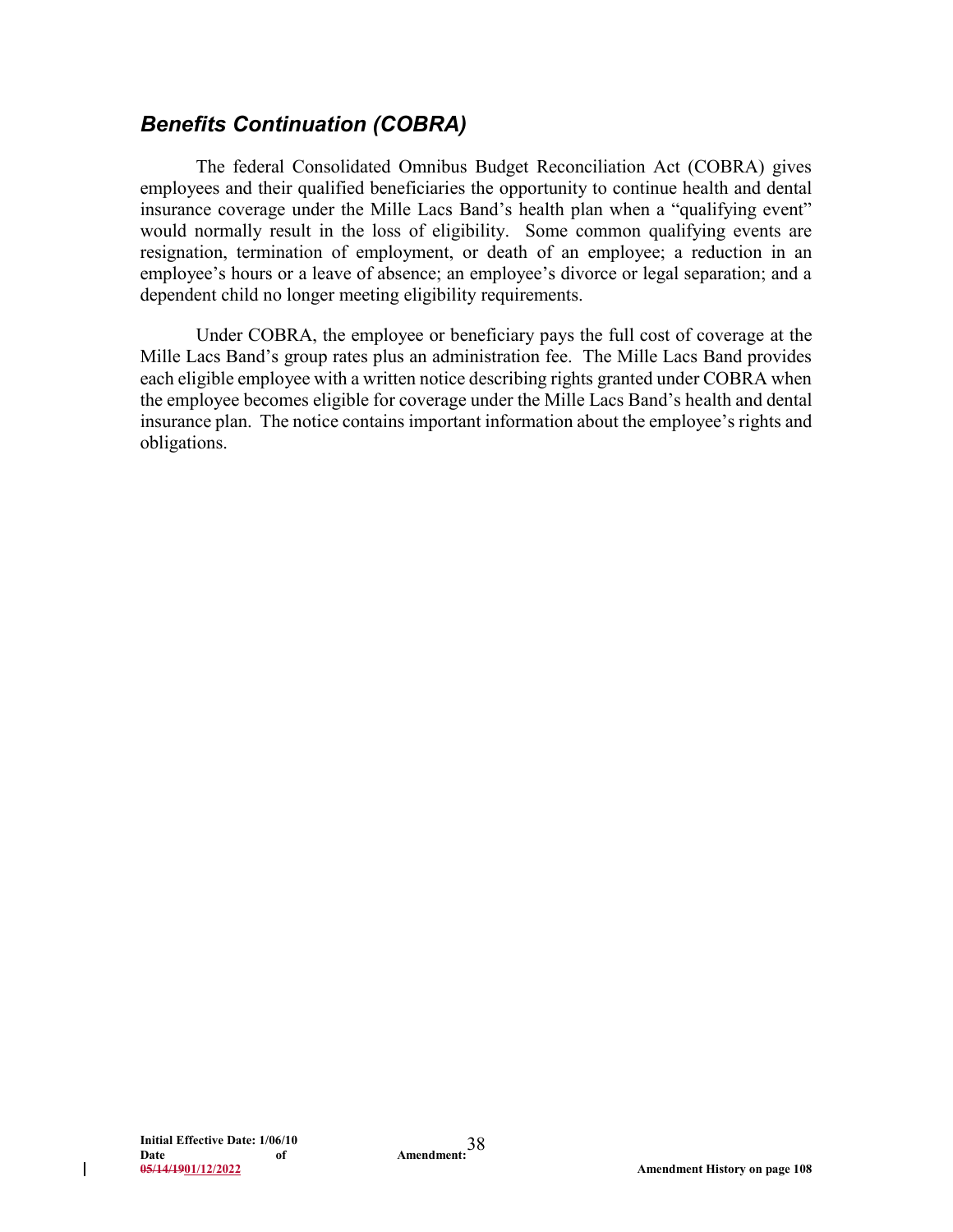#### *Health Insurance*

The Mille Lacs Band's health insurance plan provides employees and their dependents access to medical insurance benefits. Regular full-time employees are eligible to participate in the health insurance plan.

A change in employment classification that would result in loss of eligibility to participate in the health insurance plan may qualify an employee for benefits continuation under the Consolidated Omnibus Budget Reconciliation Act (COBRA). Refer to the Benefits Continuation (COBRA) policy for more information.

Details of the health insurance plan are described in the Summary Plan Description (SPD). An SPD and information on cost of coverage will be provided in advance of enrollment to eligible employees. Contact the Benefits Administrator for more information about health insurance benefits.

 $\mathbf{I}$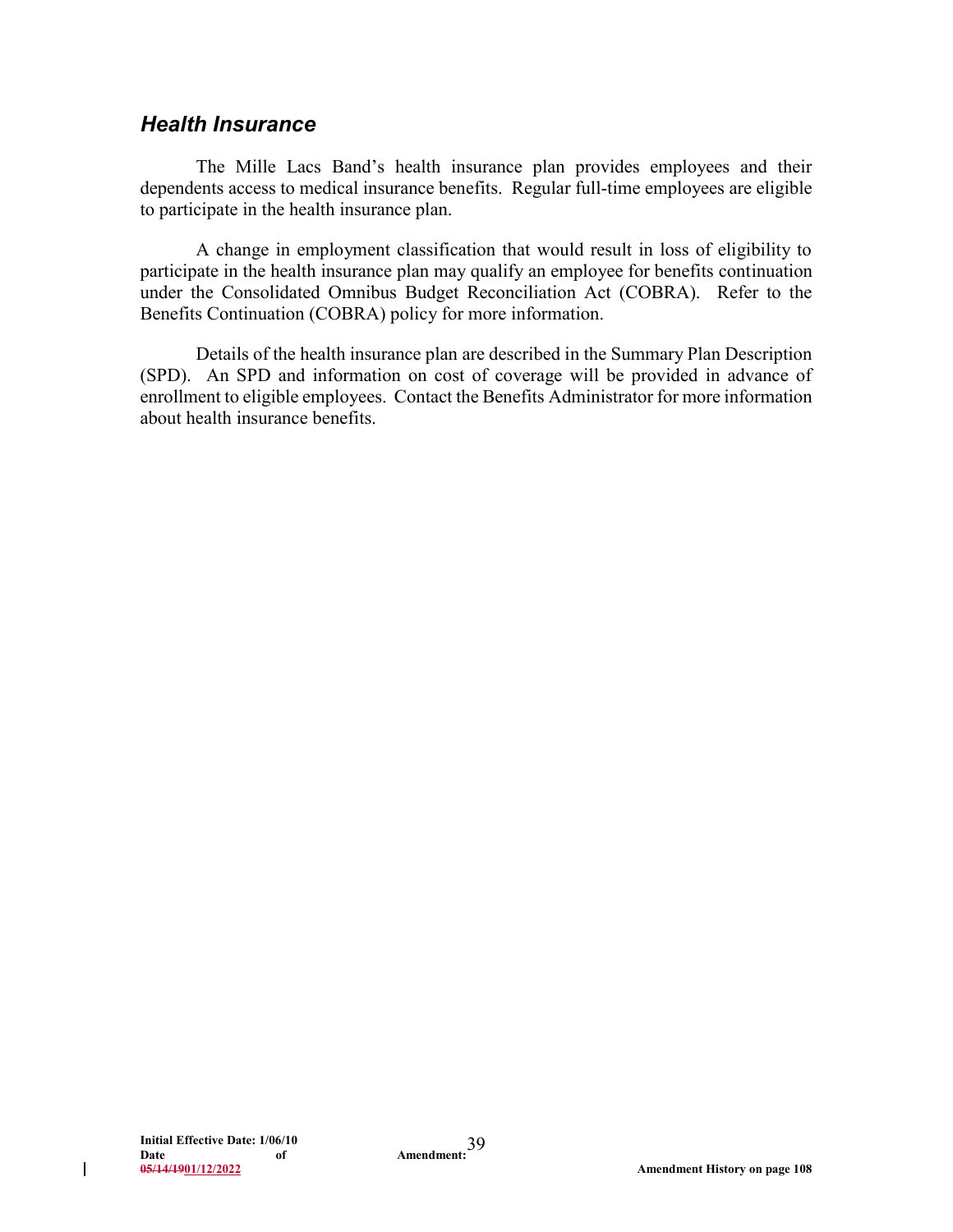# *Life Insurance*

Life insurance offers you and your family important financial protection. The Mille Lacs Band provides a basic life insurance plan for regular full-time employees. Additional supplemental life insurance coverage may also be purchased.

Eligible employees may participate in the life insurance plan subject to all terms and conditions of the agreement between the Mille Lacs Band and the insurance carrier. Details of the basic life insurance plan, including benefit amounts, are described in the Summary Plan Description provided to eligible employees. Contact the Benefits Administrator in Human Resources for more information about life insurance benefits.

Accidental Death and Dismemberment (AD&D) insurance provides protection in cases of serious injury or death resulting from an accident. AD&D insurance coverage is provided as part of the basic life insurance plan.

 $\mathbf{I}$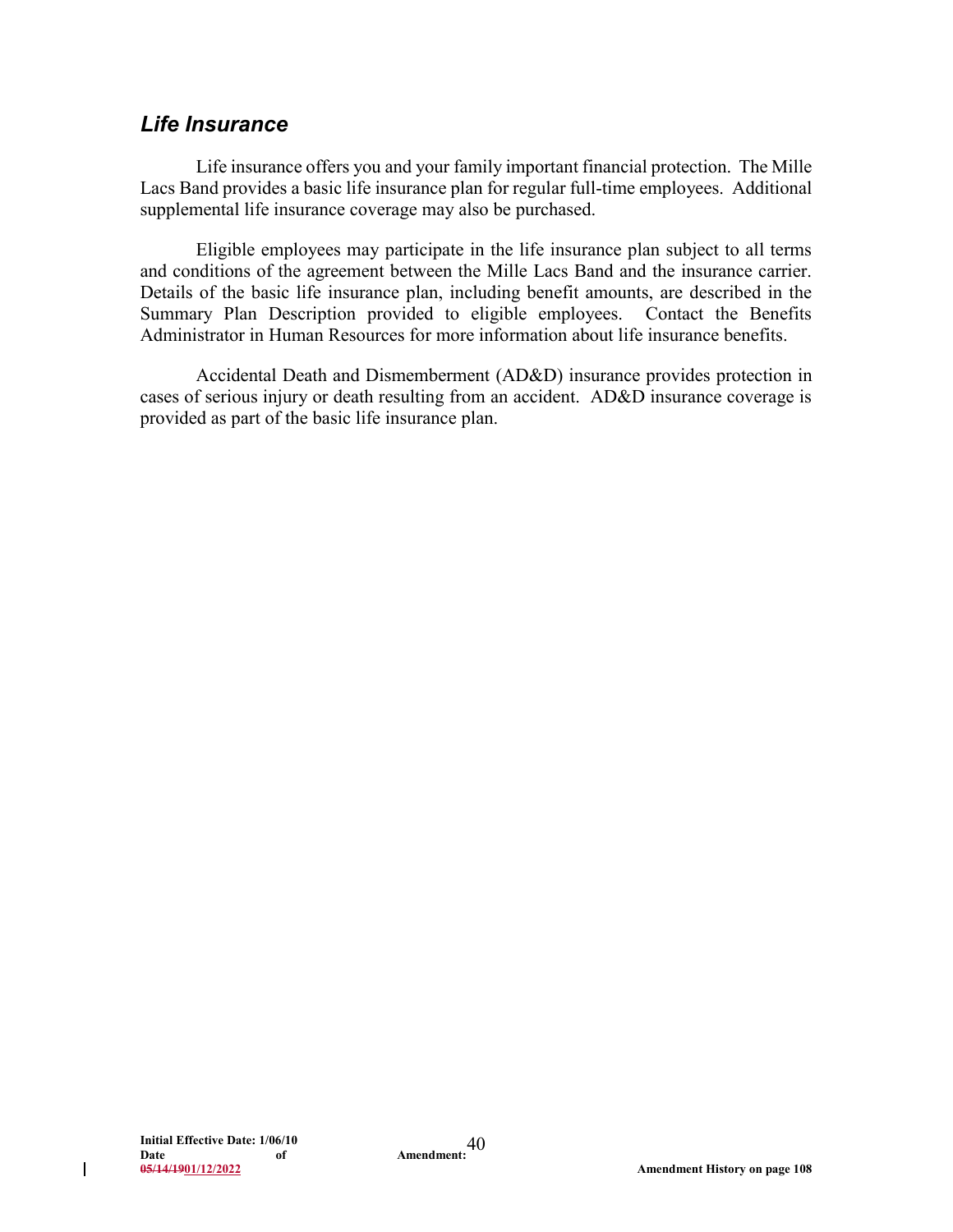### *Short-Term Disability*

The Mille Lacs Band provides a short-term disability benefits plan to eligible employees who are unable to work because of a qualifying disability due to an injury or illness. Regular full-time employees are eligible to participate in the short-term disability plan subject to all terms and conditions of the agreement between the Mille Lacs Band and the insurance carrier.

Disabilities arising from pregnancy or pregnancy-related illness are treated the same as any other illness that prevents an employee from working. Disabilities covered by Workers' Compensation are excluded from short-term disability coverage.

Details of the short-term disability benefits plan including benefit amounts (when they are payable), and limitations, restrictions and other exclusions are described in the Summary Plan Description provided to eligible employees. Contact the Benefits Administrator in Human Resources for more information about short-term disability benefits.

Employees are responsible for the employee's portion of the premium contributions for health, dental and supplemental life benefits while on leave.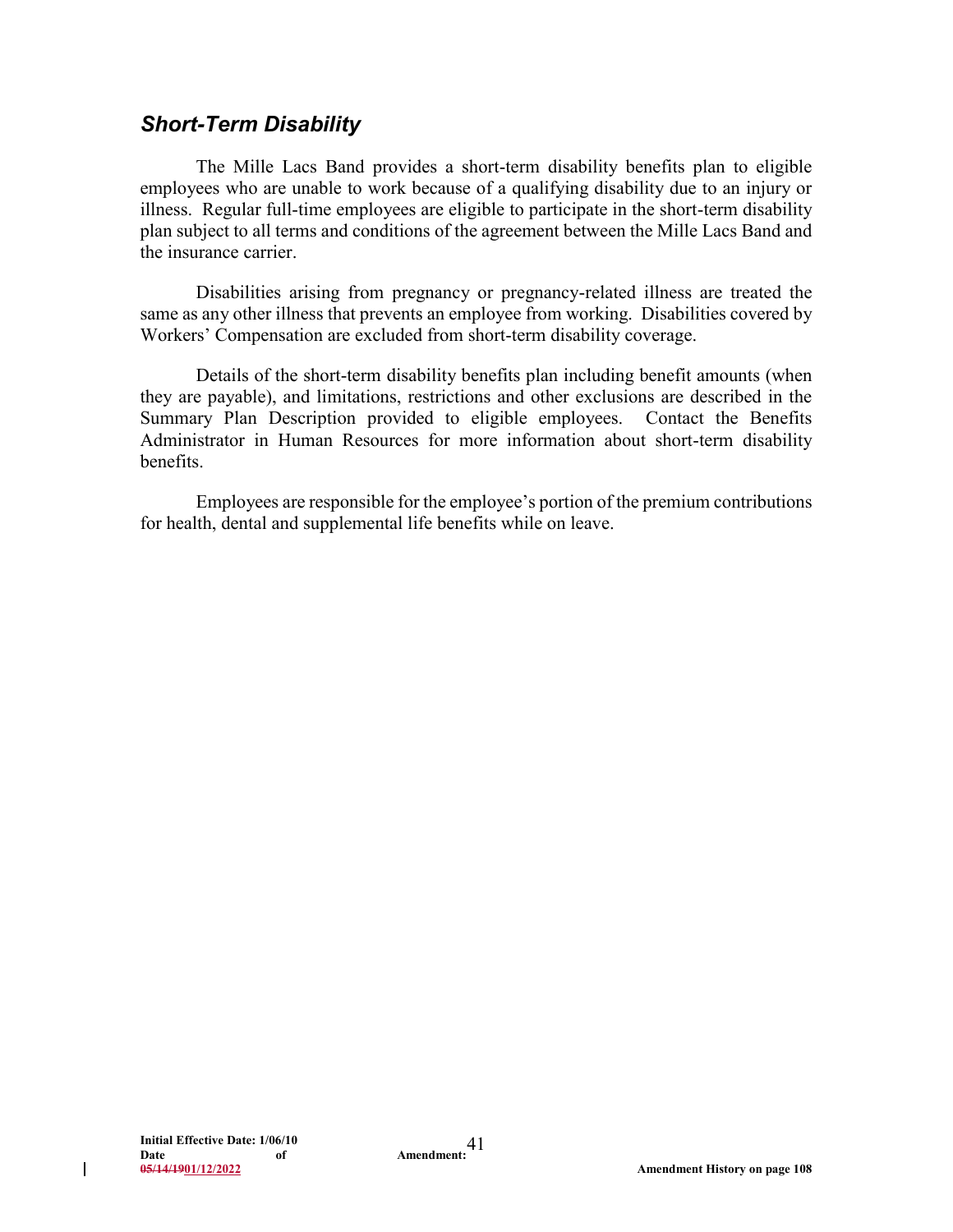# *Long-Term Disability*

The Mille Lacs Band provides a long-term disability (LTD) benefits plan to help eligible employees cope with an illness or injury that results in a long-term absence from employment. LTD is designed to ensure a continuing income for employees who are disabled and unable to work.

Regular full-time employees are eligible to participate in the LTD plan subject to all terms and conditions of the agreement between the Mille Lacs Band and the insurance carrier. Eligible employees may begin LTD coverage only after completing 13 weeks of short term disability.

LTD benefits are offset with amounts received under Social Security or workers' compensation for the same time period.

Details of the LTD benefits plan, including benefit amounts and limitations and restrictions are described in the Summary Plan Description provided to eligible employees. Contact the Benefit Administrator for more information about LTD benefits.

Employees are responsible for the employees' portion of premium contributions for health, dental and supplemental life while on leave.

If an employee is on long-term disability status and does not return to work on the agreed upon date, he/she will be deemed to have voluntarily resigned the position, unless an extension is authorized at the discretion of the Commissioner (if employed in the Executive Branch), Secretary-Treasurer (if employed in the Legislative Branch) or Chief Justice (if employed in the Judicial Branch). The employer is not required to provide notice to an employee of an impending separation of employment due to the failure to timely return to work or to follow any other aspect of the progressive discipline policy. In such an instance, the employee shall be deemed to have forfeited any property interest in employment he or she may have had.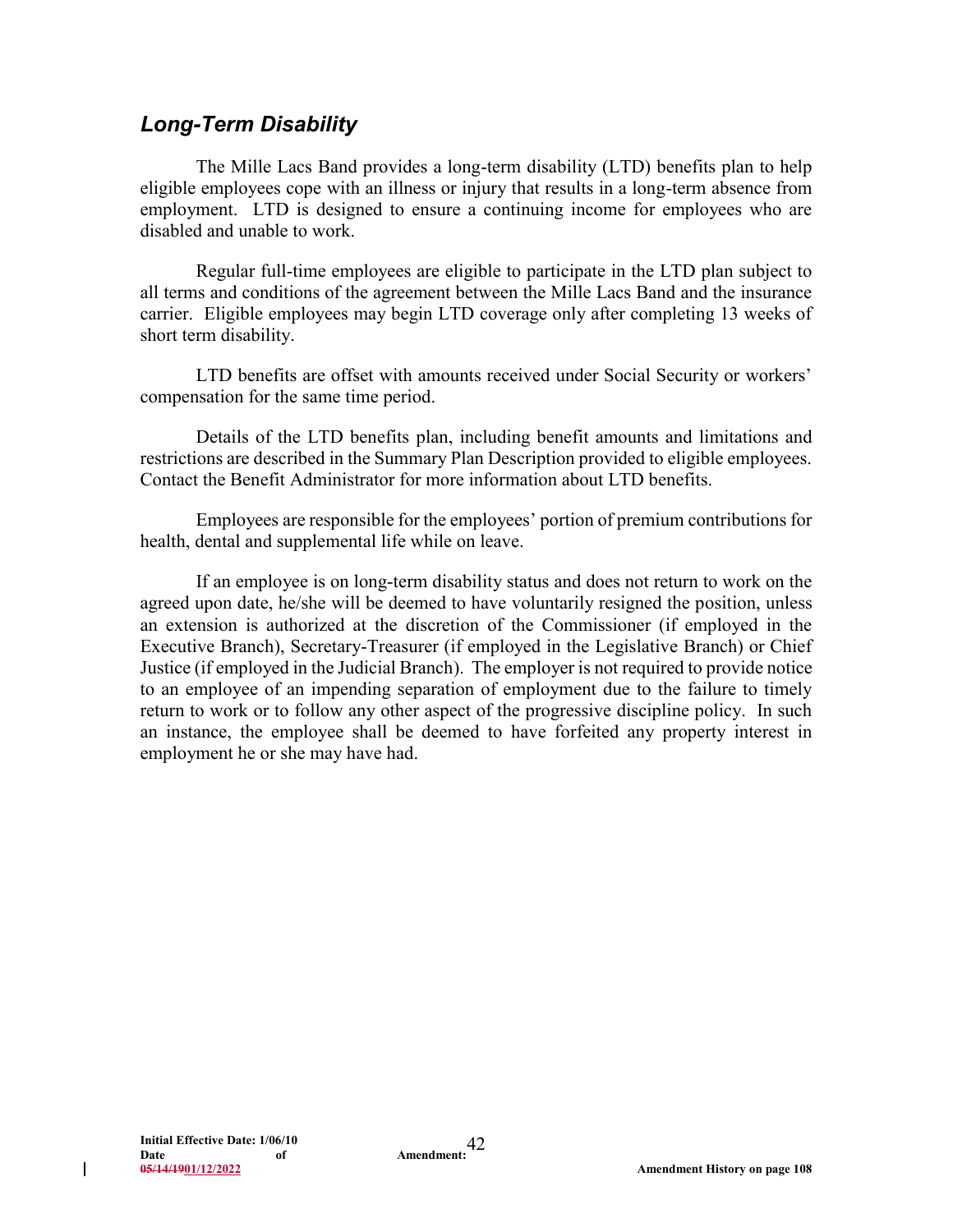# *401(k) Retirement Savings Plan*

The Mille Lacs Band of Ojibwe has established a 401(k) retirement savings plan to provide employees the opportunity to plan for their future financial security.

If you elect to participate in the  $401(k)$  retirement savings plan, you must be a Full-Time Regular Employee with 12 months of service and be 21 years of age or older or a Part-Time Regular Employee with 1,000 hours of service within the first 12 months of service, or within the plan year after the initial evaluation period and be 21 years of age or older. You may join the plan only during quarterly open-enrollment periods. Eligible employees may participate in the 401(k) retirement savings plan subject to all terms and conditions of the plan.

The 401(k) retirement savings plan allows you to elect how much salary you want to contribute and direct the investment of your plan account, so you can tailor your own retirement package to meet your individual needs. The Mille Lacs Band also contributes an additional matching amount to each employee's 401(k) contribution.

Because your contribution to a 401(k) retirement savings plan is automatically deducted from your pay before any applicable federal and state tax withholdings are calculated, you reduce your taxable income.

Complete details of the 401(k) retirement savings plan are described in the Summary Plan Description provided to eligible employees. Contact the Benefit Administrator in Human Resources for more information about the plan.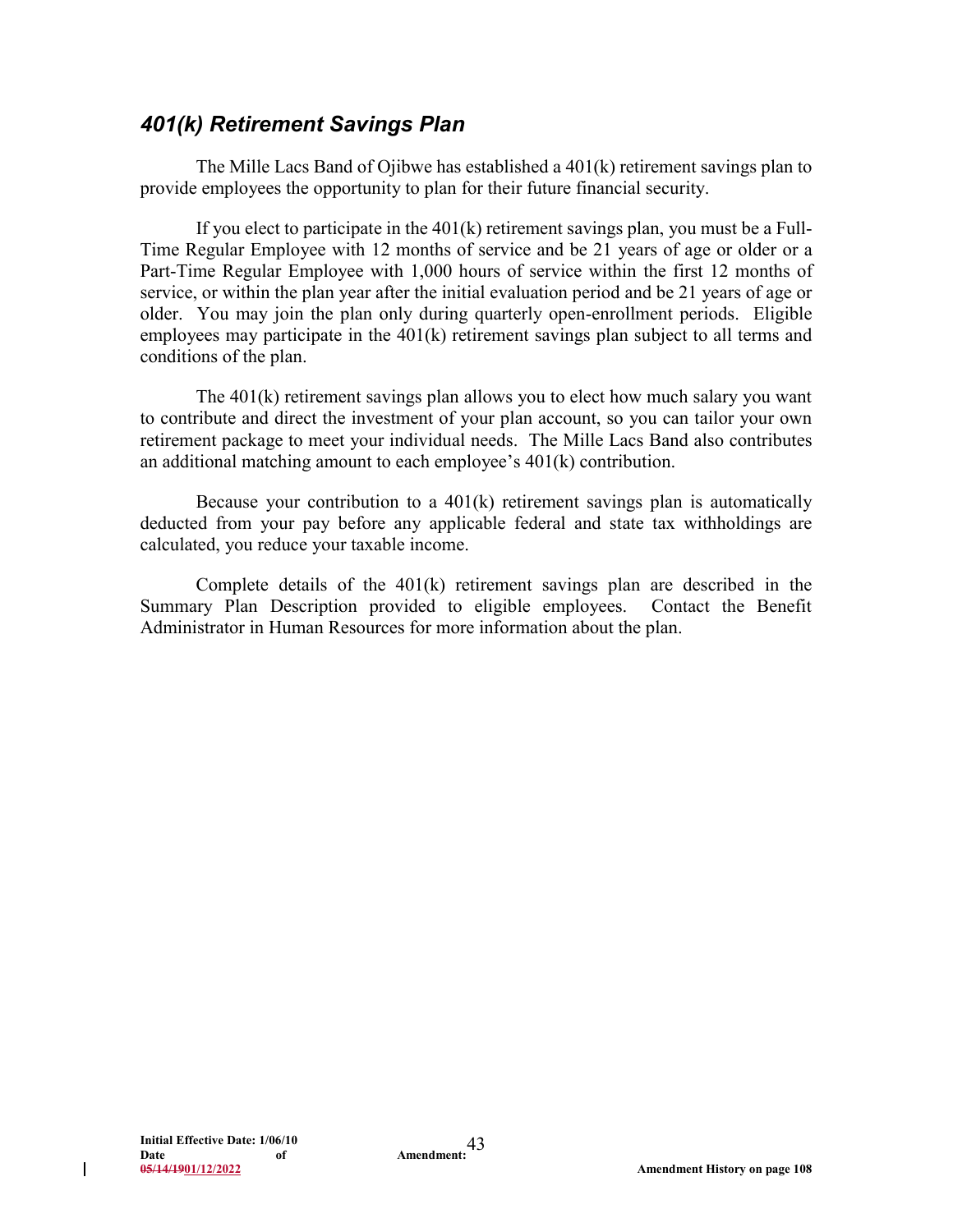# **ABSENCE AND LEAVE**

# *Annual Leave*

Annual Leave with pay is available to regular full-time employees.

The amount of paid annual leave that employees receive each year increases with the length of continuous employment as shown in the following schedule:

| <b>Years of Service</b> | Rate Per Hour Worked |
|-------------------------|----------------------|
| $1 - 3$                 | .05                  |
| $4 - 6$                 | .0625                |
| $7 - 9$                 | .075                 |
| $10 - 12$               | .0875                |
| $13 +$                  |                      |

Annual leave is calculated on a weekly basis.

Employees will not accrue annual leave while they are on paid annual, sick or other leave.

During the probationary period, employees accrue annual leave, but may not take any annual leave until they have successfully completed the probationary period unless special permission is granted by the Commissioner (if the employee is employed in the Executive Branch), the Secretary-Treasurer or District Representative (if the employee is employed in the Legislative Branch), or the Chief Justice (if the employee is employed in the Judicial Branch). Once employees enter the eligible employment classification, employees can use earned annual leave including that which accrued during the probationary period. An employee who terminated employment for any reason during the probationary period is not eligible to receive annual leave payout.

Paid annual leave can be used in minimum increments of one-half hour. To take annual leave, employees must make a request two days in advance, if possible, and receive approval from their supervisor. Requests will be reviewed based on various factors, including business needs and staffing requirements. Emergency situations will be considered by the supervisor when an employee makes his/her request for leave.

In the event that accrued annual leave is not used by the end of the benefit year, employees may carry 80 hours of unused time forward to the next fiscal year. Any accrued annual leave beyond 80 hours will be paid out to the employee only at the end of the fiscal year and not carried over.

Upon termination of employment, employees will be paid for unused annual leave that has accrued through the last day of work.

Employees may not go into a deficit on annual leave. If an employee has exhausted all accrued annual leave, the employee has the option to make a request for unpaid leave and request approval of their supervisor.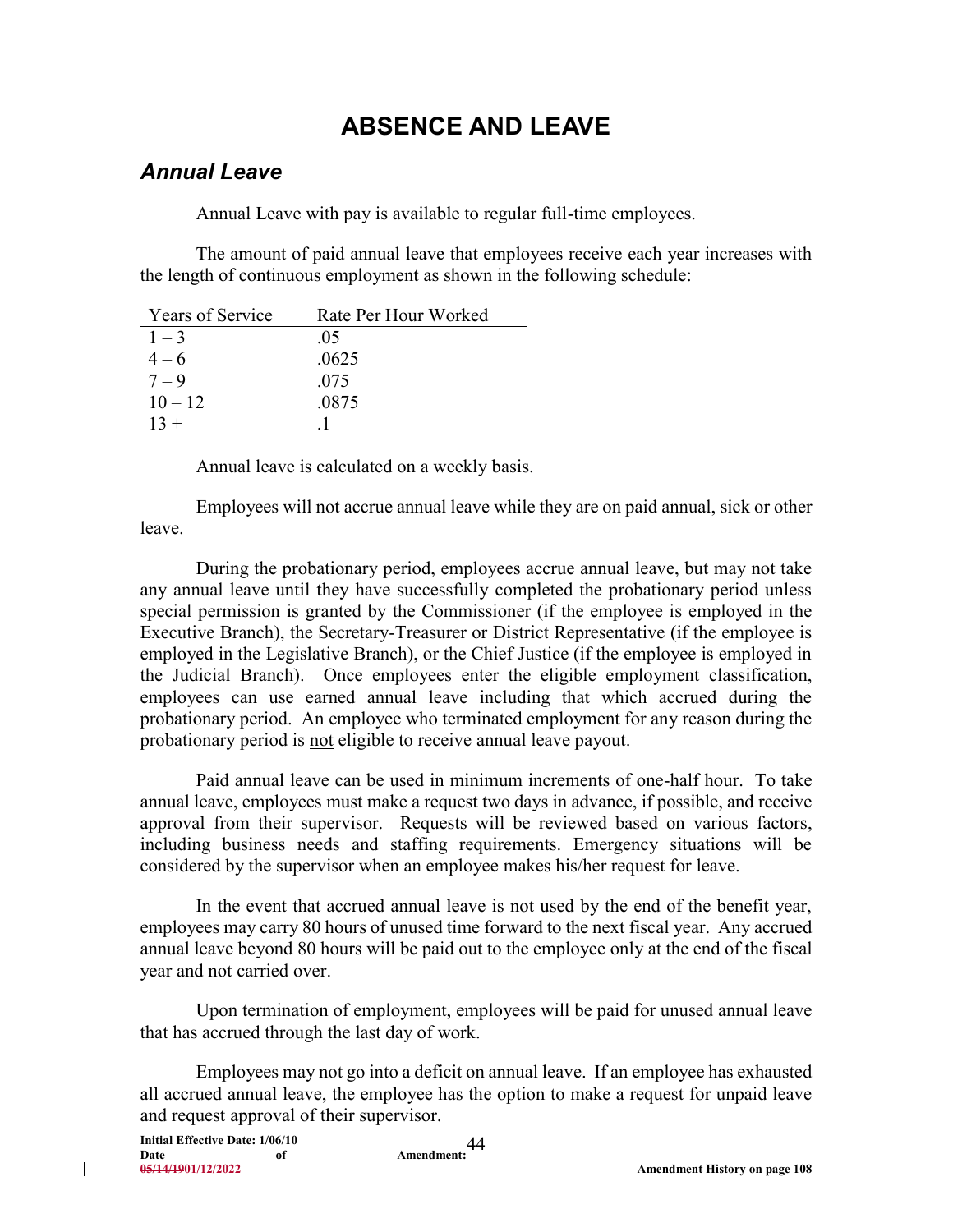**NOTE**: Elected and appointed officials, and Senior Executive Staff (SES) employees, as defined in 6 MLBSA § 1102(h), are not included in this policy for annual leave calculations and use.

 $\begin{array}{c} \hline \end{array}$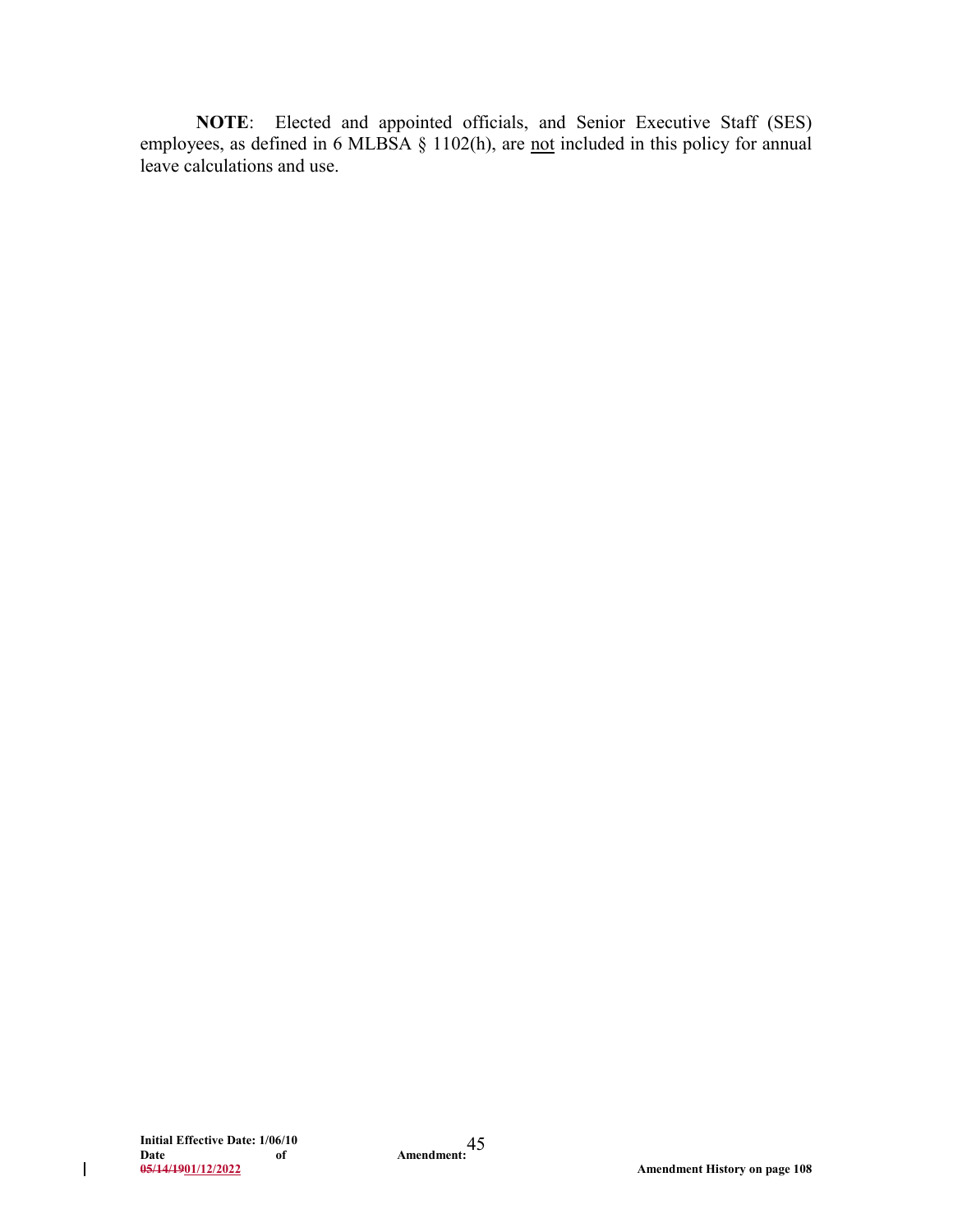# *Time with Child and Illness of Child*

The Mille Lacs Band provides the following benefit, when feasible and within the discretion of the Band, to regular full-time employees as a benefit of employment:

\* TIME WITH CHILD: If an employee's child or grandchild is participating in a school activity, school sponsored event or cultural event, through the completion of high school he/she may be permitted to spend time with their child or grandchild during such event. Employees are allowed three hours per month, per child, for school events that cannot be scheduled outside of the employee's regular work hours. If multiple children participate in the same school activity or school sponsored event scheduled at the same time, no more than three hours is allowed. This time off will be monitored by and must be approved at least seven (7) days in advance by the immediate supervisor. An employee must complete and submit a signed Time With Child form to his/her supervisor upon return to work. (See Appendix B for example.)

\* Legal Guardians/Foster Parents are included in this policy.

Requests for leave should be submitted to the supervisor and will be evaluated and approved/denied based on a number of factors, including anticipated work load requirements and staffing considerations during the proposed period of absence.

\* SICK LEAVE: Employees may use their own accrued sick leave in the event of the illness of a child.

l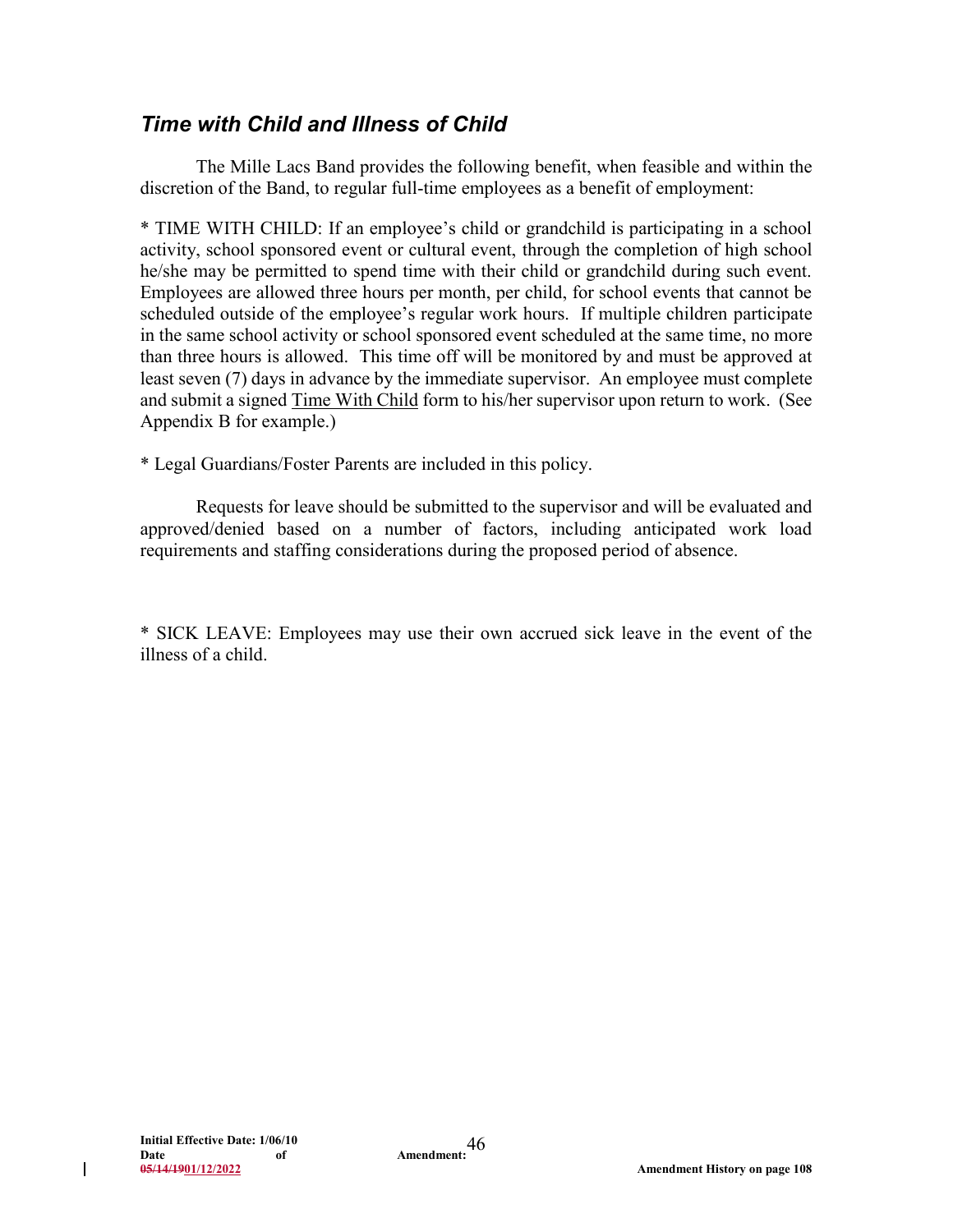#### *Holidays*

The Mille Lacs Band grants holiday time to regular full-time employees for designated Band holidays.

Regular full-time employees calculated holiday pay is based on the employee's straight-time pay rate (as of the date of the holiday) multiplied by the number of hours the employee would otherwise have worked on that day. To be eligible for holiday pay, an employee must work the last scheduled day immediately preceding and the first scheduled day immediately following the holiday, unless otherwise previously approved by their supervisor. If the employee is on pre-approved leave the day before, after or combination of, (such as vacation, pre-approved sick leave, funeral leave, Time With Child or leave without pay) the employee will receive holiday pay.

A recognized holiday that falls on a Saturday will be observed on the preceding Friday. A recognized holiday that falls on a Sunday will be observed on the following Monday.

If a recognized holiday falls during an eligible employee's pre-approved absence (such as vacation, sick leave, funeral leave or leave without pay), the employee will receive holiday pay and will not be required to use the accrued paid time off benefit that would otherwise have applied.

If an eligible non-exempt employees are is required to work on a Band holiday, they the employee will receive pay at time and one-half regular pay as their holiday pay wages for the hours worked on that holidaythe holiday pay plus holiday wages which are calculated at time and one-half of the employee's regular pay. Time worked during Holidays should be submitted to payroll as Holiday+ on department spreadsheets.

Paid time off for holidays will not be counted as hours worked for the purposes of determining overtime.

 **NOTE:** Appointed officials and Senior Executive Staff (SES) employees, as defined in 6 MLBSA § 1102(h), are exempt from the requirement to work the day before and day after a holiday.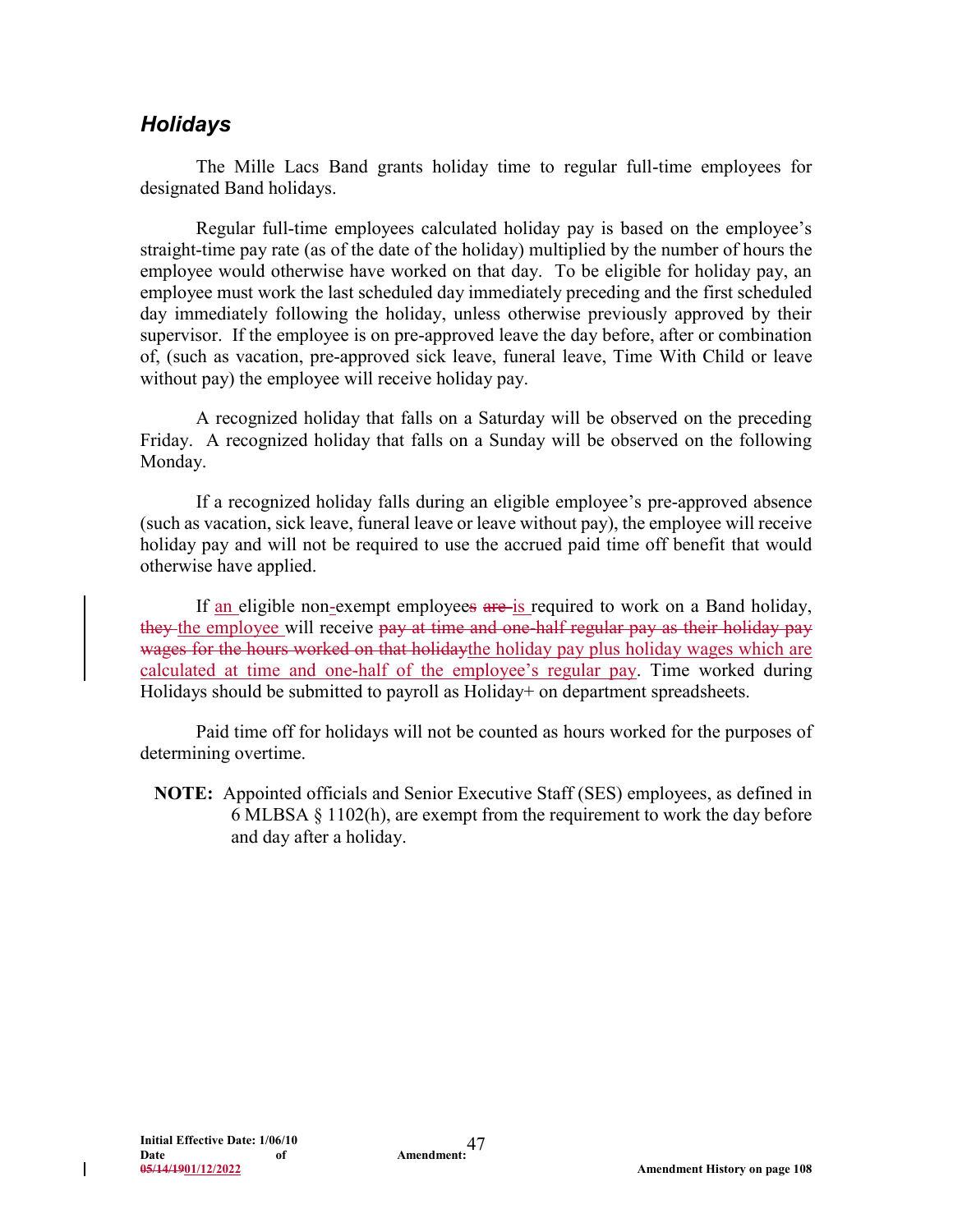#### *Sick Leave*

The Mille Lacs Band provides paid sick leave to all regular full-time employees for periods of temporary absence due to illnesses or injuries. Sick leave is a benefit and not an entitlement. Sick leave is not to be used in lieu of annual leave. Eligible employees will accrue sick leave benefits shown in the following schedule:

| Hours worked per pay period | Sick leave earned |
|-----------------------------|-------------------|
| 40 hours                    | 2.00 hours        |
| 30 hours                    | $1.50$ hours      |
| 20 hours                    | $1.00$ hours      |
|                             |                   |

Sick leave is calculated on a yearly basis that begins when the employee starts to earn sick leave benefits.

Employees will accrue sick leave from the commencement of employment. Paid sick leave can be used in minimum increments of one-half hour. Eligible employees may use sick leave for an absence due to their own illness or injury or that of their child, spouse or parent.

Employees who are unable to report to work due to illness or injury must notify their direct supervisor before the scheduled start of their workday if possible. The direct supervisor must also be contacted on each additional day of absence. If an employee is absent for three or more consecutive days due to illness or injury, a physician's statement must be provided upon return to work verifying the illness or injury and its beginning and expected ending dates, if possible. Such verification may be requested for other sick leave absences within the supervisor's discretion, and may be required as a condition to receiving sick leave benefits. Before returning to work from a sick leave absence of 5 business days or more, an employee must provide a physician's verification that he or she is fit to return to work. The supervisor may refuse to allow the employee to return to work without such verification of fitness to return.

Sick leave benefits will be calculated based on the employee's base pay rate at the time of absence and will not include any special forms of compensation such as incentives, commissions, bonuses, or shift differentials. Sick leave benefits will be used to supplement any payments that an employee is eligible to receive from the Mille Lacs Band disability insurance programs. The combination of any such disability payments and sick leave benefits cannot exceed the employee's normal weekly earnings.

In the event an employee has no accrued sick leave at the time of illness or injury, the employer's supervisor, within his or her discretion, may allow the employee to take unpaid sick leave.

In the event that available sick leave is not used by the end of the benefit year, employees may carry up to 160 hours of unused time forward to the next benefit year. Any unused sick leave beyond 160 hours will be lost with no compensation. A Senior Executive Staff (SES) employee, as defined in 6 MLBSA § 1102(h), may donate his/her sick leave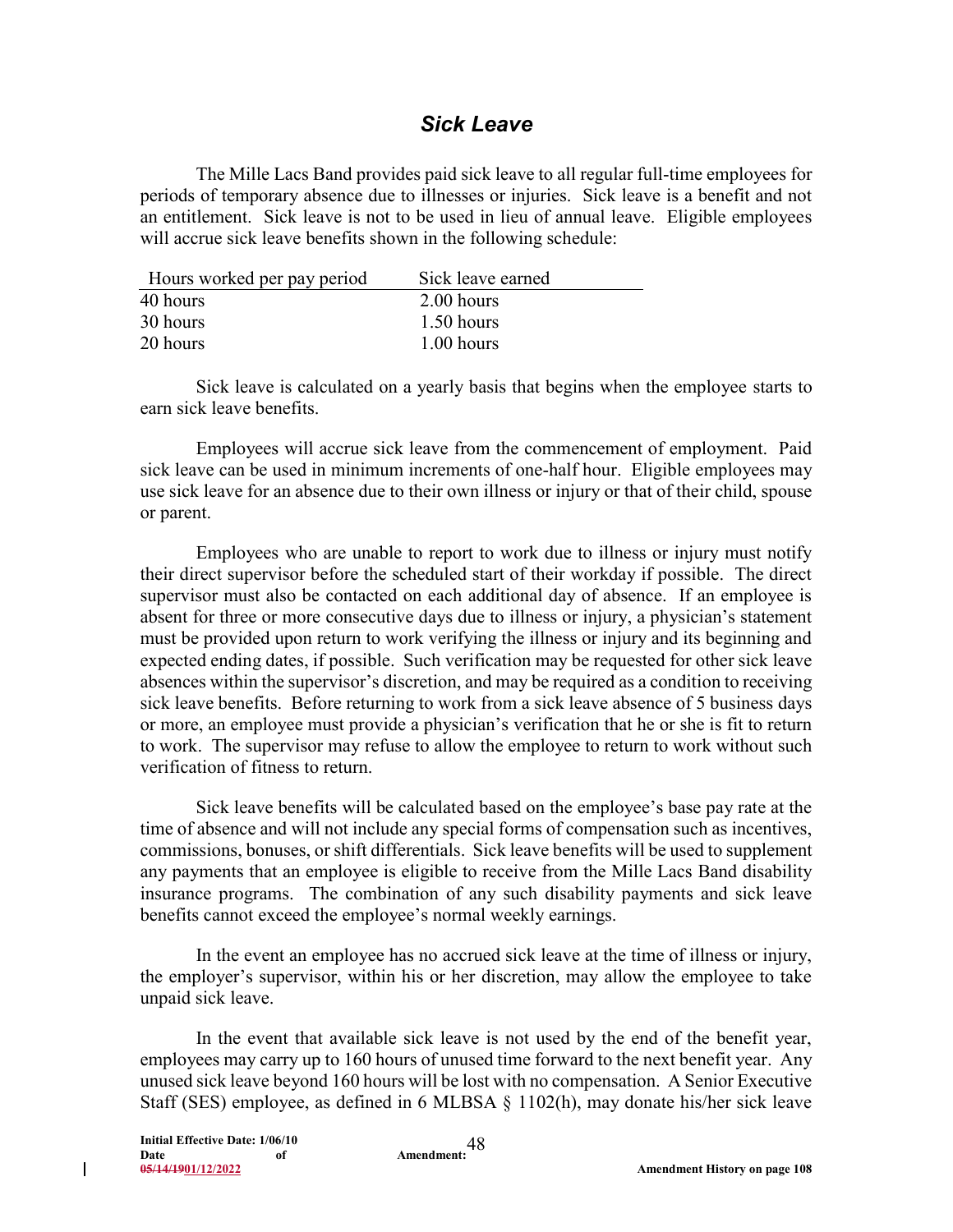hours to another employee. Other employees may also donate his/her sick leave hours to another employee who is eligible to use sick leave (with approval of both the Commissioners of donor employee and the employee receiving the donated time). Donating employees must maintain a balance of 80 sick leave hours. Employees receiving donated hours must first utilize all accrued hours, and must not receive payments from outside sources such as Short Term Disability, Workmen's Compensation, SSI Disability, and receive approval of his or her Commissioner.

The accrued balance of the employee receiving donated hours shall not exceed forty (40) hours per pay period.

Sick leave benefits are solely intended to provide income protection in the event of illness or injury and may not be used for any other absence. Unused sick leave benefits will not be paid to employees while they are employed or upon termination of employment.

**NOTE:** Elected and appointed officials and Senior Executive Staff (SES) employees, as defined in 6 MLBSA § 1102(h), are not included in this policy for sick leave calculations and use.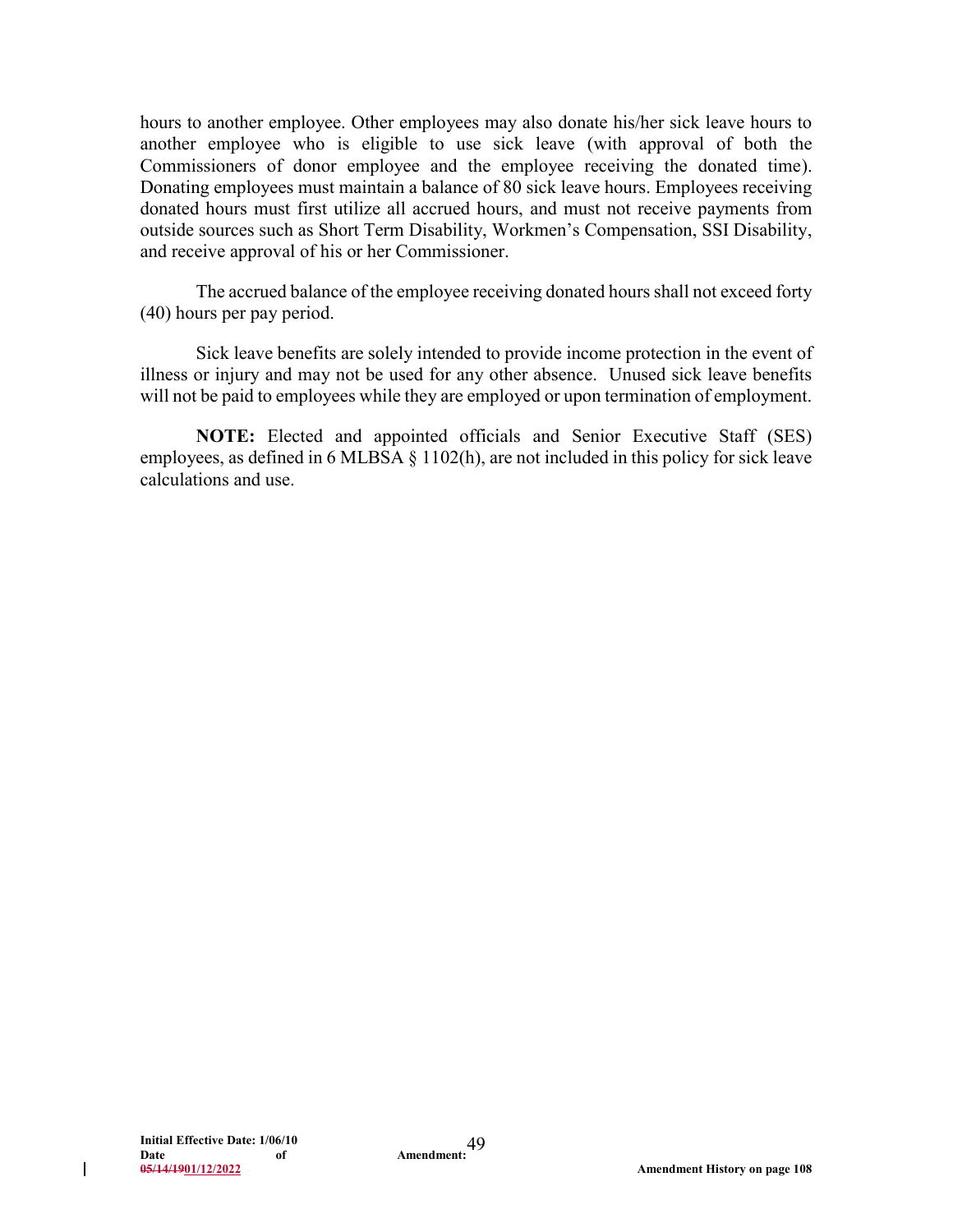# *Time Off to Vote*

The Mille Lacs Band of Ojibwe encourages employees to fulfill their civic responsibilities by participating in elections. Generally, employees are able to find time to vote either before or after their regular work schedule. In the event that an employee cannot vote outside of working hours, the Mille Lacs Band will grant employees no more than two hours' time to vote during Election Day.

Employees should request time off to vote from their supervisor at least two (2) working days prior to the Election Day. Advance notice is required so that the necessary time off can be scheduled at the beginning or end of the work shift, whichever provides the least disruption to the normal work schedule.

 $\mathbf{I}$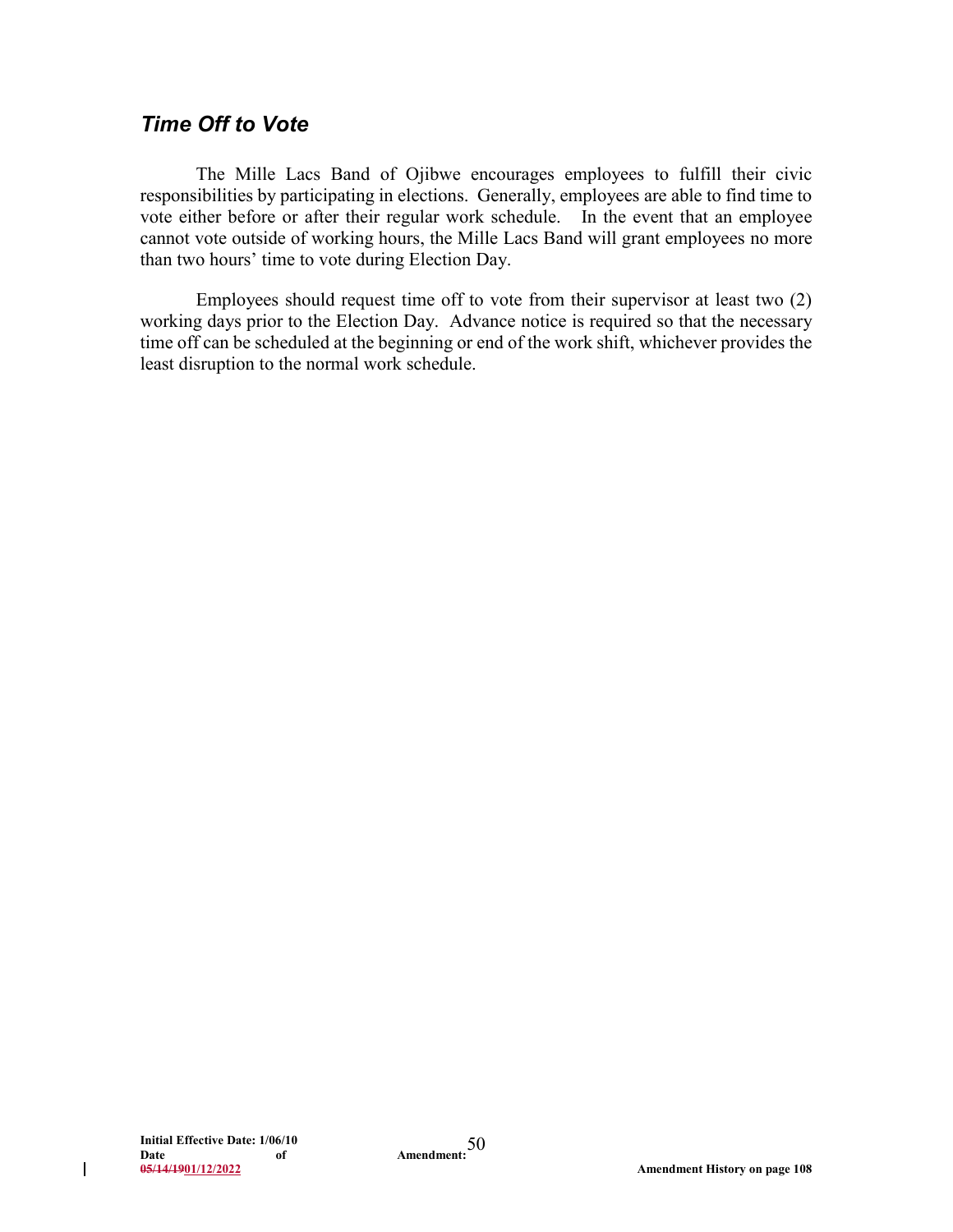# *Funeral Leave*

Employees who wish to take time off due to the death of a family member should notify their supervisor immediately.

For purposes of this policy, the Mille Lacs Band defines "family" as the employee's spouse, parents, children, siblings, step-children, grandparents, grandchildren, aunts, uncles, nieces, nephews, first-cousins and spouse's parents and siblings.

One to three days of paid funeral leave will be provided to regular full-time employees.

Funeral pay is calculated based on the base pay rate at the time of absence.

Employees may request to use any available annual or up to three (3) days of sick leave without a doctor's note for additional time off as necessary. If an employee requests additional time, they must request the supervisor's approval.

For community funerals, the District Community Centers will be closed the afternoon of the wake and the day of the funeral according to the guidelines as to usage. Therefore, supervisors of employees whose office is located within the community centers shall make arrangements to find space or means for these employees to fulfill their employment work day obligation.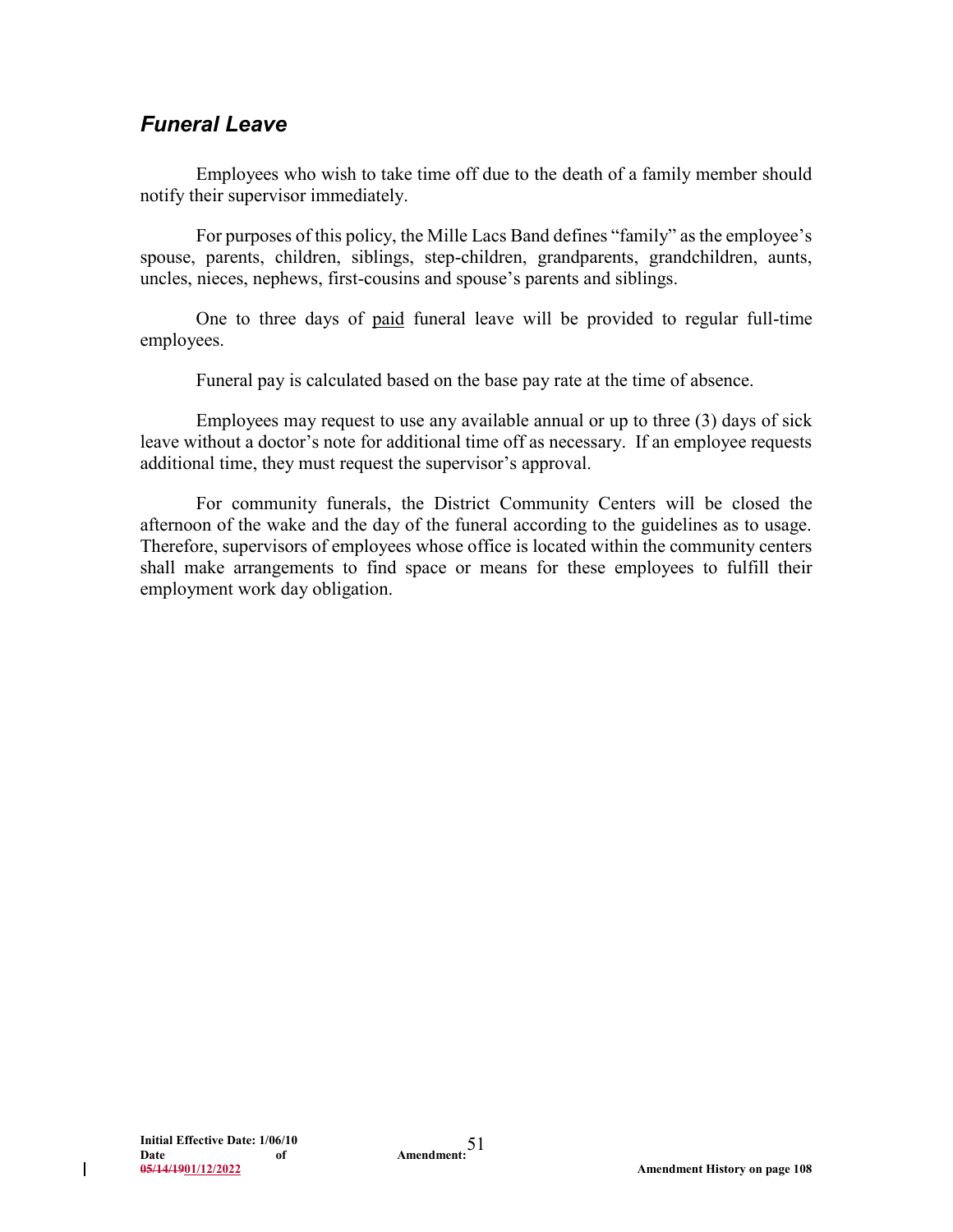# *Jury Duty*

The Mille Lacs Band encourages employees to fulfill their civic responsibilities by serving on jury duty when required.

Employees must show the jury duty summons to their supervisor as soon as possible so that the supervisor may make arrangements to accommodate their absence. Of course, employees are expected to report for work whenever the court schedule permits.

Regular Full Time Employees (FTE) will be paid at their regular rate of pay when required to serve on jury duty, but must seek prior supervisory permission and must show proof of such service.

 $\overline{\phantom{a}}$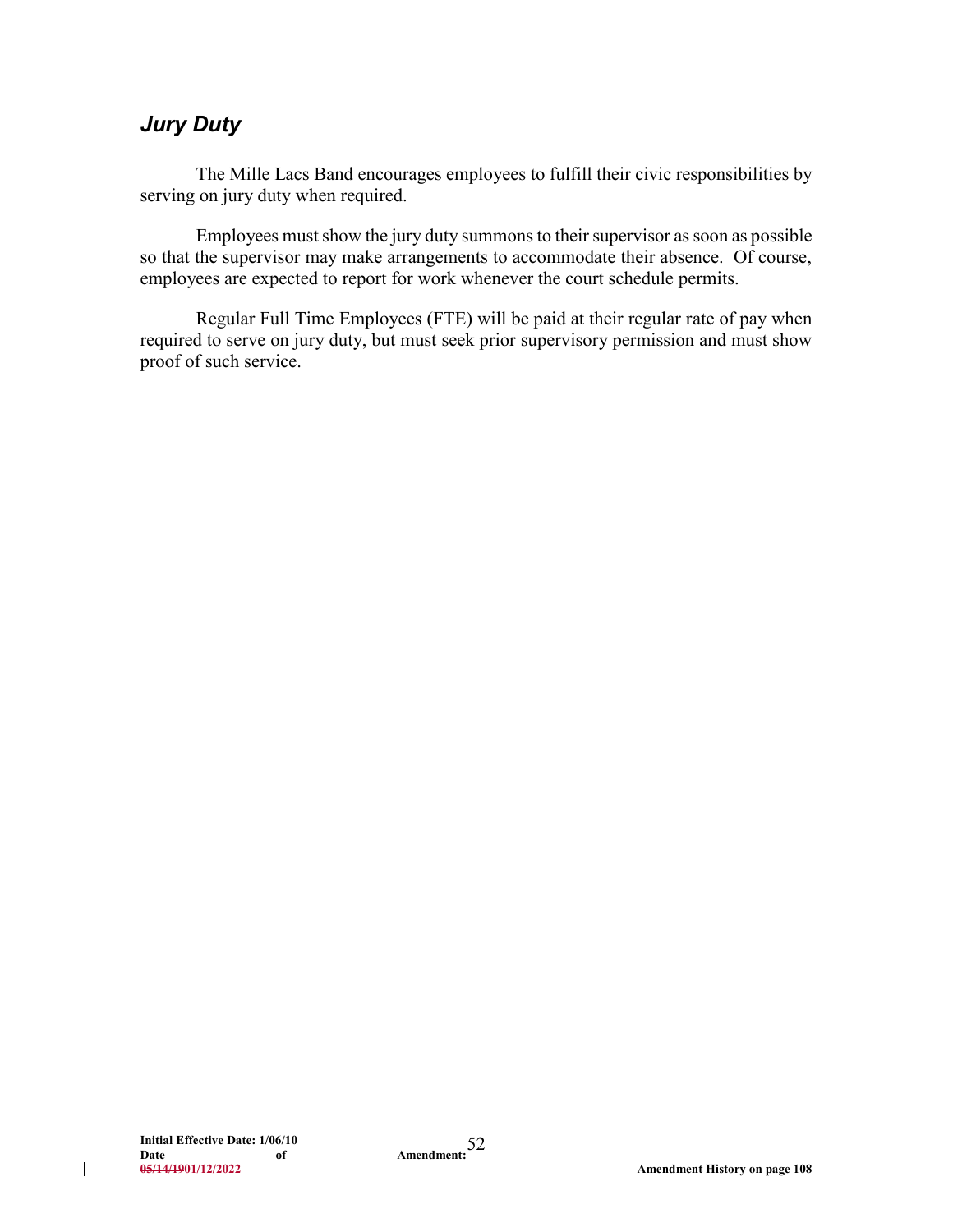#### *Medical Leave*

The Mille Lacs Band provides medical leaves of absence without pay to eligible employees who are temporarily unable to work due to a serious health condition or disability. For purposes of this policy, serious health conditions or disabilities include inpatient care in a hospital, hospice, or residential medical care facility; continuing treatment by a health care provider; and temporary disabilities associated with pregnancy, childbirth, and related medical conditions.

Regular full-time employees who have completed one consecutive year of service are eligible to request medical leave as described in this policy. Exceptions to the service requirement will be considered to accommodate disabilities.

Eligible employees should make requests for medical leave to their supervisors at least 30 days in advance of foreseeable events and as soon as possible for unforeseeable events.

A health care provider's statement must be submitted verifying the need for medical leave and its beginning and expected ending dates, if known. Any changes in this information should be promptly reported to the Mille Lacs Band. Employees returning from medical leave must submit a health care provider's verification of their fitness to return to work.

Eligible employees are normally granted leave for the period of the serious health condition, up to a maximum of 12 weeks within any 12 month period. Leave may be taken all together or intermittently. Employees will be required to first use any accrued paid leave time before taking unpaid medical leave. The period of paid leave shall be considered part of the 12 weeks of leave entitlement. Any combination of medical leave and family leave, as described in the next section of this Manual, may not exceed this maximum limit within a 12-month period. If this initial period of absence proves insufficient, consideration will be given to a request for an extension of one additional month.

Employees who sustain work-related injuries are eligible for a medical leave of absence for the period of disability in accordance with the Band's Workers' Compensation plan policy.

Subject to the terms, conditions and limitations of the applicable plans, the Mille Lacs Band will continue to provide health insurance benefits for the full period of the approved medical leave. However, the employee will be responsible for the employee's contribution portion of the premium.

Benefit accruals, such as vacation, sick leave or holiday benefits, will be suspended during the unpaid portion of the leave and will resume upon return to active employment.

**Initial Effective Date: 1/06/10**<br>Date of **Date of Amendment:**  53 **05/14/1901/12/2022 Amendment History on page 108**  An employee who returns from a medical leave in a timely manner will be reinstated to the same position that the employee held at the commencement of the leave, or to an equivalent position with equivalent benefits and pay for which the employee is qualified. An equivalent rate of pay is defined as falling within a range of ten percent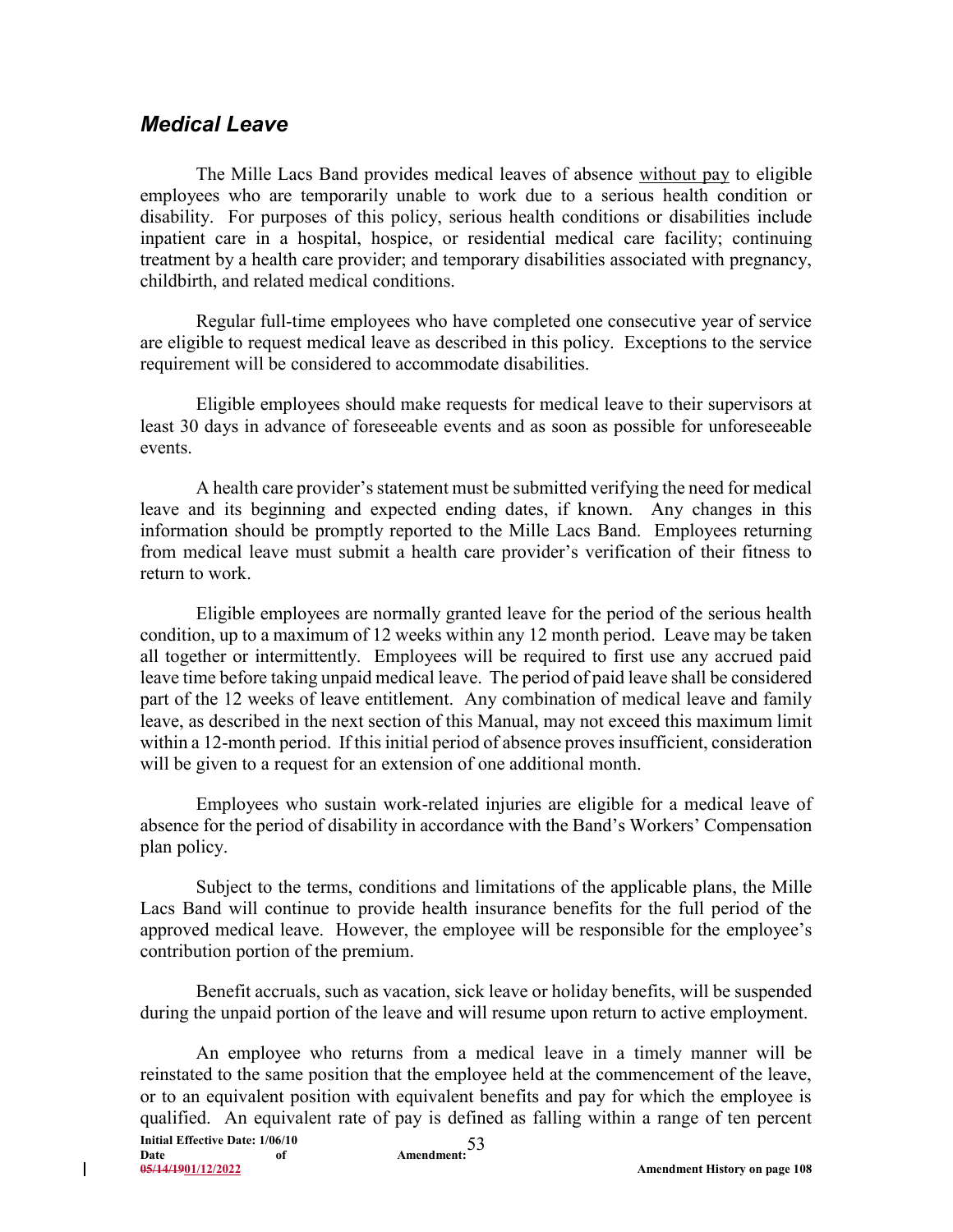(10%) of the employee's rate of pay upon taking leave. The Band retains the right to transfer the employee requesting such leave to a different position and work schedule with equivalent pay and benefits in order to best serve the Band's operational concerns during the leave. In the alternative, the Band may restructure the employee's existing position but maintain the employee's existing pay and benefits or restructure a position that can be performed with the employee's medical condition, if one still exists.

In the event that an employee fails to return to work on the agreed upon return date, the employee will be considered to have resigned from employment. The employer is not required to provide notice to an employee of an impending separation of employment due to the failure to timely return to work or to comply with other aspects of the progressive discipline policy. In such an instance, the employee shall be deemed to have forfeited any property interest in employment he or she may have had.

An employee on medical leave may apply for short term and long term disability benefits.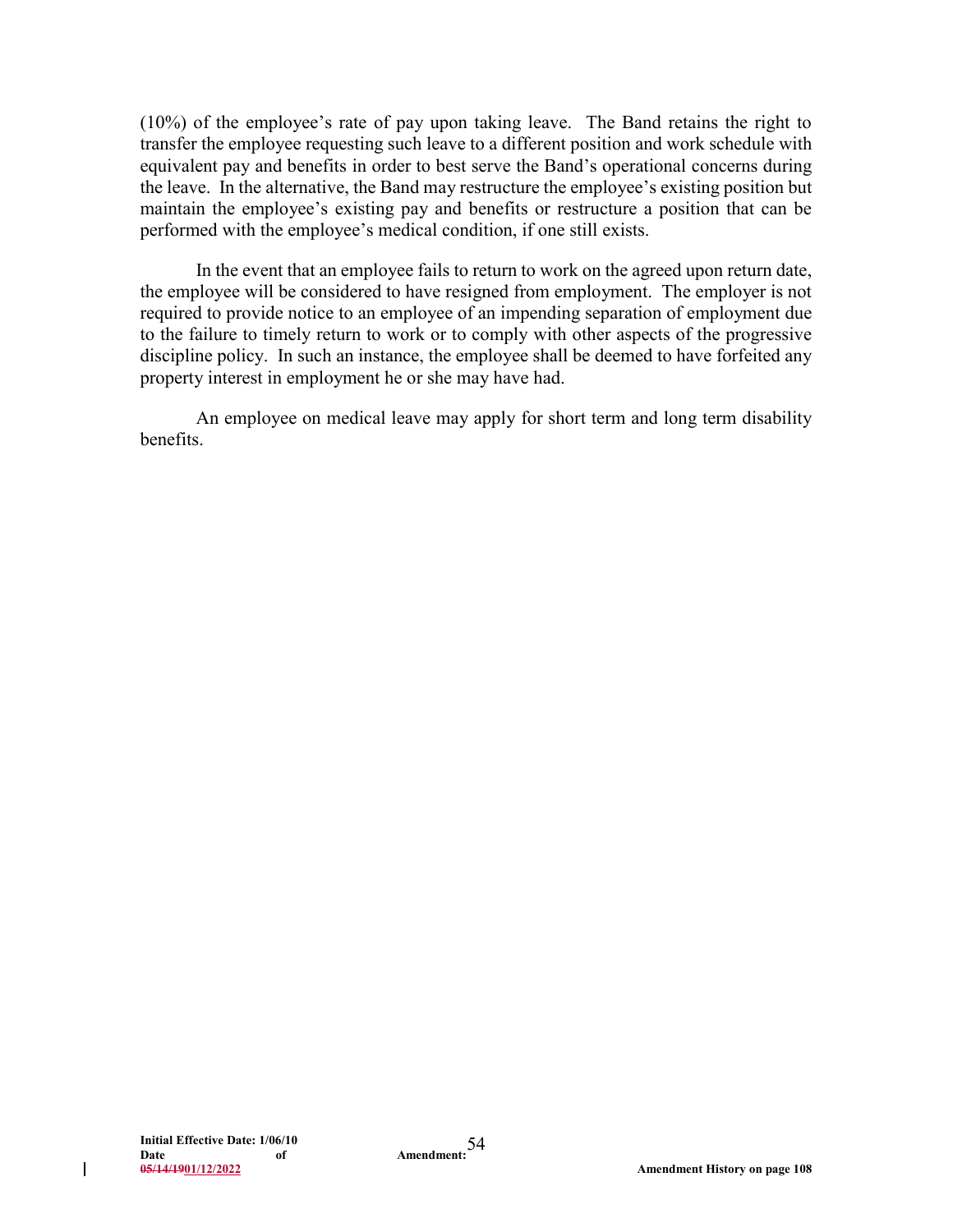# *Family Leave*

The Mille Lacs Band of Ojibwe provides family leaves of absence without pay to eligible employees who wish to take time off from work duties to fulfill family obligations relating directly to childbirth, adoption, or placement of a foster child; or to care for a child, spouse, or parent with a serious health condition. A serious health condition means an illness, injury, impairment, or physical or mental condition that involves inpatient care in a hospital, hospice, or residential medical care facility, or continuing treatment by a health care provider.

Regular full-time employees who have completed one consecutive year of service are eligible to request family leave as described in this policy.

Eligible employees should make requests for family leave to their supervisors at least 30 days in advance of foreseeable events and as soon as possible for unforeseeable events.

Employees requesting family leave related to the serious health condition of a child, spouse, or parent may be required to submit a health care provider's statement verifying the need for a family leave to provide care, its beginning and expected ending dates and the estimated time required, if known.

Eligible employees may request up to a maximum of 12 weeks of family leave within any 12 month period. Employees will be required to first use any accrued paid leave time before taking unpaid family leave. The period of paid leave shall be considered part of the 12 weeks of leave entitlement. Any combination of family leave and medical leave may not exceed this maximum limit. If this initial period of absence proves insufficient, consideration will be given to a written request for a single extension of no more than 30 calendar days. Married employee couples may be restricted to a combined total of 12 weeks leave within any 12 month period for childbirth, adoption or placement of a foster child, or to care for a parent or family member with a serious health condition.

Subject to the terms, conditions, and limitations of the applicable plans, the Mille Lacs Band will continue to provide health and dental insurance benefits for the full period of the approved family leave. However, the employee will be responsible for the employee's contribution portion of the premium.

Benefit accruals, such as vacation, sick leave or holiday benefits, will be suspended during the unpaid portion of the leave and will resume upon return to active employment.

An employee who returns from a family leave in a timely manner may be reinstated to the same position that the employee held at the commencement of the leave or to an equivalent position with equivalent benefits and pay for which the employee is qualified. An equivalent rate of pay is defined as falling within a range of ten percent (10%) of the employee's rate of pay upon taking leave. The Band retains the right to transfer the employee requesting such leave to a different position and work schedule with equivalent pay and benefits in order to best serve the Band's operational concerns during the leave.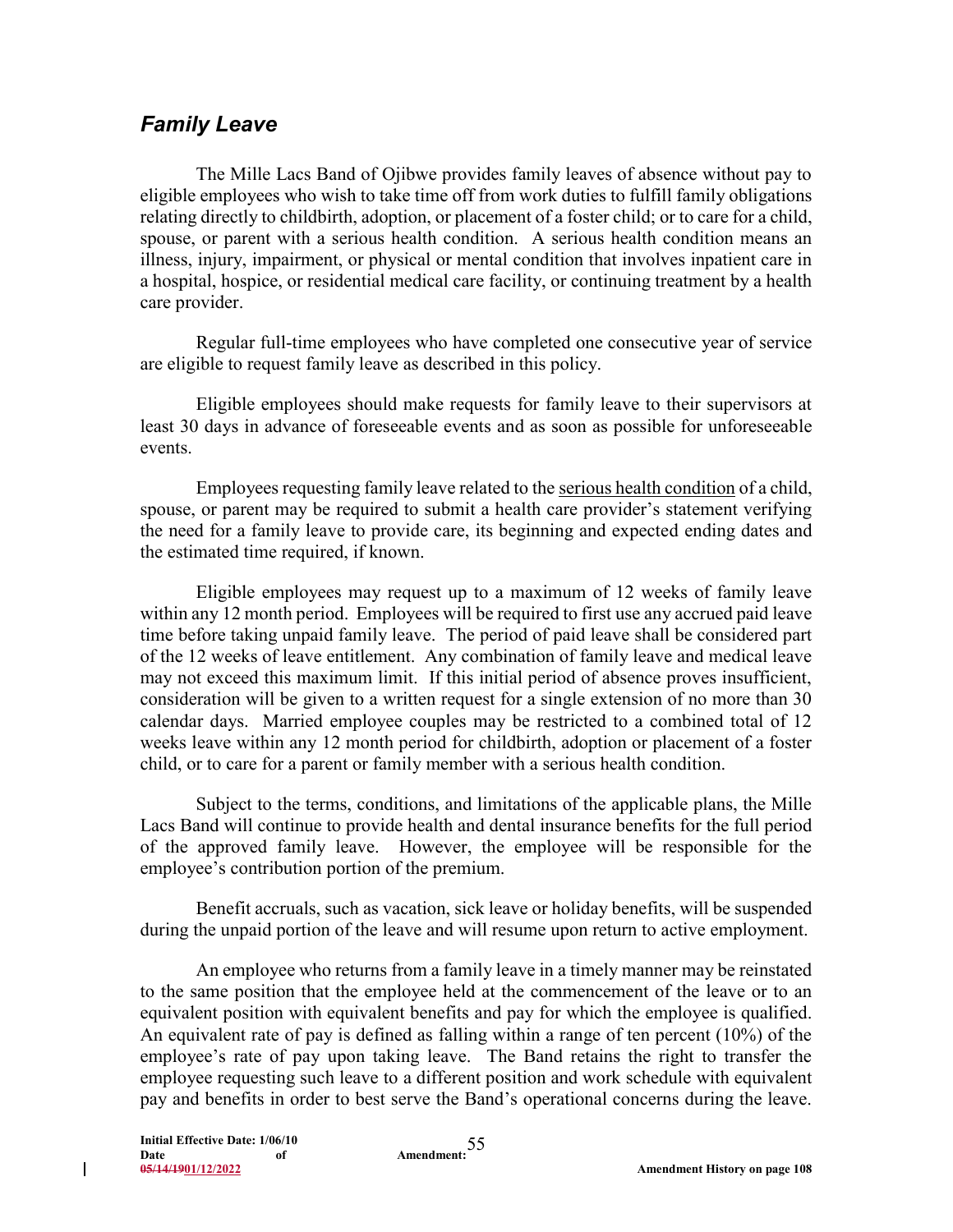In the alternative, the Band may restructure the employee's existing position but maintain the employee's existing pay and benefits.

If an employee fails to return to work on the agreed upon return date, the Mille Lacs Band will consider that the employee has resigned from employment. The employer is not required to provide notice to an employee of an impending separation of employment due to the failure to timely return to work or to comply with any other aspect of the progressive discipline policy. In such an instance, the employee shall be deemed to have forfeited any property interest in employment he or she may have had.

 $\overline{\phantom{a}}$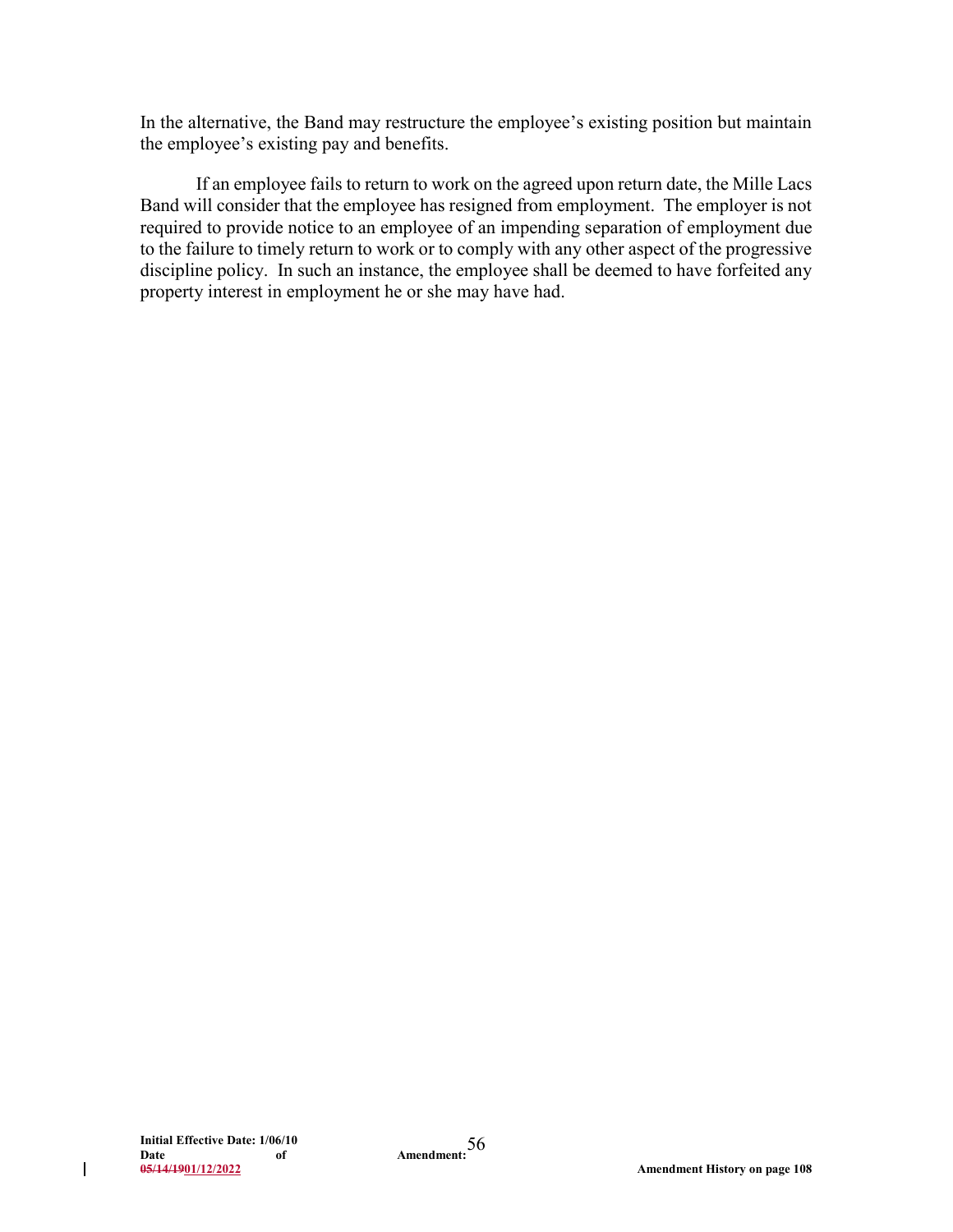### *Personal Leave*

The Mille Lacs Band provides leaves of absence without pay to eligible employees who wish to take time off from work duties to fulfill personal obligations. Regular fulltime employees who have completed one consecutive year of service are eligible to request personal leave as described in this policy. As soon as eligible employees become aware of the need for a personal leave of absence, they should request a leave from their supervisor. The supervisor of an employee taking personal leave may hire a temporary replacement for no more than ninety (90) calendar days to maintain the smooth work flow of the office.

Unpaid personal leave may be granted for a period of up to 30 calendar days per year. The employee should exhaust his/her accrued vacation leave prior to taking unpaid personal leave.

Requests for personal leave will be evaluated based on a number of factors, including anticipated work load requirements and staffing considerations during the proposed period of absence.

Subject to the terms, conditions and limitations of the applicable plans, health insurance benefits will be provided by the Mille Lacs Band until the end of the month in which the approved personal leave begins. At that time, the employee will become responsible for the full costs of these benefits if the employee wishes coverage to continue. When the employee returns from personal leave, benefits will resume according to the applicable plans.

Benefits such as vacation, sick leave or holiday benefits will not accrue during the leave and will resume upon return to active employment.

When a personal leave ends, every reasonable effort will be made to return the employee to the same position, if it is available, or to an equivalent position with equivalent benefits and pay for which the employee is qualified. An equivalent rate of pay is defined as falling within a range of ten percent (10%) of the employee's rate of pay upon taking leave. However, the Mille Lacs Band cannot guarantee reinstatement in the same or an equivalent position, or in any position, in all cases.

If an employee fails to report to work promptly at the expiration of the approved leave period, the Mille Lacs Band will consider the employee to have voluntarily resigned from employment. The employer is not required to provide notice to an employee of an impending separation of employment due to the failure to timely return to work or to comply with any other aspect of the progressive discipline policy. In such an instance, the employee shall be deemed to have forfeited any property interest in employment he or she may have had.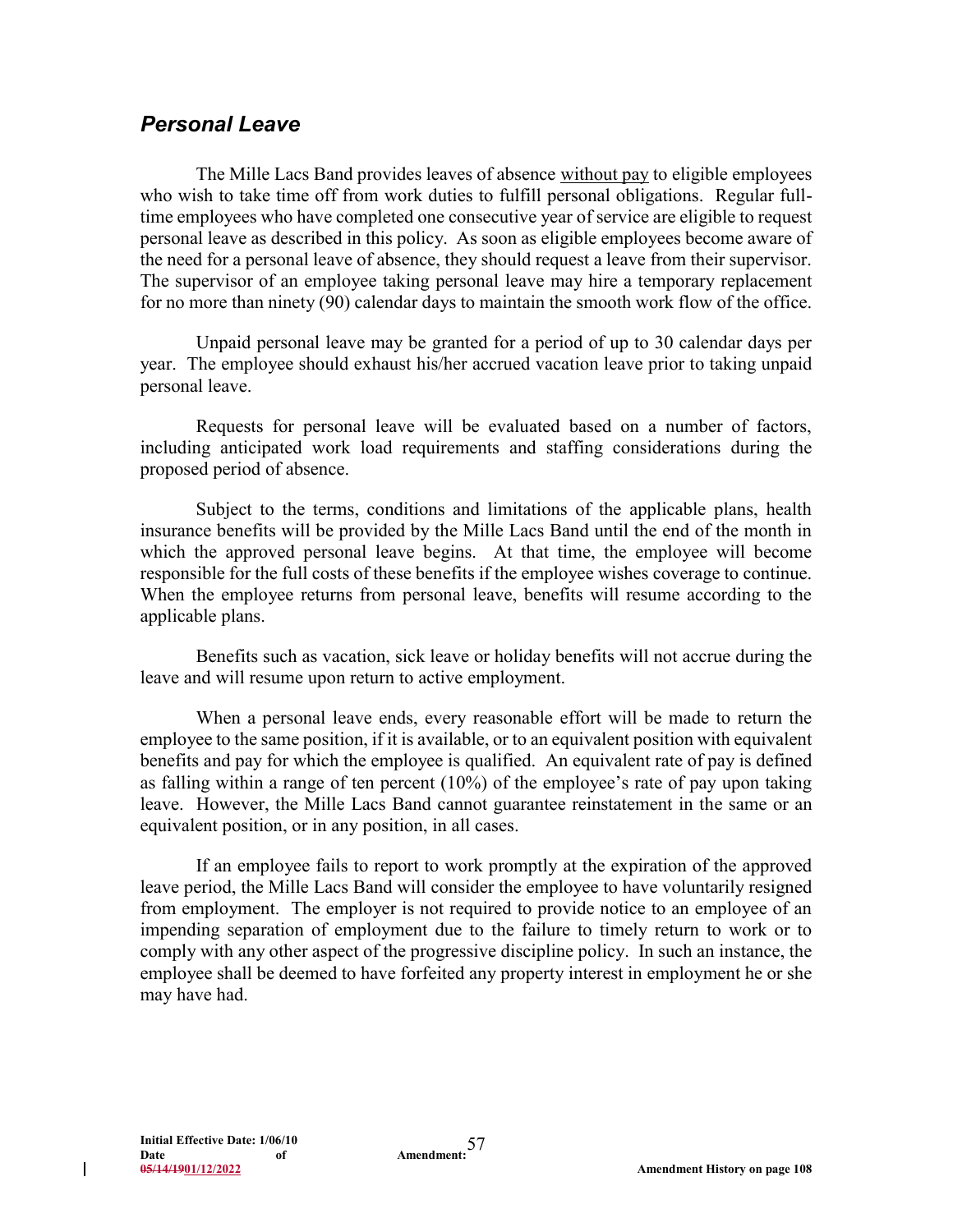### *Educational Leave*

The Mille Lacs Band provides educational leave not to exceed four (4) hours a week with pay to eligible employees who wish to take time off from work duties to pursue course work. Regular full-time employees who have completed 90-calendar days of service are eligible to request educational leave as described in this policy.

Requests should be made to the supervisor and will be evaluated and will be approved/denied based on a number of factors, including anticipated work load requirements and staffing considerations during the proposed period of absence. A course syllabus/class schedule should be submitted to the employee's Supervisor prior to the start of each semester.

 $\mathbf{I}$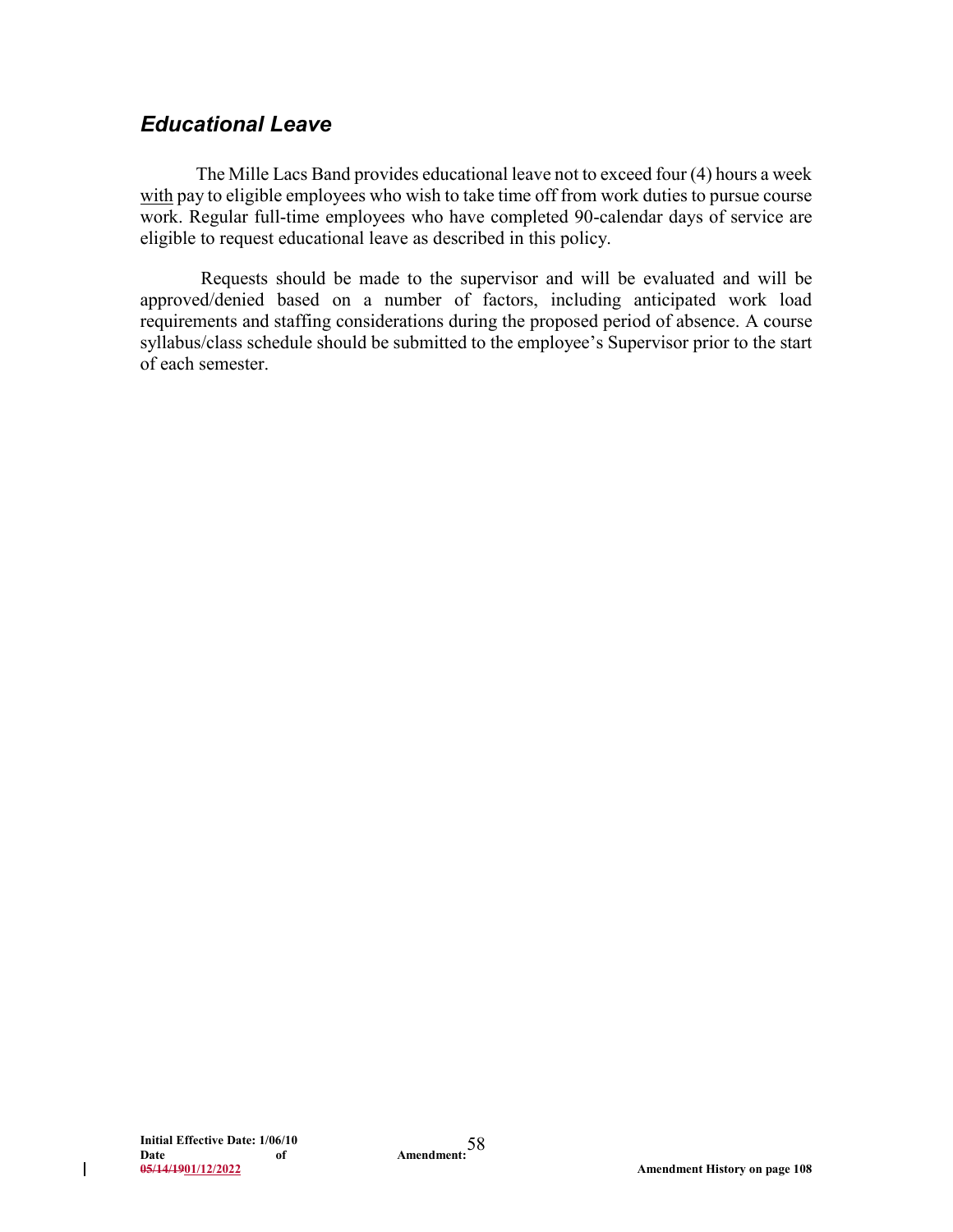# *Military Leave*

A military leave of absence will be granted to employees who are absent from work because of service in the United States uniformed services in accordance with the Uniformed Services Employment and Reemployment Rights Act (USERRA). Advance notice of military service is required, unless military necessity prevents such notice or it is otherwise impossible or unreasonable.

Employees will receive partial pay for two-week training assignments and shorter absences. Upon presentation of satisfactory military pay verification data, employees will be paid the difference between their normal base compensation and the pay (excluding expense pay) received while on military duty.

The portion of any military leave of absence in excess of two weeks will be unpaid. However, employees may use any available paid time off for the absence.

Continuation of health insurance benefits is available as required by USERRA based on the length of the leave and subject to the terms, conditions and limitations of the applicable plans for which the employee is otherwise eligible.

Benefits, such as vacation, sick leave or holiday benefits, will not accrue during the unpaid portion of the leave and will resume upon the employee's return to active employment.

Employees on military leave for up to 30 days are required to return to work for the first regularly scheduled shift after the end of service, allowing reasonable travel time. Employees on longer military leave must apply for reinstatement in accordance with USERRA and all other applicable laws.

Employees returning from military leave will be placed in the position they held prior to deployment or an equivalent position with equivalent benefits and pay for which the employee is qualified, depending on the length of military service in accordance with USERRA. They will be treated as though they were continuously employed for purposes of determining benefits based on length of service. An equivalent rate of pay is defined as falling within a range of ten percent (10%) of the employee's rate of pay upon taking leave.

Contact Human Resources for more information or questions about military leave.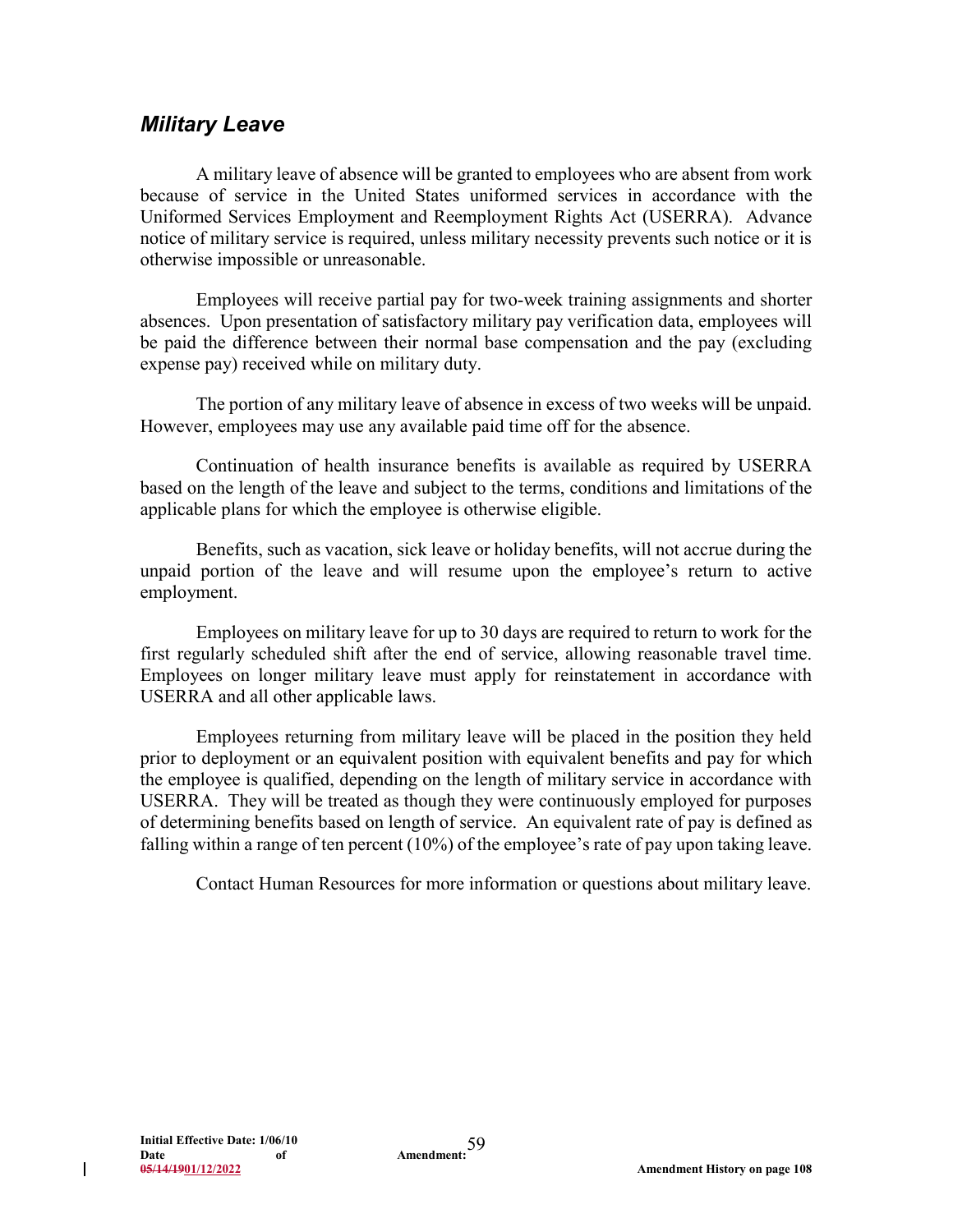# *Leave for Military Families*

In addition to standard FMLA leave, an employee may take unpaid leave in a twelve-month period to care for an injured or ill service member. An employee may take no more than twenty-six weeks during a twelve-month period of combined FMLA and military leave.

In addition, eligible employees are entitled to up to 12 weeks of leave because of any qualifying exigency arising out of the fact that the spouse, son, daughter, or parent of the employee is on active duty, or has been notified of an impending call to active duty status, in support of a contingency operation. A qualifying exigency might include:

- ∙ short-notice deployment;
- ∙ military events and related activities;
- ∙ childcare and school activities;
- ∙ financial and legal arrangements;
- ∙ counseling;
- ∙ rest and recuperation;
- ∙ post-deployment activities; and
- ∙ additional activities when the employer and employee agree to the leave.

Employees may take up to ten (10) days leave of absence without pay when an immediate family member is injured or killed while engaged in active service as a member of the United States armed forces. The employee must provide notice prior to taking leave.

In addition, an employee may take up to one (1) day leave of absence without pay when an immediate family member has been ordered into active service in support of a war or other national emergency for the purposes of attending a send-off or homecoming ceremony. The employee must provide notice prior to taking leave.

For the purposes of the military leave policy only, immediate family includes the employee's parent, spouse, child, sibling, grandparent, grandchild, spouse's parent, spouse's child, spouse's grandparent, spouse's grandchild, brother, sister, step-parent, stepchild, brother-in-law, sister-in-law, son-in-law, or daughter-in-law.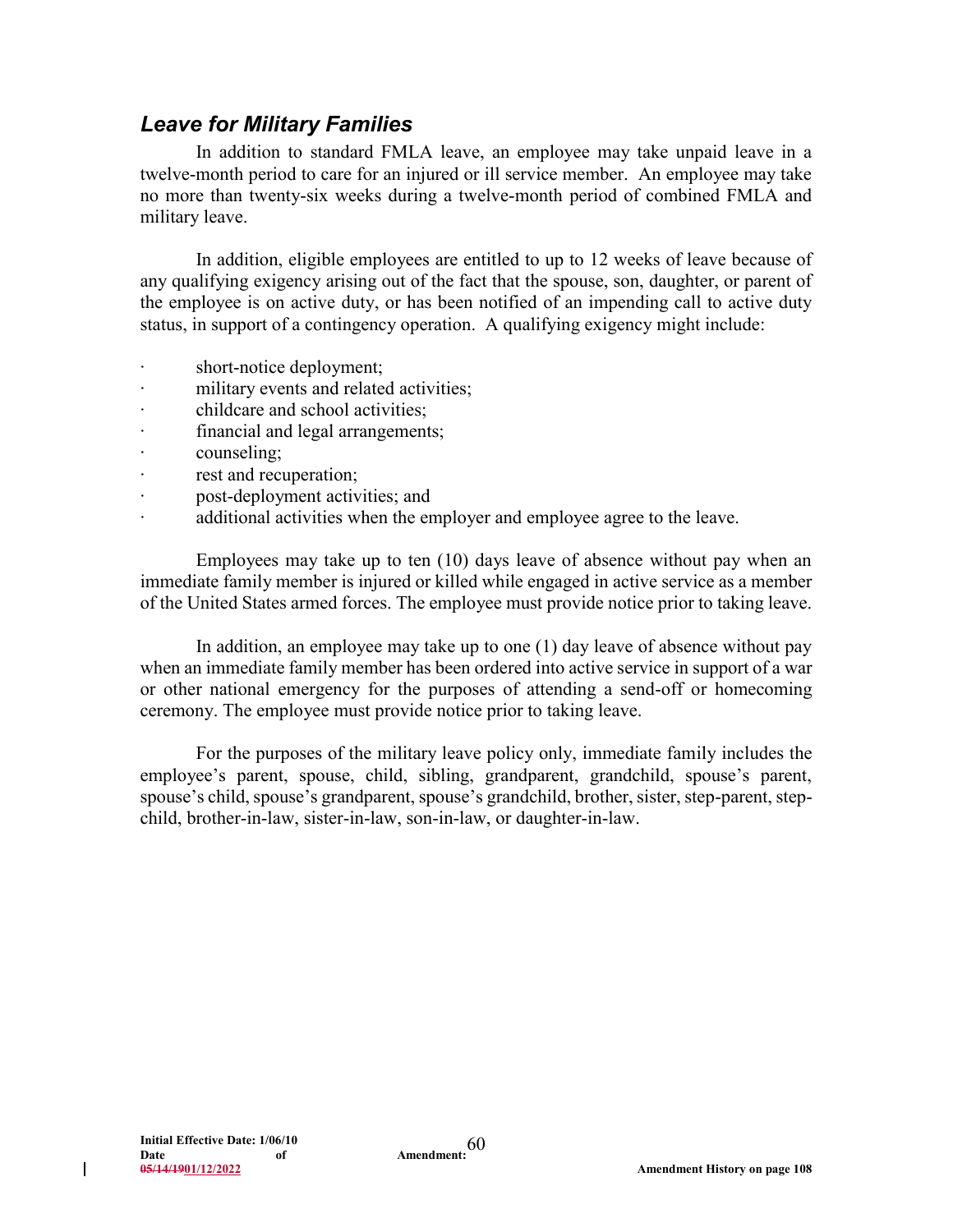# *Anishinaabe Leave*

Tribal Members who are "Regular Full-time Employees" may use "Anishinaabe Leave" as described in this policy. Anishinaabe Leave, for purposes of this policy, is defined as "Regular Hours" to participate in Midewiwin ceremonies, prepare for Ceremonial Drum and aid/participate in other Tribal ceremonies. Employees who are contracted to provide services for the ceremonies listed above may not use Anishinaabe Leave. Eligible employees may take Anishinaabe Leave after giving their superiors requisite prior notice. Approval may depend on workload and the needs of the program.

**Midewiwin Ceremonies**- Eligible employees are provided a maximum eighty (80) hours of paid Anishinaabe Leave per year for aiding Midewiwin as "Nayaadamaaged" and for any person seeking aid from a Mide Lodge as a "Waa-mide'od".

Anishinaabe Leave for Midewiwin ceremonies may be granted only while an active Midewiwin Ceremony is taking place. Typically held in the summer months of June, July and August.

**Big Drum**- If an employee is required to make special preparations for attendance at a Big Drum Ceremony that they are a member of as "Debendaagozid"; eight (8) hours of Anishinaabe Leave may be used the day that the ceremonies are held.

**Funeral Helpers**- Eligible employees may use a maximum of eight (8) hours of leave to assist as "helpers" at traditional funerals or four (4) hours of leave to assist as "helpers" at other traditional ceremonies.

**Other-** Other Tribal Members can participate in their own Tribal ceremonies utilizing this leave.

**Notice-** Written NOTICE to the supervisor will be given at the earliest possible convenience for less than 2 days leave; 1 week in advance for 3-5 days leave, and/or 2 weeks in advance for 6+ days of Anishinaabe Leave.

Additional hours of Anishinaabe Leave will be at the discretion of the Commissioners (Executive Branch), the Chief Executive (CEO employees) the Secretary-Treasurer or District Representative, if he/she directly supervises the legislative employee, or the Chief Justice (Judicial Branch).

**NOTE:** Benefits such as annual and sick leave will not accrue during the leave and will resume upon return.

#### **Abuse of this leave will result in immediate termination.**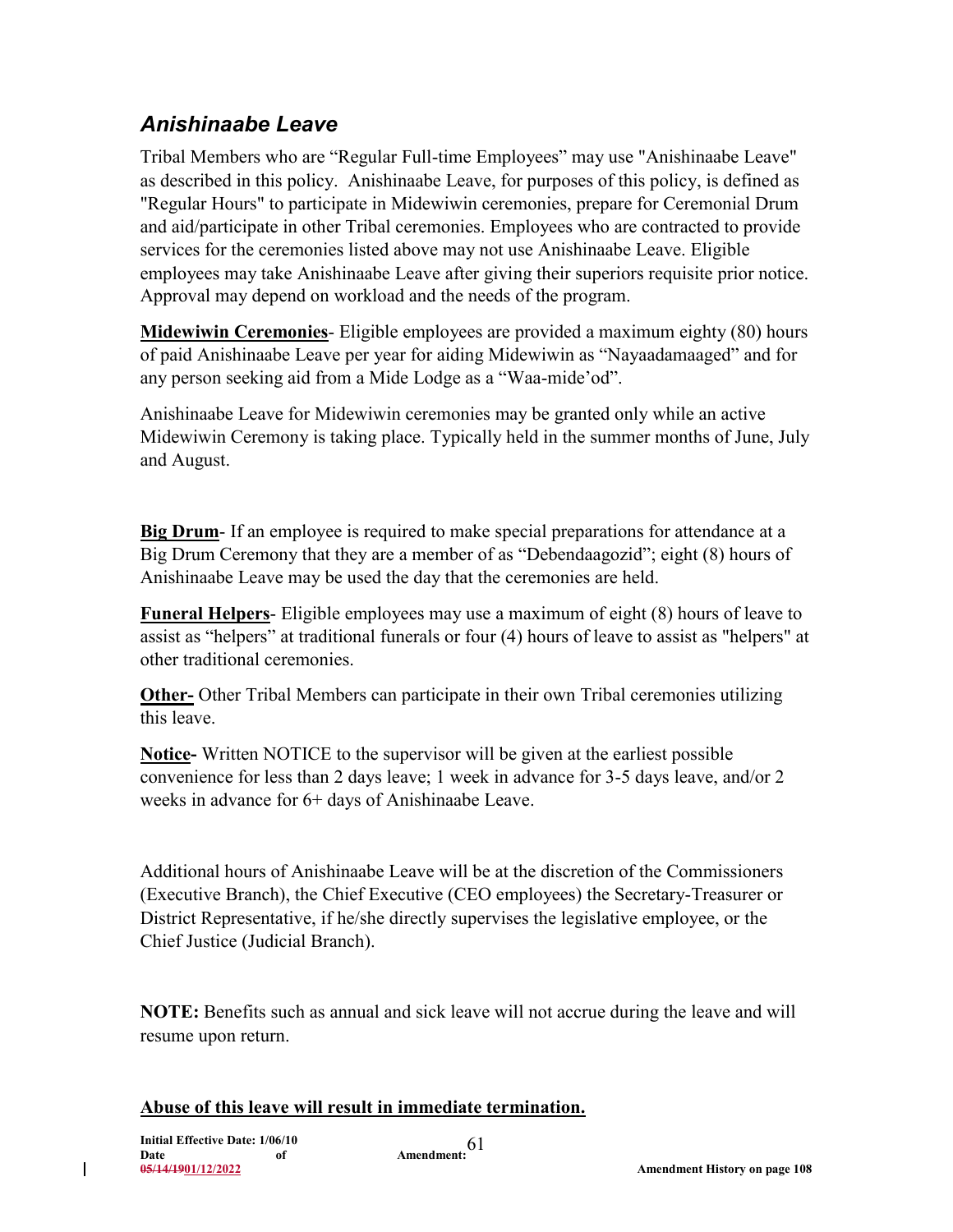#### **Definitions:**

**Nayaadamaaged-** Someone that helps at a Midewiwin Ceremony.

**Waa-mide'od-** Someone intending to go through a Mide Lodge (seeking help).

**Debendaagozid-** Someone that belongs to a certain Drum.

## **Notices need to be submitted along with weekly payroll spreadsheet**

 $\overline{\phantom{a}}$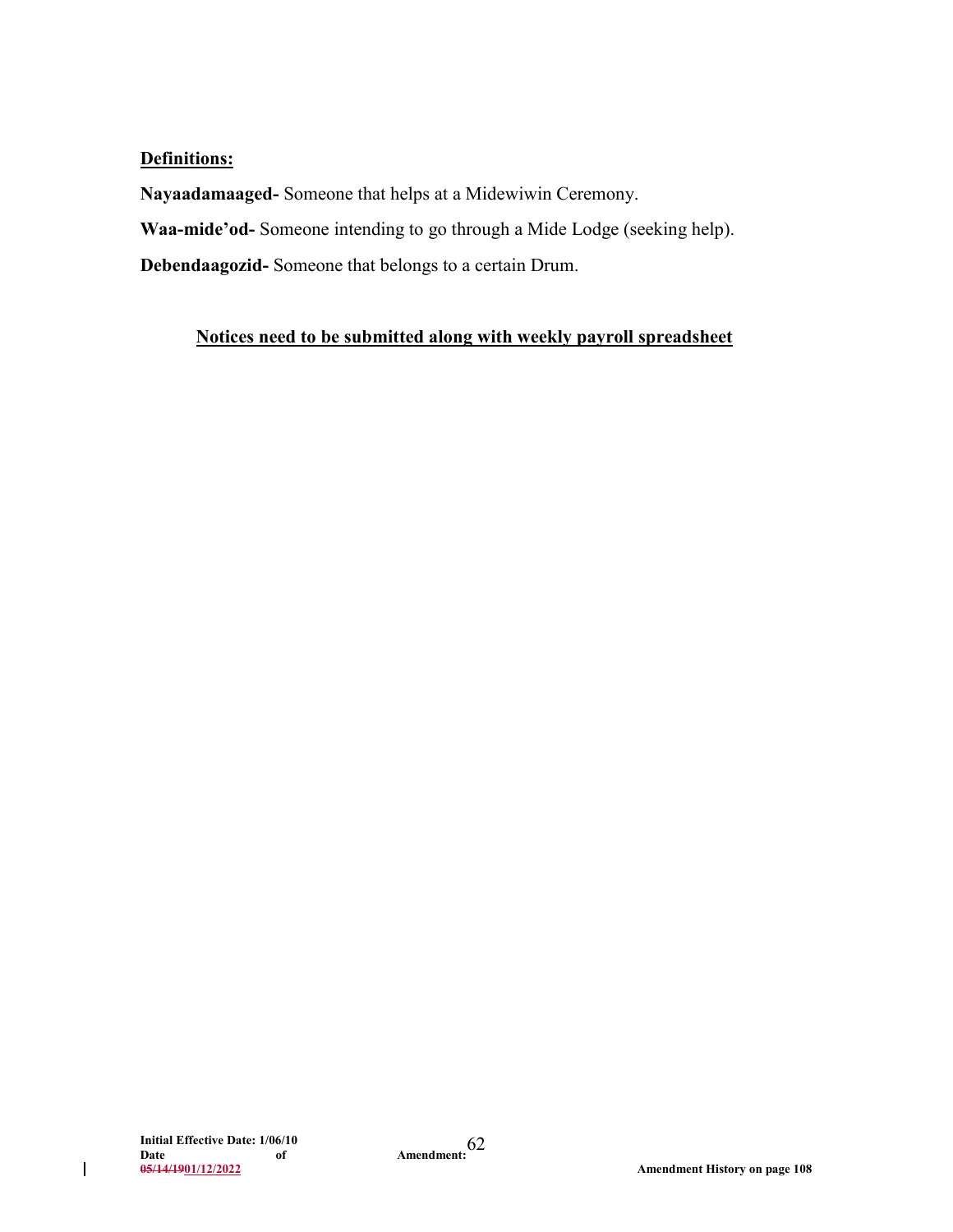### *Community Affairs Leave and Participation*

The Mille Lacs Band encourages employees to participate, when appropriate and practical, in community service affairs for any charitable, religious, fraternal or civic purposes. However, employee participation in such community activities must not adversely affect the employee's job performance, be detrimental to the Band's interest or create a conflict of interest.

Time spent working on community affairs normally should be outside of the employee's working hours and, in such circumstance, will not be considered hours worked for pay purposes. In the event it is necessary, and the employee receives approval in advance from the supervisor, employees may use up to 40 hours per calendar year with pay for participation in community affairs. The supervisor will monitor the hours taken for community service activities.

Requests for leave should be submitted to the supervisor and will be evaluated and approved/denied based on a number of factors, including anticipated work load requirements and staffing considerations during the proposed period of absence.

Time spent in community affairs at the Band government's request will be considered hours worked for pay purposes.

#### **Employees Filing for Political Office**

Employees planning to campaign for, seek, or accept appointment to a public office must give prior notice of their intention to their supervisor prior to public announcement or prior to filing for public office. Their supervisor will review with the employee any requirements to avoid a conflict of interest and to maintain satisfactory attendance, effort and performance standards. Employees engaging in political activities must do so as individuals on their own time and not as representatives of the Band government or make any representation otherwise.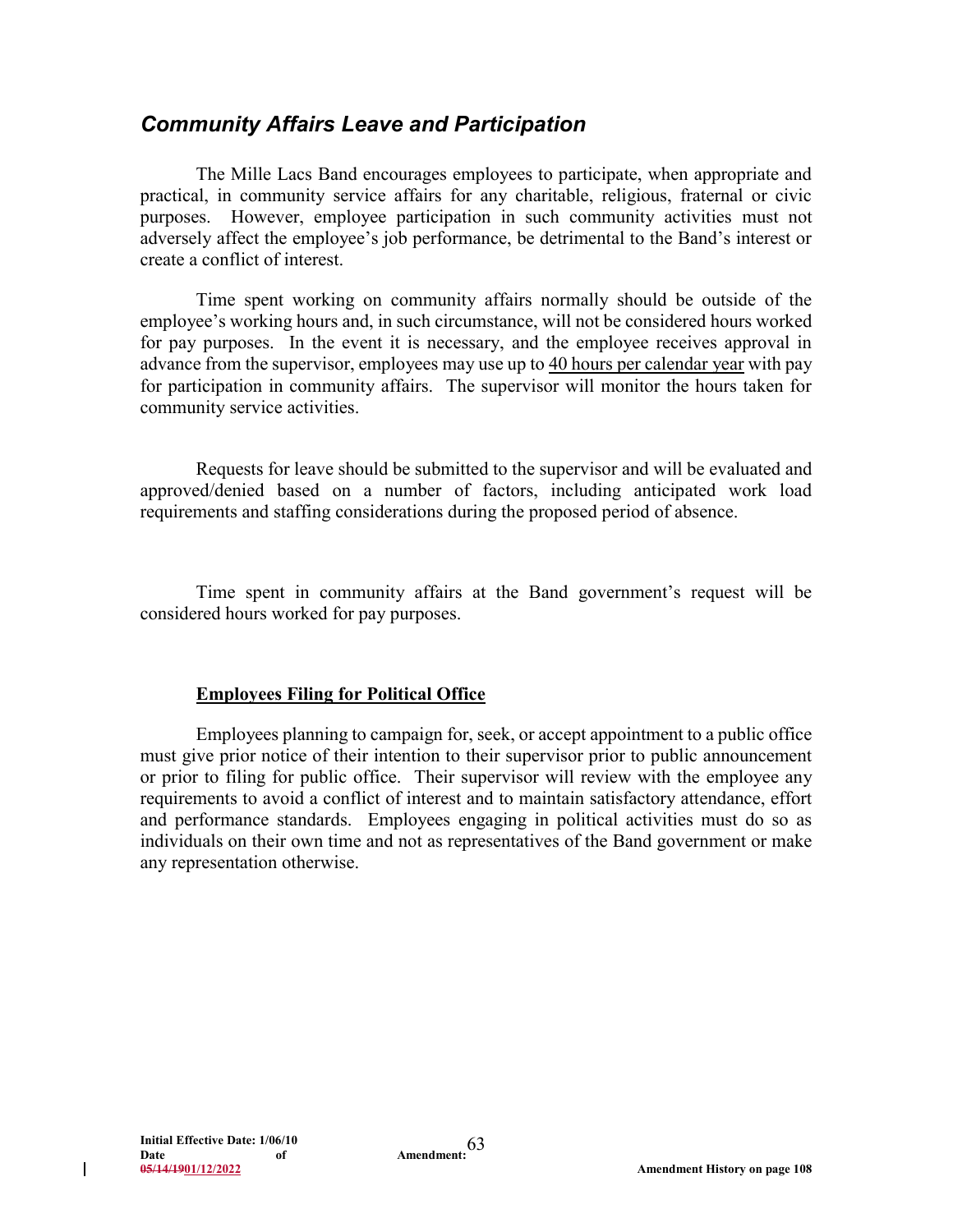# **PAY POLICIES**

# *Paydays*

All employees are paid every Friday. Each paycheck will include earnings for all work performed through the end of the previous payroll period.

The law requires that the Mille Lacs Band make certain deductions from every employee's compensation. Among these are applicable federal, state and local income taxes. The Mille Lacs Band must also deduct Social Security taxes on each employee's earnings up to a specified limit that is called the Social Security "wage base." The Mille Lacs Band matches the amount of Social Security taxes paid by each employee.

If you have questions concerning why deductions were made from your pay check or how they were calculated, contact the Payroll Specialist or Commissioner of Finance.

 $\mathbf{I}$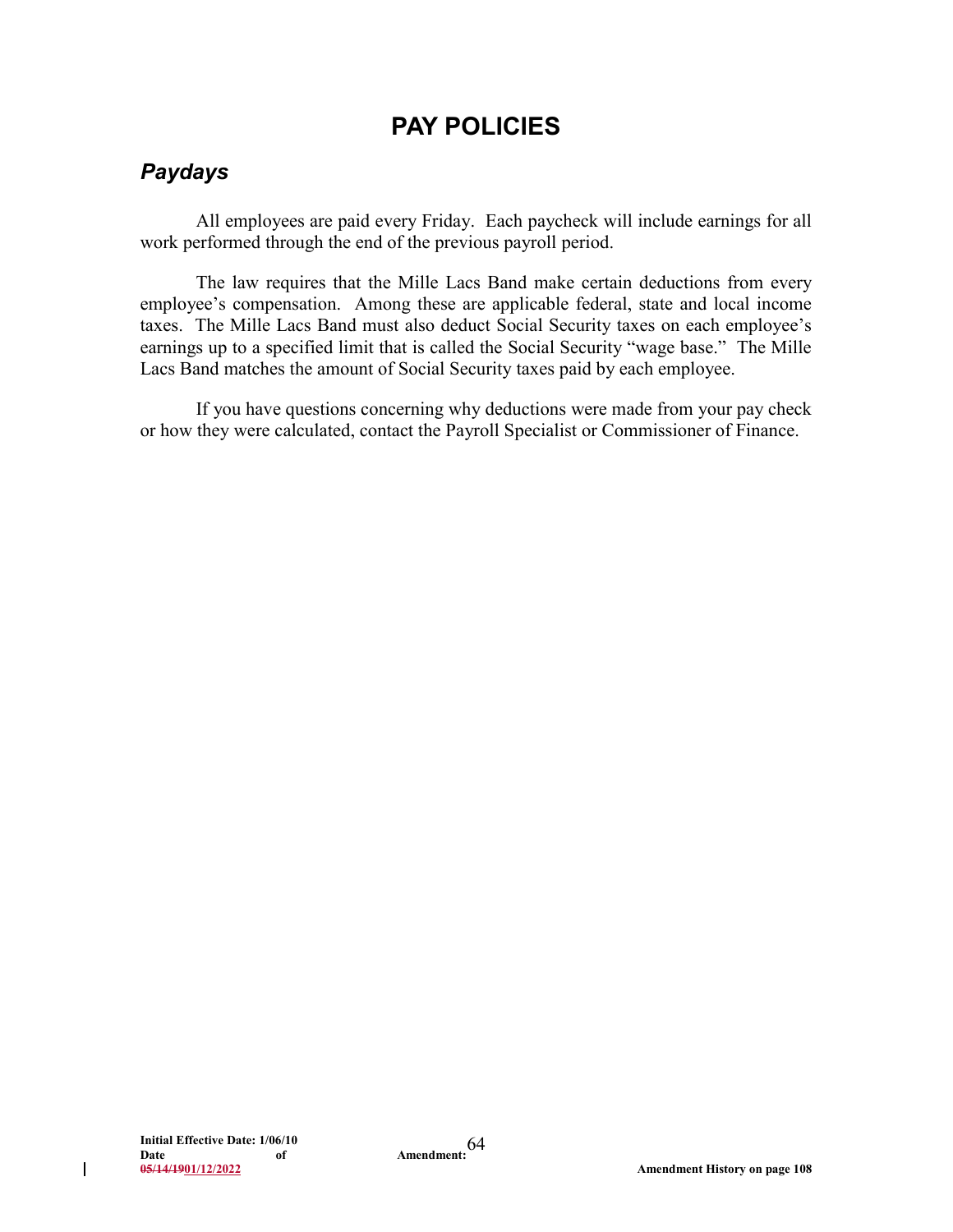# *Rest Breaks*

Employees who work eight hours are provided with two (2) rest periods of 15 minutes in length. Employees who work four hours are provided with one (1) rest period of 15 minutes in length. To the extent possible, rest periods will be provided in the middle of work periods. Since this time is counted and paid as time worked, employees must not be absent from their work stations beyond the allotted rest period time.

Employees on rest breaks are not permitted to interfere with fellow employees who are continuing to work.

 $\overline{\phantom{a}}$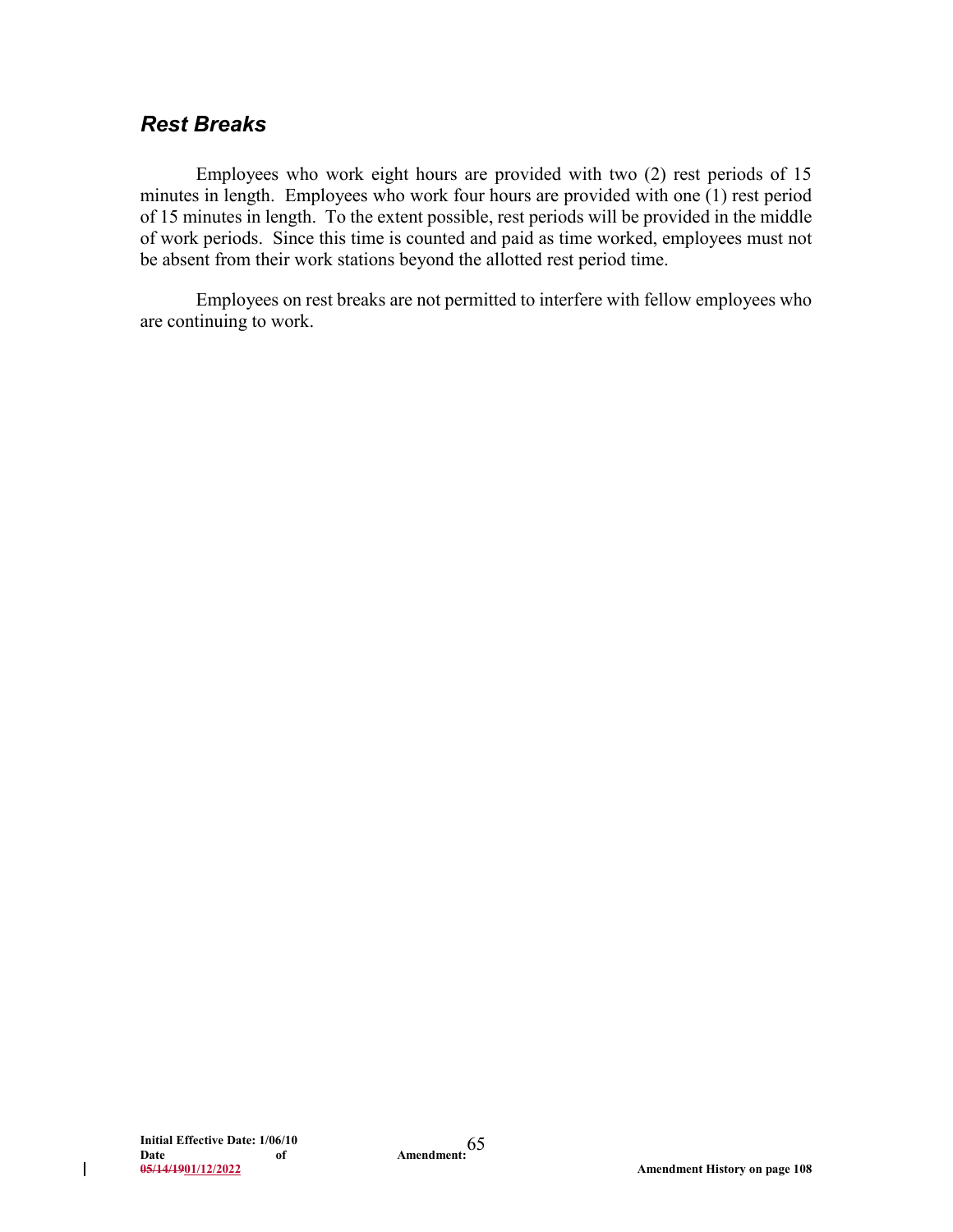# *Meal Breaks*

Employees who work eight hours are provided with one meal period of 60 minutes in length each workday. Supervisors will schedule meal periods to accommodate operating requirements. Employees will be relieved of all active responsibilities and restrictions during meal periods and will not be compensated for that time. Employees using a time clock must clock-in and out during meal periods.

 $\overline{\phantom{a}}$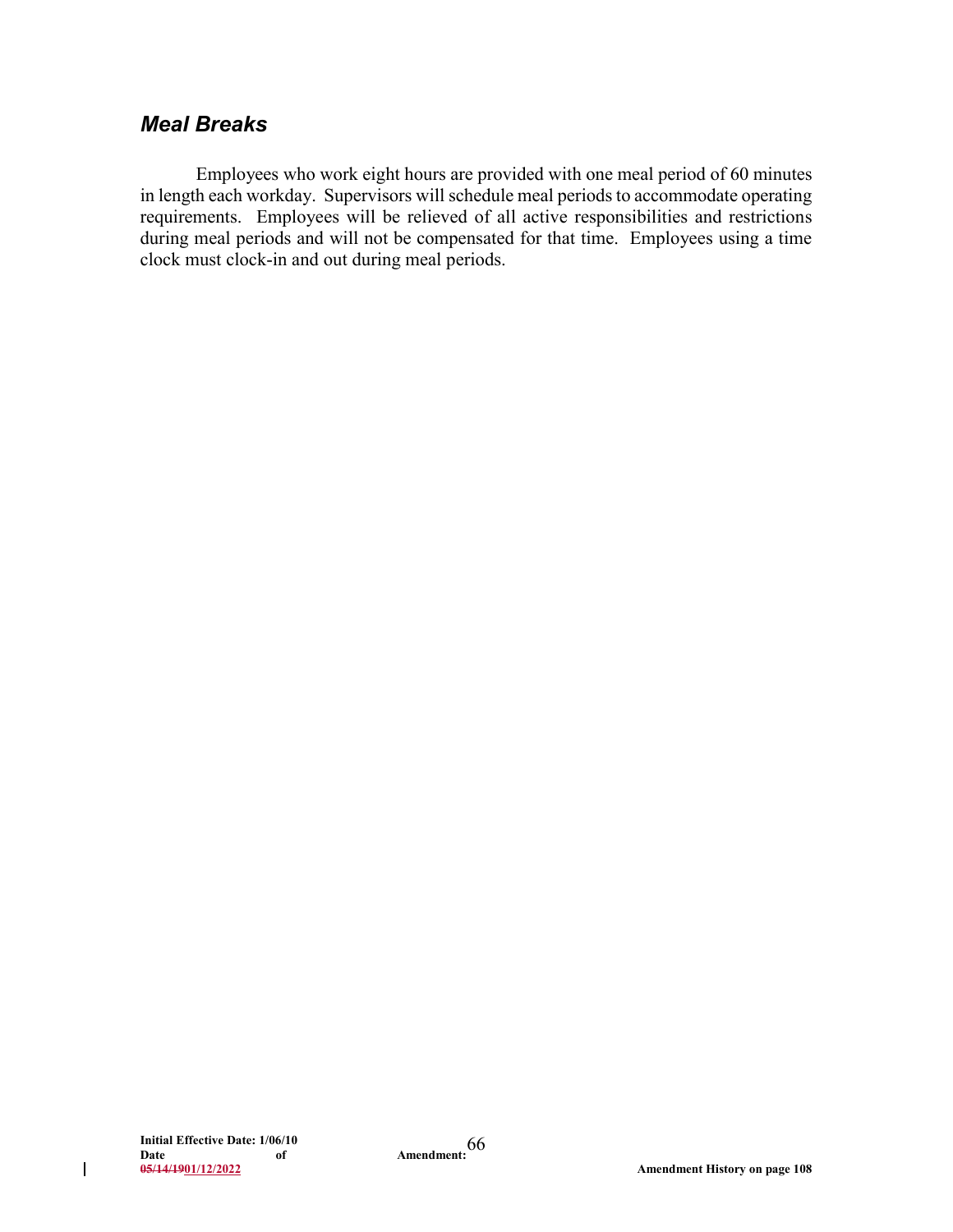# *Timekeeping*

Accurately recording time worked is the responsibility of every employee. Federal laws require the Mille Lacs Band to keep an accurate record of time worked in order to calculate employee pay and benefits. Time worked is the actual time spent on the job performing assigned duties.

All employees should accurately record the time they begin and end their work, as well as the beginning and ending time of each meal period. They should also record the beginning and ending time of any split shift or departure from work for personal reasons. Nonexempt employees should report to work no more than 15 minutes prior to their scheduled starting time nor stay more than 15 minutes after their scheduled stop time without express, prior authorization from their supervisor.

Altering, falsifying, or tampering with time records, or recording time on another employee's time record may result in disciplinary action, up to and including termination of employment.

The normal work schedule for all regular employees is eight (8) hours a day, five (5) days a week. The normal workweek is Sunday through Saturday, beginning and ending at midnight on Saturday, and consisting of 40 hours. Supervisors will advise employees of the times their schedules will normally begin and end. Staffing needs and operational demands may necessitate variations in starting and ending times, as well as variations in the total hours that may be scheduled each day and week.

Attendance at lectures, meetings and training programs are considered time worked unless it is outside the regular working hours or not approved in advance by the supervisor.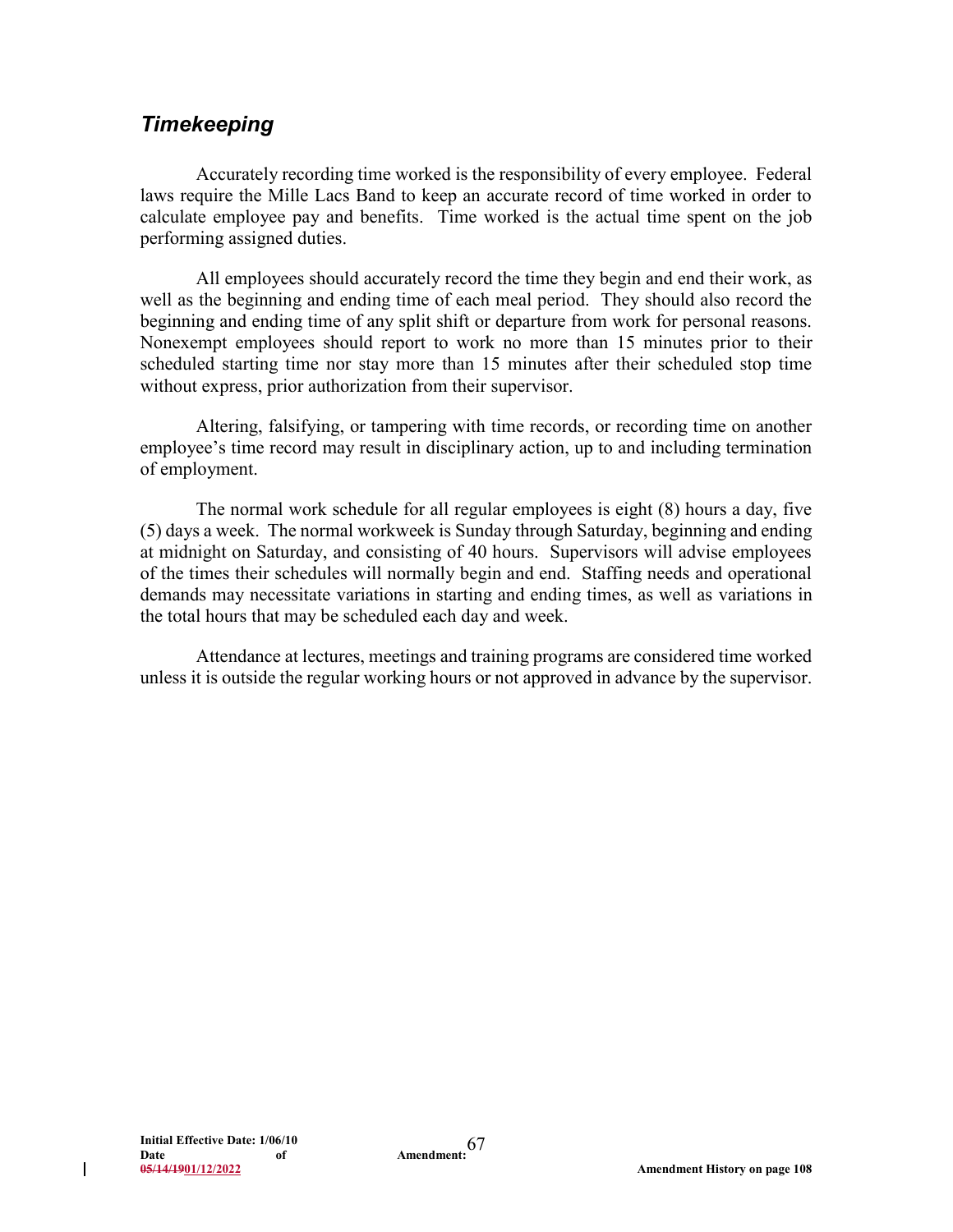# *Overtime For Non-Exempt Employees*

A supervisor may determine and require an employee to work more than eight (8) hours per day. The number of additional hours of work should be determined by the supervisor. Employees will be informed of any changes to the schedule as far in advance as possible. However, lack of notice will not be a valid reason for an employee refusing to work.

Nonexempt employees are not permitted to work overtime without the prior approval of their supervisor or department head and may be subject to disciplinary action up to and including termination.

Overtime pay is based on actual hours worked. Time off on sick leave, annual leave, any leave of absence or holidays will not be considered hours worked for purposes of performing overtime calculations.

Employees who obtain prior approval will receive overtime compensation, at the rate of one and one-half times the employee's regular rate of pay, for all hours worked beyond forty (40) hours in a work week.

For employees who work in any additional position(s) to their primary job or position (identified by separate Personnel Payroll Action Notice's (PPANS), time worked in each position is calculated separately and only hours worked in excess of 40 hours per week for each position is paid at the overtime rate.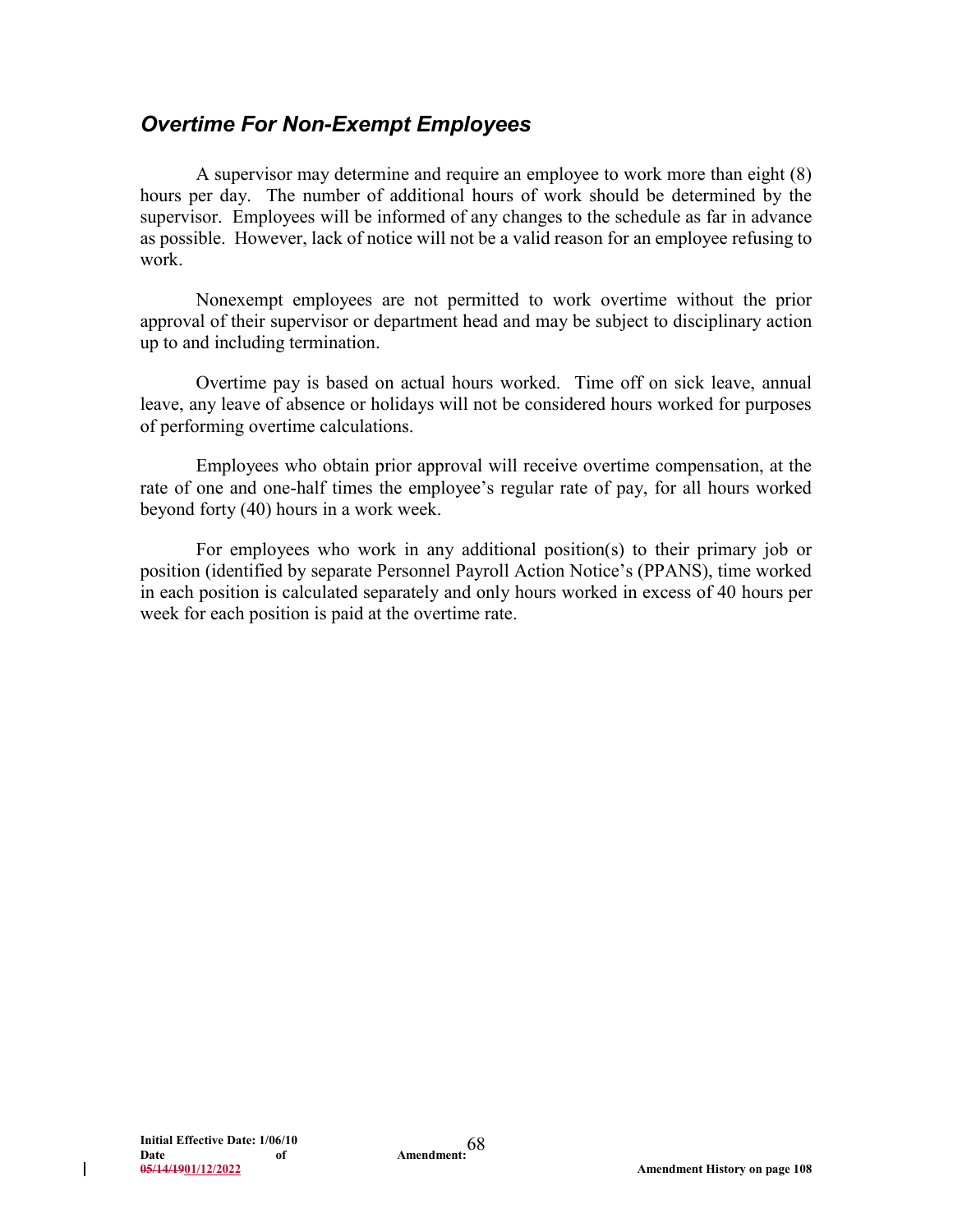## **HARASSMENT AND DISCRIMINATION**

The Mille Lacs Band is committed to providing a work environment that is free of discrimination and unlawful harassment. Actions, words, jokes or comments based on an individual's sex, race, ethnicity, age, religion, sexual orientation, disability, class or any other legally protected characteristic will not be tolerated. As an example, sexual harassment (both overt and subtle) is a form of employee misconduct that is demeaning to another person, undermines the integrity of the employment relationship and is strictly prohibited.

Any employee who engages in harassment on the basis of race, color, creed, religion, national origin, sex, sexual orientation, marital status, status with regard to public assistance, disability or age, or who permits employees under his/her supervision to engage in such harassment, or retaliates or permits retaliation against an employee who reports such harassment, shall be subject to disciplinary action, up to and including termination of employment.

Any employee who wants to report an incident of sexual harassment or other prohibited act of discrimination should promptly report the matter in writing to his or her supervisor. If the supervisor is unavailable or the employee believes it would be inappropriate to contact that person, the employee should immediately contact the Human Resources Director. Employees can raise concerns and make reports without fear of reprisal.

Any supervisor or manager who becomes aware of possible sexual or other unlawful harassment should promptly advise the Human Resources Director who will handle the matter in a timely and confidential manner.

Sexual harassment is prohibited and includes any unwelcome sexual advance, request for sexual favors and verbal or physical conduct of a sexual nature when:

Such conduct is used as a factor in any employment decision affecting any individual, or such conduct has the purpose or effect of unreasonably interfering with any employee's work performance or creating any intimidating, hostile or offensive working environment.

The Band government prohibits all employees from engaging in any conduct of a sexual nature or in conduct amounting to harassment based on any protected category in the work setting.

The Mille Lacs Band will investigate and attempt to resolve all employee complaints promptly. If for any reason, an employee believes the situation has not been satisfactorily resolved in a reasonable period of time, the employee may refer the problem to the Human Resources Director and the Grievance Committee.

Anyone engaging in sexual or other unlawful harassment or conduct will be subject to disciplinary action, up to and including Summary Dismissal, see Page 78.

l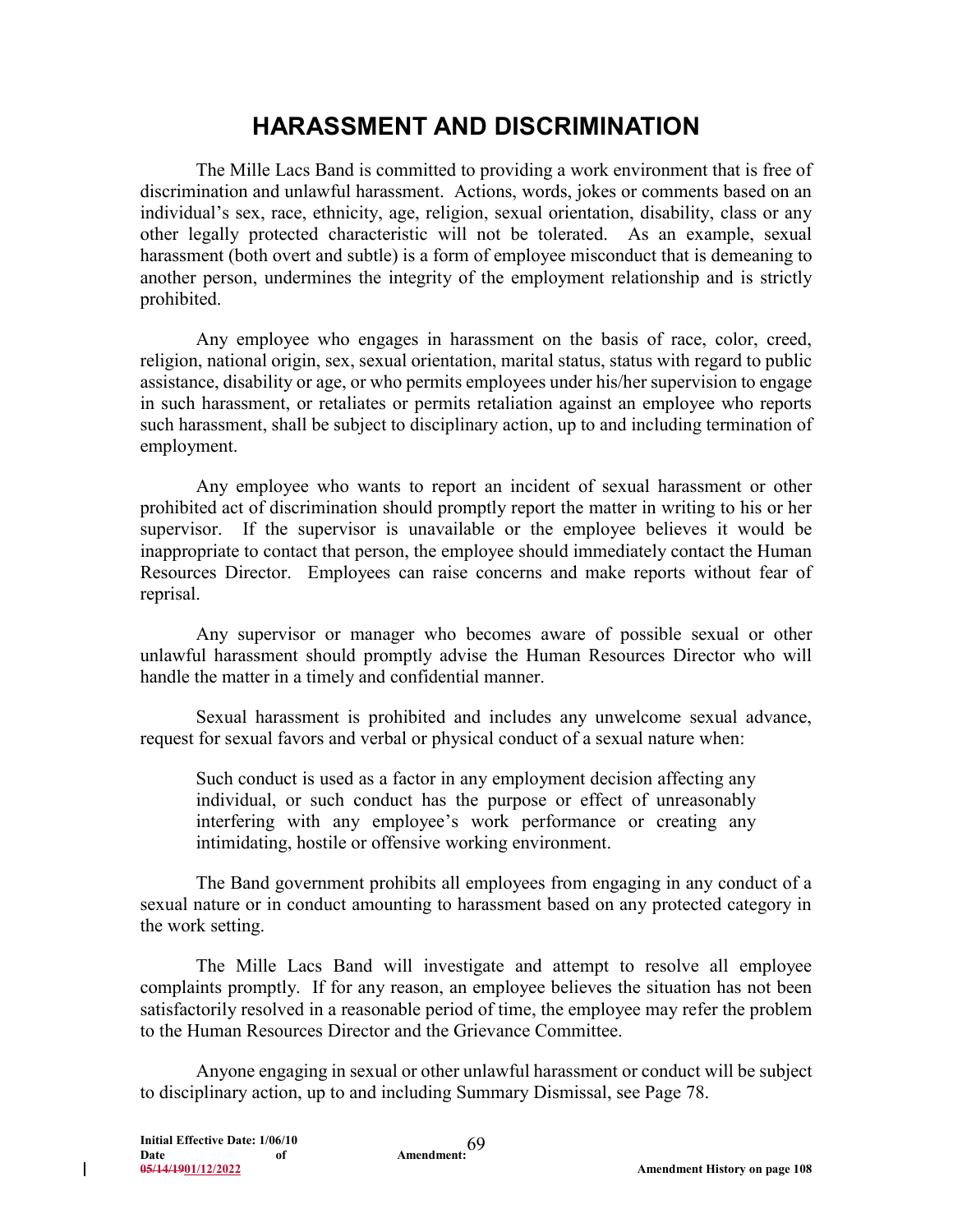# **PERFORMANCE MANAGEMENT**

## *Performance Evaluation*

Supervisors and employees are strongly encouraged to discuss job performance and goals regularly on an informal basis. Formal performance evaluations should be conducted at or about the end of an employee's probationary period in any new position, and thereafter following the performance evaluation schedule below. Performance evaluations provide employers and employees the opportunity to discuss job tasks, identify and correct deficiencies, encourage and recognize strengths, and discuss positive approaches for meeting the expectations of the position.

### **Performance Evaluation Schedule**

**90 day evaluation** – Completed at the end of the employee's 90 day probationary period in any new position.

**One year evaluation** – Completed at the end of the employee's first full year of employment in their current position.

**Annual Fiscal Year evaluation** – To bring an employee to the Fiscal year cycle, see example below. The initial evaluation to bring the employee to the Fiscal year cycle is prorated. Each evaluation period thereafter will be October 1 to September 30 of each year unless the employee changes positions.

#### Example:

Employee date of hire is 5/21/16, a 90 day evaluation would be completed at 8/21/16.

A One year evaluation would be completed for the period of 5/21/16 to 5/21/17.

The Annual Fiscal Year evaluation would be completed for the period of 5/22/17 (day after employee one year anniversary) to 9/30/17 (last day of fiscal year) and will be yearly after that with the new October 1 to September 30 dates)

Note: the employee evaluation schedule will start over with a change of positions.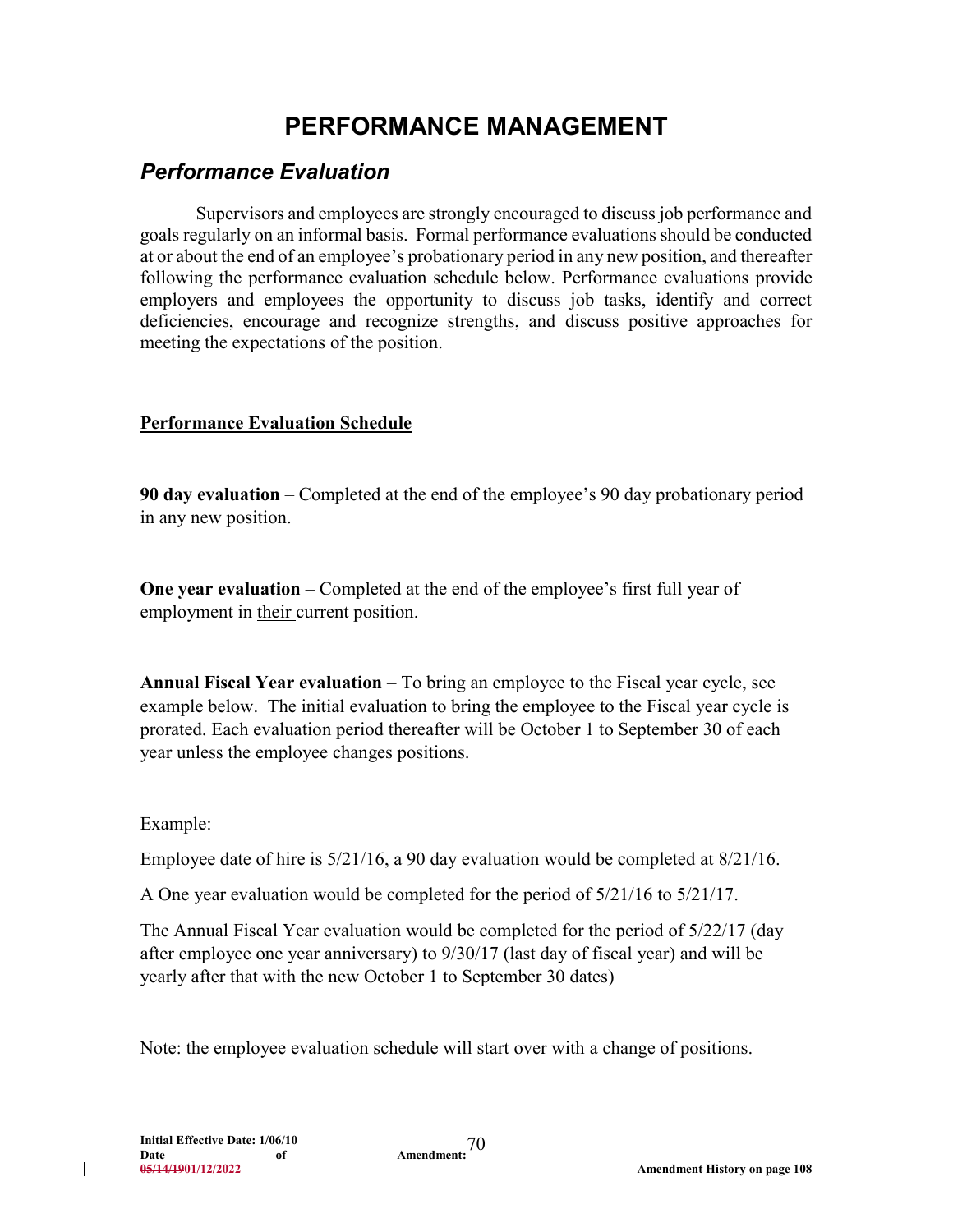## *Progressive Discipline (Opportunity to Correct Job Performance)*

The Mille Lacs Band believes that its employees deserve fair treatment in any actions taken to resolve behavioral or performance problems. In this regard, the Band strives to ensure that its employees receive prompt, uniform and impartial treatment regarding any disciplinary issue. The major purpose of any disciplinary action is to correct the problem and to prevent recurrence of the issue.

The Mille Lacs Band will follow the steps set forth below with respect to most disciplinary problems. However, certain types of employee problems are serious enough to justify either a suspension or immediate termination of employment, without going through the progressive discipline steps. See Summary Dismissal section in this Manual. Therefore, any and all of the following steps may be bypassed, within the discretion of the supervisor and the Human Resources Director, if they deem the conduct serious enough or if circumstances exist which make the following steps impracticable.

- (a) Verbal Reprimand. The supervisor should orally explain the behavioral or performance problem to the employee. The supervisor should suggest solutions to the employee in order to remedy the behavioral or performance problem. At the conclusion of this meeting, the employee and his/her supervisor should sign a form noting the date, time and the substance of this meeting.This form will be maintained by the supervisor for a period of six (6) months and will not be maintained in the employee's personnel file.
- (b) Written Warning. If the behavior or performance that was the focus of the first level meeting recurs, a written summary of the behavioral or performance problem shall be delivered to the employee. The written warning must state the supervisor's expectations for improvement and provide steps to be taken by the employee. Upon mailing or personal delivery of the written warning, the employee should acknowledge his/her receipt of the same on a form noting the date of receipt. The written warning will be maintained in the employee's personnel file.
- (c) Suspension Notice. If no improvement is shown or the conduct recurs following the above steps, the supervisor, after consultation with the Human Resources Director, shall have the option to suspend the employee. The supervisor shall notify the employee in writing by mailing or personal delivery that he or she is being suspended without pay for a period of one (1) to five (5) days. The length of the suspension shall be determined taking into consideration the nature and severity of the behavior or performance problem. A written suspension notice, which shall be mailed or personally delivered to the employee, should concisely state the specific reason(s) for the suspension and the dates of the suspension.
- (d) Termination Notice. If no improvement is shown or the conduct recurs following the above steps, the supervisor, after consultation with the Human Resources Director, shall have the option to terminate the employee rather than suspend.

| Initial Effective Date: 1/06/10 |    |            |
|---------------------------------|----|------------|
| Date                            | of | Amendment: |
| 05/14/1901/12/2022              |    |            |

 $\overline{\phantom{a}}$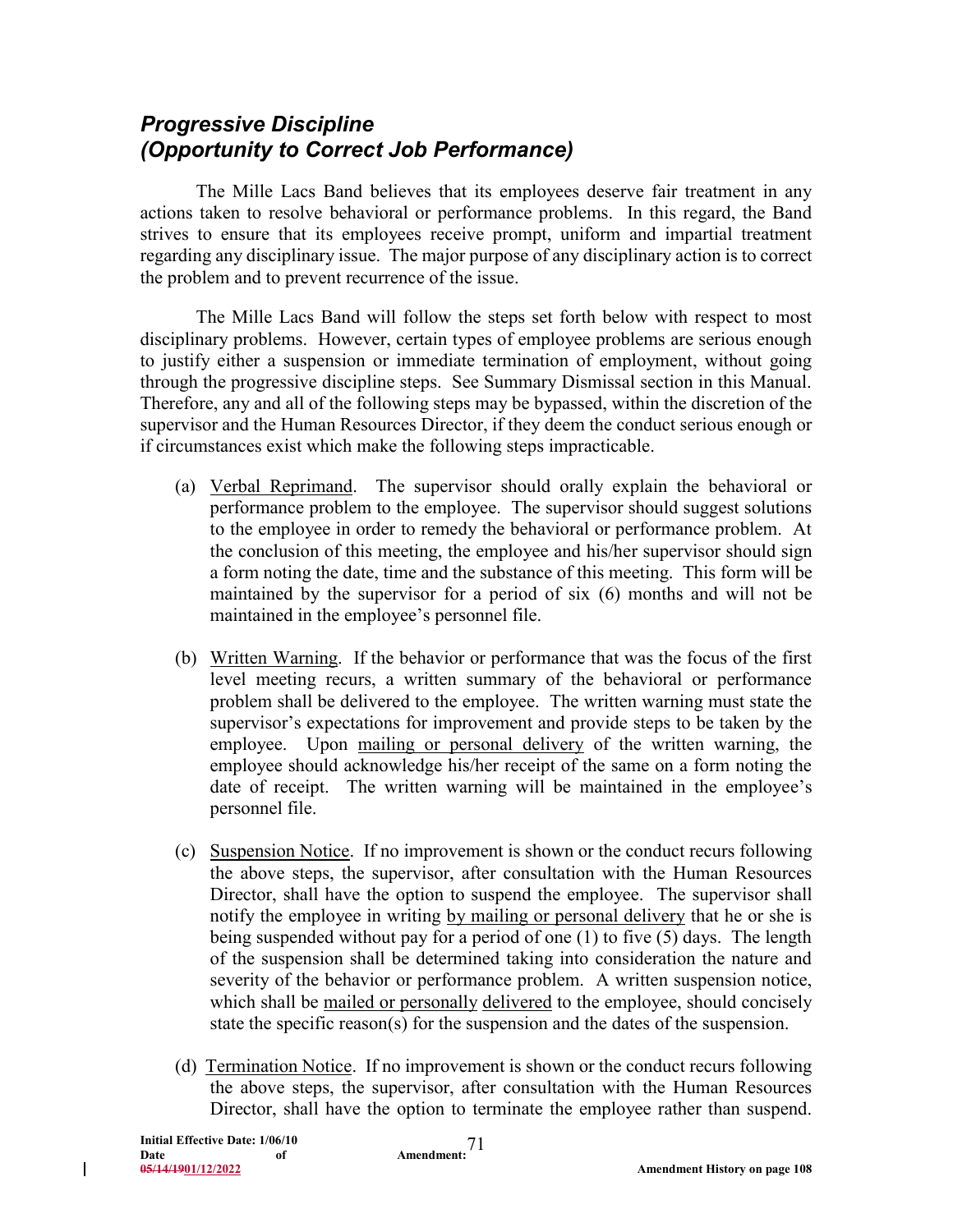Termination of an employee shall be determined taking into consideration the nature and severity of the behavior or performance problem. The supervisor shall notify the employee in writing by mailing or personal delivery that his or her employment is being terminated. The termination notice shall concisely state the specific reason(s) for the termination and the effective date of the termination.

Prior to processing any suspension or termination, a supervisor must first conduct an informal meeting with the employee to provide a general summary of the allegations supporting the contemplated disciplinary action, and to provide the employee a meaningful opportunity to rebut the allegations. The length of the informal meeting shall depend upon the circumstances, and the supervisor does not need to adhere to any prescribed procedure.

If a decision is made to suspend or terminate the employee, the supervisor shall immediately notify the Human Resources Director and the Office of Management & Budget of the effective dates of the suspension or termination. In addition, the supervisor shall provide written documentation to the Human Resources Director outlining the following (to the extent applicable):

- a. The specific behavior or performance that resulted in the suspension and/or termination, including the dates on which such behavior or performance occurred (including but not limited to the date of the most recent incident) and any provisions of the Personnel Policy that were violated; and
- b. The previous disciplinary actions taken and any assistance offered to the employee to correct the behavior or performance that resulted in the suspension and/or termination, including but not limited to:
	- (i) the time and date of the verbal warning meeting;
	- (ii) the time and date of the written warning;
	- (iii) the time and date of the Notice of Suspension and the date(s) of the suspension; and
	- (iv) the time and date of the notice of termination and the effective date of termination.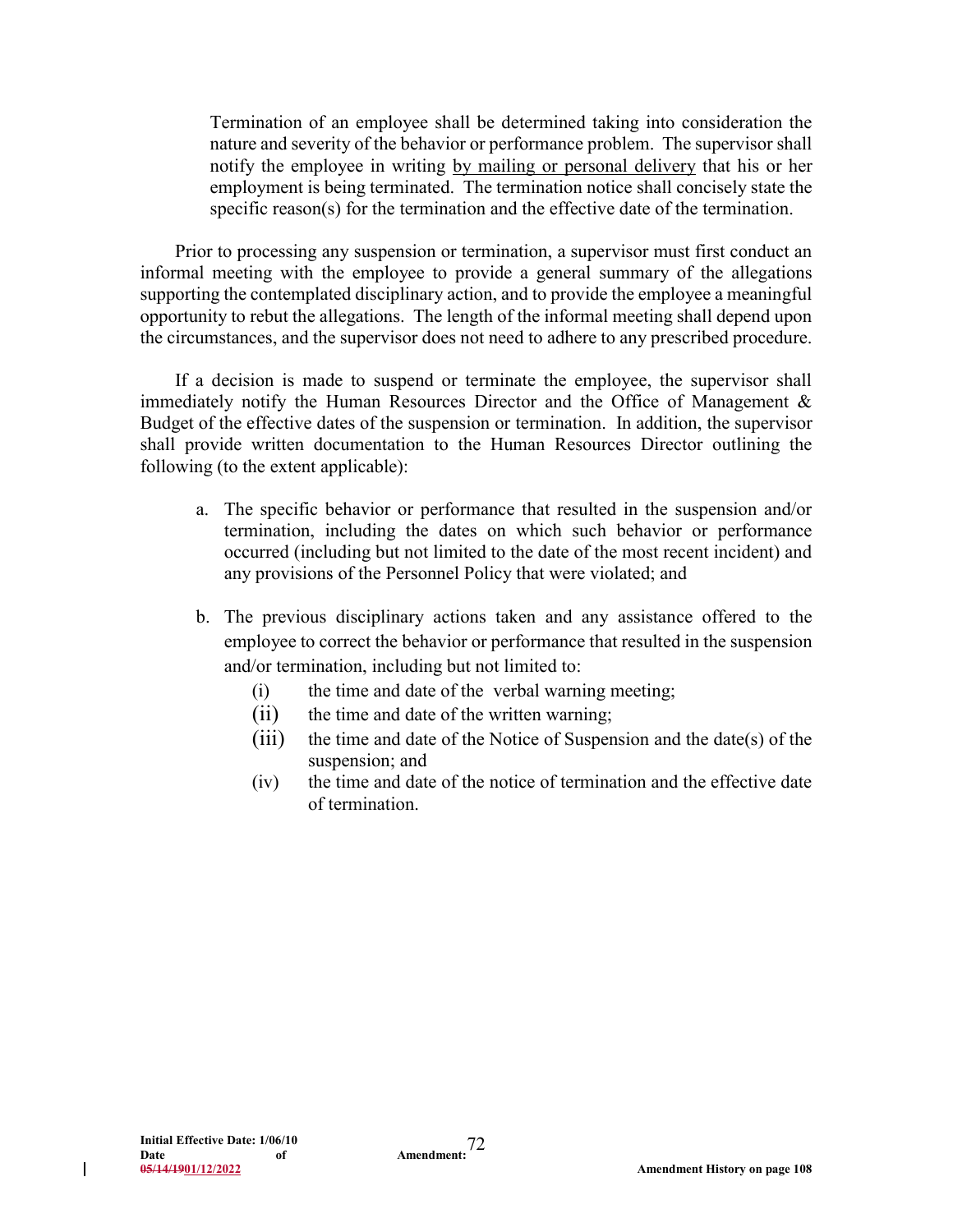# **GRIEVANCE PROCEDURE**

**(Employee's Right to Grieve)**

#### *1. Generally.*

Each and every employee is encouraged to deal openly and directly with supervisors in order to provide a more positive work environment. Therefore, employees are encouraged to discuss any concerns directly with their supervisor at the onset of the concern. If those concerns are not resolved at that level, after discussion with the direct supervisor, or if the employee's direct supervisor is the subject of the problem or is directly involved, the employee should bring any concerns forward as outlined below:

If the employee believes his/her direct supervisor is not open to discussing the complaint, or if the direct supervisor is the subject of the complaint, the employee must contact the higher level supervisor to try to resolve the issue. If the employee's supervisor is a commissioner or elected official, the employee should contact the Human Resources Director to arrange this meeting. The higher level supervisor shall investigate the claims of the employee within ten (10) business days of the initial contact by the employee and attempt to resolve the issue. The higher level supervisor may also contact the Human Resources Director to assist in resolving the issue.

If the employee believes that the higher level supervisor has not resolved the issue to his/her satisfaction, he/she may contact the Human Resources Director within five (5) business days of the higher level supervisor's written response to request that the complaint be addressed before the Grievance Committee.1 If the higher level supervisor fails to respond within the designated timeframe, the higher level supervisor may be subject to a disciplinary action.

The Grievance Committee shall meet to resolve the complaint within twenty-one (21) business days of the employee's request. The decision of the Grievance Committee is final.

 $\overline{\phantom{a}}$ 

**Initial Effective Date: 1/06/10**<br>Date of <sup>1</sup> The Grievance Committee shall be a body of five  $(5)$  individuals made up of a representative of the Human Resources Department, the Executive Branch, the Legislative Branch, the Judicial Branch, and one elder who shall also be a government employee. It shall be the responsibility of the committee members to select the elder employee. The committee members of each branch of government shall be selected by the elected officials and, in regard to Judicial, the Chief Justice. If a conflict exists between a committee member and the employee, the committee member must remove himself/herself from the hearing proceedings.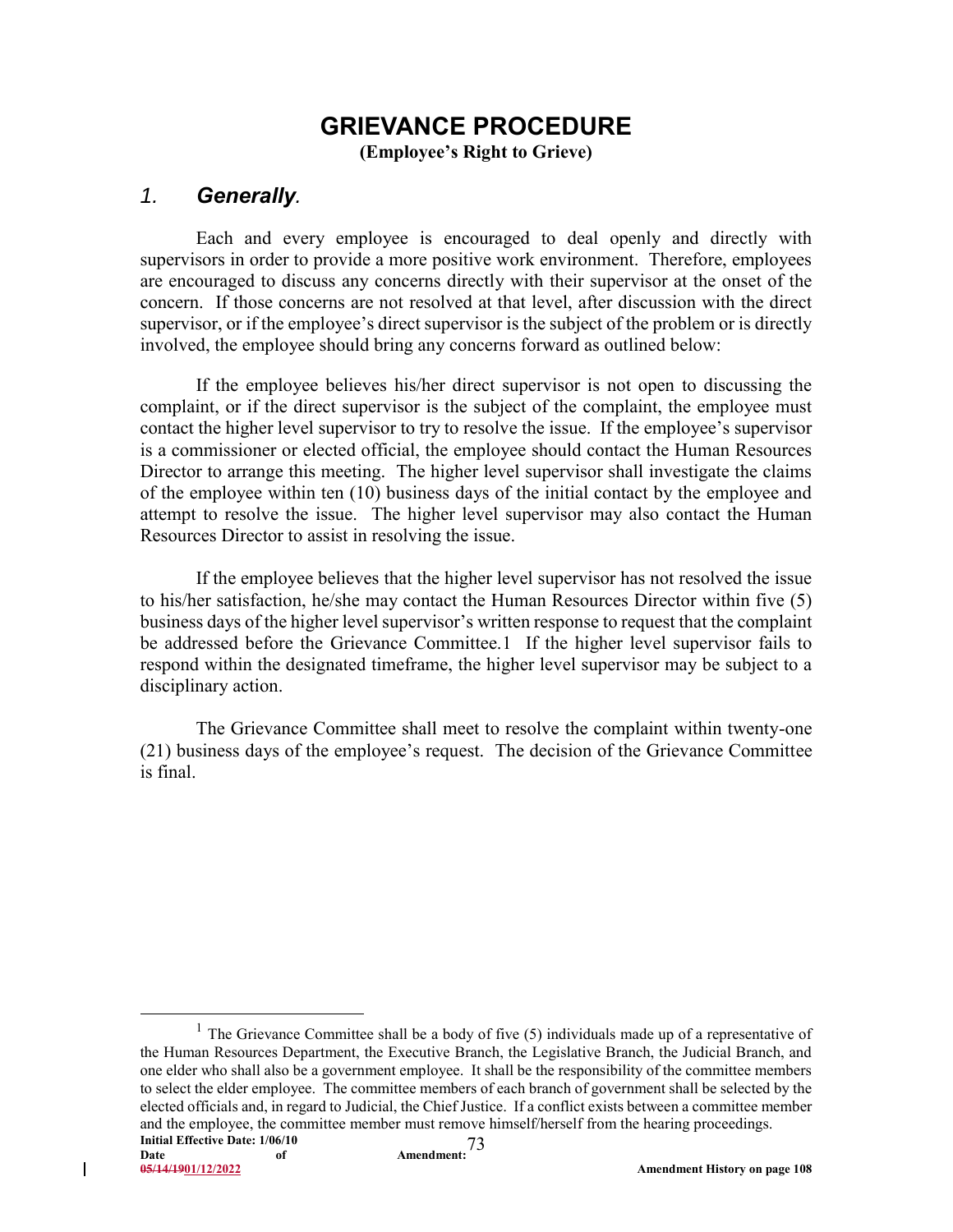## *2. Grievance and Appeal of Disciplinary Action.*

Each and every employee is afforded the opportunity to grieve or appeal a disciplinary action against them if he/she believes it is in their best interest to do so. In order to provide an impartial and fair process, the Mille Lacs Band hereby adopts the following procedure:

*Level One*: An employee who has received a written warning concerning a behavioral or performance problem from his/her immediate supervisor and who wishes to grieve/appeal the same must do the following: (1) Contact the supervisor of his/her immediate supervisor within five (5) business days of the employee's receipt of the written warning to request a meeting. The higher level supervisor must listen to the employee's grievance/appeal in a fair and impartial manner. (2) Within five (5) business days of the meeting, the higher level supervisor must prepare a written statement of the meeting and outline the steps taken to resolve the matter. (3) A copy of the written statement must be mailed or personally delivered to the employee on the same day a copy is provided to Human Resources to be placed in the employee's file. There is no further appeal to the Grievance Committee of a written warning.

Likewise, an employee who is suspended and who wishes to grieve/appeal the same must do the following: (1) Contact the supervisor of his/her immediate supervisor within five (5) business days of the employee's suspension to request a meeting. The higher level supervisor must listen to the employee's grievance/appeal in a fair and impartial manner. (2) Within five (5) business days of the meeting, the higher level supervisor must prepare a written statement of the meeting. (3) A copy of the written statement must be mailed or personally delivered to the employee on the same day a copy is provided to Human Resources to be placed in the employee's file. There is no further appeal to the Grievance Committee of a suspension.

**Level Two**: An employee who is terminated and who wishes to grieve/appeal the same must do the following: (1) Within ten (10) business days of the date of mailing or personal delivery of the termination letter or notice, he/she must file a written request with the Human Resources Director to request a hearing before the Grievance Committee outlining the basis for challenging the termination decision. (2) Within twenty-one (21) business days of the filing of the request for hearing, the Grievance Committee must hold a hearing on the employee's complaint. (3) Within ten (10) business days of the hearing, the Grievance Committee must provide a written decision to the employee by mail or personal delivery recommending either that the employee be re-instated or upholding the termination.<sup>2</sup> A copy of this decision will be kept in the employee's file.

*Level Three*: If the employee believes that his/her grievance of a termination decision has not been adequately resolved by the Grievance Committee, he/she may appeal to the Court

l

 $2$  In reviewing a termination decision, the Grievance Committee shall limit its review to the grounds for termination set forth in the notice of termination and the written documentation provided by the supervisor to the Human Resources Director in accordance with the Progressive Discipline Policy. The grounds for termination as set forth in those documents cannot be supplemented during the pendency of the grievance process.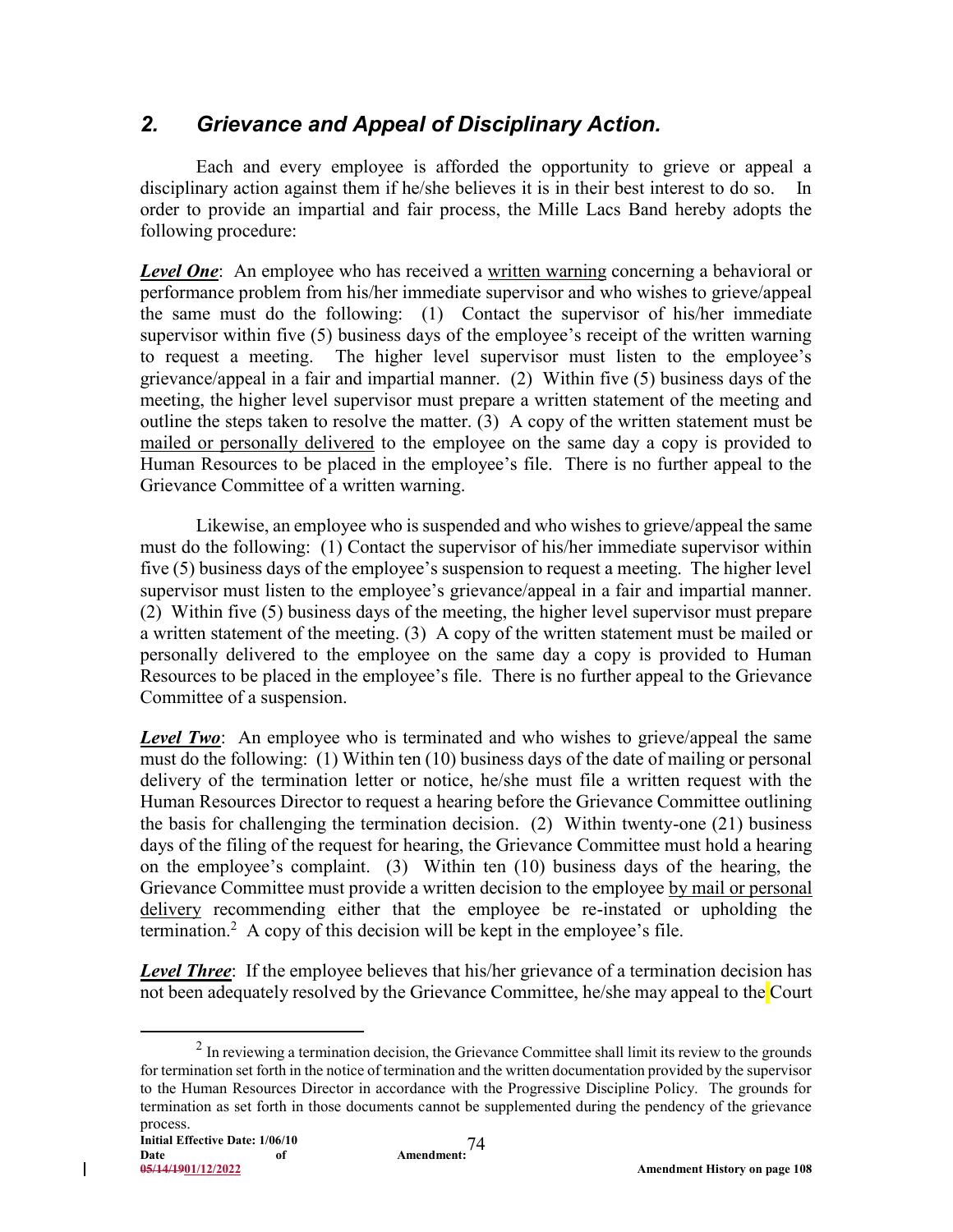of Central Jurisdiction within ten (10) business days of the date of mailing or personal delivery of the written decision of the Grievance Committee. See the policy on Official Employee Address and Legal Notice in this Manual for purposes of calculating the ten-day period. The employee bears the burden of proof on appeal. **The rules and procedures governing the appeal are set forth in Appendix A attached hereto**. The decision of the District Court of the Court of Central Jurisdiction may be appealed to the Court of Appeals of the Court of Central jurisdiction in accordance with the rules and procedures set forth in Appendix A, but the decision of the Court of Appeals of the Court of Central Jurisdiction shall be final and unappealable.

 $\mathbf{I}$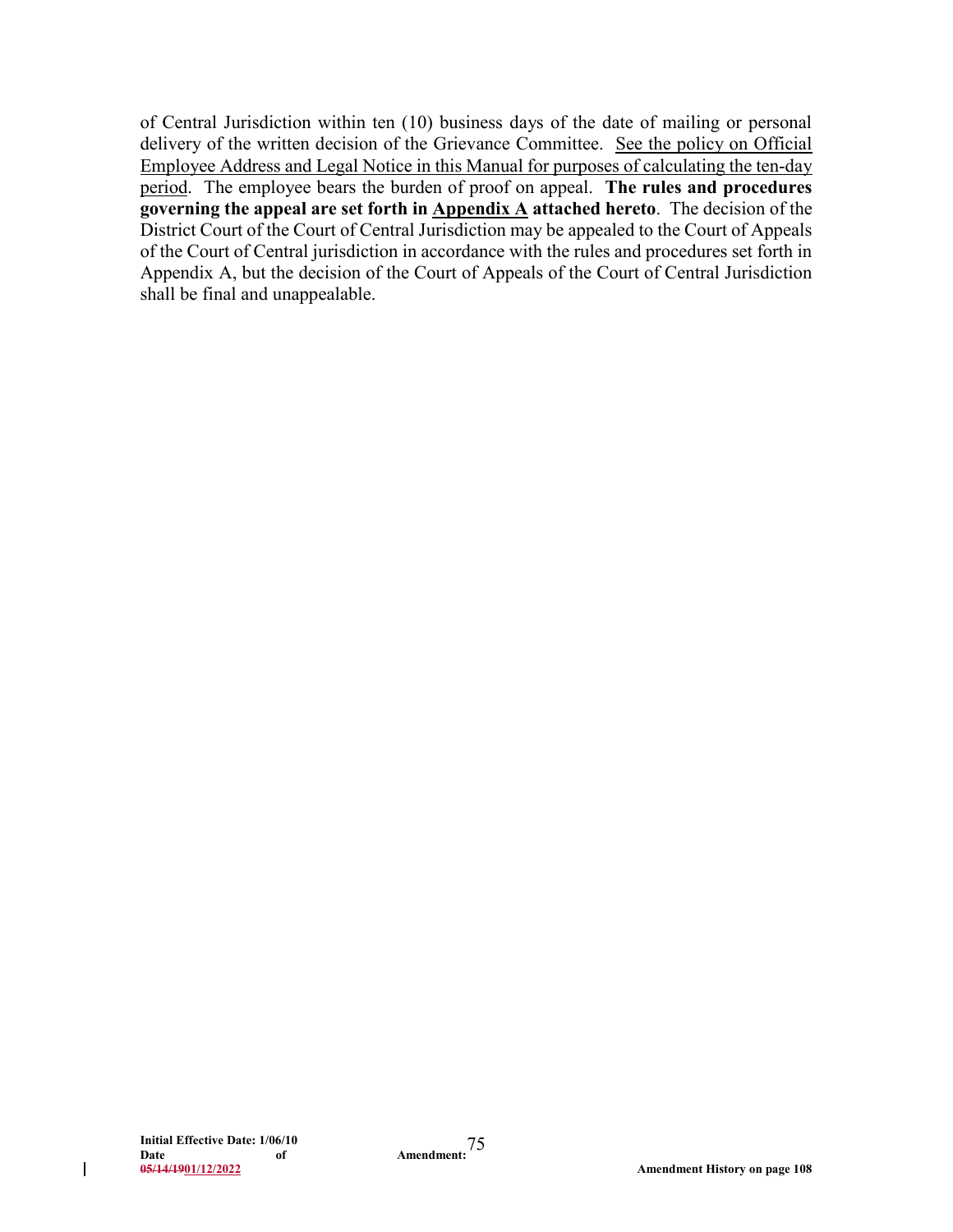# **TERMINATION**

### *Employment Termination*

During the probationary period, or the first 90 days of employment, the Mille Lacs Band of Ojibwe has the right to terminate employment at will, which means with or without cause or for any reason. However, a regular full-time employee who accepts a transfer, promotion or non-disciplinary demotion cannot be terminated at will during a subsequent probationary period associated with the new employment position. Following the probationary period, an employee may be terminated only for "just cause." The definition of just cause and the procedure for termination are set forth in this Personnel Policy Manual.

 $\overline{\phantom{a}}$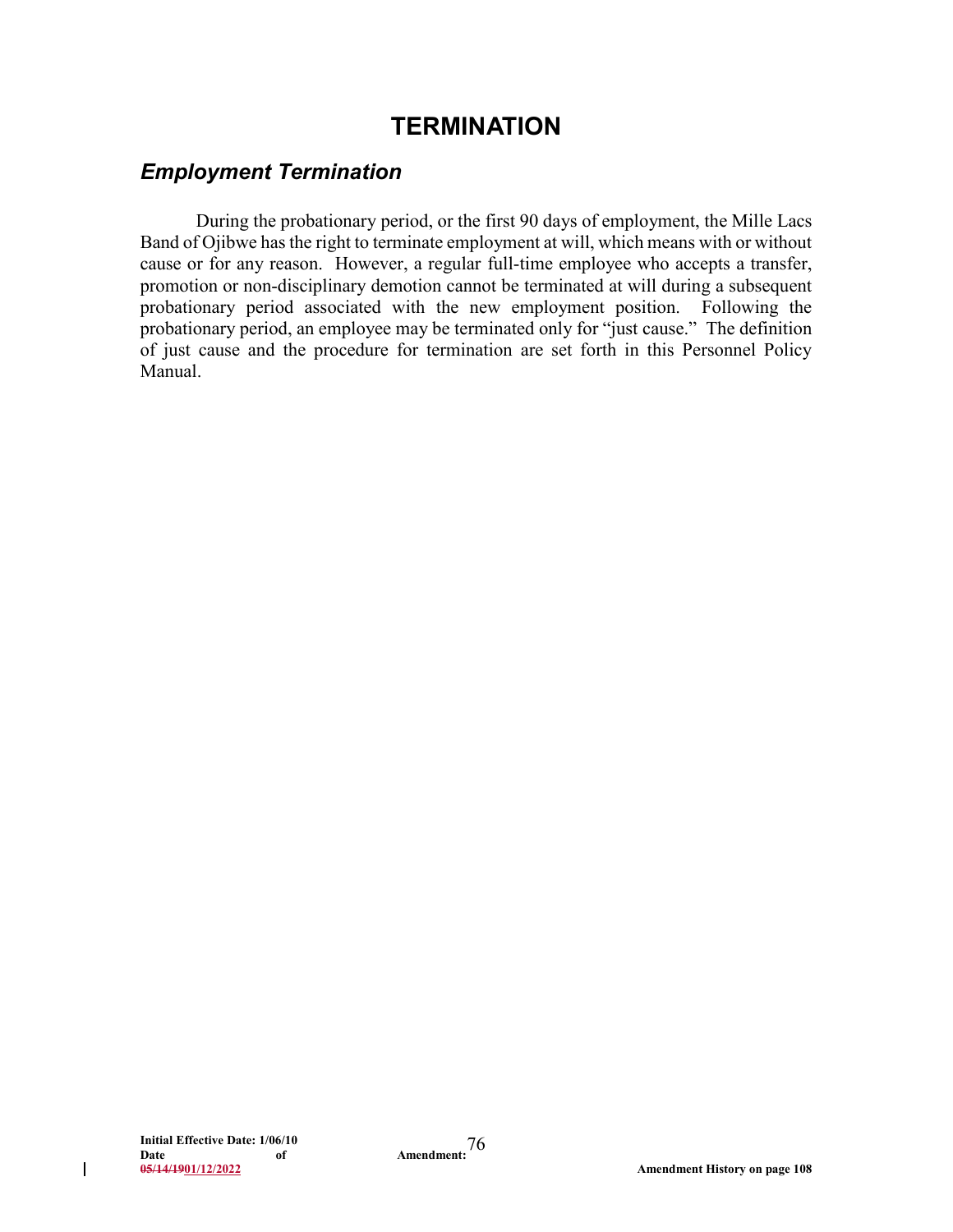### *Summary Dismissal*

(a) Under certain circumstances, an employee is subject to an immediate Summary Dismissal, and is not entitled to progressive discipline. These special circumstances exist when a supervisor has proof or credible information that the employee has committed or been convicted of one of the following acts, or other acts of a similarly serious nature, while employed by the Band:

- (1) An offense against another person, including:
	- (A) Assault;
	- (B) Battery;
	- (C) Sexual assault;
	- (D) Acts or threats of violence of any kind; or
	- (E) Endangerment of a child or vulnerable adult.
	- (F) Behavior as defined in Harassment and Discrimination policy.
- (2) An offense against property, including:
	- (A) Theft (including embezzlement);
	- (B) Robbery;
	- (C) Unauthorized use of a work vehicle, including driving without insurance;
	- (D) Burglary;
	- (E) Arson;
	- (F) Receiving stolen property; or
	- (G) Vandalism**.**
- (3) Alcohol related offenses include:
	- (A) Obtaining or providing alcohol to persons under the age of 21.
- (4) Controlled substances offenses, including:
	- (A) Possession of controlled substances; or
	- (B) Sale of controlled substance.
- (5) Miscellaneous other offenses, including:
	- (A) Forgery;
	- (B) Obtaining a signature by deception;
	- (C) Bribery;
	- (D) Criminal impersonation;
	- (E) Improper influence of official;
	- (F) Obstruction of Band administration;
	- (G) Obstruction of justice;
	- (H) Tampering with a public record;
	- (I) Falsification of documents;
	- (J) Participating in political activities during business hours;
	- (K) Using Band government property for political purposes during business hours;

(L) Using Band government staff/employees for political purposes during business hours;

(M) Disclosing confidential information to another without prior authorization; and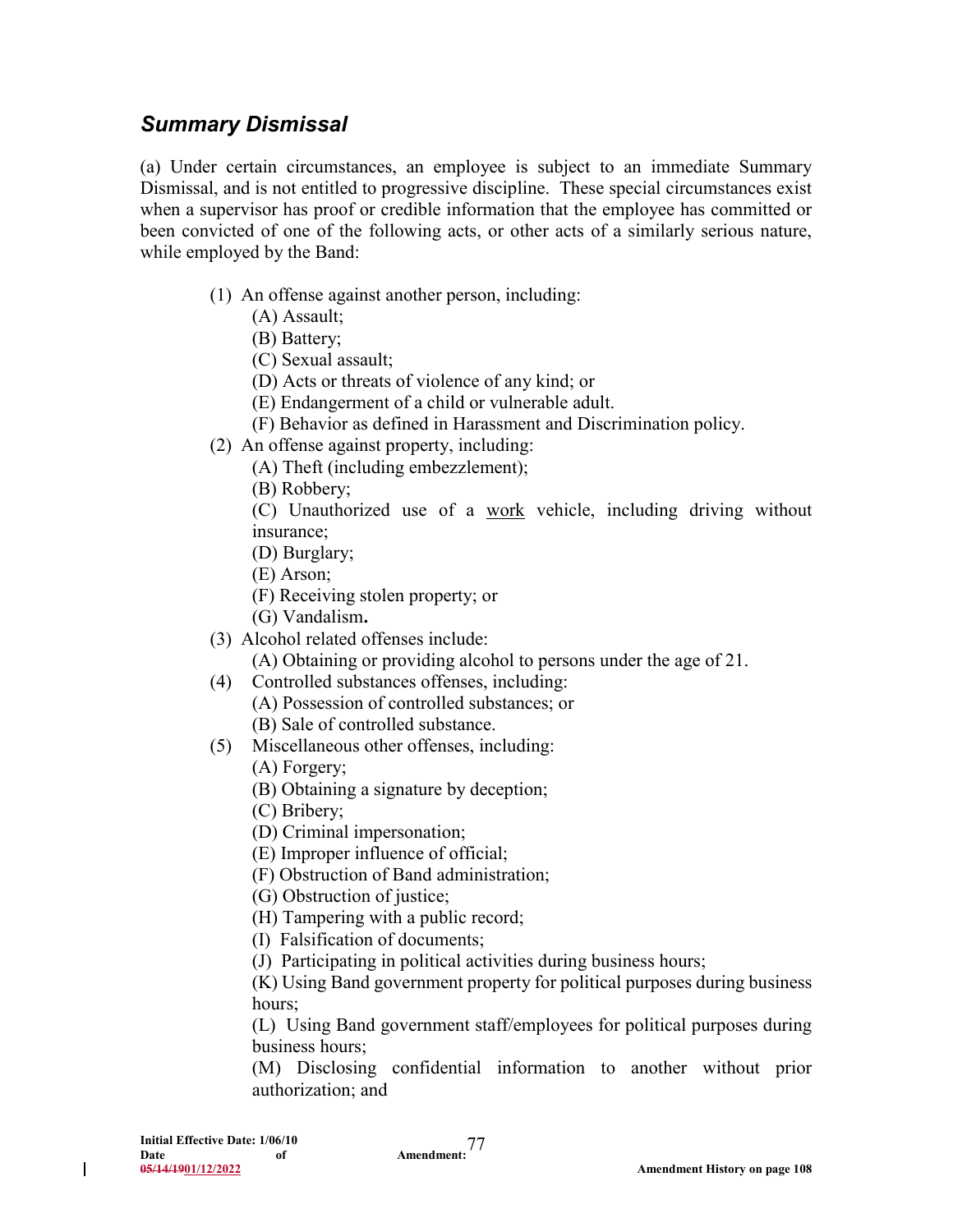# *Summary Dismissal* (continued)

(N) Falsely reporting a crime.

(b) An employee subject to summary dismissal may appeal the termination decision pursuant to the Grievance Procedure described above.

 $\overline{\phantom{a}}$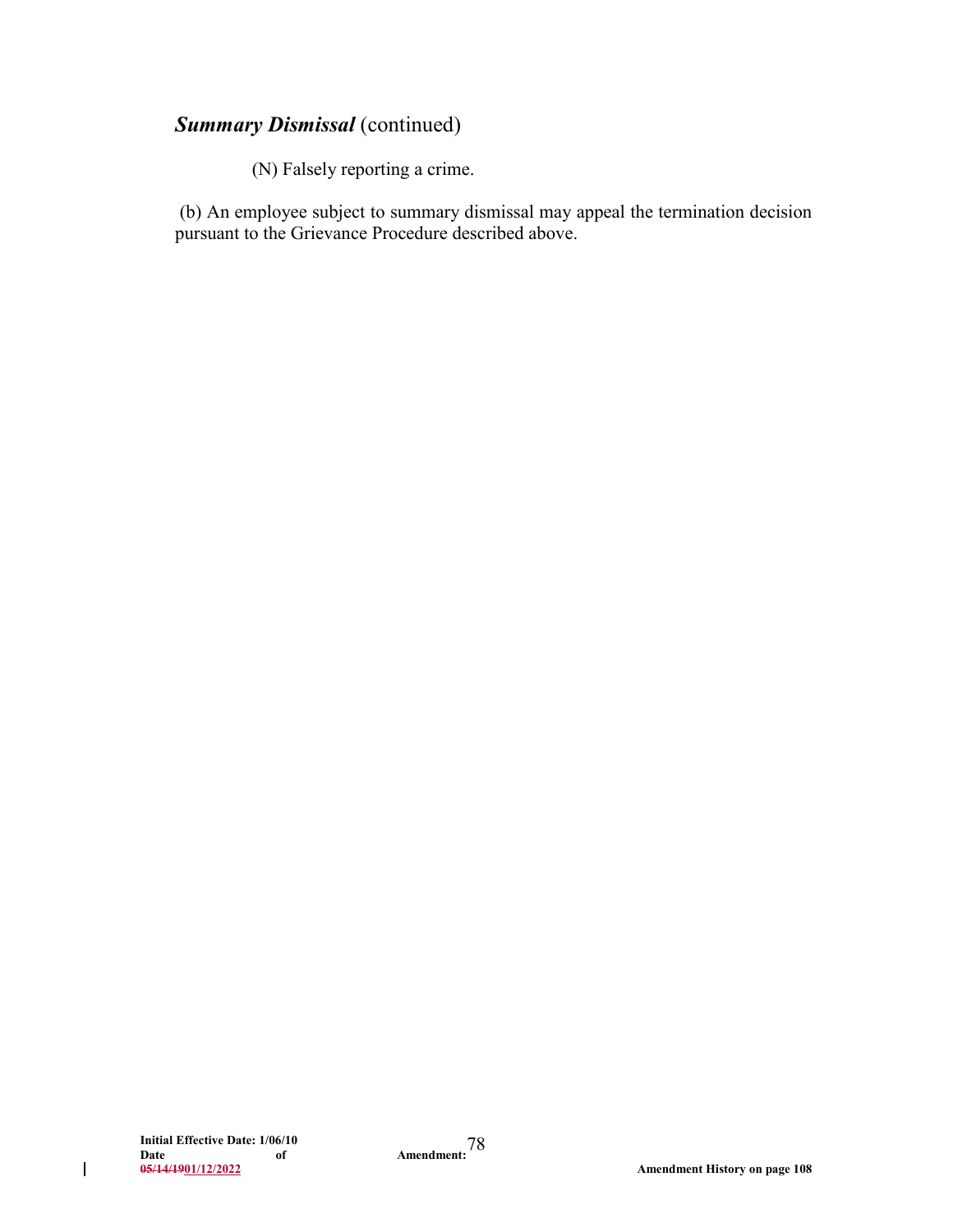## *Termination for Just Cause*

The reasons for "just cause" termination may include the following:

- (a) All infractions listed in the Summary Dismissal section.
- (b) Misconduct, including:
	- (1) Unexcused absence from work;
	- (2) Repeated and unexcused tardiness;
	- (3) Abuse of the Band's attendance or leave policies;
	- (4) Insubordination e.g. not following chain of command;
	- (5) Failure to carry liability insurance for a vehicle used for Band business;
	- (6) Operating a Band vehicle without a Minnesota driver's license;
	- (7) Engaging in conduct in violation of the Band's personnel policies (including but not limited to discrimination, harassment or retaliation);
	- (8) Disruptive behavior in the workplace;
	- (9) Any other intentional, negligent or indifferent conduct on or off the job that demonstrates a violation of the standards of behavior the Band reasonably expects from its employees.
	- (10) Gambling/Gaming during work hours (Work hours do not include unpaid meal breaks).
- (c) Performance Problems, including, but not limited to:
	- (1) Failure to follow orders or directions of a supervisor;
	- (2) Failure to perform work in an efficient, timely and accurate manner;
	- (3) Failure to perform satisfactorily on a consistent basis;
	- (4) Failure to comply with the terms of a grant or contract;
	- (5) Failure to satisfactorily complete a performance improvement plan or comply with the terms of a written warning from a supervisor.
- (d) Miscellaneous Problems, including:
	- (1) Disrupting other Band programs;
	- (2) Conduct unbecoming an employee of the Band.
	- (3) Any civil or criminal conviction that reduces the employee's eligibility to perform his/her job.
	- (4) Subsequent failure to satisfy an essential job requirement as explicitly stated on an Administration Policy Board (APB) approved job description.

An employee has the right to appeal the termination decision as described in this Personnel Policy Manual.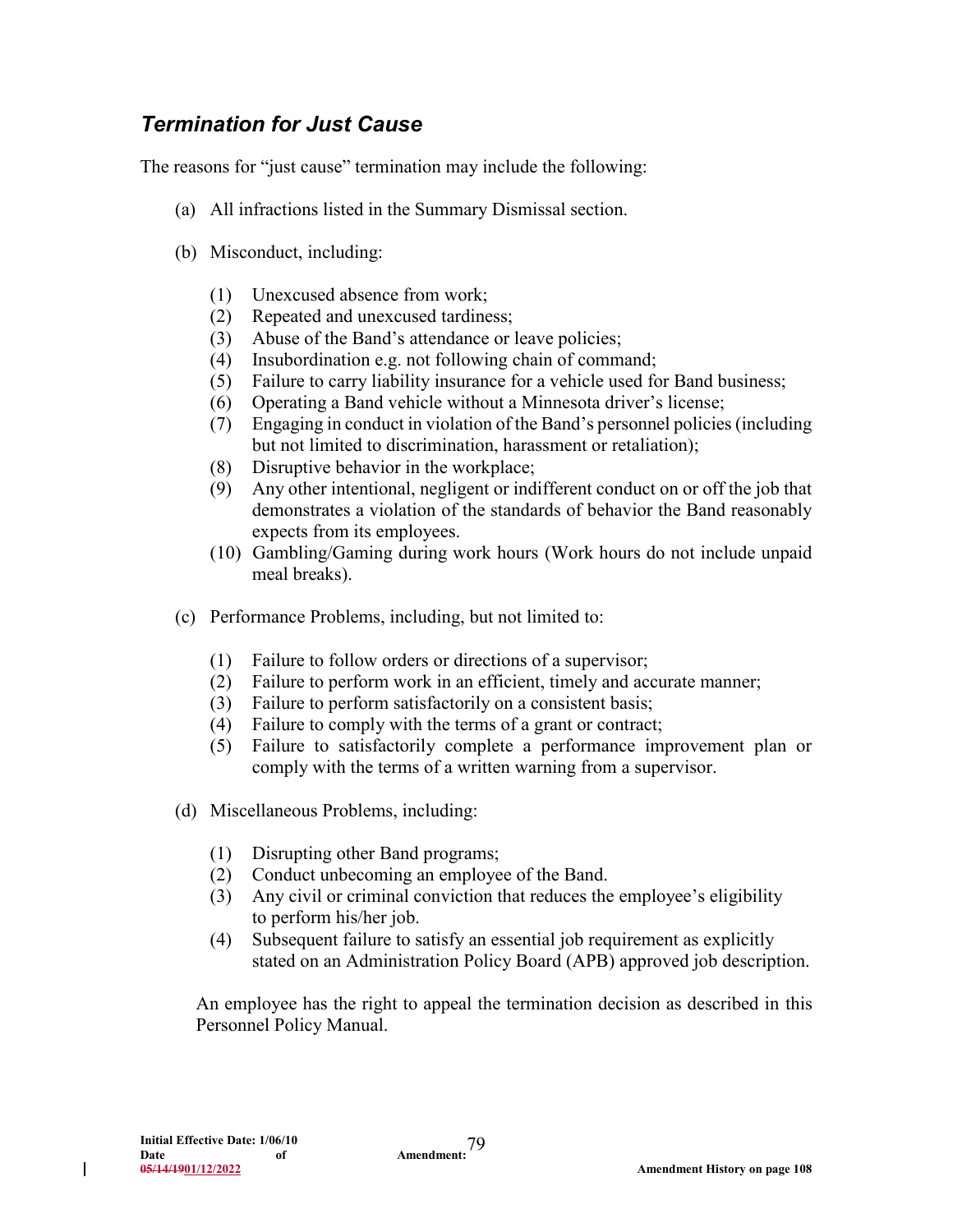### *Access to Personnel Files*

A personnel file is maintained for each employee. The personnel file includes such information as the employee's job application, resume, records of training, documentation of performance appraisals and salary increases, and other employment records.

While each employee has the right to view and copy his/her personnel file, personnel files are the property of the Mille Lacs Band and access to the information is restricted. Generally, only supervisors and management personnel having a legitimate reason to review information within a file are allowed to do so.

Employees who wish to review his/her file should inform Human Resources in writing. Within seven working days of receipt of the written request, an employee will be permitted to review his/her personnel file in the presence of Human Resources staff and within the Human Resources office. **No one is permitted to remove his/her personnel file from the office**.

Requests to review personnel files more than once every six months may be denied at the discretion of the Human Resources Director. No documents may be removed from the personnel file by anyone other than the individual appointed by the employer to maintain the files. If the employee would like a copy of any document in his/her personnel file, they must ask the Human Resources staff for such copy. The employee requesting the copy may be asked to reimburse the Mille Lacs Band for the cost at 25 cents per page.

If an employee disputes any information contained in his/her personnel file, the employee should first ask the Human Resources Director to revise or remove the disputed information. If the employee and employer cannot reach an agreement on revision or removal, the employee may submit a written position statement, no more than five pages, to be included along with the disputed information in the employee's personnel record.

Any employee who discloses confidential personnel information of any other employee to another shall be immediately terminated upon proof of same, according to the process outlined in this Personnel Policy Manual.

l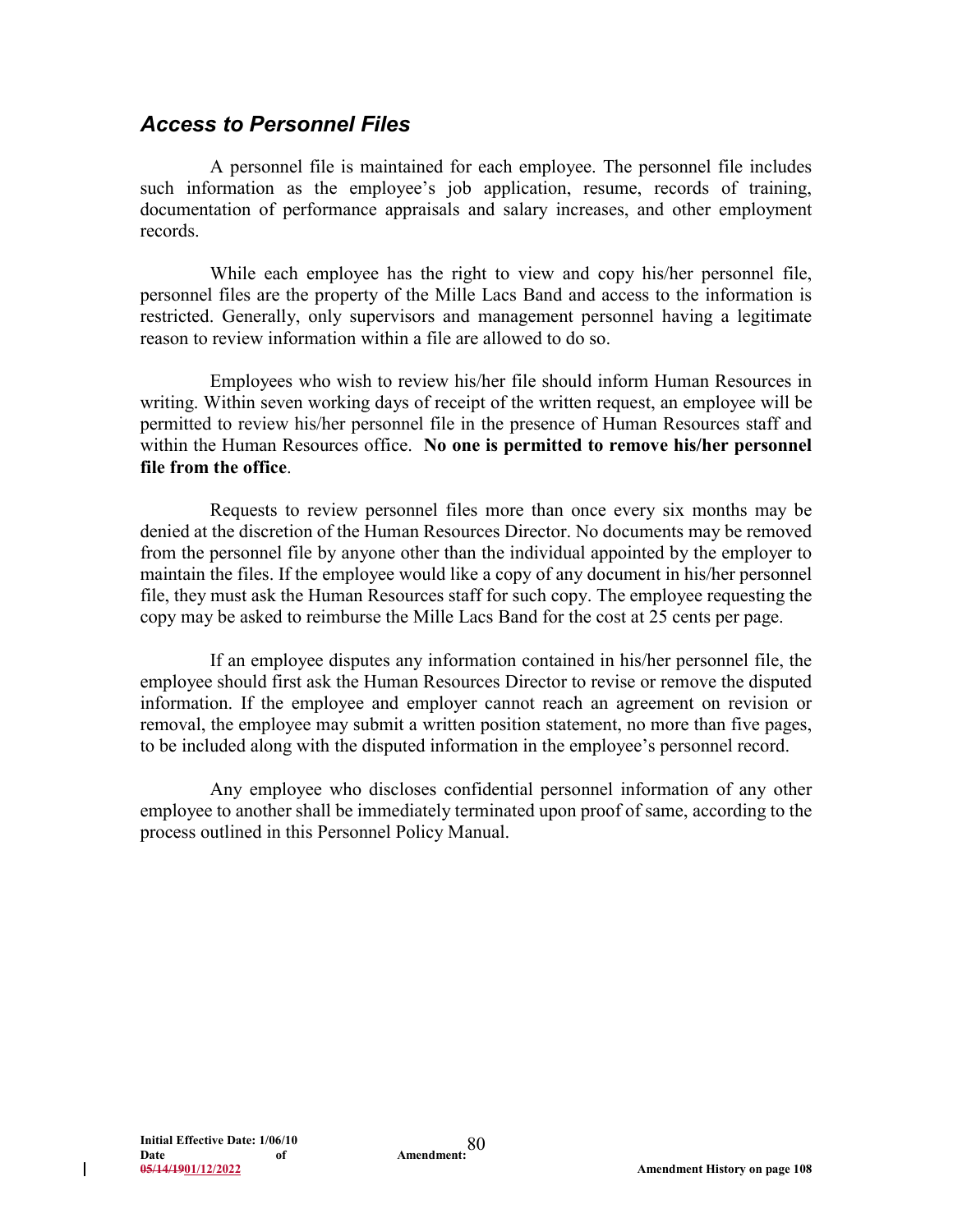# **PROMOTION ADVANCEMENT**

## *Posted Positions*

In general, notices of all regular, full-time, part-time, and grant job openings are posted. However, the Mille Lacs Band reserves its discretionary right not to post a particular opening or not to reschedule interviews for applicants unable to make the original scheduled day and time.

Job openings will be posted on the employee bulletin board and in the e-mail system. Each job posting notice will include the dates of the posting period, job title, department, location, grade level, essential duties and qualifications (required skills and abilities).

Employees who have a written warning on file within 90 days prior to application or are on suspension are not eligible to apply for posted jobs.

To apply for an open position, employees should complete an employment application and submit a cover letter and resume to Human Resources, listing job-related skills and accomplishments. It should also describe how their current experience with the Mille Lacs Band and prior work experience and/or education qualifies them for the position.

### **A. Employee Transfers**

If a regular full-time employee, who has successfully completed a 90-day probationary period and who has not received a written warning or suspension within 90 days prior to applying for a posted position, is hired for a posted position, the employee must serve a 90-day probationary period in the posted position for the purpose of performance evaluation, but will retain and be able to use employee benefits such as any accrued sick and annual leave and, if a Band Member employee, retain eligibility for all Band benefit/program services. A regular full-time employee who accepts a transfer, promotion or non-disciplinary demotion cannot be terminated at-will during a subsequent probationary period associated with the new employment position.

The position vacated as a result of an employee transfer will be posted by the respective Department at the discretion of the Commissioner (if the position is in the Executive Branch), the Secretary-Treasurer (if the position is in the Legislative Branch), or the

Effective April 1, 2014, the Band government will accept an individual's time worked as a Mille Lacs Corporate Ventures (MLCV) non-gaming employee, Grand Casino Mille Lacs (GCML) or Grand Casino Hinckley (GCH) regular full-time or part-time employee when the individual resigns from the MLCV, GCML or GCH and accepts employment with the Band government as long as the transfer is within two (2) weeks from when the offer of employment is made and there is no break in employment.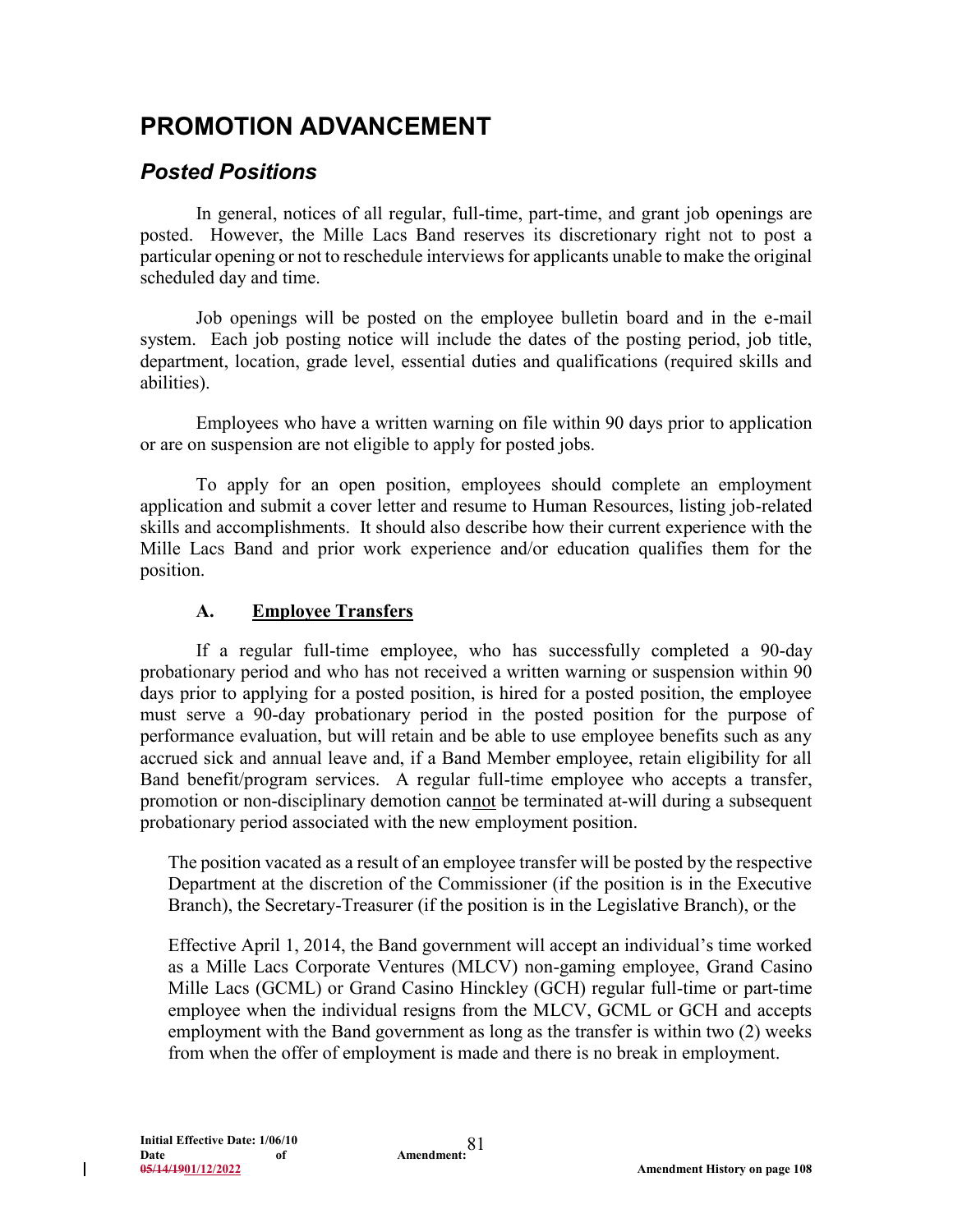The transferred individual must have been in his or her MLCV, GCML or GCH job at least six (6) months. The individuals time worked will count toward a subsequent probationary period with the new employment position.

 $\mathbf I$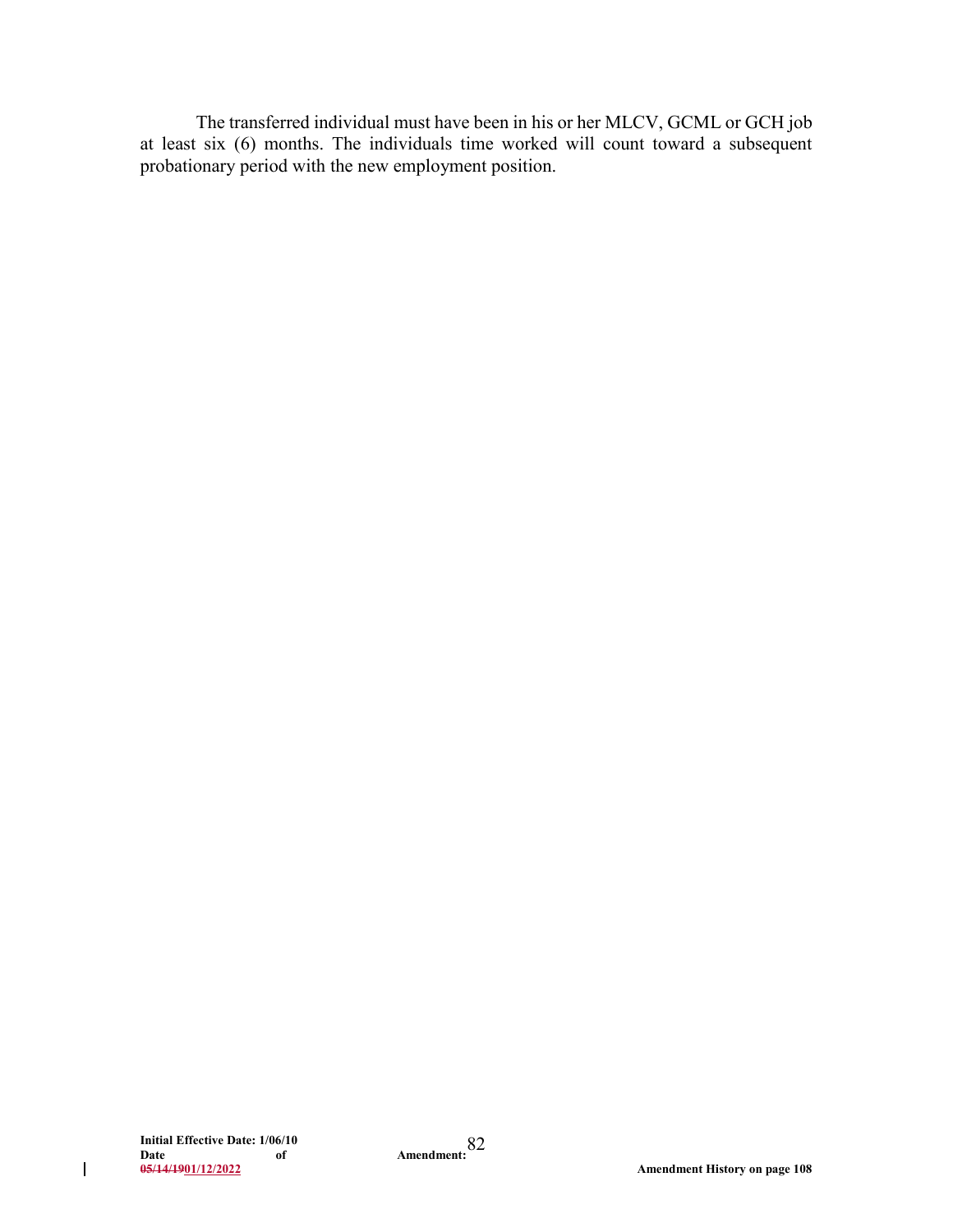$\mathbf{l}$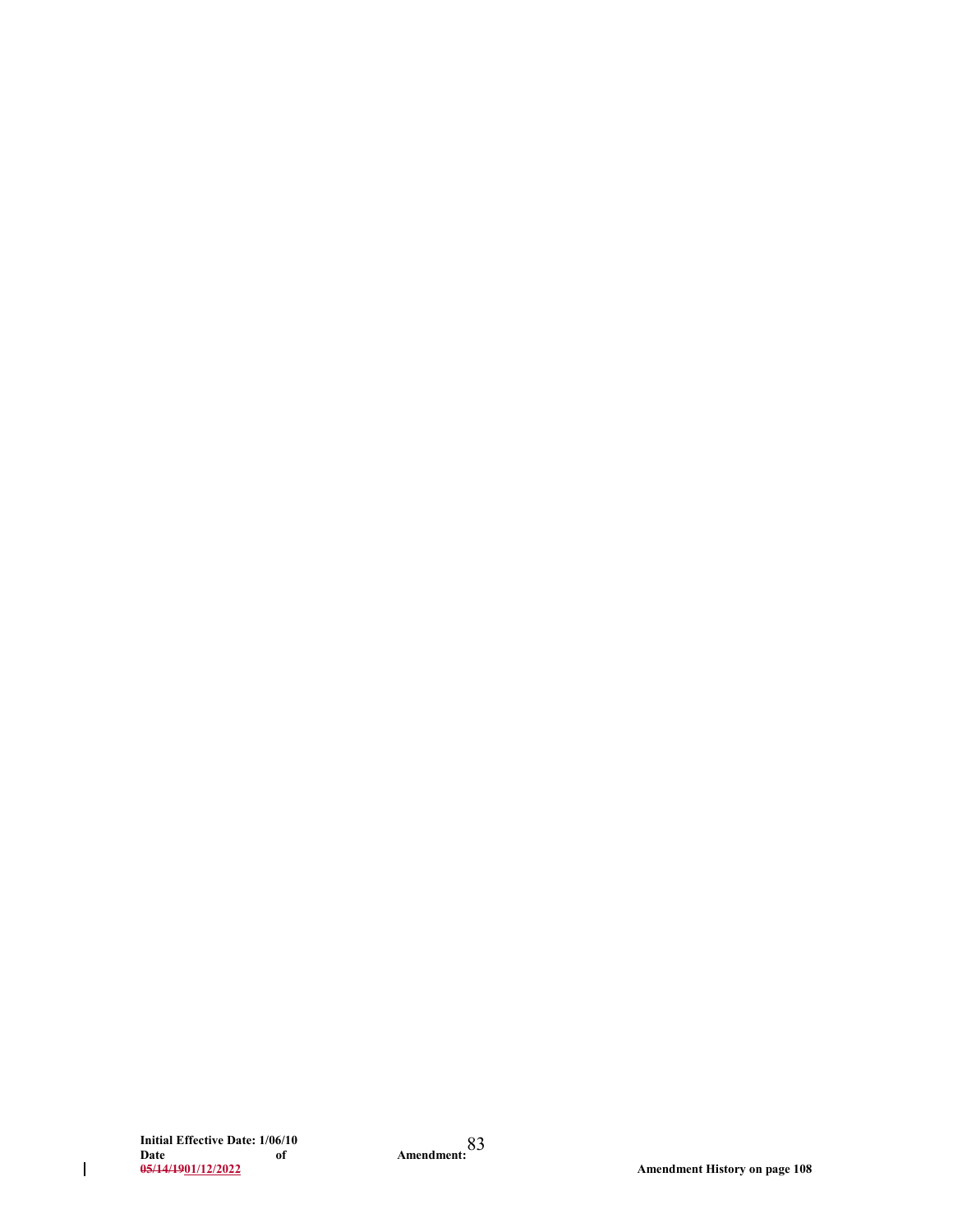# **DRUGS AND ALCOHOL**

#### **A. General Application**

The Mille Lacs Band of Ojibwe is committed to providing a work environment free from the effects of alcohol and illegal drugs and to provide employees who abuse alcohol or use illegal drugs the opportunity for rehabilitation. Consistent with this philosophy, the Mille Lacs Band hereby implements this Drug and Alcohol Testing Policy for all applicants for employment and for all employees. The Mille Lacs Band has also elected to incorporate by reference the Federal Highway Administration's Controlled Substance and Alcohol Use and Testing Act's regulations (49 C.F.R. Part 382 *et seq*.), the Commercial Driver's License Standards (49 C.F.R. Part 383 *et seq*.), and the Office of the Secretary of Transportation Procedures for Transportation Workplace Drug Testing Programs (49 C.F.R. Part 40 *et seq*.), and MCL 333.7101 to 333.7545. Where sections of this policy conflict with these federal and state regulations, this policy controls.

Any individual who receives an offer of employment may be required to submit to a drug and alcohol test as a condition of obtaining employment. Testing must be in accordance with the rules and regulations of the Mille Lacs Band.

Violations of this policy will lead to disciplinary action, up to and including immediate termination of employment and/or required participation in a substance abuse rehabilitation or treatment program. Such violations may also have legal consequences. Any employee responsible for implementing the Mille Lacs Band Drug and Alcohol policy will be expected to conform to the confidentiality standards as well as perform all actions without bias towards any employee.

To inform employees about important provisions of this policy, the Mille Lacs Band has established a drug-free awareness program. The program provides information on the dangers and effects of substance abuse in the workplace, resources available to employees and consequences for violations of this policy.

Employees with questions or concerns about substance dependency or abuse are encouraged to use the resources of the Employee Assistance Program (EAP). They may also wish to discuss these matters with their supervisor or the HR Labor - Employee Relations Specialist to receive assistance or referrals to appropriate resources in the community.

Employees with drug or alcohol problems that have not resulted in and are not the immediate subject of disciplinary actions, may request approval to take unpaid time off to participate in a rehabilitation or treatment program through the Mille Lacs Band's health insurance benefit coverage. Leave may be granted if the employee agrees to abstain from use of all problem substances, abide by all Mille Lacs Band policies, rules and prohibitions relating to conduct in the workplace and is contingent on whether or not the leave will cause the Mille Lacs Band any undue hardship.

**Initial Effective Date: 1/06/10 Date of Amendment:**  84 Under the Drug-Free Workplace Act, an employee who performs work for a government contract or grant must notify the Mille Lacs Band of a criminal conviction for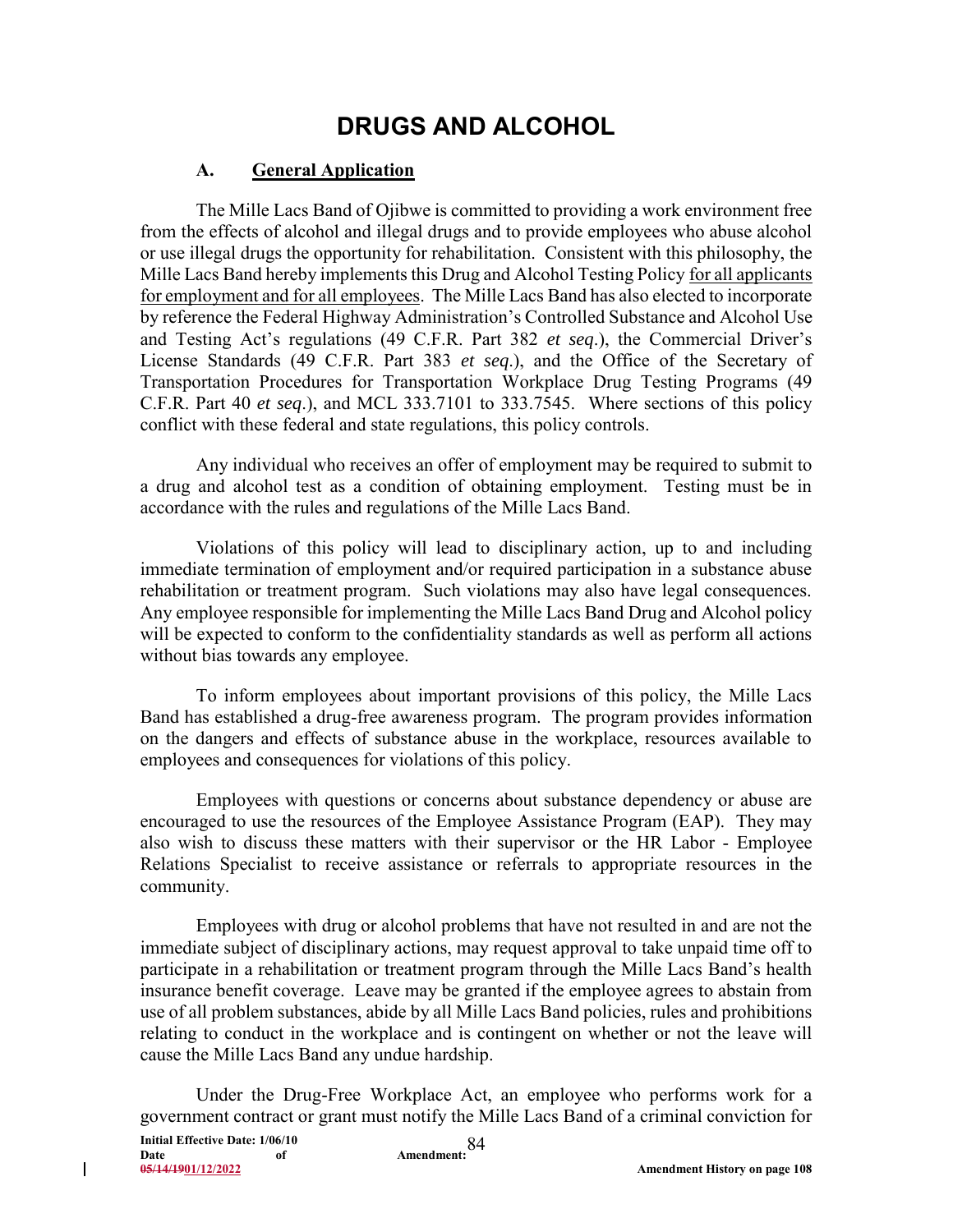drug-related activity occurring in the workplace. The report must be made within five business days of the conviction.

Employees with questions about this policy or issues related to drug or alcohol use in the workplace should voice their concerns to their supervisor or the HR Labor-Employee Relations Specialist without fear of reprisal.

#### **B. Work Rule on Drugs**

The possession, use, sale, or transfer of controlled substances or the improper use of other drugs during working hours or on Band property or job sites is prohibited. An employee is not permitted to report to work or operate vehicles, machinery, or equipment while under the influence of any drug or controlled substance that could adversely affect performance. Employees who violate this work rule are subject to disciplinary action up to and including termination.

Employees who are under a physician's care, and who are taking prescribed controlled substances that could affect performance, should report this treatment to their supervisor. Medications that contain alcohol or other mood altering chemicals are not permitted during working hours or any time within 8 hours prior to the start of a shift. This information is important to the Band to ensure that safety and efficiency are maintained.

Employees failing to report and whose performance, in the opinion of their supervisor, is adversely affected by his/her taking prescribed controlled substances are subject to disciplinary action up to and including termination.

#### **C. Work Rule on Alcohol**

 Consumption of alcohol that interferes with work place performance will not be tolerated. The possession, use, sale, distribution, or transfer of alcoholic beverages on Band property or job sites is prohibited. Also, an employee is not permitted to report to work or operate vehicles, machinery, or equipment while under the influence of alcohol. An employee will be considered to be under the influence when consumption of alcohol has impaired or is likely to impair the employee's job performance and it is the judgment of his/her supervisor using a reasonable suspicion standard that an employee is impaired. Band policy requires disciplinary action up to and including termination for any employee who uses alcohol while at work. However, this policy does not prohibit an employee from seeking medical care or rehabilitation because of alcohol abuse.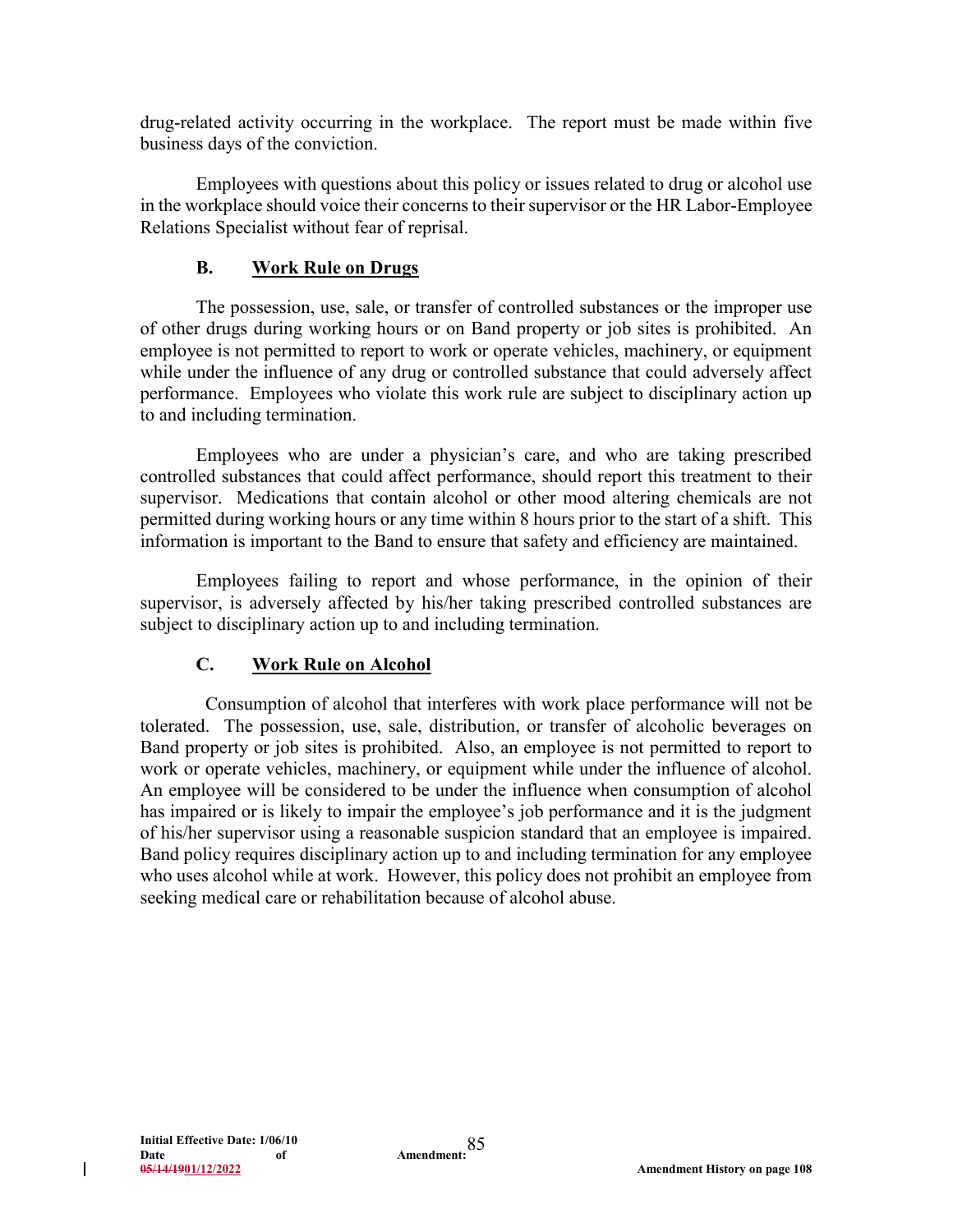#### **D. Drug and/or Alcohol Testing**

The Mille Lacs Band has adopted the Drug Free Workplace law and is committed to providing a safe, efficient and productive work environment for all employees. Using or being under the influence of drugs (or alcohol) on the job may pose serious safety and health risks. To help ensure a safe and healthful working environment, employees may be asked to provide random body substance samples (including, but not limited to urine, hair sample and/or blood through the use of swab or other type of test) to determine the presence of illicit or illegal use of drugs (and alcohol). Employees have the right to refuse testing, however, refusal to submit to drug and/or alcohol testing may result in disciplinary action, up to and including termination of employment.

The Employee Assistance Program (EAP) provides confidential counseling and referral services to eligible employees for assistance with drug (and/or alcohol) abuse or addiction problems. It is the employee's responsibility to seek assistance from the EAP prior to reaching a point where his/her judgment, performance or behavior has led to imminent disciplinary action. Participation in the EAP after the disciplinary process has begun may not preclude disciplinary action, up to and including termination of employment.

Copies of the drug testing policy are provided to all employees. Employees will be asked to sign an acknowledgement form indicating that they have received a copy of the drug testing policy. Questions concerning this policy or its administration should be directed to the HR Labor-Employee Relations Specialist.

Employees who voluntarily seek help for their chemical dependency will be permitted to do so in a confidential manner. (See Treatment)

If an employee is concerned about the drug (or alcohol) use or abuse by a fellow employee or of drug trafficking, or of safety or job performance as it relates to another employee's drug or alcohol use or abuse (including Supervisors, Managers, Directors or Commissioners), they should report these concerns confidentially to the Human Resources Director and to the employee's supervisor. There shall be no repercussions to any employee who reports such concerns about a fellow employee.

#### **E. Pre-Employment**

Applicants selected for hire will be required to submit to a drug and alcohol test. The offer to hire is conditional upon passing the drug and alcohol test. The applicants must consent to the test by signing a release. The applicant may refuse to submit to the test, however, such refusal will result in the conditional job offer being withdrawn. If the applicant fails the test, they will not be hired for the position.

An applicant who fails the pre-employment drug and alcohol test will not be eligible for employment (short-term, permanent or on-call) with the Mille Lacs Band until cleared through the Human Resources office. Applicants cannot apply for posted positions for 30 days after a confirmed failed pre-employment drug and alcohol test. Both employees and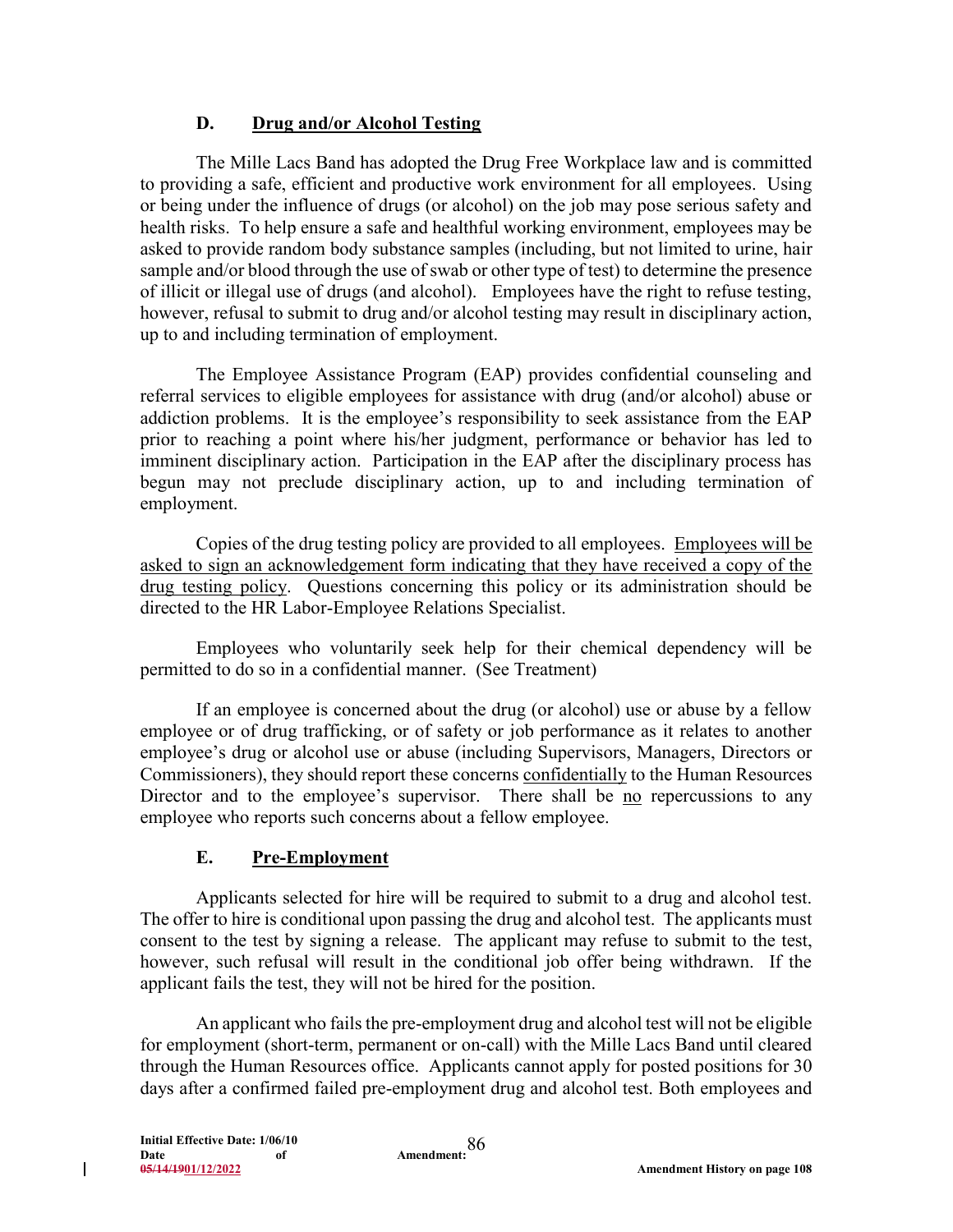job applicants offered employment have the right to explain positive test results on a confirmatory test and to request and pay for a confirmatory re-test.

Any person who is offered employment will be scheduled for a pre-employment test. These tests are conducted as follows:

- 1. A Human Resources designee must schedule the individual for preemployment testing at the appropriate testing agency or may conduct swab testing on-site. A second and final testing time may be scheduled if the individual fails to appear or calls to reschedule.
- 2. If an employee does not start immediately or has a lapse in service longer than thirty (30) days they will need to be retested.

### **F. Other Employment Testing**

- 1. Additionally, the Mille Lacs Band reserves the right to administer a single annual drug and alcohol test to existing employees within the defined scope of this policy.
- 2. Employees engaged in safety-sensitive positions (for example, operators of machinery, equipment and Band owned vehicles; employees working with children, people with disabilities and elders) are subject to random testing. Twenty percent of employees covered by this subdivision are subject to drug tests each year. The tests must be conducted periodically over a one (1) year calendar period. Individuals failing to appear for scheduled testing under this section are subject to discipline. Employees in safety-sensitive positions who test positive for alcohol or any controlled substance, including prescription medication for which the employee does not have a prescription, will be terminated immediately.
- 3. An employee will be required to undergo a drug and alcohol test when, in the opinion of their immediate supervisor, there is reasonable suspicion that the employee is under the influence of drugs and/or alcohol, or that the employee has used, possessed, sold or transferred drugs and/or alcohol while on Band property or while operating vehicles or machinery as part of his/her job. The employee's supervisor must suspend the employee without pay and make arrangements to transport the employee to and from the testing facility designated by the Mille Lacs Band for a "reasonable suspicion" drug test.
- 4. The other circumstances under which an employee is required to undergo a drug and alcohol test are as follows:
	- a. The employee has caused a work-related accident, or was operating or helping to operate machinery, equipment, or vehicles involved in a work-related accident.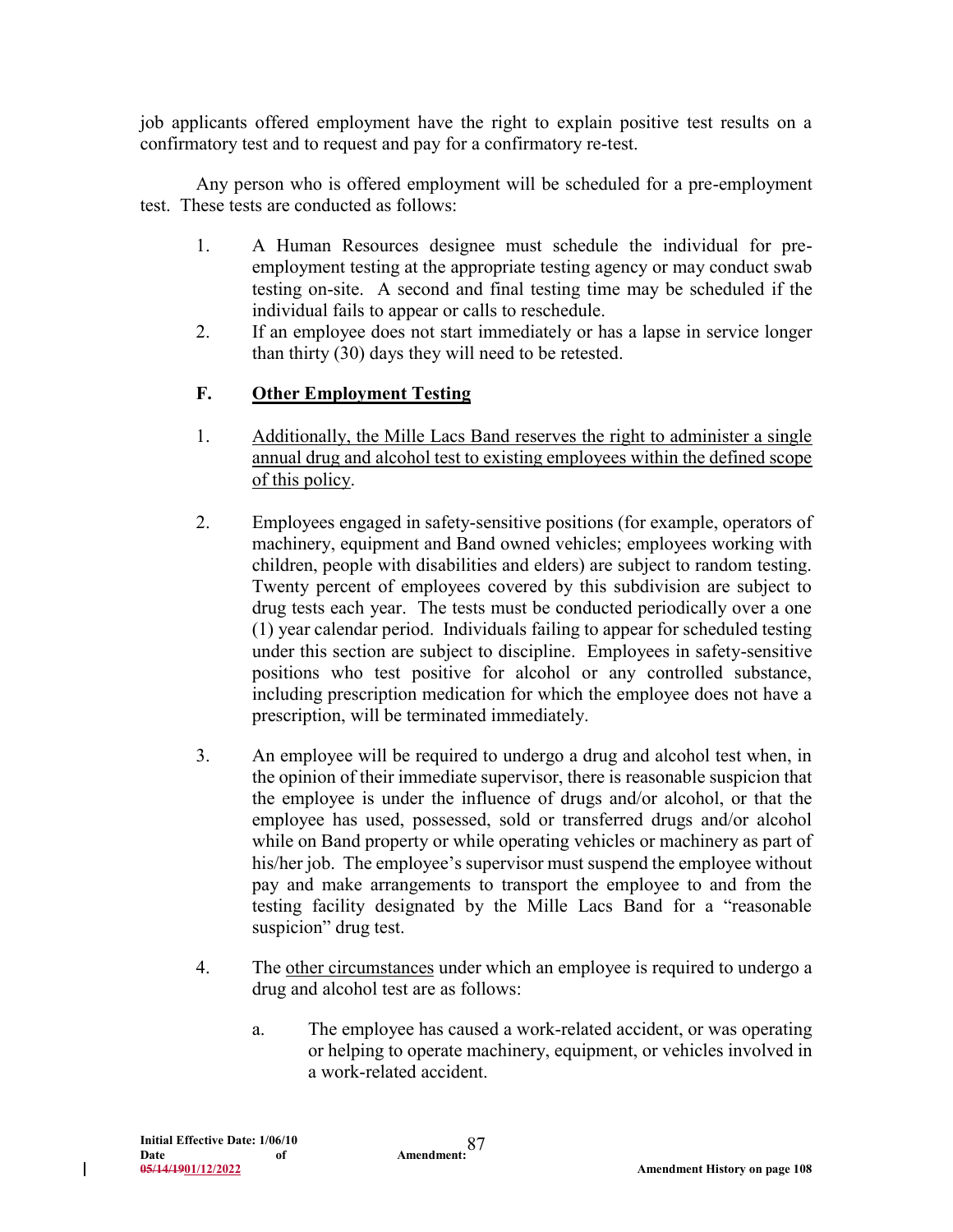- b. The employee has sustained a personal injury as defined under Minnesota's Worker's Compensation Statutes or has caused another employee to sustain a personal injury.
- c. An employee who previously has been required to undergo a chemical dependency treatment program may be tested, without prior notice, during the evaluation or treatment period and for up to twelve (12) months as stated in Section O. below.

#### **G. Portable Breathalyzer Test**

Under this policy, employees may be required to take a portable breathalyzer test  $(PBT)$  when requested to do so by Band management.<sup>3</sup> If an employee is suspected to be under the influence of alcohol, he/she will be asked to take the PBT. Band management, or its designee, may administer the PBT under the following guidelines, and the Breath Alcohol Testing form must be used and forwarded to the Human Resources Director.

- 1. Alcohol testing must be conducted in a location that affords visual and aural privacy to the individual being tested, sufficient to prevent unauthorized persons from seeing or hearing the results. All necessary equipment, personnel, and materials for breath testing must be provided at the location where testing is conducted.
- 2. The Band may use a mobile collection facility that meets the requirements of paragraph 1 of this section.
- 3. No unauthorized persons may be permitted access to the testing location when the PBT remains unsecured or, in order to prevent such persons from seeing or hearing a testing result, or at any time when testing is being conducted.
- 4. The PBT testing administrator may supervise only one employee's use of the PBT at a time.
- 5. If the employee admits to being under the influence of alcohol, or refuses the PBT, he/she will be suspended for three (3) days. The employee may be terminated upon a second incident involving either an admission of being under the influence or a refusal to take the PBT.

### **H. Consequences of Test Results**

The initial test will provide data concerning any presence of general classes of drugs, alcohol, or their metabolites. If such an initial screening test shows a positive result, the sample will be given a second confirmatory test. An offer of employment made

 $\overline{a}$ 

 $3$  Band management is defined as supervisors, directors, commissioners, elected officials or Human Resources Director.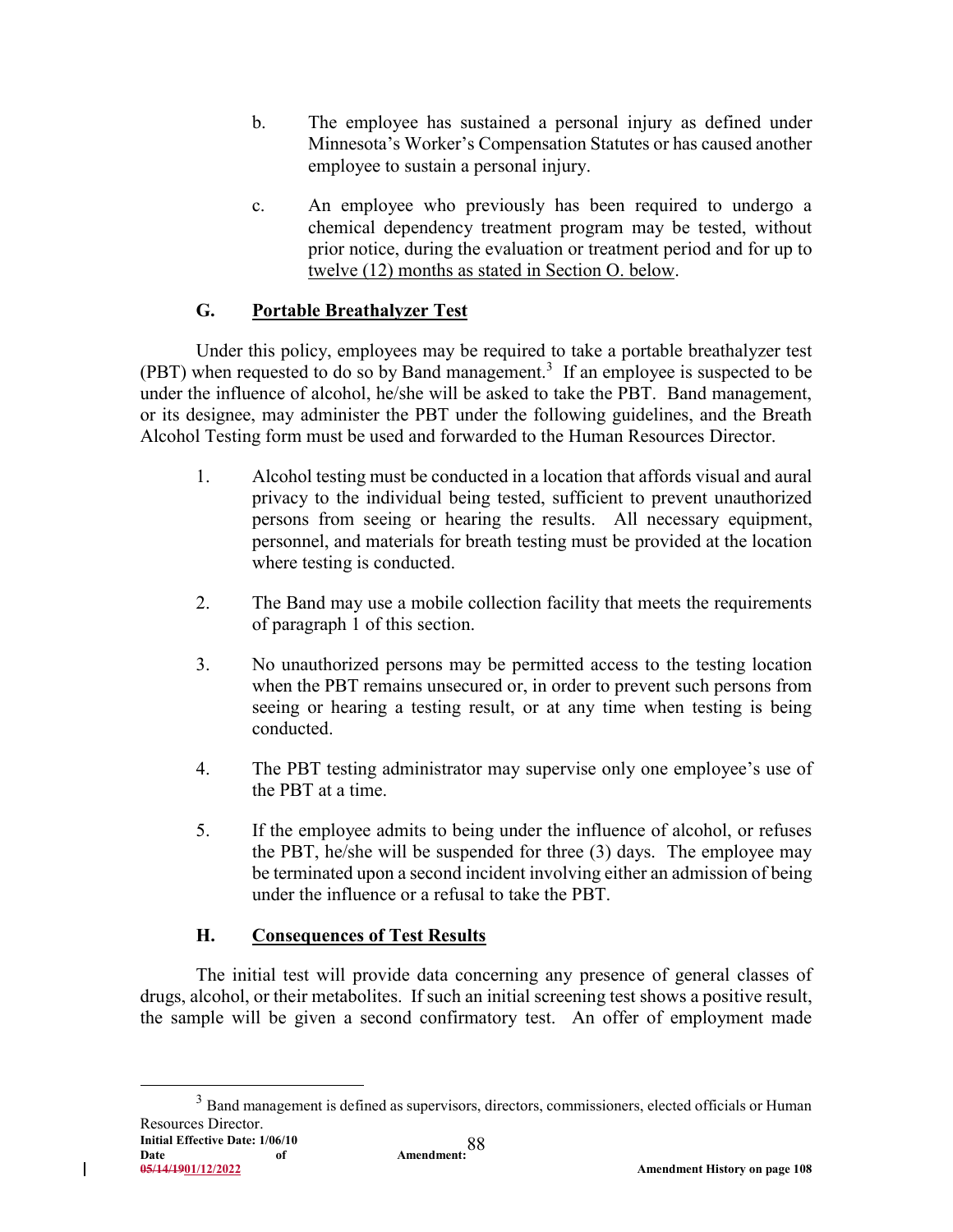contingent upon passing a drug and alcohol test will not be withdrawn based on the positive results of an initial screening which has NOT been verified by a confirmatory test.

The employee or job applicant will be informed of their test results and their right to obtain a copy of the results in writing, from the department collecting the results, within three (3) working days after the receipt of the written determination from the testing laboratory. The employee or job applicant has the right to request and receive a copy of the test result report on any drug and alcohol test. The employee or job applicant may, at their expense, obtain a confirmatory retest, by a qualified laboratory of the individual's choice, **OF THE ORIGINAL SAMPLE** used in producing a positive confirmatory test result, provided that the individual notifies Human Resources of his/her intention to do so within five (5) working days after his/her receipt of the positive confirmatory test result by Human Resources.

In the event of a confirmatory test, the testing laboratory may contact the tested individual for information as to a possible innocent explanation of the positive test. All employees or job applicants who receive a positive test result will be given written notice of their right to explain the positive results and right to obtain a confirmatory re-test.

Where a positive confirmatory test result is the first positive test result while employed for the Mille Lacs Band, and the employee offers no reasonable explanation or proof of legitimate use, an existing employee will be afforded an opportunity to participate in an appropriate drug and/or alcohol counseling and/or rehabilitation program at the employee's expense. Such opportunity may only be provided if a certified chemical use counselor, or a physician trained in the diagnosis and treatment of chemical dependency, believes that the counseling/rehabilitation is an appropriate course of action.

If an employee refuses to participate in the counseling or rehabilitation program, fails to successfully complete a program as evidenced by withdrawal from a program before its completion, or has a positive test result after the program, the employee may be disciplined up to and including termination.

If an applicant or employee test is too diluted to confirm a true result due to various reasons, including recent exercise or excessive intake of liquid, the applicant or employee will be asked to return within 24 hours for re-testing if the Lab reports that it cannot confirm a true test. After second dilute, a job offer could be rescinded or the individual's job could be terminated.

#### **I. Refusal of Job Applicant or Employee to Submit to Testing**

Before requesting an employee or job applicant to undergo drug/alcohol testing, the Mille Lacs Band will ask the employee or job applicant to complete a form acknowledging that he/she has seen the Drug and Alcohol Testing Policy, and understands it.

Any employee or job applicant may refuse to submit to a drug/alcohol screening that the Band has requested but, upon such refusal, the Band may withdraw its offer of employment to a job applicant, or subject an existing employee to disciplinary action up to and including discharge.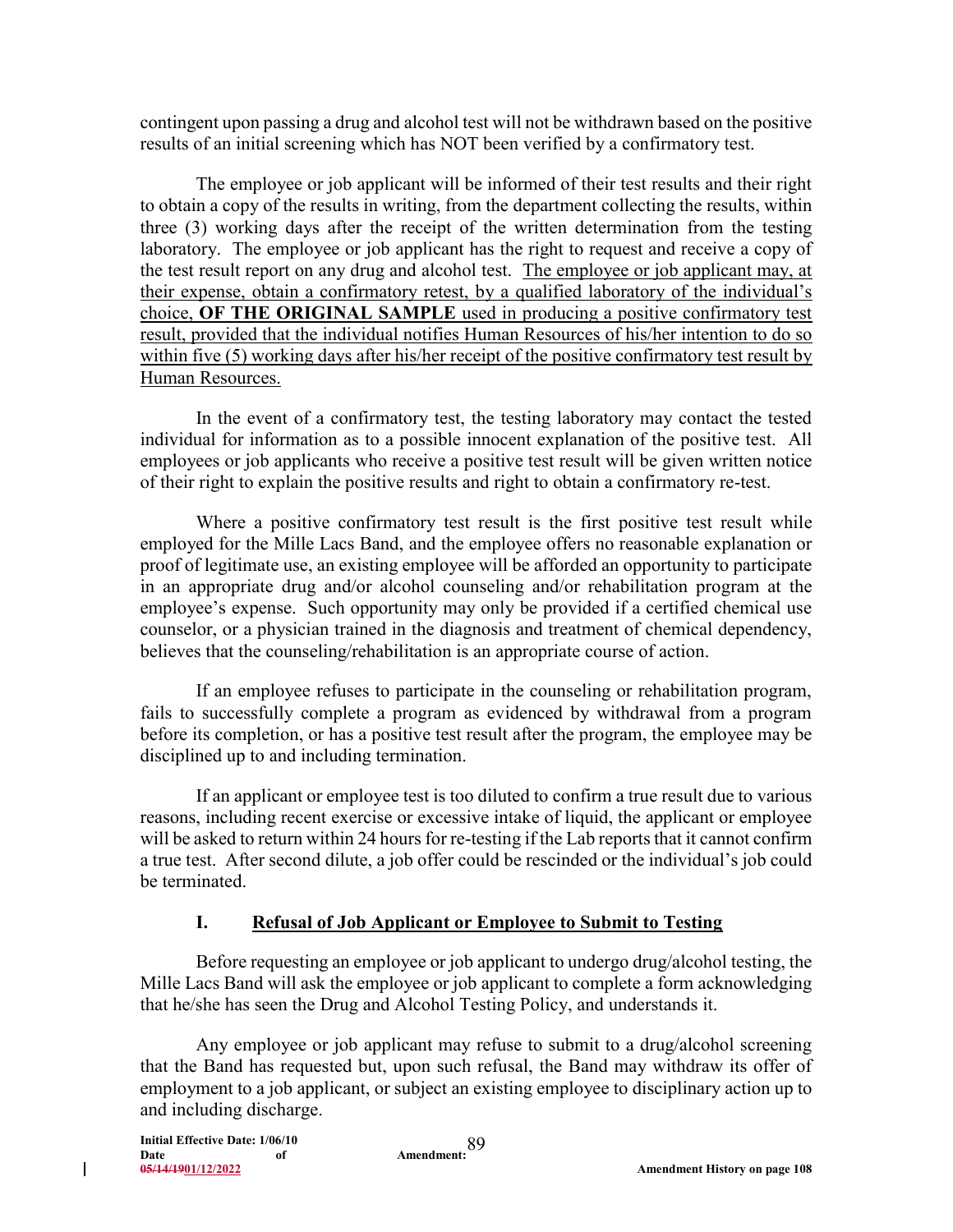If an employee or job applicant is found to have adulterated a test sample, or in any way to have tampered with the testing process, the Mille Lacs Band may terminate an existing employee, or may not offer employment to a job applicant.

All adulterated tests must be treated as a refusal of testing.

#### **J. Reasonable Suspicion**

An employee who exhibits behavior which creates a reasonable suspicion of being under the influence of alcohol or other drugs at work will be asked to submit to a test to confirm or refute such suspicions. The employee may be suspended without pay pending the outcome of a confirmatory test or a confirmatory re-test elected by the employee. The employee will not be permitted to return to work until a negative test result has been received, with the following exception for monitoring of THC levels as stated below.

Any employee who has been suspended solely on the basis of suspected drug and/or alcohol use where the Band has chosen to test the employee for drug/alcohol use will be reinstated with back pay if the outcome of the initial or confirmatory test or any requested confirmatory re-test is negative.

Employees suspended for the use of alcohol or other drugs whose initial and confirmatory test, and any confirmatory re-test, is positive, will be permitted to return to work when they can provide evidence of completion of an assessment and completion of treatment, if recommended, and a negative drug test. The negative drug test must be received within 30 days of the initial positive test or the last day of treatment, whichever is later, or it will assumed that the employee has voluntarily resigned their position, with the following exception: Individuals whose drug screens report excessively high THC levels will be given up to 3 months rather than 30 days to produce a negative drug screen. Additional monitoring of these individuals will be performed by conducting drug screens twice per month. The drug screen results must support a steadily declining THC level. If the THC level increases, this will be considered a positive test and the employee will be terminated.

Any employee who notices another employee demonstrating unusual behavior patterns which appear to be drug or alcohol related must report the observed behavior to the supervisor, HR Labor-Employee Relations Specialist or Human Resources Director.

#### **K. Reasonable Suspicion for Possession**

The Mille Lacs Band of Ojibwe reserves the right to utilize the assistance of law enforcement personnel in the cases of trafficking, possessing or using of illegal substance on Band property.

#### **L. General information about Drug and Alcohol Testing**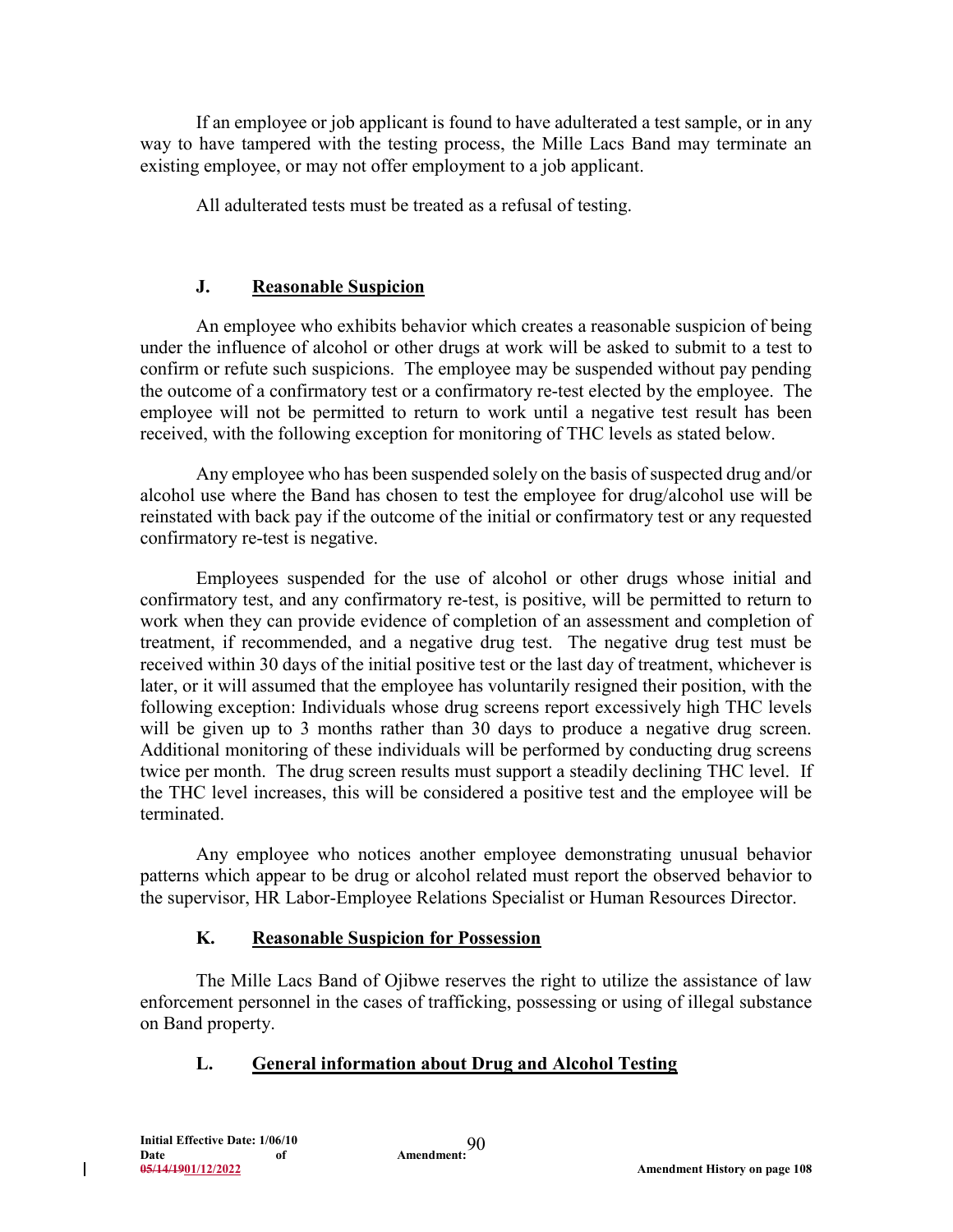Drug and alcohol testing will be conducted only under circumstances described in this policy.

The Mille Lacs Band of Ojibwe will pay the cost of the initial screening and confirmatory test.

No employee or job applicant will be tested for alcohol or other drugs under this policy without their consent. An employee or job applicant has the right to refuse to submit to a drug or alcohol test. However, a refusal will be considered to be a positive test result.

An employee or job applicant who adulterates or attempts to adulterate a specimen will be considered to have a positive test result and will be subject to the consequences of a positive test.

An employee or job applicant who does not produce a viable sample within the allowed waiting period of three (3) hours will be considered to have a positive test result and will be subject to the consequences of a positive test.

When specific gravity and creatinine levels are below accepted levels, the employee or candidate must re-test. The Mille Lacs Band will pay for this mandatory re-test.

#### **M. Medical Review Officer**

All positive test results will be reviewed by a Medical Review Officer (MRO). An employee whose initial test is positive has the option of being interviewed by the MRO, who will determine whether the positive test may have resulted from legally prescribed medications. The MRO will review all medical records made available by the employee to rule out legitimate, prescribed drug use or other extenuating or explainable circumstances.

#### **N. Treatment**

An employee who voluntarily seeks treatment of a chemical dependency problem before they are subject to the drug and alcohol-testing program will be placed on a medical leave of absence. If they do not qualify for a medical leave of absence, they must resign and then they will be eligible for rehire following successful treatment. Before that employee can return to work they must provide evidence of a negative drug test, with the exception for excessively high THC levels as stated above in Section J.

An employee enrolled in an outpatient treatment program may continue to work if their primary counselor provides to the Human Resource Director a written notice that the employee is permitted to resume duties. A release of information form signed by the employee permitting the release of treatment records and information must be on file in the Human Resources Office. Any restrictions and/or medications must be documented by the primary counselor in writing and the Human Resource Director, in consultation with the MRO, the employee's immediate supervisor and the primary counselor will decide if the employee will be permitted to return to work.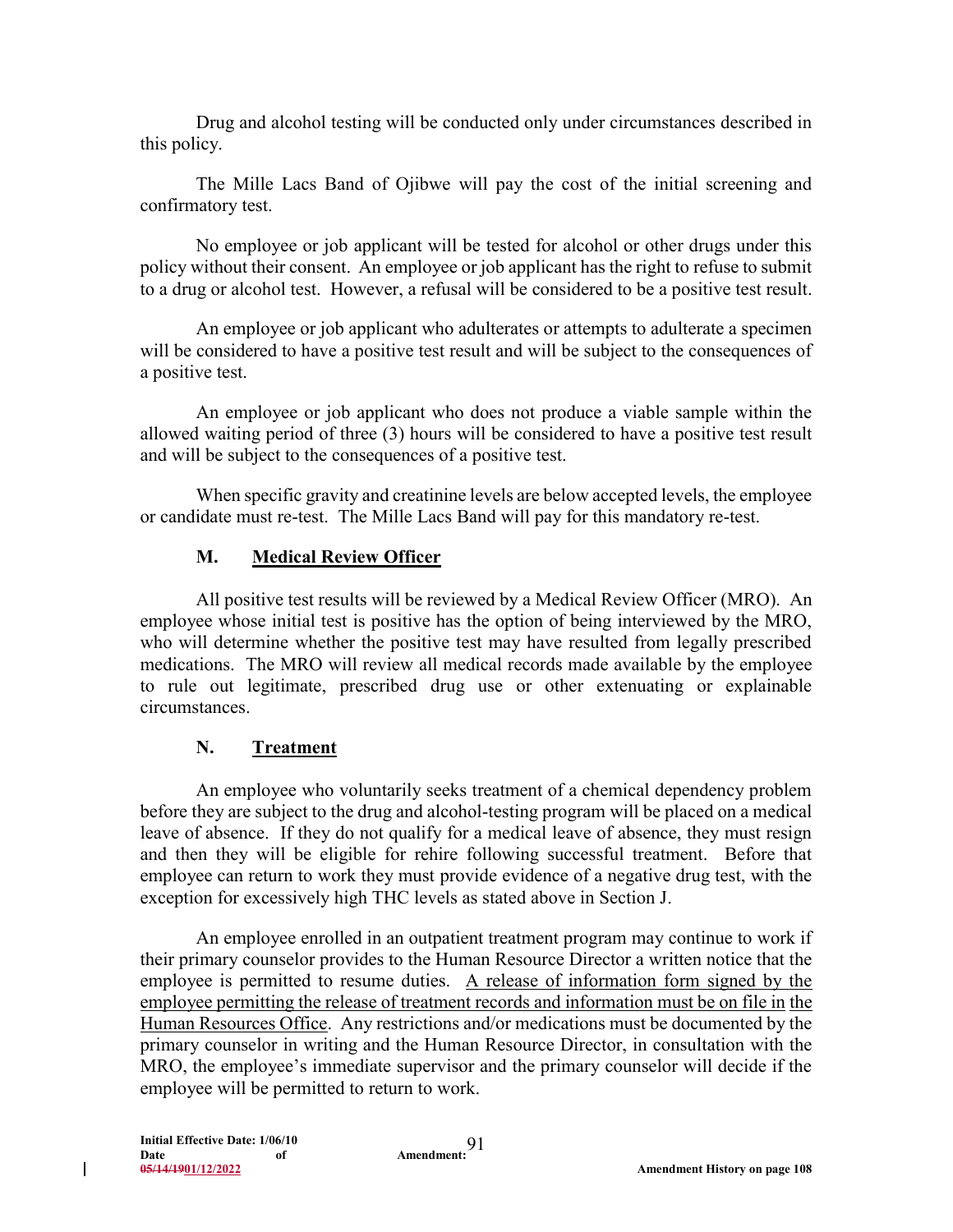The Mille Lacs Band will make a reasonable effort to accommodate the schedule, work restrictions and other conditions of the outpatient treatment program, but makes no guarantee that all accommodations can be made.

An employee who is referred by the Mille Lacs Band to an inpatient or outpatient treatment program must sign a release of information form allowing the treatment center to provide attendance reports to the Human Resource Director. Failure to sign a release when requested will be considered a violation of the drug and alcohol policy and will result in termination.

Failure to comply with the requirements and regulations of the treatment program will result in termination. An employee who voluntarily leaves a program, or who is asked to leave a treatment program before completion, will be terminated.

Treatment will be provided to an employee through the company-approved health plan. Benefit levels will be as described in the health plan. Benefit plan procedures (precertification, network providers, etc.) must be followed in order to receive the maximum level of benefits. Treatment beyond that covered by the health insurance plan will be at the employee's expense.

#### **O. Reinstatement Following Treatment**

Verification of the completion of treatment and a negative drug test will enable the employee to return to work with no loss of benefits and no loss of seniority if on medical leave during treatment period.

Once an employee has completed treatment and returned to work they will be subject to periodic, unannounced, follow-up drug and alcohol testing for the next *twelve (12)* months of employment, measured from the date of their return to work. Follow up testing will be arranged by the Human Resource Director.

An employee who has returned to work following an admission of drug or alcohol use, or who had a positive test, who then fails any subsequent drug testing, will be terminated. Eligibility for re-hire will be consistent with the Mille Lacs Band Personnel Policy and Procedures Manual.

Any employee who was terminated for violating the drug and alcohol policy, refused to submit to testing, failed to complete treatment or has been ineligible for hire because of a previous positive test, may be rehired if he meets the following requirements:

- 1. Provide proof of mandatory assessment and completion of recommendations as noted by the assessor;
- 2. Successfully pass a drug and alcohol test; and
- 3. Agree to mandatory, unannounced testing for a period of *twelve (12)* months following re-hire.

### **P. Confidentiality**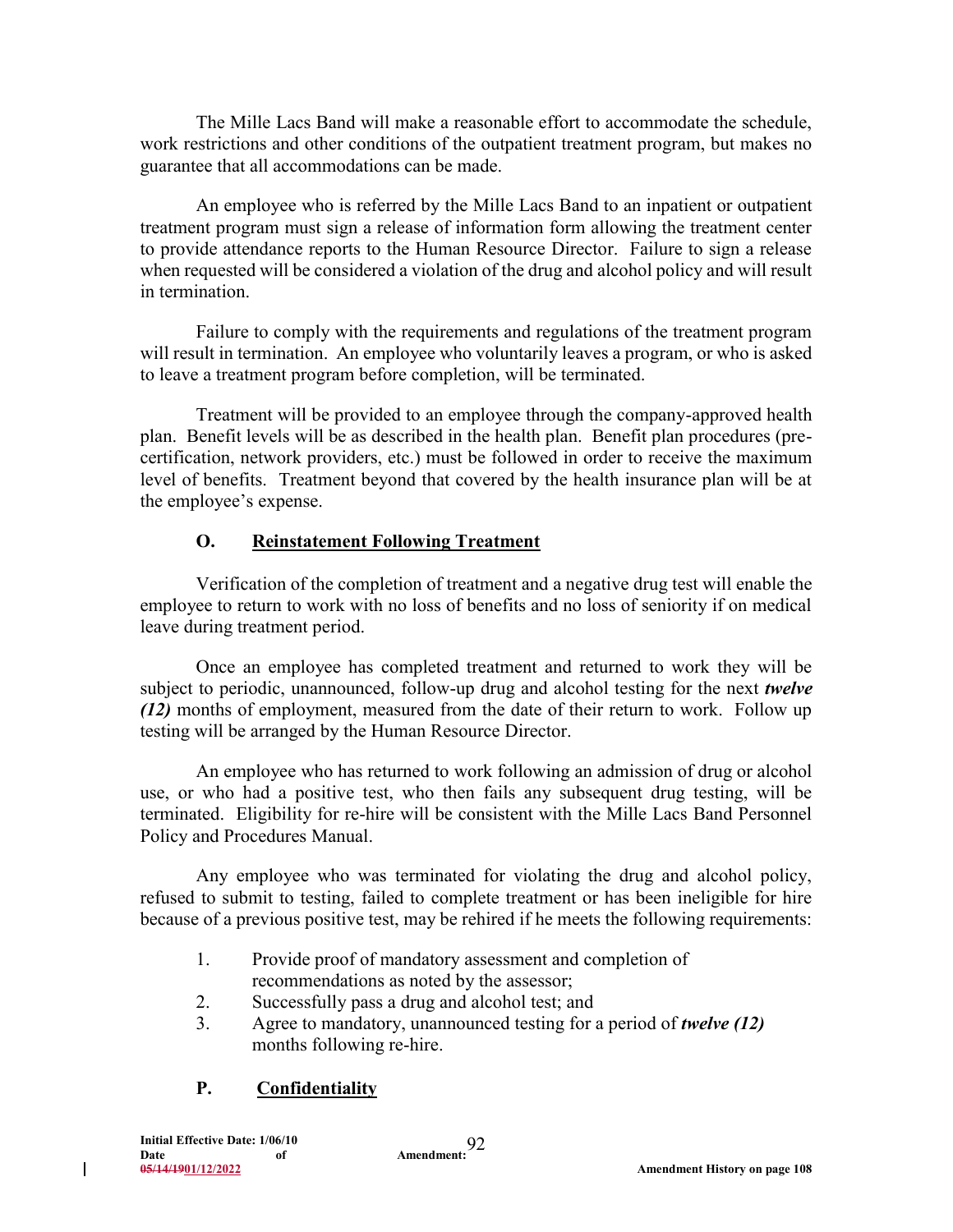All information regarding the results of an employee's drug test or drug and/or alcohol treatment will be kept in files separate from personnel files and will be held in the strictest confidence. Any persons responsible for the unauthorized release of this information relating to an employee's drug or alcohol use, testing results, discipline or any related matters will be subject to immediate termination for breach of confidentiality.

#### **Q. Use of this Policy**

Employees on medical leave of absence under this policy will have their medical/dental insurance continued as if they were an active employee.

#### **DEFINITIONS:**

#### **Alcohol:** Ethyl alcohol

**Confirmatory Test:** A test used to confirm the presence of a drug or alcohol in a specific urine or body substance. This is a second analytical procedure, which is independent of the initial test and which uses a different technique and chemical principle from that of the initial test to ensure reliability and accuracy. The sample of the confirmatory test will be drawn from the same sample originally supplied by the employee.

**Drug:** A controlled substance as defined in Federal statutes, which is either not prescribed by a licensed health care provider or is used other than in the prescribed manner.

**Drug and Alcohol Testing:** Analysis of urine or a body substance specimen, for the purpose of measuring the presence or absence of drugs, alcohol or their metabolites in the sample tested.

**Initial Test:** An immunoassay screen test which eliminates urine or body substance specimens that are negative for the presence of drugs.

**Medical Review Officer:** A licensed physician responsible for receiving laboratory results generated by the Mille Lacs Band's drug and alcohol testing program, who has knowledge of substance disorders and has appropriate medical training to interpret and evaluate an individual's positive test result, together with their medical history and any other relevant biomedical information. The MRO also assists in deciding whether to permit an employee to return to duty after receiving a positive test result.

**Positive Test Result:** A urine or body substance specimen that has undergone an initial test and an evaluation by the MRO who has ruled out a legitimate reason for the use of alcohol or drugs. The test finding registers a presence of alcohol or drugs or their metabolites in levels at or above threshold detection levels. The presence of alcohol or drugs at or above the following levels shall be considered a positive test result.

#### **Drug or Alcohol**

Initial Screening .02% Confirmatory Test.02%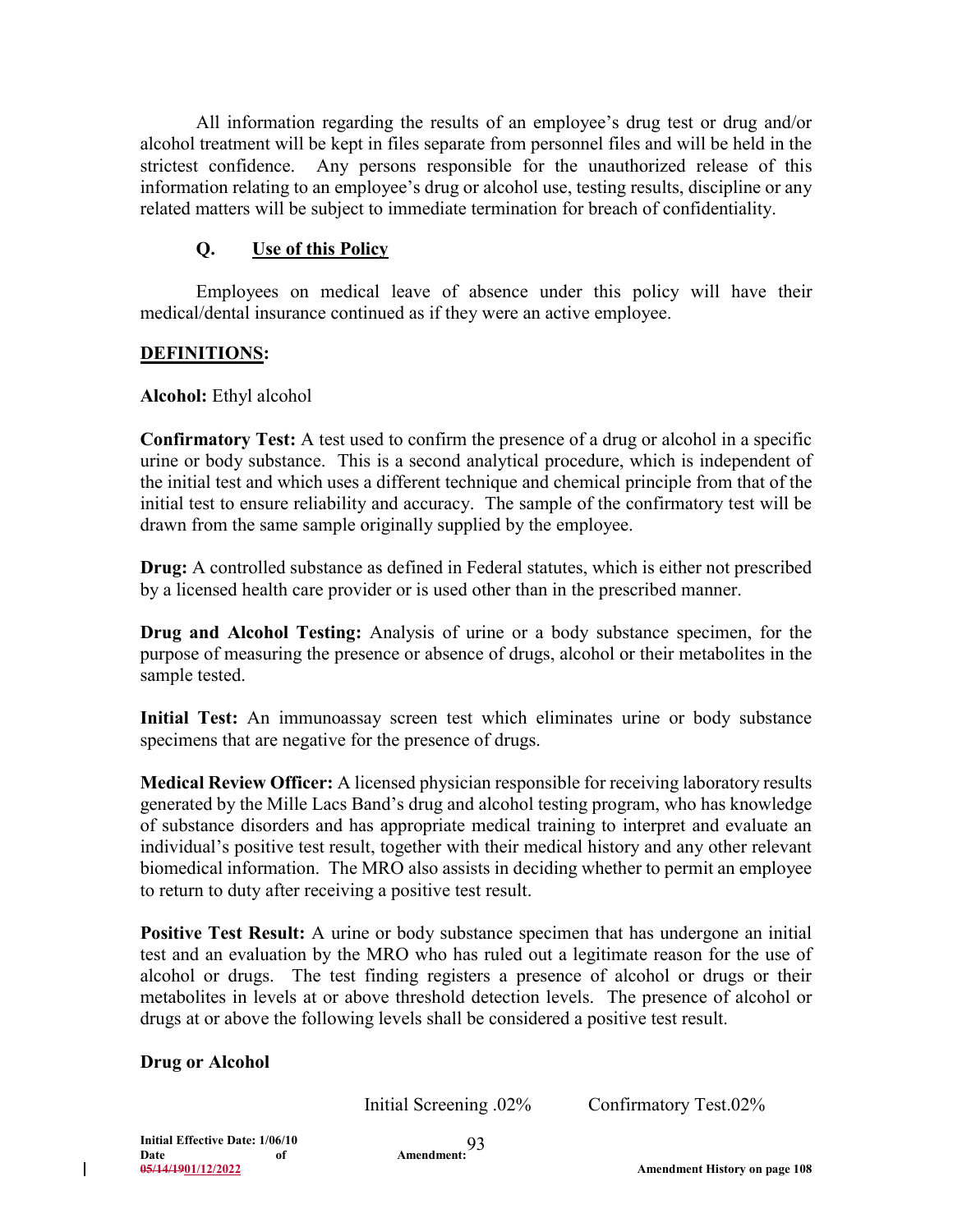| Amphetamine         | $1000$ ng/ml       | $500$ ng/ml        |
|---------------------|--------------------|--------------------|
| <b>Barbiturates</b> | $300$ ng/ml        | $200$ ng/ml        |
| Cocaine             | $300$ ng/ml        | $150$ ng/ml        |
| <b>THC</b>          | $50$ ng/ml         | $15$ ng/ml         |
| Ethanol             | $20 \text{ mg/dl}$ | $20 \text{ mg/dl}$ |
| Opiates             | $2000$ ng/ml       | $2000$ ng/ml       |
| <b>PCP</b>          | $25$ ng/ml         | $25$ ng/ml         |

**Reasonable Suspicion:** A basis for forming a reasonable belief based on specific facts and rational inferences drawn from those facts. This standard does not require that all supervisors or even a majority of supervisors would reach the same conclusion. It only requires that it is not unreasonable for a given supervisor to form the belief that they did.

**Under the Influence:** Having the presence of alcohol or other drugs at or above the level of a positive test result as defined above, under "Positive Test Result."

**Huffing:** To inhale the vapors or fumes of a chemical (such as glue) in order to become intoxicated.

 $\mathbf{I}$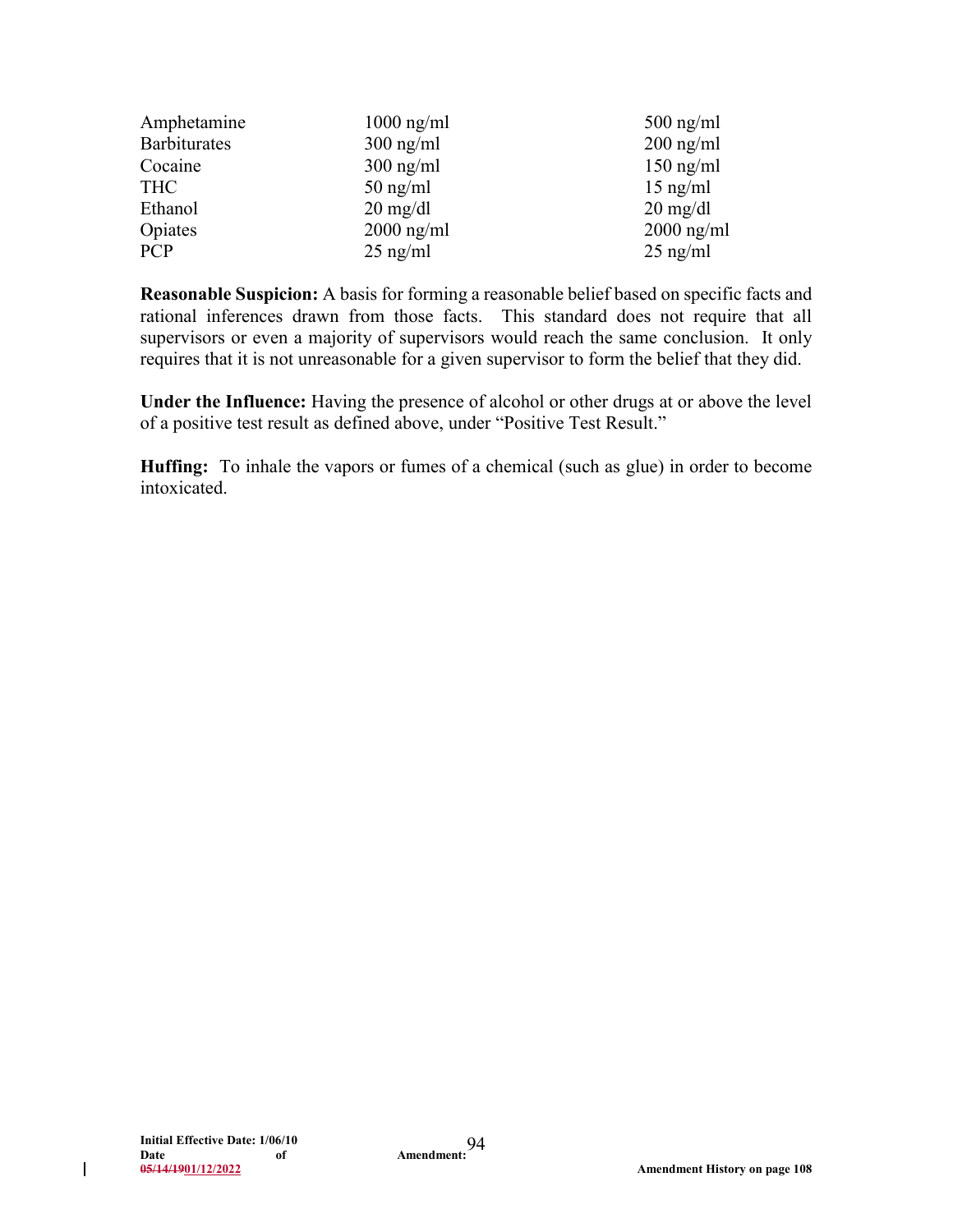# **EMPLOYEE ASSISTANCE PROGRAM**

The Mille Lacs Band cares about the health and well-being of its employees and recognizes that a variety of personal problems can disrupt their personal and work lives. While many employees solve their problems either on their own or with the help of family and friends, sometimes employees need professional assistance and advice.

Through the Employee Assistance Program (EAP), the Mille Lacs Band's HR Labor-Employee Relations Specialist provides free and confidential referral to professional counseling services for help in addressing issues such as: personal problems, alcohol and other substance abuse, marital and family difficulties, financial or legal troubles, and emotional distress. The EAP is available to all eligible employees who are insured under the Band's health insurance program, and offers problem assessments, short-term counseling and referral to appropriate community and private services.

The EAP is strictly confidential and is designed to safeguard your privacy and rights. Information given to the EAP counselor may be released only if requested by you in writing. All counselors are guided by a professional code of ethics.

If further counseling is necessary, the EAP counselor will outline community and private services available. The counselor will also let employees know whether any costs associated with private services may be covered by their health insurance plan. Costs that are not covered are the responsibility of the employee.

Minor concerns can become major problems if you ignore them. No issue is too small or too large; a professional counselor is available to help you when you need it. Call the EAP to contact the Employee Relations Counselor.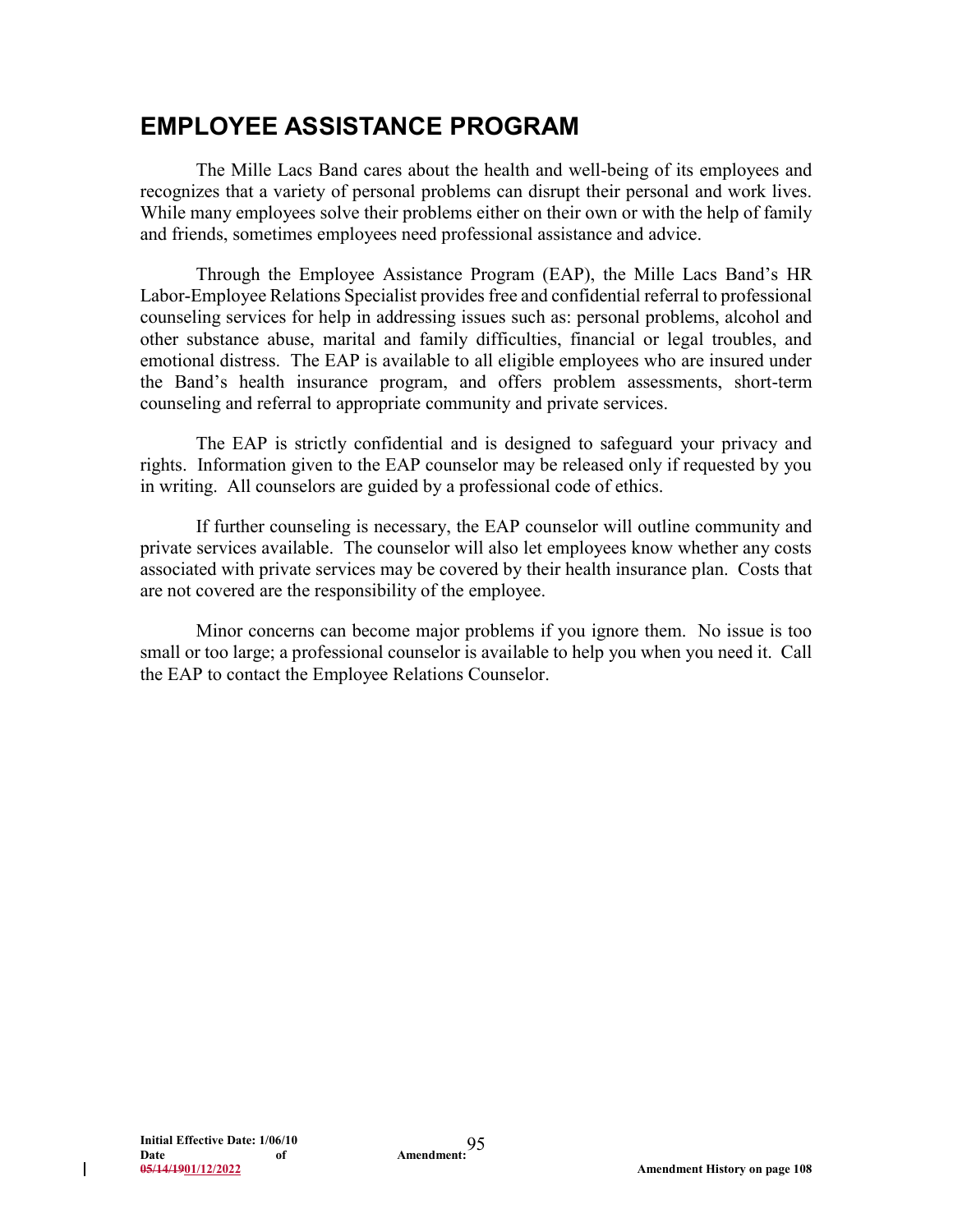# **WORKERS' COMPENSATION**

### *Workers' Compensation Insurance*

The Mille Lacs Band of Ojibwe provides a comprehensive workers' compensation insurance program at no cost to employees. This program covers any injury sustained in the course of employment that requires medical, surgical or hospital treatment. Subject to applicable legal requirements, workers' compensation insurance provides benefits after a short waiting period or, if the employee is hospitalized, immediately.

Employees who sustain work-related injuries or illnesses must inform their supervisor immediately. No matter how minor an on-the-job injury may appear, it is important that it be reported immediately. This will enable an eligible employee to qualify for coverage as quickly as possible. Employees must submit to a post accident drug and alcohol test immediately after notifying their supervisor. In the event of a positive drug and alcohol test, the workers' compensation claim will be denied. In the event that an employee does not inform the supervisor immediately, the claim may be denied and disciplinary action may be taken.

Neither the Mille Lacs Band nor the insurance carrier will be liable for the payment of workers' compensation benefits for injuries that occur during an employee's voluntary participation in any off-duty recreational, social or athletic activity sponsored by the Mille Lacs Band of Ojibwe.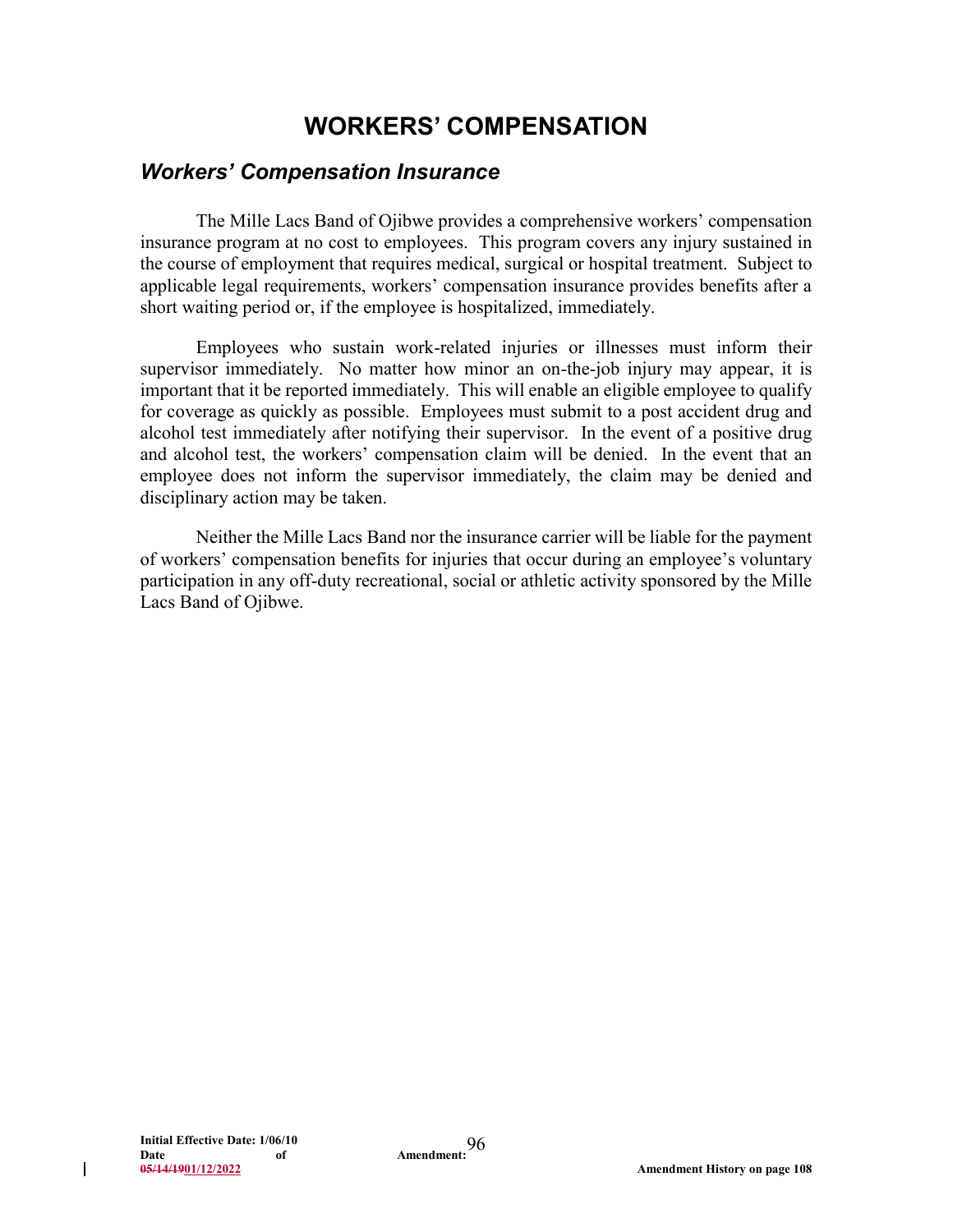### *Safety*

The Mille Lacs Band has established a workplace safety policy to assist in providing a safe and healthy work environment for employees, customers and visitors. Human Resources is responsible for implementing, administering, monitoring and evaluating the safety policy. Its success depends on the alertness and personal commitment of all.

The Mille Lacs Band provides information to employees about workplace safety and health issues through workplace safety training and regular internal communication channels such as supervisor-employee meetings, bulletin board postings, memos or other written communications.

Each employee is expected to obey safety rules and to exercise caution in all work activities. Employees must immediately report any unsafe condition to the appropriate supervisor. Employees who violate safety standards, cause hazardous or dangerous situations, or who fail to report or, where appropriate, remedy such situations, may be subject to disciplinary action, up to and including termination of employment.

Employees are expected to attend Human Resources safety training in their departments. Failure to attend such training may result in disciplinary action.

Accidents that result in injury, regardless of how insignificant the injury may appear, should immediately notify Human Resources and their immediate supervisor. Such reports are necessary to comply with laws and initiate insurance and workers' compensation benefits procedures.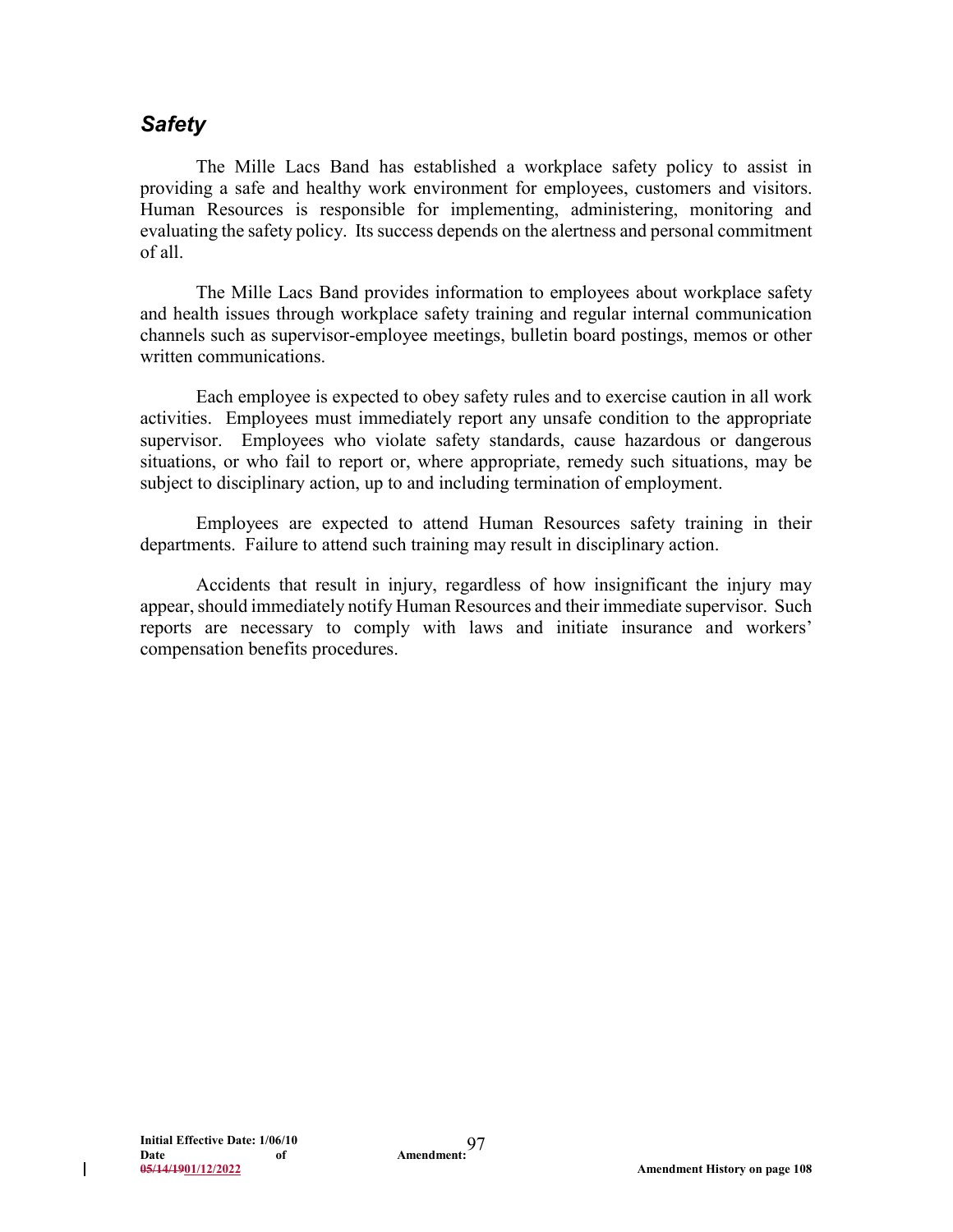## **WORKPLACE VIOLENCE**

The Mille Lacs Band of Ojibwe is committed to the prevention of workplace violence and to maintaining a safe work environment. All employees, including supervisors and temporary employees, should be treated with courtesy and respect at all times. Employees are expected to refrain from fighting, "horseplay," practical jokes or other conduct that may be dangerous to others. Firearms, weapons and other dangerous or hazardous devices or substances are strictly prohibited on Mille Lacs Band property without proper authorization.

Conduct that threatens, intimidates or coerces another employee, a customer or a member of the public at any time, including off-duty periods, will not be tolerated. This prohibition includes all acts of harassment, including harassment that is based on an individual's sex, race, age, sexual orientation, religion, ethnic background, disability or any other characteristic protected by federal or state law.

Direct or indirect threats of violence or acts of violence must be reported immediately to your immediate supervisor or any other member of management. This includes threats by employees, as well as threats by customers, vendors, solicitors or other members of the public. When reporting a threat of violence, you should be as specific and detailed as possible.

All suspicious individuals or activities should also be reported immediately to a supervisor. The Mille Lacs Band will promptly and thoroughly investigate all reports of threats or acts of violence and of suspicious individuals or activities. Anyone deemed to be responsible for violent acts or threats or other conduct that is in violation of these guidelines will be subject to prompt disciplinary action, up to and including termination of employment.

The Mille Lacs Band encourages employees to bring their disputes or differences with other employees to the attention of their supervisors. If the situation cannot be resolved at that level, employees should bring their disputes or differences to the department Commissioner (if the employee is in the Executive Branch), the Secretary-Treasurer or District Representative (if the employee is in the Legislative Branch), the Chief Justice (if the employee is in the Judicial Branch) or Human Resource Director before the situation escalates into potential violence. The Mille Lacs Band is eager to assist in the resolution of employee disputes and will not discipline employees for raising such concerns.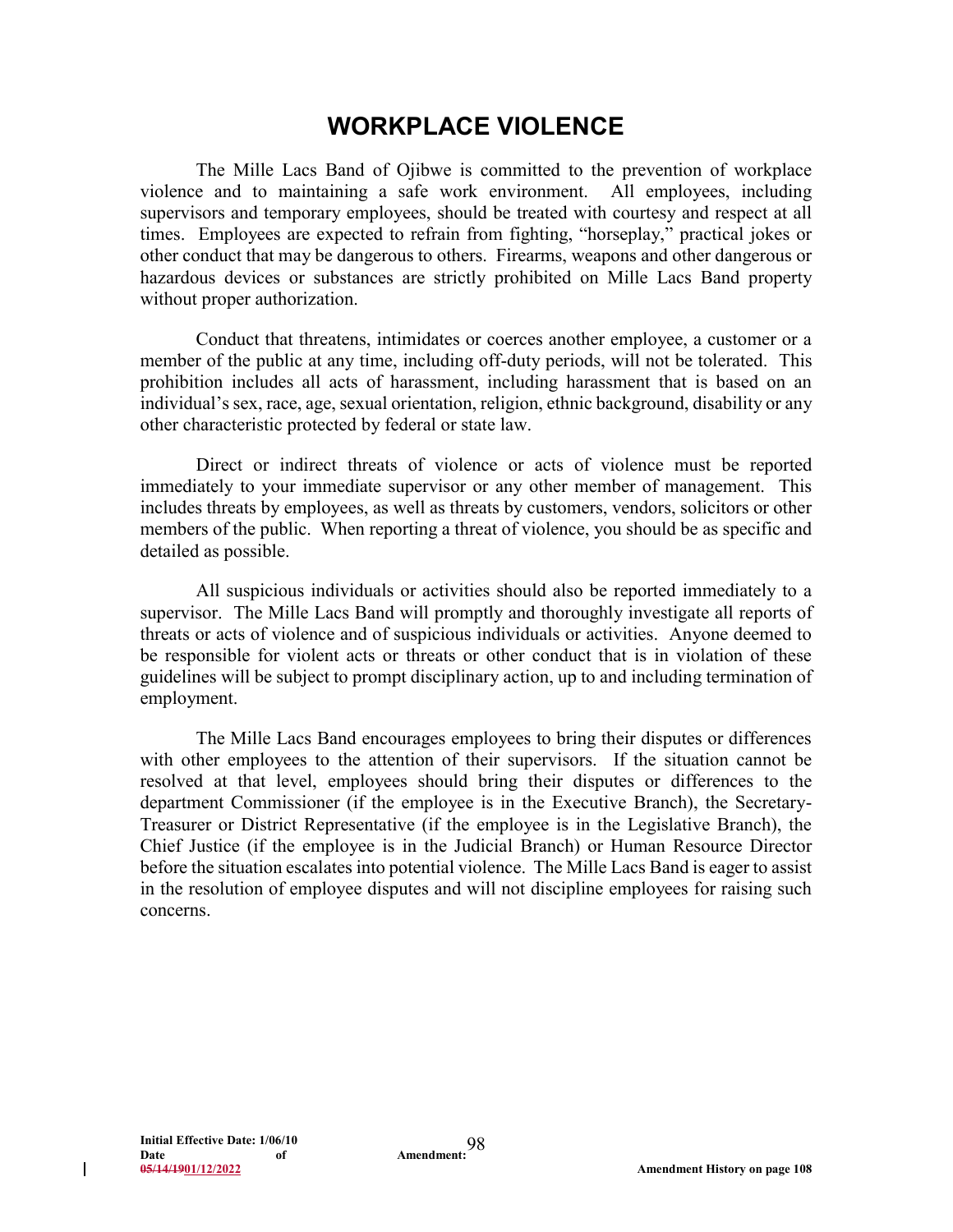# **EMERGENCY OR ADMINISTRATIVE CLOSINGS**

#### **Emergency/Weather Closing**

There may be times when emergencies such as severe weather, fires or power failures disrupt Band operations. In extreme cases, emergencies may require the closing of an office or work facility. In the event that such an emergency occurs during nonworking hours, you may call the government center at 800-709-6445 to find out whether the building is closed. Or, local radio and/or television stations may be asked to broadcast notification of the closing.

When operations are officially closed due to emergency conditions, the time off from scheduled work will be paid. When operations are not closed, employees who fail to report for work will not be paid for the time off. Employees may request available paid leave time such as annual leave.

#### **Administrative Closing**

There may be times the Commissioner of Administration exercises his/her discretion to close Band operations whether advance notice or effective upon such notice. In these instances employees will not be required to utilize annual or sick leave.

Non-exempt employees in essential operations may be asked to work on a day when operations are officially closed. In these circumstances, non-exempt employees who work will receive regular pay for the hours when the operations are officially closed plus additional straight time pay for the hours worked. Exempt employees will not receive additional compensation for work performed when operations are closed.

Employees that are on previously approved Annual or Sick leave on the day of or at the time of the Administrative/Emergency closing will be required to utilize that time and will not be paid regular hours.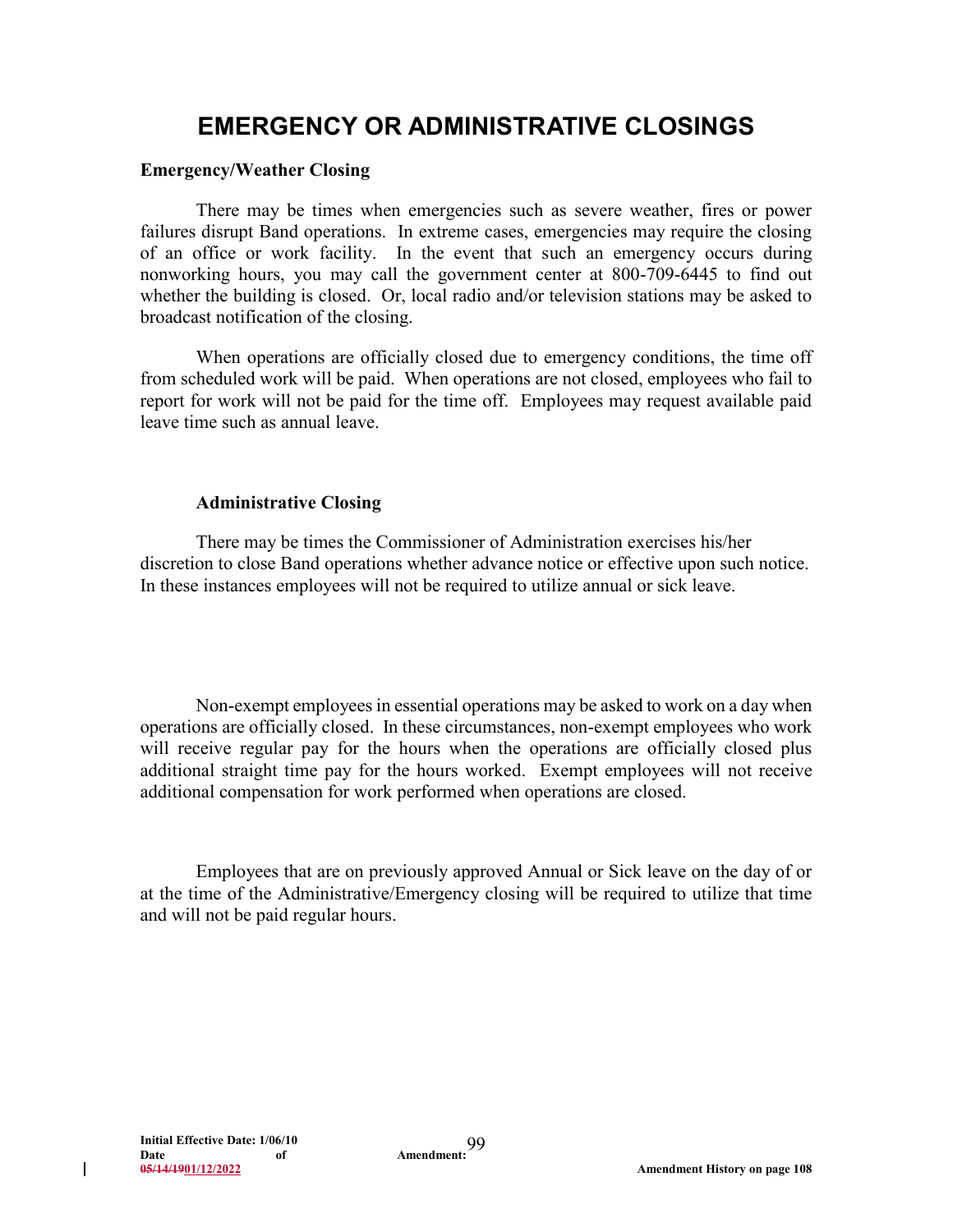# **RETURN OF PROPERTY**

Employees are responsible for all Mille Lacs Band property, materials or written information issued to them or in their possession or control. All Mille Lacs Band property must be returned by employees on or before their last day of work. The Mille Lacs Band may withhold from the employee's checks or final paycheck to defray the cost of any items that are not returned.

 $\overline{\phantom{a}}$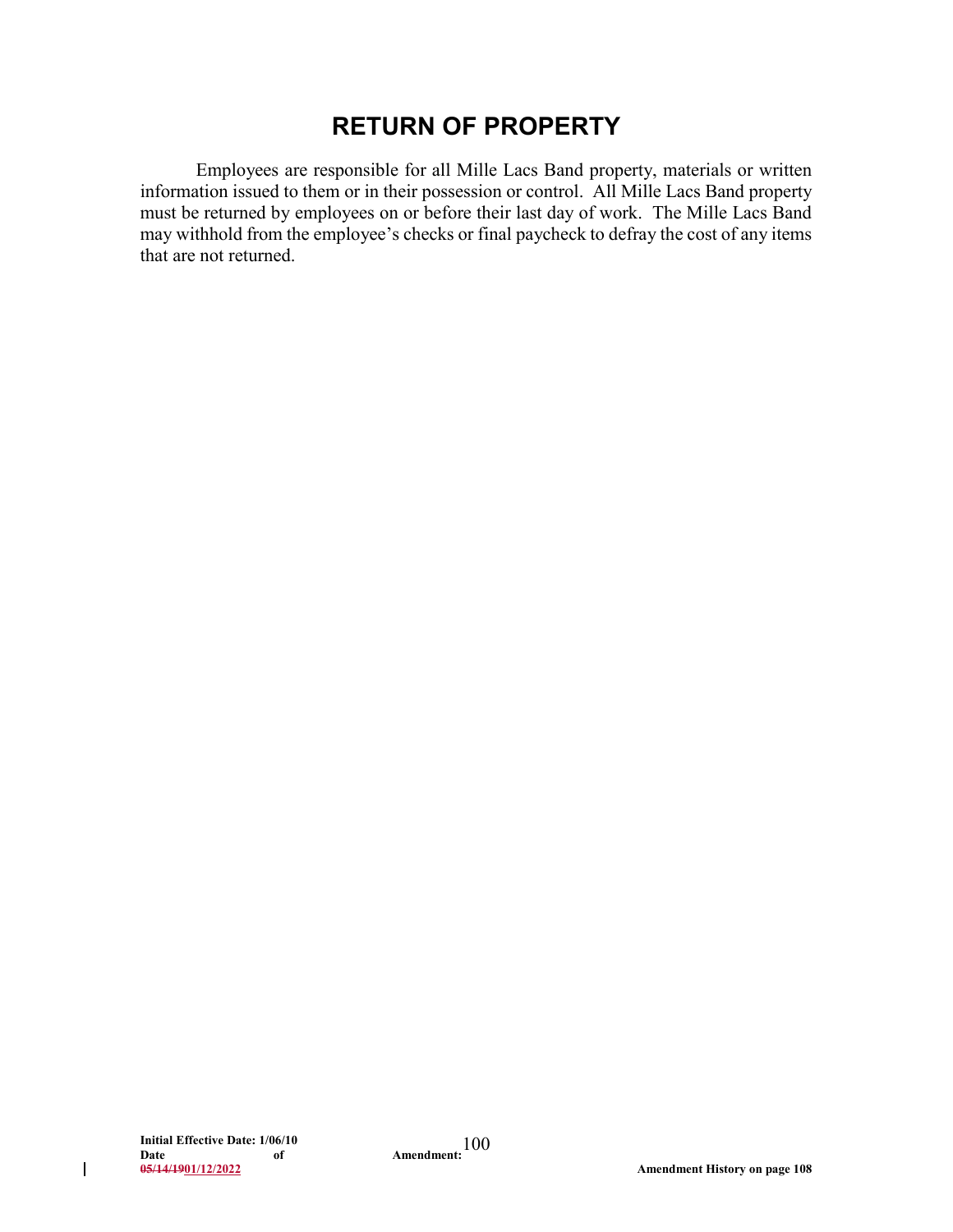# **RESIGNATION**

Resignation is a voluntary act initiated by the employee to terminate employment with the Mille Lacs Band. Although advance notice is not required, the Mille Lacs Band requests at least two (2) weeks' written notice of resignation from nonexempt employees and four (4) weeks' notice from exempt employees.

Prior to an employee's departure, Human Resources shall schedule an exit interview with the employee to discuss the reasons for the resignation and the effect of the resignation on benefits.

The Band reserves the right to accept the immediate resignation of employees at any time after the employee has given such notice.

 $\mathbf{I}$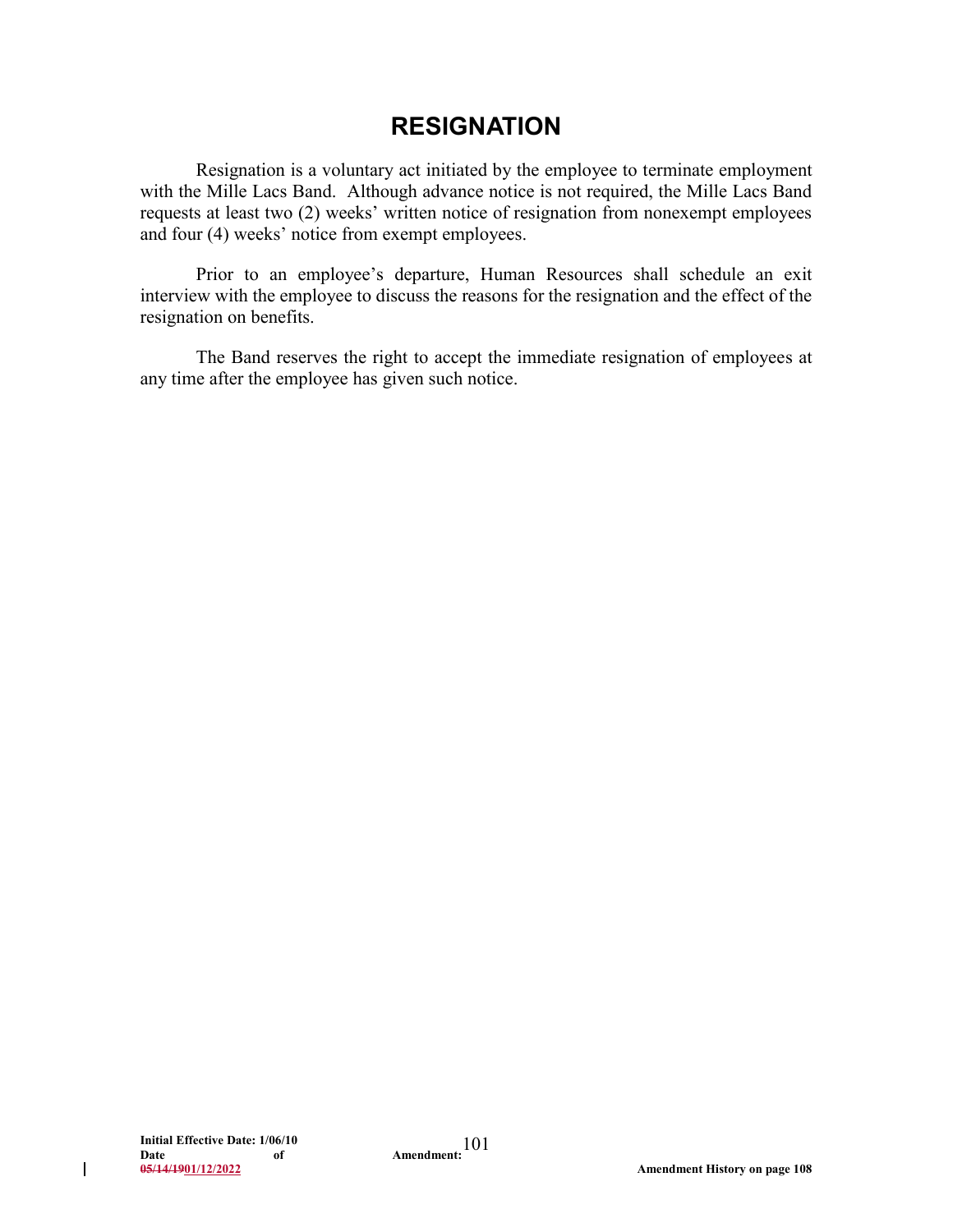## **REEMPLOYMENT**

Former employees who left the Band in good standing may be considered for reemployment. Former employees who resigned without written notice or who were dismissed for cause may not be considered for re-employment until after a 90-day period. A former employee who is re-employed will be considered a new employee from the date of re-employment unless the break in service is less than thirty days, in which case the employee will retain accumulated seniority.

 $\overline{\phantom{a}}$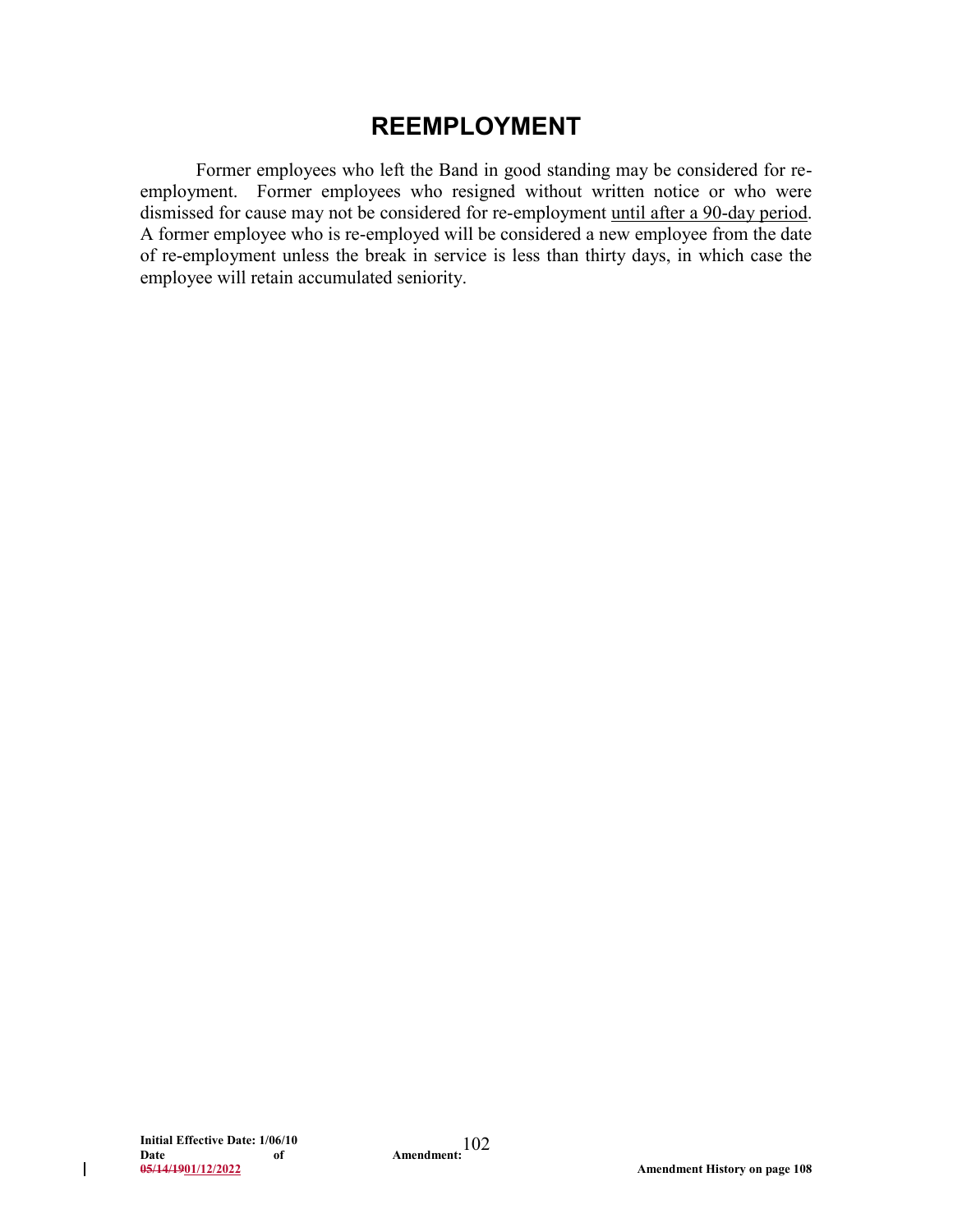# **REFERENCES**

Upon receipt, Human Resources will provide a written response to those requests for employment references submitted in writing. Human Resources will typically respond to such inquiries to confirm dates of employment, wage rates and position(s) held. No other employment information will be released without a written authorization and release signed by the individual who is the subject of the inquiry.

 $\overline{\phantom{a}}$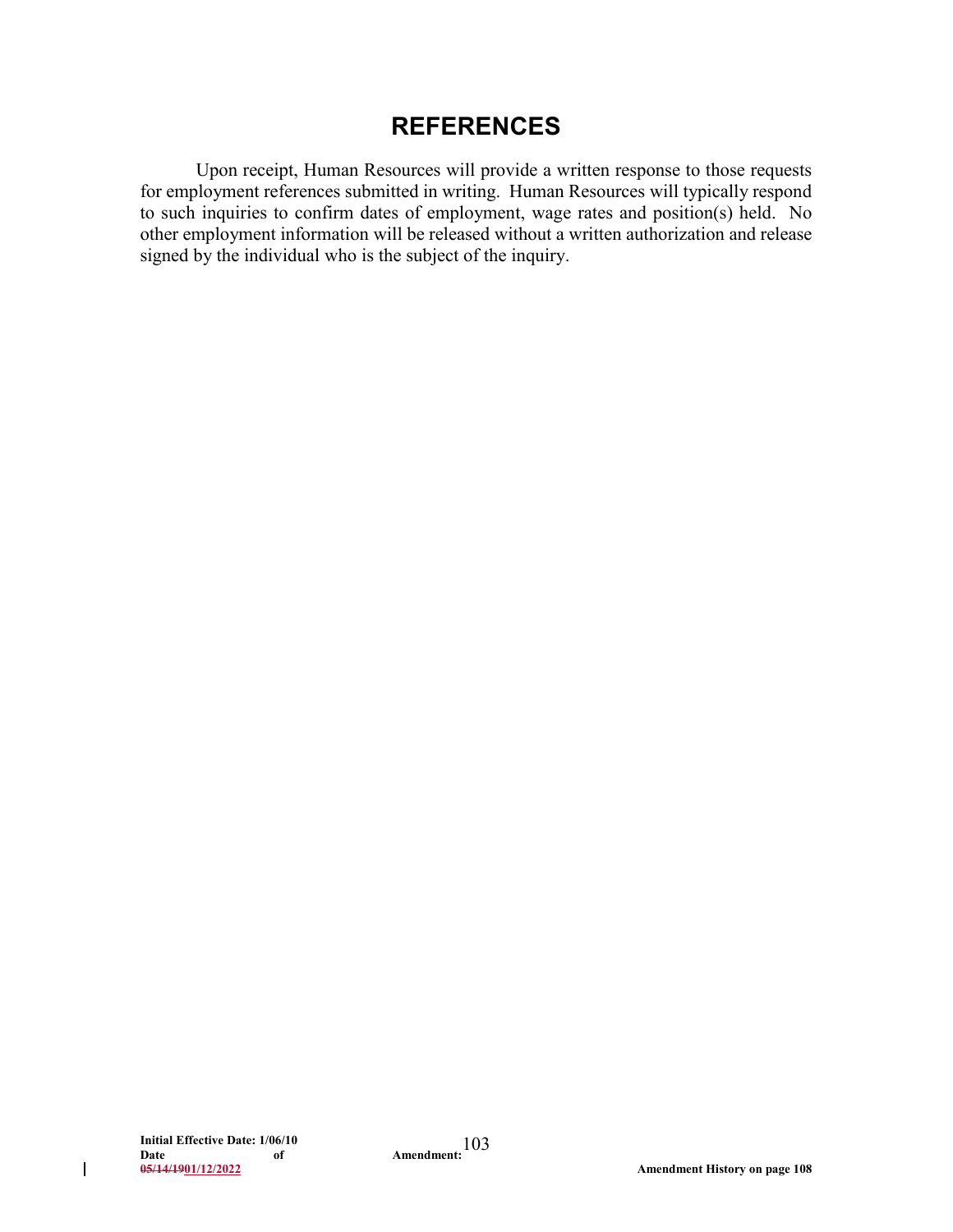#### **APPENDIX A**

#### RULES AND PROCEDURES GOVERNING APPEALS TO THE COURT OF CENTRAL JURISDICTION FROM GRIEVANCE COMMITTEE DECISIONS IN CASES INVOLVING GRIEVANCES OF TERMINATION DECISIONS

The policy on grievance and appeal of disciplinary action provides that, if an employee believes his or her grievance of a termination decision has not been adequately resolved by the Grievance Committee, he or she may appeal to the Court of Central Jurisdiction within ten (10) business days of his/her receipt of the written decision of the Grievance Committee. This appendix sets forth the rules and procedures governing such appeals.

- 1. Filing The employee shall file a Notice of Appeal with the Clerk of the District Court of the Court of Central Jurisdiction and serve the Notice of Appeal on the Band, by and through the Office of Solicitor General and the Human Resources Director, within ten (10) business days of the date of mailing or personal delivery of the Grievance Committee's decision.
- 2. Content of the Notice of Appeal The employee's Notice of Appeal shall:
	- a. State the employee's name, his or her dates of employment with the Band, the position from which he or she was terminated, and the date of termination;
	- b. State the name and title of the supervisor who made the termination decision;
	- c. Attach a copy of the termination letter or notice;
	- d. State the date on which the employee made a written request for a hearing before the Grievance Committee and attach a copy of the request;
	- e. State the date and substance of the Grievance Committee's decision and attach a copy of the decision;
	- f. Request a transcript of the proceedings before the Grievance Committee if the employee desires to include the transcript in the record on appeal (see paragraph 6 below);
	- g. State whether the employee seeks to supplement the record on appeal and, if so, identify the evidence the employee seeks to add to the record and the grounds for doing so (see paragraph 7 below);
	- h. State the reason(s) why the Grievance Committee's decision is not consistent with the Band's Personnel Policy; and
	- i. State the relief being sought.
- 3. Filing Fee The employee shall pay a filing fee of \$25 to the Clerk of the District Court, provided that, if the employee cannot afford the filing fee, the employee may file a petition with the Court to proceed *in forma pauperis* and the District Court may waive the filing fee requirement.
- 4. Answer Within ten (10) business days of receiving the employee's Notice of Appeal, the Office of Solicitor General shall file with the Clerk of the District Court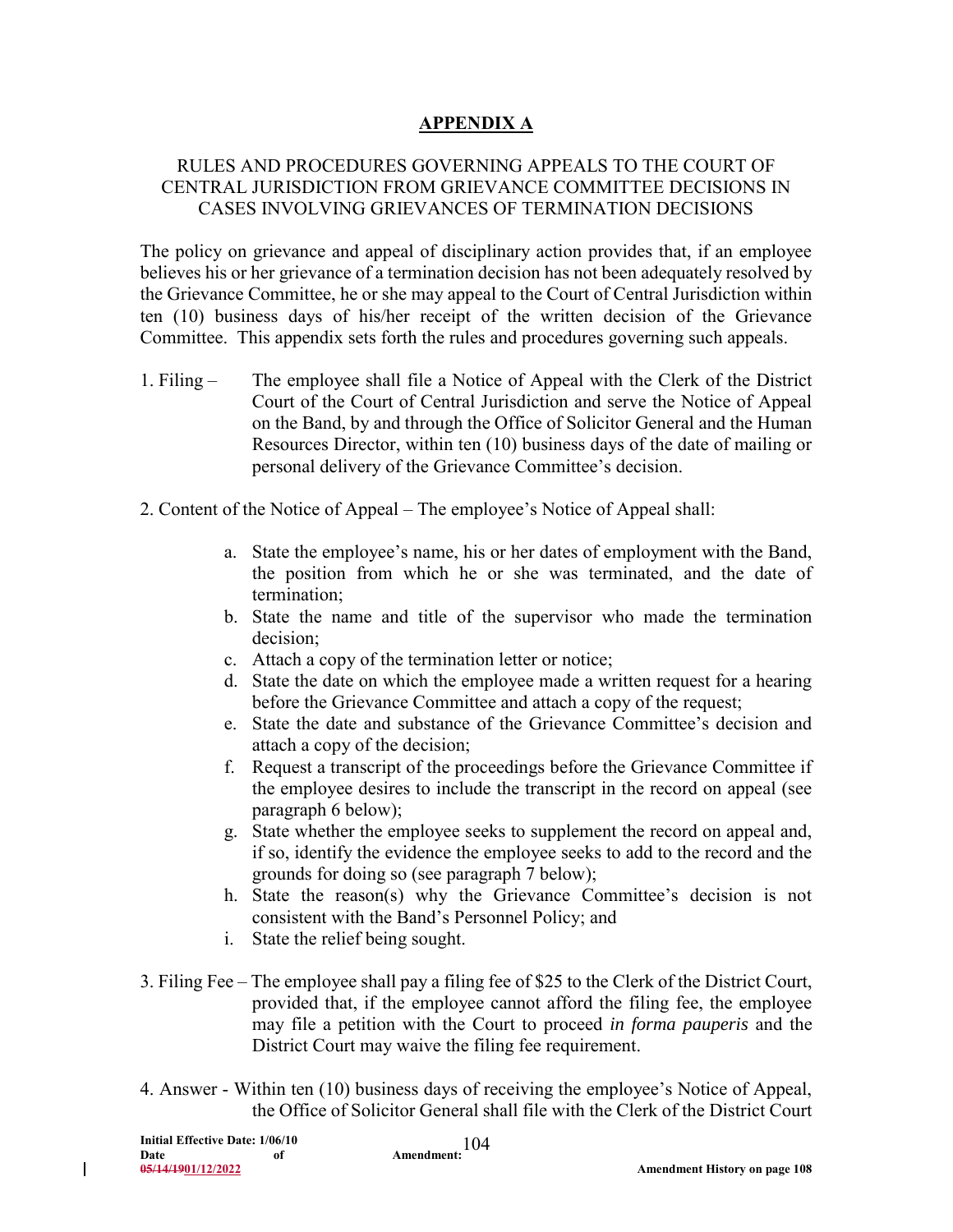and serve on the employee and the Human Resources Director an Answer to the Notice of Appeal on behalf of the Band. The Answer shall:

- a. Respond to the Notice of Appeal with specificity;
- b. Include a request for a transcript of the proceedings before the Grievance Committee if the Band desires to include the transcript in the record on appeal (see paragraph 6 below);
- c. State whether the Band seeks to supplement the record on appeal and, if so, identify the evidence the Band seeks to add to the record and the grounds for doing so (see paragraph 7 below); and
- d. Include any request for relief on behalf of the Band.
- 5. Preparation of Transcript If either the employee (in the Notice of Appeal) or the Band (in the Answer) requests a transcript of the proceedings before the Grievance Committee, the Human Resources Director shall arrange for the preparation of the transcript and shall file it with the Clerk of the District Court and serve it on the parties within five (5) days of receipt of the Notice of Appeal or Answer.
- 6. Record on Appeal -- The record on appeal shall consist of: (a) the termination letter or notice; (b) the employee's written request for a hearing before the Grievance Committee; (c) all documents and exhibits submitted to the Grievance Committee; (d) if requested by either party, the transcript of the proceedings before the Grievance Committee; and (e) the written decision of the Grievance Committee. Except as provided in paragraph 7 below, the District Court shall not consider any evidence that was not presented at the hearing before the Grievance Committee.

7. Supplementation of Record on Appeal -- The District Court may supplement the record on appeal upon the request of the employee (in the Notice of Appeal) or the Band (in the Answer), but only if the requesting party demonstrates that: (a) it is likely that the evidence the party proposes to add to the record would have changed the Grievance Committee's decision and there was good cause for not submitting the evidence to the Grievance Committee; or (b) the evidence the party proposes to add to the record will show that it is likely that evidence submitted at the Grievance Committee hearing was false and that it is likely that the false evidence had an effect on the Grievance Committee's decision. Unless the District Court requests further briefing on the matter, it shall determine whether to supplement the record on appeal within five (5) business days after the filing of the Answer. If the District Court determines that the record on appeal may be supplemented with new evidence, and if it determines that a hearing is necessary for the presentation of such evidence, it shall hold a hearing at which the evidence may be presented within ten (10) business days of its determination to supplement the record.

8. Briefing and Argument on the Merits – Within five (5) business days of the filing of the Answer, the District Court shall establish a schedule for submission of written briefs on the appeal. The District Court may, in its discretion, decide the appeal with or without oral argument. If the District Court decides to

**Initial Effective Date: 1/06/10**<br>Date of **Date of Amendment:**  105 **05/14/1901/12/2022 Amendment History on page 108**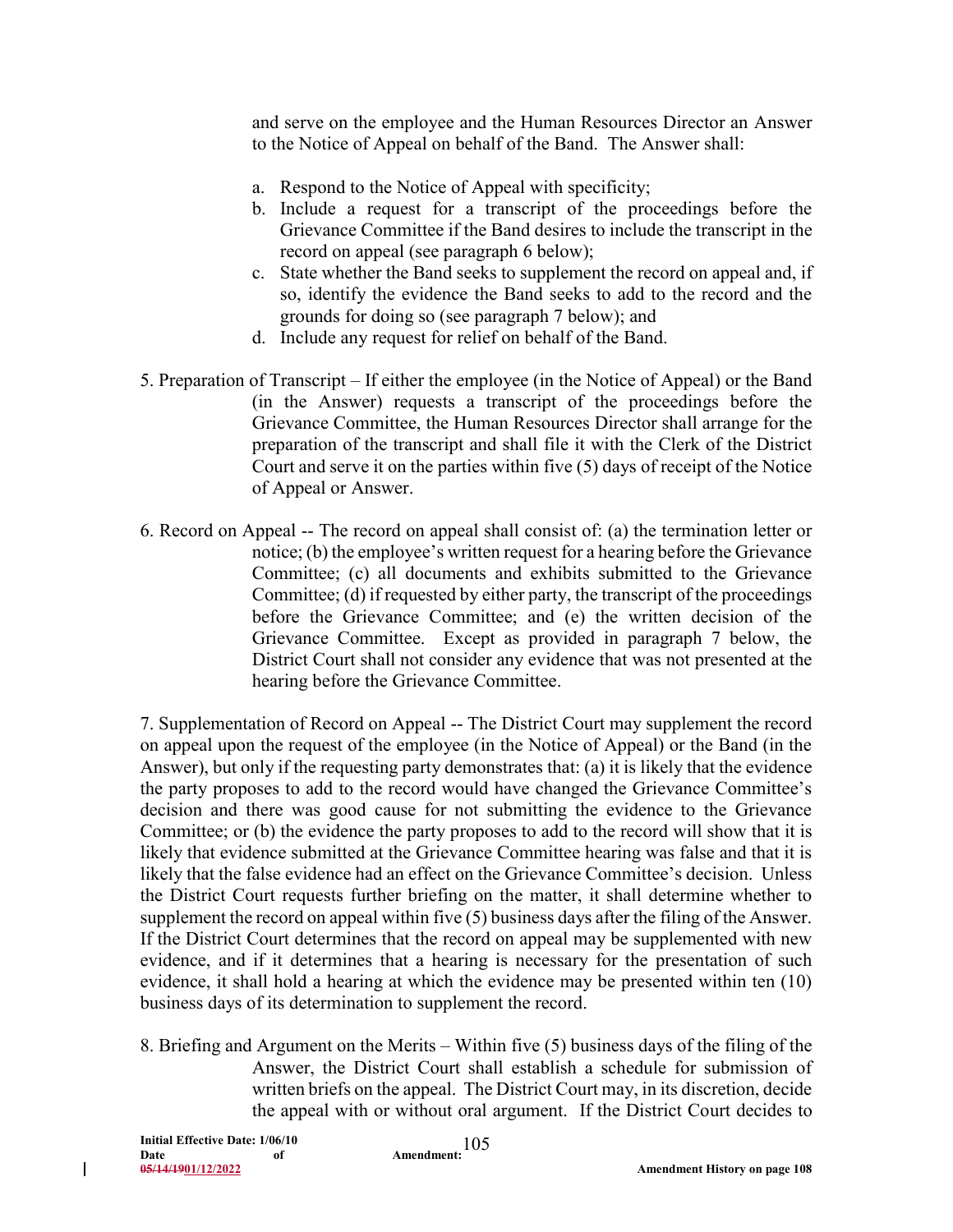hear oral argument, it may combine the oral argument with an evidentiary hearing held under paragraph 7 above. Except as otherwise agreed by the parties or in unusual circumstances, the District Court shall issue its written decision on the appeal within thirty (30) business days of the filing of the employee's Notice of Appeal.

- 9. Scope of Review and Relief The Court shall review and consider the record on appeal and the briefs and argument (if any) of the parties. The Court shall give considerable due deference to the decision of the Grievance Committee. If the Court overturns the Grievance Committee's decision, it may order the following relief to the extent such relief is consistent with the Band's Personnel Policy:
	- a. Reinstatement of the employee to his/her last-held position. If the Court orders the reinstatement of the employee, it shall serve its order on the Commissioner of the appropriate Department within the Executive Branch if the employee was employed in the Executive Branch, on the Secretary-Treasurer if the employee was employed in the Legislative Branch, and on the Chief Justice if the employee was employed in the Judicial Branch, as well as on the Office of Solicitor General and the Director of Human Resources.
	- b. Back pay for the period from the date of the employee's termination until the date of his/her reinstatement. In no event shall back pay exceed twelve (12) weeks of the employee's salary.
- 10. Appeal of District Court's Decision Either party may appeal the District Court's decision to the Court of Appeals of the Court of Central Jurisdiction, in accordance with the generally applicable rules governing appeals from decisions of the District Court. The decision of the Court of Appeals shall be final.
- 11. Confidentiality and Public Access Because of the sensitivity of employment matters, all papers filed and served in the District Court or in the Court of Appeals in a case subject to these rules shall be considered confidential and shall not be subject to public disclosure unless court ordered. All court hearings in the case shall be closed to the public, and all parties to the case shall take reasonable steps to prevent the disclosure of confidential information unless court ordered.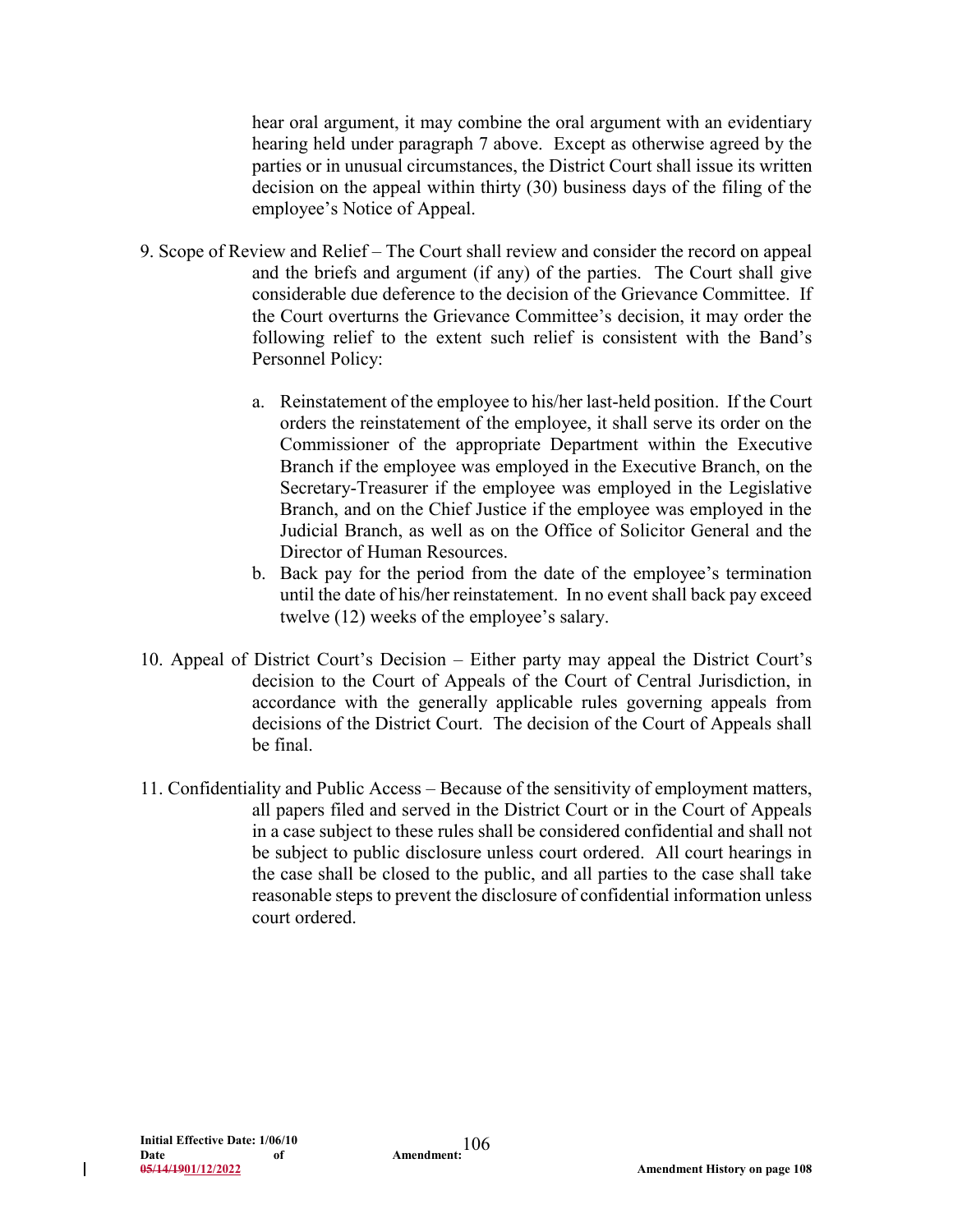## **APPENDIX B**

*Example of Time With Child Form:*

## TIME WITH CHILD CARD\*

|                                                                                  | (PRINT)<br>was here to spend time with his/her |  |
|----------------------------------------------------------------------------------|------------------------------------------------|--|
|                                                                                  |                                                |  |
|                                                                                  |                                                |  |
| Arrival Time: __________________ Departure Time: _______________________________ |                                                |  |
|                                                                                  |                                                |  |
|                                                                                  |                                                |  |
|                                                                                  |                                                |  |
| (School Official)                                                                |                                                |  |

\*This information will be used to determine final eligibility for Time With Child hours.

 $\begin{array}{c} \hline \end{array}$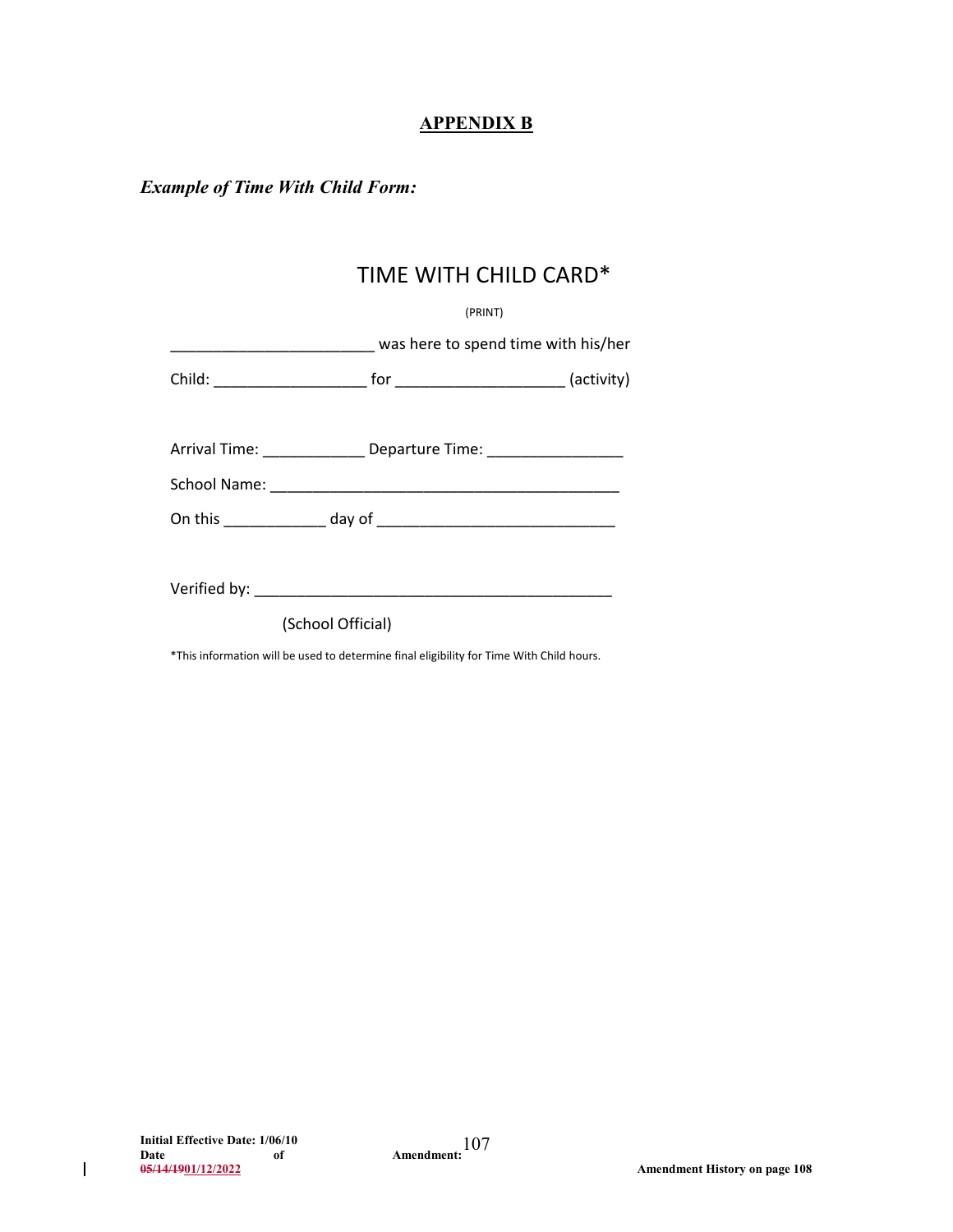## **History of Amendments:**

- **1. 2-3-10 Revision – p. 35 (Smoking), added "or Community Center" to end of sentence in second paragraph.**
- **2. 2-3-10 Revision – p. 35 (Employee Benefits), added "3 days for the death of each family member as defined further in the Funeral Leave section, page 50" after Bereavement Leave.**
- **3. 2-3-10 Revision – p. 41 (Long Term Disability), replaced last word "supervisor" to read "department head or Commissioner."**
- **4. 2-3-10 Revision – p. 43 (Annual Leave), last paragraph, deleted everything after "Employees may not go into a deficit on annual leave." Added "If an employee has exhausted all accrued annual leave, the employee has the option to make a request for unpaid leave and request approval of their supervisor."**
- **5. 2-3-10 Revision – p. 47 (Sick Leave), deleted sentence before last paragraph in section and added "An employee with SES status may donate his/her sick leave hours to another employee."**
- **6. 2-3-10 Revision – p. 50 (Funeral Leave), deleted "in-laws" in second paragraph and added "spouse's parents and siblings."**
- **7. 2-3-10 Revision – p. 77 (Posted Positions), changed last sentence in third paragraph to read "Employees who have a written warning on file within 90 days prior to application or are on probation or suspension are not eligible to apply for posted jobs."**
- **8. 2-3-10 Revision – p. 80 (Drugs and Alcohol), changed first sentence in second paragraph to read "Any individual who receives an offer of employment or will receive a payroll check are required to submit to a drug and alcohol test as a condition of obtaining employment."**
- **9. 3-19-10 Revision – p. 80 (Drugs and Alcohol), deleted "or will receive a payroll check" in second paragraph.**
- **10. 10-3-11 Revision – p. 5 (Introductory Statement), deleted Nay-Ah-Shing school staff and added MLBO Policy Department as exempt. Added Section 4.**
- **11. 10-3-11 Revision – p. 7 (Organization Description), amended wording in Legislative Branch section.**
- **12. 10-3-11 Revision – p. 8 (Employee Acknowledgement Form), replaced "handbook" with "manual." Amended wording in sentence.**
- **13. 10-3-11 Revision – p. 9 (Equal Employment Opportunity), added phrase regarding Indian preference.**
- **14. 10-3-11 Revision – p. 10 (American Indian Preference), added phrase beginning second paragraph, "Assuming that applicants meet the minimum job requirements."**
- **15. 10-3-11 Revision - p. 13 (Employment Classification), amended example of benefits in Part-Time section; added sentence in Probationary section; and amended last sentence in On-Call and Labor Pool section.**
- **16. 10-3-11 Revision – p. 16 (Hiring of Relatives), replaced "relatives" with "family members" throughout; added last sentence in fourth paragraph.**
- **17. 10-3-11 Revision – p. 17 (Conflicts of Interest), deleted "partner."**
- **18. 10-3-11 Revision – p. 18 (Outside Employment), added language to prohibit employees from working two full-time jobs with the MLBO, including an entity of the Band.**
- **19. 10-3-11 Amendment – p. 19 (Official Employee Address and Legal Notice), new policy added.**
- **20. 10-3-11 Revision – p. 21 (Business Travel Expenses), added "including non-discriminatory state taxes" in third paragraph; clarified some of the reimbursement of expense language.**
- **21. 10-3-11 Revision – p. 26 (Workplace Monitoring), revised sentence in second paragraph.**
- **22. 10-3-11 Revision – p. 27 (Automobile Usage and Maintenance), deleted "perform required maintenance" in first paragraph. Moved Accident Reporting section here (p. 28).**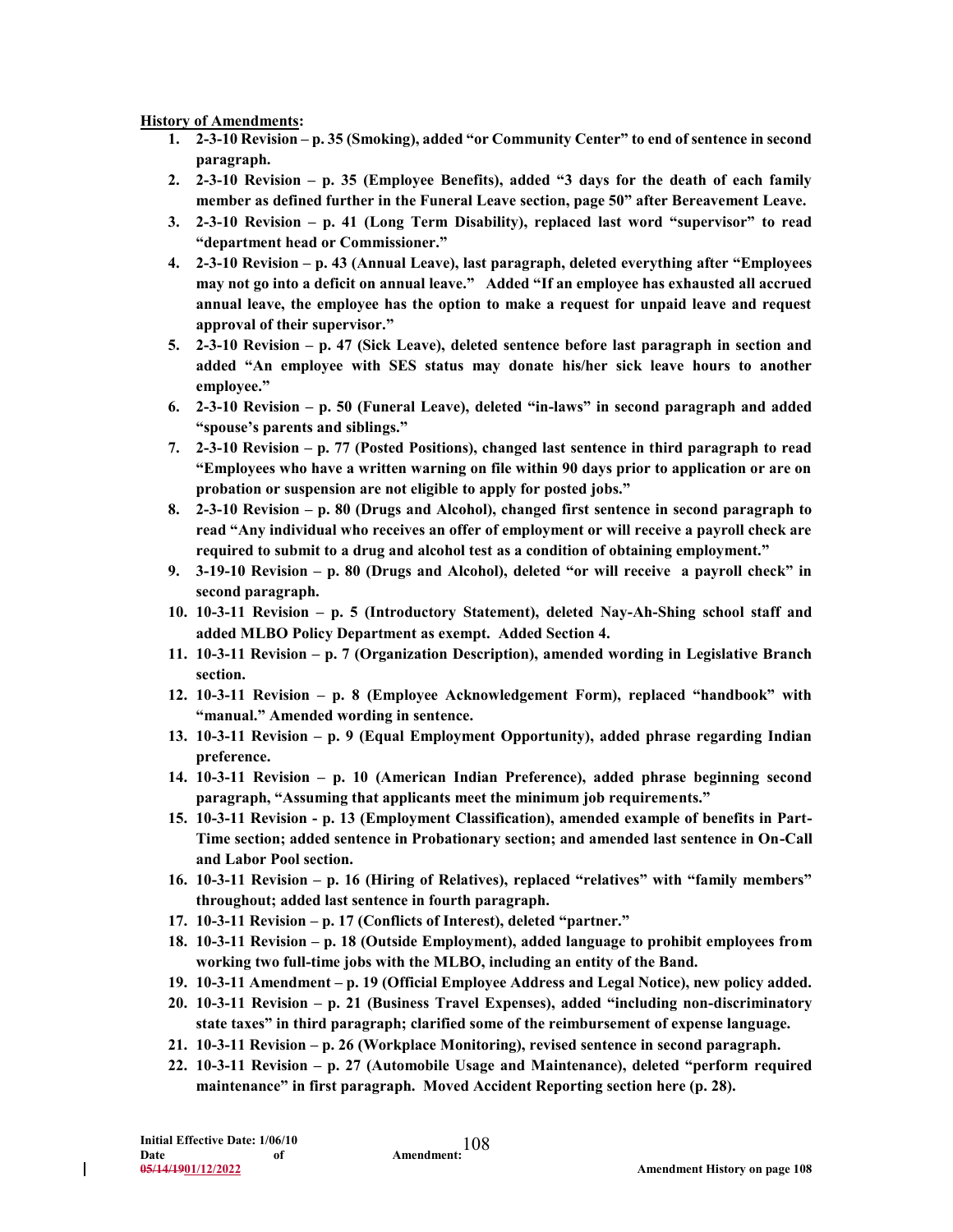- **23. 10-3-11 Revision – p. 29 (Employee Conduct and Work Rules), amended sentence "Examples of infractions of rules of conduct that may result in disciplinary action include, but are not limited to, the following:"**
- **24. 10-3-11 Revision – p. 31 (Unauthorized Solicitation), added "unless prior authorization from the Chief Executive and/or Commissioner of Administration is received."**
- **25. 10-3-11 Revision – p. 32 (Nondisclosure of Confidential Information), added "non-public" in first paragraph, added the word "confidential" and "medical or patient data otherwise protected by HIPAA or other applicable data privacy laws."**
- **26. 10-3-11 Revision – p. 33 (Attendance and Punctuality), added "must" notify in second paragraph; added last two sentence in third paragraph.**
- **27. 10-3-11 Revision – p. 34 (Professional Appearance and Conduct), added "the following" before examples of casual business wear; added "but are not limited to, the following" before examples of inappropriate clothing.**
- **28. 10-3-11 Revision – p. 36 (Smoking), changed second paragraph.**
- **29. 10-3-11 Revision – p. 37 (Employee Benefits), replaced "cultural leave" with "Anishinaabe Leave;" added "(4 hours per week)" after Education Leave.**
- **30. 10-3-11 Revision – p. 43 (401(k) Retirement Savings Plan), added "any applicable" before federal and state tax withholdings in fourth paragraph.**
- **31. 10-3-11 Revision – p. 44 (Absence and Leave), added phrase beginning "Commissioner (if the employee is employed in the Executive Branch) and ending with "in the Judicial Branch" in the fifth paragraph. Added "as defined in 6 MLBSA § 1102(h)" in the Note.**
- **32. 10-3-11 Revision – p. 46 (Time with Child and Illness of Child), added "grandchild;" added last sentence in Time with Child paragraph.**
- **33. 10-3-11 Revision – p. 47 (Holidays), added "as defined in 6 MLBSA § 1102(h)" in the Note.**
- **34. 10-3-11 Revision – p. 48-49 (Sick Leave, amended last sentence in seventh paragraph as "A Senior Executive Staff (SES) employee, as defined in 6 MLBSA § 1102(h), may donate his/her sick leave hours to another employee."**
- **35. 10-3-11 Revision – p. 51 (Funeral Leave), deleted "partner."**
- **36. 10-3-11 Revision – p. 53 (Medical Leave), added "as described in the next section of this Manual" in the fifth paragraph; amended last sentence in that paragraph. Defined equivalent rate of pay in ninth paragraph. Added last two sentences in tenth paragraph regarding notice.**
- **37. 10-3-11 Revision – p. 55 (Family Leave), added "consecutive" before "year of service" in second paragraph. Defined equivalent rate of pay in eighth paragraph. Added last two sentences in last paragraph regarding notice.**
- **38. 10-3-11 Revision – p. 57 (Personal Leave), added "consecutive" before "year of service in first paragraph. Add last sentence in first paragraph. Defined equivalent rate of pay in sixth paragraph; added "in the same or an equivalent position, or in any position" in same paragraph. Added last two sentences in last paragraph regarding notice.**
- **39. 10-3-11 Revision – p. 59 (Military Leave), amended first sentence in seventh paragraph; defined equivalent rate of pay in same paragraph.**
- **40. 10-3-11 Revision – p. 61 (Anishinaabe Leave), replaced "Cultural Leave" with "Anishinaabe Leave." Amended types of leave that can be used, including community service leave. Added fifth paragraph regarding helping at traditional funerals.**
- **41. 10-3-11 Revision – p. 62 (Community Affairs Leave and Participation), added usage of such leave for Anishinaabe Leave. Added "prior to public announcement or prior to filing for public office" in Employees Filing for Political Office section.**
- **42. 10-3-11 Revision – p. 63 (Pay Policies), replaced "Finance Officer" with "Commissioner of Finance."**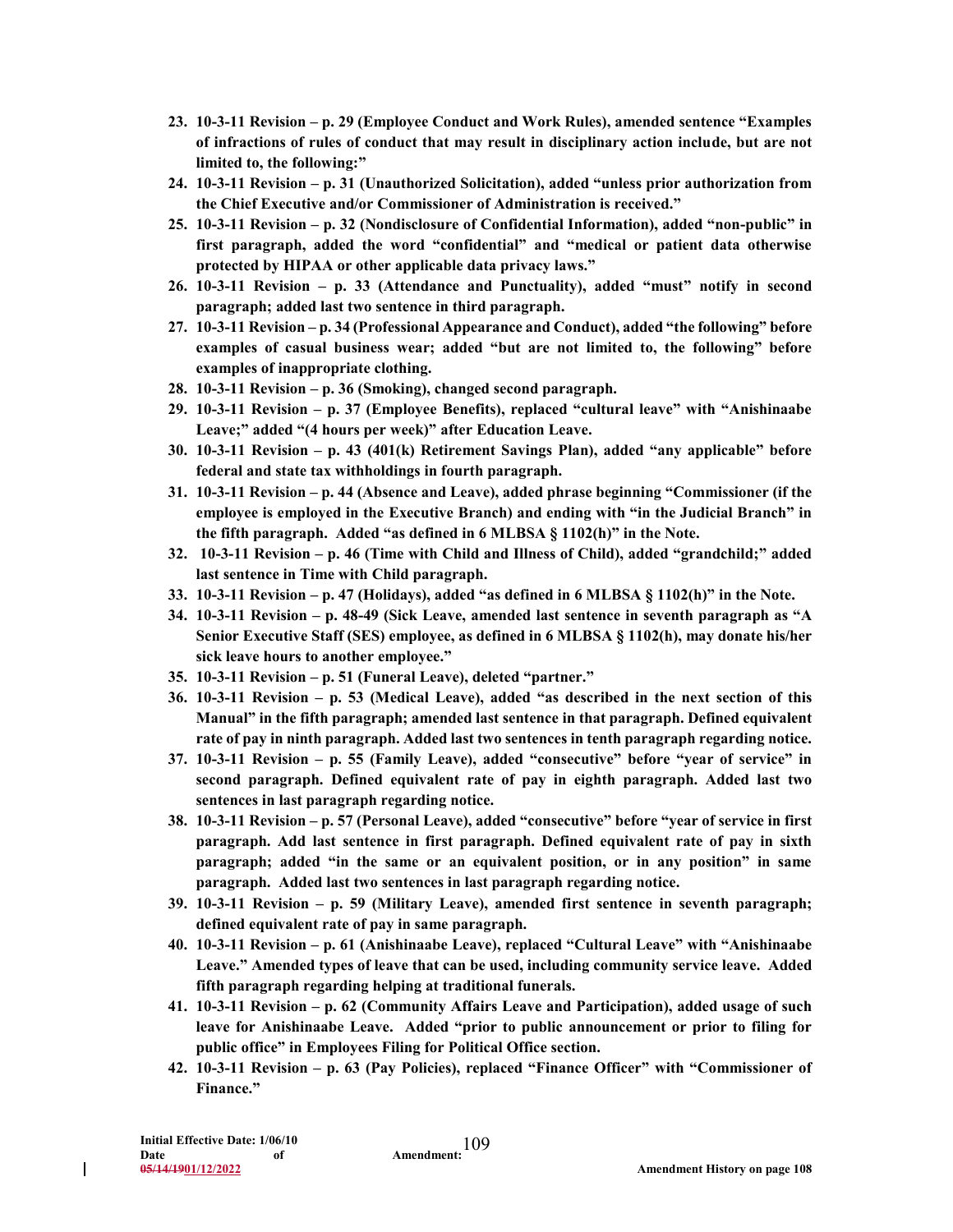- **43. 10-3-11 Revision – p. 68 (Harassment and Discrimination), replaced "submission to a rejection of such conduct" under sexual harassment with "such conduct."**
- **44. 10-3-11 Revision – p. 69 (Performance Management), amended sentence to require performance evaluations.**
- **45. 10-3-11 Revision – p. 70 (Progressive Discipline), added "Opportunity to Correct Job Performance" under heading; added "See Summary Dismissal section in this Manual" in second paragraph; and added "and the Human Resources Director, if they deem…" in last sentence of paragraph. Changed retention of verbal warning from one year to six months; amended first sentence in Written Warning section; and amended requirement on page 71.**
- **46. 10-3-11 Revision – p. 72 (Grievance Procedure), added "Employee's Right to Grieve" under heading; added "If the employee's supervisor is a commissioner or elected official, the employee should contact the Human Resources Director to arrange a meeting." Added "business" before days.**
- **47. 10-3-11 Revision – p 73 (Grievance and Appeal to Disciplinary Action), added "business" before days; added "to the Grievance Committee" in last sentence of second paragraph; added third paragraph regarding suspended employee; added "of date of mailing or personal delivery" in Level Two and Level Three. Added "the employee bears the burden of proof on appeal" and other requirements to Level Three.**
- **48. 10-3-11 Revision – p. 75 (Termination), added sentence beginning, "However, a regular fulltime employee….."**
- **49. 10-3-11 Revision – p. 76 (Summary Dismissal), reworded first paragraph; added (N) to causes.**
- **50. 10-3-11 Revision – p. 78 (Termination for Just Cause), reworded beginning sentence.**
- **51. 10-3-11 Revision – p. 79 (Access to Personnel Files), added "according to the process outlined in this Personnel Policy Manual."**
- **52. 10-3-11 Revision – p. 80 (Promotion Advancement), added third paragraph; added last sentence of first paragraph under Employee Transfers; amended second paragraph of this section.**
- **53. 10-3-11 Revision – p. 81 (Tuition Reimbursement & Assistance), added footnote.**
- **54. 10-3-11 Revision – p. 83 (Drugs and Alcohol), replaced "will be required" with "may be required" in second paragraph. Replaced "for a government contract" with "pursuant to a government contract." Page 84, deleted "with the exception of medications lawfully prescribed to the employee" under Work Rule on Drugs; deleted "employees failing to make such a report" and replaced with "employees failing to report." Added word "to" after "up" under Work Rule on Alcohol. Page 85, added "including, but not limited to urine, hair sample and/or blood through the use of swab or other type of test) under Drugs and/or Alcohol Testing; amended first sentence4 under Pre-Employment as follows: "Applicants selected for hire within safety sensitive positions will be required to submit to a drug and alcohol test." Page 86, amended first paragraph; added "or may conduct swab testing on-site" in number 1 of this section. Under Other Employment Testing, delete last sentence of section 1. Added last two sentences to number 2 of this section. Page 87, replaced two years with twelve months in c. at top of page. Replaced "will be terminated" in number 5 of Portable Breathalyzer Test with "may be terminated." Page 88, amended wording in third paragraph on this page to "and the employee offers no reasonable explanation or proof of legitimate use…." Page 89, under Reasonable Suspicion, amended first sentence and reworded third paragraph. Replaced "that appear" with "which appear" in last paragraph of this section. Page 92, added "or body substance" under Confirmatory Test; added "or a body substance specimen" under Drug and Alcohol Testing; added "or body substance" under Initial Test; added "or body substance" under Positive Test Results; amended table.**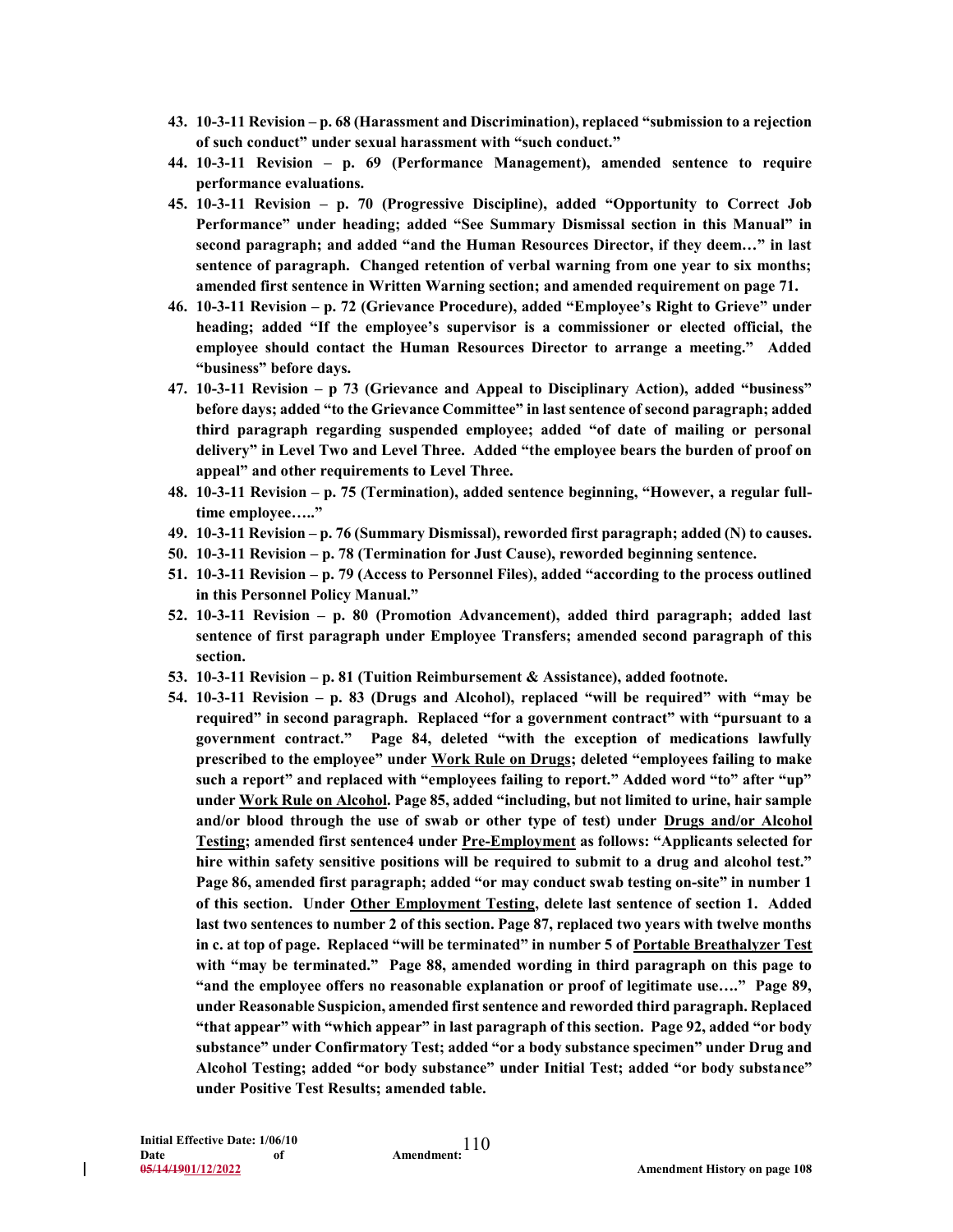- **55. 10-3-11 Revision – p. 97 (Workplace Violence), replaced "should be reported" with "shall be reported immediately." Added wording regarding branches of government to last paragraph.**
- **56. 10-3-11 Revision – p. 100 (Resignation), added second paragraph regarding exit interview. Added third paragraph.**
- **57. 10-3-11 Amendment – p. 103 (Appendix A), new.**
- **58. 10-3-11 Amendment – p. 106 (Appendix B), new.**
- **59. 10-17-11 Amendment – p. 44, add "or District Representative."**
- **60. 10-17-11 Amendment – p. 57, delete "thirty (30)" and replace with "ninety (90)."**
- **61. 10-17-11 Amendment – p. 61, delete "attend" and replace with "go through" and add "prepare for" before Ceremonial Drum. Delete "two weeks" and replace with "eighty (80) hours." Add "District Representative, if he/she directly supervises the legislative employee."**
- **62. 10-17-11 Amendment – p. 76-, add "Endangerment of a child or vulnerable adult if employed in a position where he/she controls the environment."**
- **63. 10-17-11 Amendment – p. 78, add "(3) Any civil or criminal conviction that reduces employee's eligibility to perform his/her job."**
- **64. 10-17-11 Amendment – p. 97, add "or District Representative."**
- **65. 02-07-12 Amendment – p. 7, amended Executive Branch section and moved ahead of other branches.**
- **66. 02-07-12 Amendment – p. 10, added "assuming that applicants meet the minimum job requirements."**
- **67. 02-07-12 Amendment – p. 21, changed tip amount from "15%" to "18% of the total cost of a meal..."**
- **68. 02-07-12 Amendment – p. 67, added number 40 after "forty."**
- **69. 02-07-12 Amendment – p. 68, added "in writing" in first sentence of third paragraph.**
- **70. 02-07-12 Amendment – p. 70, deleted "for an indefinite period" at end of sentence in Level Two paragraph.**
- **71. 02-07-12 Amendment – p. 70, amended to move suspension language as first Level Three Option before termination option.**
- **72. 02-07-12 Amendment – p. 76, amended introductory paragraph to clarify that commission or conviction must occur while employed by the Band.**
- **73. 02-07-12 Amendment, p. 76, amended (1)(E) to delete wording after "vulnerable adult." Amended (1)(C) to add "work vehicle." Deleted (3)(A) "Intoxication on the job" so as not to conflict with Drug and Alcohol Policy. Amended (3)(B) to become new (A) and changed to "obtaining or providing alcohol to persons under the age of 21." Deleted (5)(M). Delete "personal" in (5)(N). Added new (5)(O) as "falsely reporting a crime." Renumbered (5)(N) and (5)(O) as (5)(M) and (5)(N).**
- **74. 02-07-12 Amendment – p. 78, amended (b)(4) to "insubordination e.g. not following chain of command; and added "but not limited to" on (c).**
- **75. 02-07-12 Amendment – p. 81, amended so as to require "three (3) full years of service" rather than one year.**
- **76. 02-07-12 Amendment – p. 84, amended second paragraph of B. Work Rule on Drugs merging second paragraph to become part of third paragraph for clarification purposes.**
- **77. 02-07-12 Amendment – p. 85, amended second paragraph to add "eligible" before "employees for assistance…." Delete "within safety sensitive positions" in first line of E. Pre-Employment section. Changed to "will" from "may" on first line, continuing Section E. from previous page.**
- **78. 02-07-12 Amendment – p. 94, added "eligible" in front of "employees" as well as "who are insured under the Band's health insurance program" in last sentence of second paragraph.**
- **79. 02-07-12 Amendment – p. 97, amended third paragraph changing to "must be reported" instead of "shall be reported."**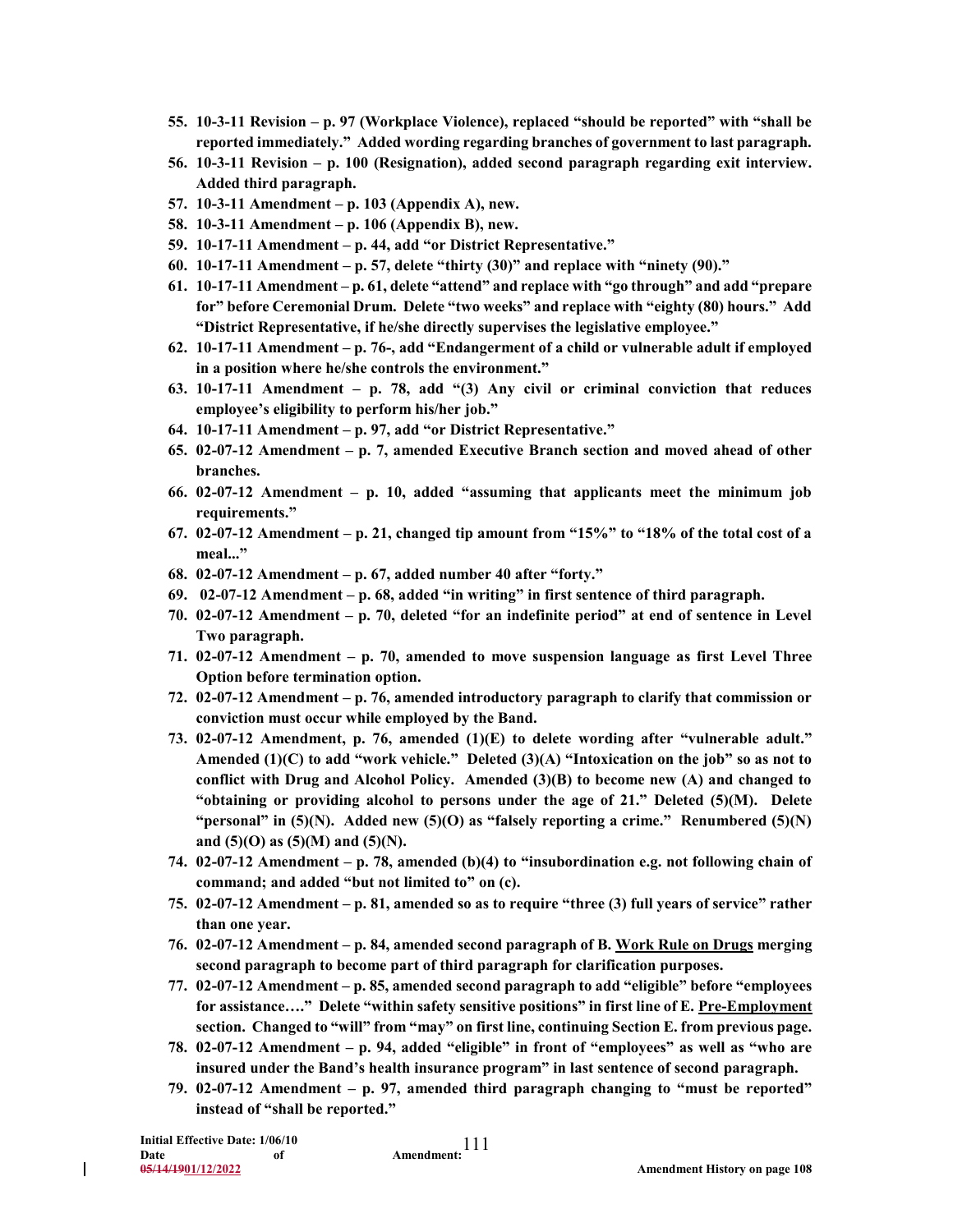- **80. 02-07-12 Amendment – p. 101, added "until after a 90-day period" after "re-employment" in second sentence.**
- **81. 02-07-12 Amendment – p. 105, added "considerable" in front of "due deference" in 9. Scope of Review and Relief.**
- **82. 03-05-14 Amendment – p. 5, amended Section 2 to add elected Nay Ah Shing School Board, DNR enforcement staff when working with tribal police, and clarified that tribal police administrative staff are not exempt.**
- **83. 03-05-14 Amendment – p. 23, clarified that office phones are not to be used for personal long distance calls; and added that DNR CO's are exempt when using a cell phone for work related calls.**
- **84. 03-05-14 Amendment – p. 46, allowed time with child for cultural events; added if multiple children participate in same event, no more than 3 hours are allowed.**
- **85. 03-05-14 Amendment – p. 48, allowed increase of carryover of sick hours to 240 hours instead of 160 sick hours.**
- **86. 03-05-14 Amendment – p. 61, deleted use of community service hours as permissible leave for Anishinaabe Leave.**
- **87. 03-05-14 Amendment – p. 62, deleted use of community service hours for Anishinaabe Leave.**
- **88. 03-05-14 Amendment – p. 80, added acknowledgement of time worked as CC, GCML or GCH employee when transferring to Band government effective April 1, 2014.**
- **89. 03-05-14 Amendment – p. 88, added requirement for re-test on Lab's finding of diluted urine test.**
- **90. 03-05-14 Amendment – p. 94, clarified that Employee Relations Coordinator offers referral to professional counseling services.**
- **91. 03-05-14 Amendment – p. 103, Appendix A, clarified that an employee has 10 business days "of the date of mailing or personal delivery of" the Grievance Committee's Decision to file a Notice of Appeal**
- **92. 07-01-15 Amendment – p. 37, added "tobacco products or an electronic equivalent" and deleting "including outside the rear entrance of the government center mailroom, at".**
- **93. 07-01-15 Amendment – p. 45, deleted "and regular part-time"**
- **94. 07-01-15 Amendment – p. 49, changed 240 hours to 160 hours.**
- **95. 07-01-15 Amendment – p. 50, allowed other employees to donate sick leave hours, outlining stipulations on the part of donating employees and employees receiving donated hours.**
- **96. 07-01-15 Amendment – p. 79, added under (d) "(4) Subsequent failure to satisfy an essential job requirement as explicitly stated on an APB approved job description."**
- **97. 07-01-15 Amendment – p. 82, replaced "will provide" with "provides."**
- **98. 07-01-15 Amendment – p. 86, under E., second paragraph, added sentence, "Applicants cannot apply for posted positions for 30 days after a confirmed failed pre-employment drug and alcohol test."**
- **99. 07-01-15 Amendment – p. 94, aligned the correct information with the threshold detection levels.**
- **100.07-01-15 Amendment – p. 101, deleted last paragraph pertaining to severance.**
- **101. 05-14-19 Amendment – p. 05, added "in compliance with 6 MLBSA § 1.**
- **102. 05-14-19 Amendment – p. 07, deleted sentence "Solicitor General exercises day to day supervision over the Department of Justice."**
- **103. 05-1419 Amendment – p. 08, clarified the Adoption and Amendment of the MLBO Personnel Policy and Procedures is codified in Band Statute and such amendments are approved upon enactment by Band Assembly prior to implementation and may specify an effective date of any or all amendments.**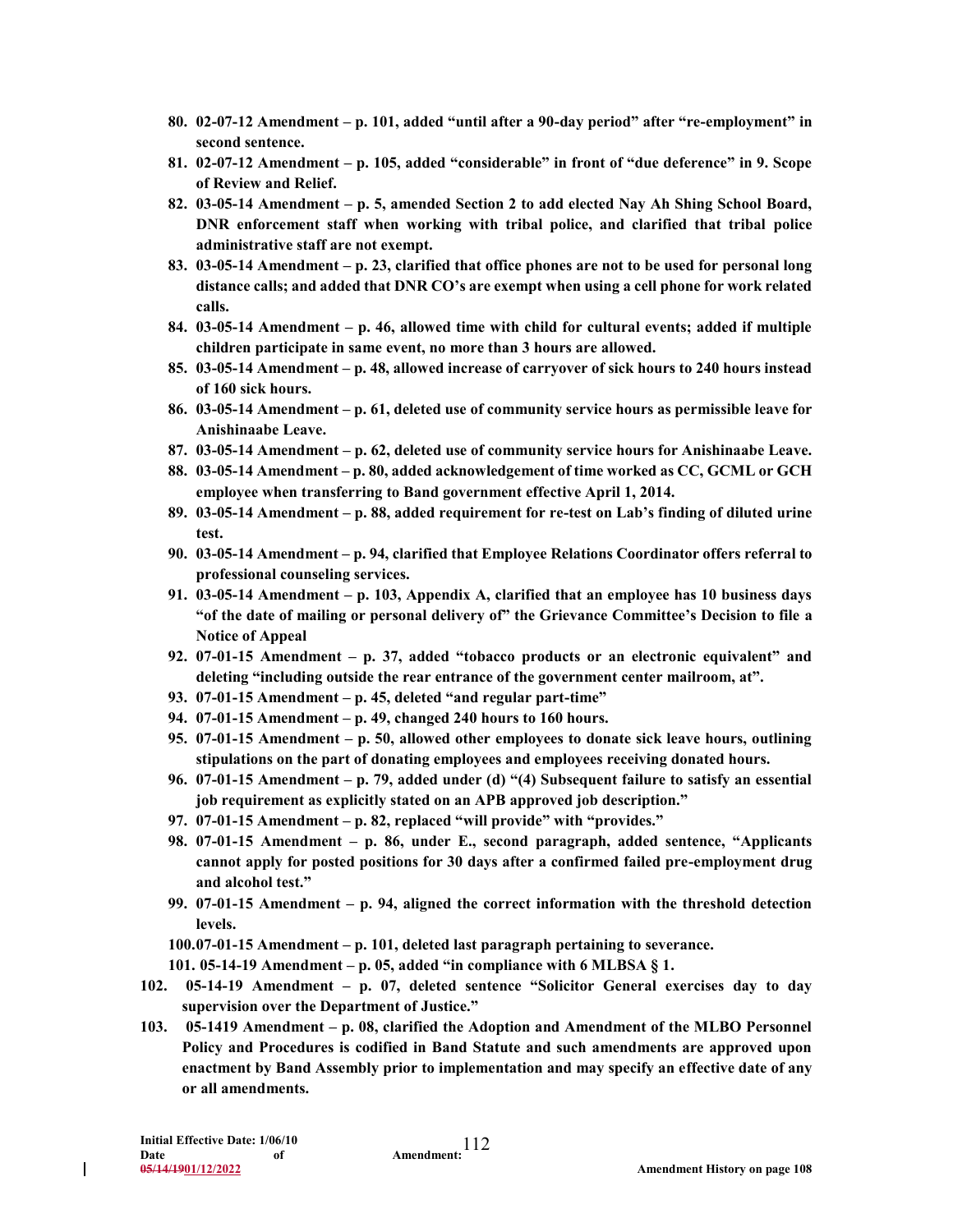- **104. 05-14-19 Amendment – p. 14, clarified that Temporary, On-Call and Labor Pool employees are subject to the Mille Lacs Band Alcohol & Drug testing policy and background check requirements.**
- **105. 05-14-19 Amendment – p. 21, clarified that mileage costs for use of personal vehicles is subject to pre-approval by Department Commissioner and added that if employees are carpooling to the same training, only one employee may submit for mileage cost reimbursement.**
- **106. 05-14-19 Amendment – p. 24, added sentence "employees should have no expectation of privacy."**
- **107. 05-14-19 Amendment – p. 27-28 added sentence "smoking is not permitted in Band owned vehicles." And that "employees must receive prior approval from Department Supervisor to use their personal vehicle for Band Business. Any damages occurring as a result of an accident are the responsibility of the employee and must be submitted to the owner's auto insurance." Deleted "or near misses" and added "or leaving the scene of an accident."**
- **108. 05-14-19 Amendment – p. 36, added "smoking is not permitted in any Band owned vehicle" for consistency.**
- **109. 05-14-19 Amendment – p. 37, added beside 401(k) information, "(21 years of age or older including Part-Time Regular employees)" and deleted Educational Financial Assistance as that was discontinued by Band Assembly resolution 1-7-16.**
- **110. 05-14-19 Amendment – p. 39-42, replaced "Coordinator" with "Administrator"**
- **111. 05-14-19 Amendment – p. 43, clarified that Part-Time regular employees may participate in the 401(k) plan and the age and service requirements that would need to be met.**
- **112. 05-14-19 Amendment – p. 44, changed "benefit year" to "Fiscal year."**
- **113. 05-14-19 Amendment – p. 46, deleted " child care assistance" and replaced with Benefit, added" through the completion of High School", added" scheduled at the same time" and "requests for leave should be submitted at least seven (7) days in advance" and included Legal Guardians/Foster Parents and the following sentence "Requests for leave should be submitted to the supervisor and will be evaluated and approved/denied based on a number of factors, including anticipated work load requirements and staffing considerations during the proposed period of absence."**
- **114. 05-14-19 Amendment – p. 47, removed "paid" and replaced with "pre-approved" to clarify Holiday pay will be paid for pre-approved absences including Funeral leave, pre-approved Sick or leave without pay the day before after the holiday and included a sentence how time worked during Holidays should be submitted on department spreadsheets.**
- **115. 05-14-19 Amendment – p. 49, changed "not receiving any other type of pay" to "and must not be receiving payments from outside sources such as Short Term Disability, Workmen's Compensation or SSI Disability." And "The balance of the employee receiving donated hours shall not exceed forty (40) hours per pay period."**
- **116. 05-14-19 Amendment – p. 50, changed "a reasonable" to "no more than two hours"**
- **117. 05-14-19 Amendment – p. 51, - for consistency with the Sick Leave policy added "up to three (3) days without a doctor's note."**
- **118. 05-14-19 Amendment – p. 58, deleted the sentence "that directly relates to their job duties with the Mille Lacs Band." And included "A course syllabus/class schedule should be submitted to the employee Supervisor prior to the start of each semester."**
- **119. 05-14-19 Amendment – p. 61-62, - changed to regular hours instead of requiring the use of annual or sick leave, included any Tribal member to be able to utilize the leave for ceremonial purposes. Added definitions and included approval process.**
- **120. 05-14-19 Amendment – p. 63, clarified the use of hours is per calendar year, added "requests for leave should be submitted to the supervisor and will be evaluated and approved/denied based on a number of factors, including anticipated work load requirements and staffing considerations during the proposed period of absence" and deleted " Also, in these particular**